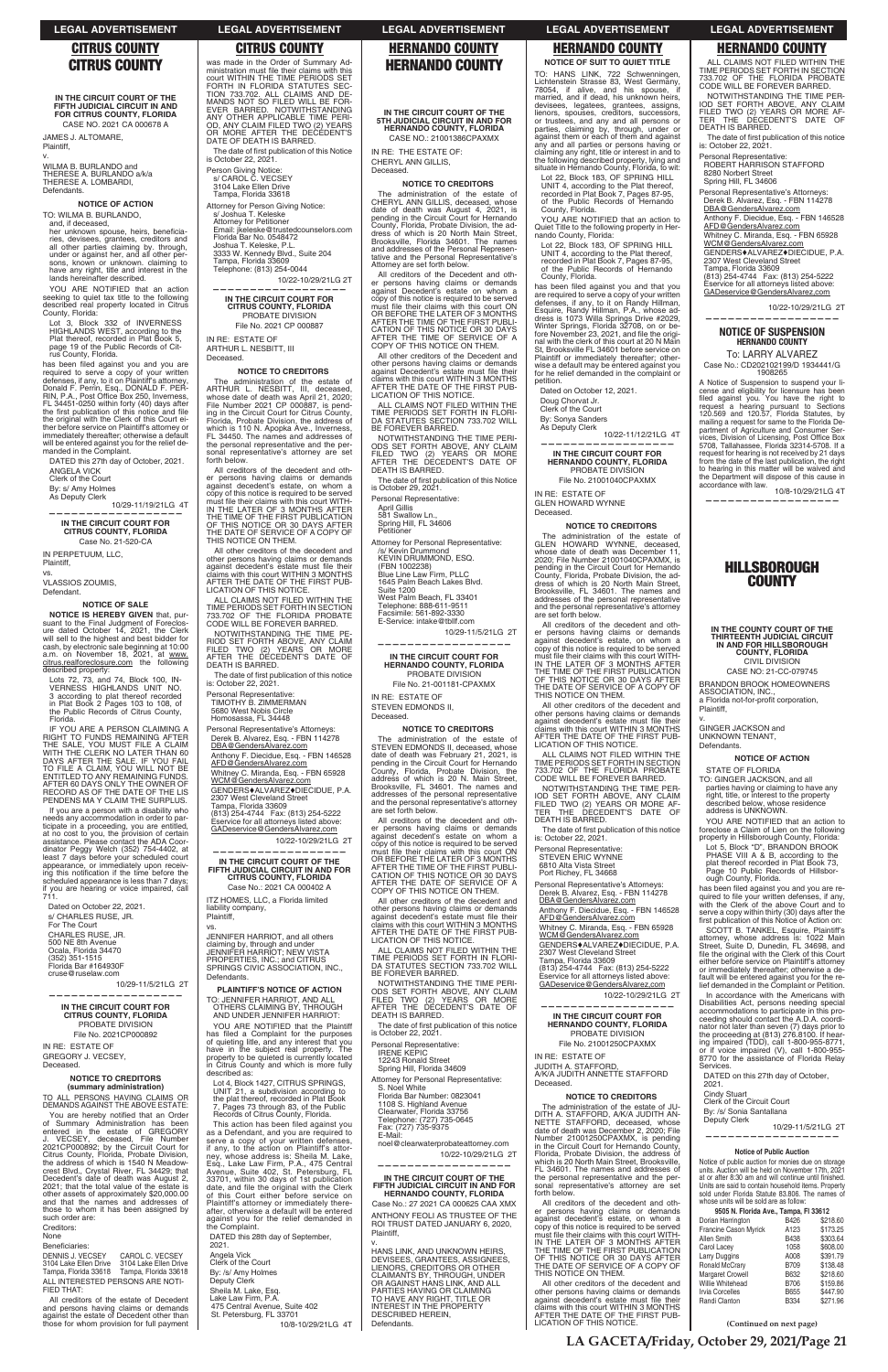The date of first publication of this notice<br>is: October 29, 2021. Signed on this 26th day of October, 2021.

Personal Representative: /s/ LORENA J. DENNY P.O. Box 5338 Pahrump, Nevada 89041

Attorney for Personal Representative:

/s/ Joshua T. Keleske Florida Bar No. 0548472 Joshua T. Keleske, P.L. 3333 W. Kennedy Blvd., Suite 204 Tampa, Florida 33609 Telephone: (813) 254-0044 Email: jkeleske@trustedcounselors.com

10/29-11/5/21LG 2T **——————————————————**

### **IN THE CIRCUIT COURT FOR HILLSBOROUGH COUNTY, FLORIDA** PROBATE DIVISION File No. 21-CP-002849

IN RE: ESTATE OF WALTER REESE HEARN

Deceased.

### **NOTICE OF ACTION**

YOU ARE NOTIFIED that a Notice of Administration has been filed in this court. You are required to serve a copy of your written defenses, if any, on the petitioner's attorney, whose name and address are:<br>Derek B. Alvarez, Esquire, GENDERS  $\blacklozenge$ <br>ALVAREZ  $\blacklozenge$  DECIDUE, P.A., 2307 W.<br>Cleveland Street, Tampa, FL 33609, on or<br>before 11/29/2021, and to file the original<br>of the written de this court either before service or immediately thereafter. Failure to serve and file written defenses as required may result in a judgment or order for the relief demanded, without further notice.

**(formal notice by publication)** TO: THE LINEAL DESCENDANTS OF ARTHUR HEARN

ALL CLAIMS NOT FILED WITHIN THE TIME PERIODS SET FORTH IN FLORI-DA STATUTES SECTION 733.702 WILL BE FOREVER BARRED.

Signed on 10/26/2021.

Cindy Stuart As Clerk of the Court

By: Ryan Marsh As Deputy Clerk

First Publication on: October 29, 2021. 10/29-11/19/21LG 4T

The date of first publication of this notice is October 29, 2021.

**—————————————————— IN THE CIRCUIT COURT FOR HILLSBOROUGH COUNTY, FLORIDA** PROBATE DIVISION File No. 21-CP-3487 Division A

1211 N. Westshore Blvd., Suite 315 Tampa, Florida 33607 Telephone: (813) 758-3492 Fax: (888) 820-7248 E-Mail: lorien@davidtobacklaw.com Secondary E-Mail: court@davidtobacklaw.com 10/29-11/5/21LG 2T **—————————————————— IN THE CIRCUIT COURT FOR HILLSBOROUGH COUNTY, FLORIDA** PROBATE DIVISION File No. 21-CP-003406 Division: A IN RE: ESTATE OF GERALDINE MARTHA COSTA Deceased. **NOTICE TO CREDITORS** The administration of the estate of GER-ALDINE MARTHA COSTA, deceased, whose date of death was February 20, 2021, is pending in the Circuit Court for HILLSBOROUGH County, Florida, Probate Division, the address of which is Post<br>Office Box 3360, Tampa, Florida 33601. The names and addresses of the personal representative and the personal representative's attorney are set forth below. All creditors of the decedent and other persons having claims or demands against decedent's estate on whom a copy of this notice is required to be served must file their claims with this court ON<br>OR BEFORE THE LATER OF 3 MONTHS AFTER THE TIME OF THE FIRST PUBLI-CATION OF THIS NOTICE OR 30 DAYS AFTER THE DATE OF SERVICE OF A COPY OF THIS NOTICE ON THEM. All other creditors of the decedent and **claims with this court WITHIN 3 MONTHS** (Continued on next page)

IN RE: ESTATE OF MARSHALL BURNS VACHER, Deceased.

### **NOTICE TO CREDITORS**

The administration of the estate of Marshall Burns Vacher, deceased, whose date of death was September 4, 2021, is pending in the Circuit Court for Hillsborough County, Florida, Probate Division, the address of which is 800 E. Twiggs St., Tampa, FL 33602. The names and addresses of the personal representative and the personal representative's attorney are set forth below.

All creditors of the decedent and other persons having claims or demands against decedent's estate on whom a copy of this notice is required to be served must file their claims with this court ON<br>OR BEFORE THE LATER OF 3 MONTHS<br>AFTER THE TIME OF THE FIRST PUBLI-CATION OF THIS NOTICE OR 30 DAYS AFTER THE DATE OF SERVICE OF A COPY OF THIS NOTICE ON THEM.

All other creditors of the decedent and other persons having claims or demands<br>against decedent's estate must file their<br>claims with this court WITHIN 3 MONTHS AFTER THE DATE OF THE FIRST PUB-LICATION OF THIS NOTICE.

NOTWITHSTANDING THE TIME PERI-ODS SET FORTH ABOVE, ANY CLAIM FILED TWO (2) YEARS OR MORE AFTER THE DECEDENT'S DATE OF DEATH IS BARRED.

Personal Representative: Matthew B. Vacher III

108 Limehouse Drive Summerville, South Carolina 29485

Attorney for Personal Representative:

/s/ Lorien Smith Johnson Lorien Smith Johnson Attorney Florida Bar Number: 26662 DAVID TOBACK, ESQ

ant to the Uniform Final Judgment of Fore-closure dated **January 15, 2019**, and en-tered in Case No. 12-CA-006739, Division uit Court of the Thirteenth Judicial Circuit in and for Hillsborough Coun-ty, Florida wherein **THE BANK OF NEW YORK MELLON, F/K/A THE BANK OF NEW YORK AS TRUSTEE FOR REG-ISTERED HOLDERS OF CWABS, INC., ASSET-BACKED CERTIFICATES, SER-IES 2004-13, is the Plaintiff and ESTHER<br>RODRIGUEZ; LOUIS RODRIGUEZ;<br>MORTGAGE ELECTRONIC REGISTRA-TIMS, INC. ACTING SOLELY AS A NOMINEE FOR MORTGAGE, INC.**, are Defendants, Cindy Stuart, the<br>Clerk of the Circuit Court, will sell to the best bidder for cash at www. hillsborough.realforeclose.com on **Janu-ary 26, 2022 at 10:00 A.M.** the following operty set forth in said Final wit:

n or entity claiming an interest in the surplus, if any, resulting from the Foreclosure Sale, other than the prop-erty owner as of the date of the Lis Pendens, must file a claim with the Clerk no<br>later than the date that the Clerk reports as unclaimed. If you fail to file will not be entitled to any remaining funds.

a person with a disability who ommodation in order to accilities or participate in a court vou are entitled, at no cost to you, the provision of certain assisquest such an accommodacontact Court Administration within 2 working days of the date the ser-vice is needed: Complete the Request for ions Form and submit to 800 E. Twiggs Street, Room 604, Tampa, FL

### **INTENTION TO REGISTER FICTITIOUS TRADE NAME**

ereby given that the undersigned intend(s) to register with the Florida Department of State, Division of Corporations, pursuant to Section 865.09 of the Florida Statutes (Chapter 90-267), the trade name of:

> 0a, FL 33682 10/29/21LG 1T

elling units believed to contain household and personal property. Sales are to satisfy the owner's storage lien under FL statute 83.806. This sale nn 11/15/2021 at 8:00am or at STORAGEAUCTION.NET or public sale.

B106 Shawn Wolford, K104 Christy Mattie, L129 Ronald Sellars, K128 Michael Sellars, A113 Donald Kappes, L106 Deborah Payne, C124 Daniel Vence, I102 Young Lions Youth Org. Cash payments only. There will be a \$100.00 cash cleaning deposit for each unit sold. We reserve the right to refuse any bid and all sales are subject to cancel-lation. Rules and sale terms will be made

or to the sale. 10/29-11/5/21LG 2T

## **IN THE CIRCUIT COURT FOR HILLSBOROUGH COUNTY, FLORIDA OBATE DIVISION** No. 21-CP-002649

The date of first publication of this notice is October 29, 2021.

ALL CLAIMS NOT FILED WITHIN THE TIME PERIODS SET FORTH IN FLORI-DA STATUTES SECTION 733.702 WILL BE FOREVER BARRED.

BILAL TOWING gives Notice of Foreclosure of Lien and intent to sell these ve-hicles on 11/10/2021, 10:30 am at 3744 N 40th St Tampa, FL 33610, pursuant to subsection 713.78 of the Florida Statutes. BILAL TOWING reserves the right to ac-cept or reject any and/or all bids. 19XFB2F51FE062851 2015 HONDA 1G6DP567150201527 2005 CADILLAC

| Carleane Conry Olczak                                         | <b>B546</b>            | \$447.95                 | ant to the Uniform Final Judgment of Fore                                                       |
|---------------------------------------------------------------|------------------------|--------------------------|-------------------------------------------------------------------------------------------------|
| Deonte Jones                                                  | <b>B383</b>            | \$345.30                 | closure dated January 15, 2019, and el                                                          |
| Raissa Dassel                                                 | B711                   | \$141.48                 | tered in Case No. 12-CA-006739, Divisio<br>F of the Circuit Court of the Thirteenth Jr          |
| <b>Curtis Easterling</b><br>Willie Whitehead                  | B713<br>B719           | \$111.90<br>\$85.56      | dicial Circuit in and for Hillsborough Cour<br>ty, Florida wherein THE BANK OF NEV              |
| Annette Sanabria                                              | <b>B060</b>            | \$432.00                 | YORK MELLON, F/K/A THE BANK O                                                                   |
| 10415 N. Florida Ave., Tampa, FI 33612<br>Carol Lacey         | 150                    | \$561.35                 | NEW YORK AS TRUSTEE FOR REO<br><b>ISTERED HOLDERS OF CWABS, INC</b>                             |
| Amber Lee Akalia Pedro                                        | 1209                   | \$388.70                 | ASSET-BACKED CERTIFICATES, SEI                                                                  |
| Larry Williams                                                | 438                    | \$224.20                 | IES 2004-13, is the Plaintiff and ESTHE<br><b>RODRIGUEZ:</b><br><b>LOUIS</b><br><b>RODRIGUE</b> |
| Gregory Magnani<br>Josie Mack                                 | 1338<br>1184           | \$384.70<br>\$283.20     | <b>MORTGAGE ELECTRONIC REGISTRA</b><br>TION SYSTEMS, INC. ACTING SOLEL                          |
| Samer Dabsheh                                                 | 1015                   | \$588.05                 | <b>AS A NOMINEE FOR MORTGAGI</b>                                                                |
| Willesha Lewis<br>Ashley Berkhan                              | 711<br>1136            | \$518.20<br>\$368.75     | <b>INC.</b> , are Defendants, Cindy Stuart, the<br>Clerk of the Circuit Court, will sell to the |
| <b>Timothy Turk</b>                                           | 207                    | \$251.10                 | highest and best bidder for cash at www                                                         |
| Michael Marshall                                              | 1376                   | \$277.70                 | hillsborough.realforeclose.com on Janu<br>ary 26, 2022 at 10:00 A.M. the followir               |
| Pedro Lopez<br>Josephine Mitchell                             | 120<br>1222-23         | \$585.20<br>\$738.85     | described property set forth in said Fin                                                        |
| Earl Keaton                                                   | 1204                   | \$374.00                 | Judgment, to wit:                                                                               |
| Ellis Lawrence                                                | 1001                   | \$419.85                 | THE EAST 21.60 FEET OF LOT 17,<br>ALL OF LOT 16, AND THE WEST                                   |
| Anton Miller<br>5806 N. 56th Street, Tampa, FI 33610          | 128                    | \$488.90                 | 1.40 FEET OF LOT 15, BLOCK<br>14, GROVE PARK ESTATES, AC-                                       |
| Ivan Alcala                                                   | 134                    | \$497.15                 | <b>CORDING TO THE MAP OR PLAT</b>                                                               |
| <b>Kimberly Moore</b>                                         | 4135                   | \$390.20                 | THEREOF, AS RECORDED IN PLAT<br>BOOK 17, PAGE 11, OF THE PUB-                                   |
| Jasmine Allonce<br>Derrick James                              | 4308<br>4210           | \$652.50<br>\$390.20     | <b>LIC RECORDS OF HILLSBOROUGH</b><br><b>COUNTY, FLORIDA.</b>                                   |
| Andre Magee                                                   | 4117                   | \$755.50                 | Property Address: 2107 W. Cluster                                                               |
| Andrea McDaniel<br>Andrea McDaniel                            | 225<br>239             | \$461.25<br>\$589.60     | Ave., Tampa, FL 33604                                                                           |
| Ed Owens                                                      | 204                    | \$234.80                 | Any person or entity claiming an inte<br>est in the surplus, if any, resulting from             |
| Jennifer Williams                                             | 117                    | \$358.10                 | the Foreclosure Sale, other than the prop                                                       |
| Jennifer Dixon<br>Minerva Gonzalez                            | 257<br>4305            | \$417.65<br>\$633.35     | erty owner as of the date of the Lis Per<br>dens, must file a claim with the Clerk r            |
| Jennifer Dixon                                                | 314                    | \$212.35                 | later than the date that the Clerk repor                                                        |
| 2309 Angel Oliva Senior St., Tampa, FI 33605                  |                        |                          | the funds as unclaimed. If you fail to fi<br>a claim, you will not be entitled to any re        |
| Ashley Hudson<br><b>Kevin Harvis</b>                          | 151<br>1224W           | \$409.90<br>\$280.25     | maining funds.                                                                                  |
| <b>Bruce Saunders</b>                                         | 2134W                  | \$604.80                 | If you are a person with a disability wh<br>needs an accommodation in order to a                |
| Jermaine Exuma                                                | 3156W                  | \$377.45                 | cess court facilities or participate in a cou                                                   |
| <b>Stewart Wilson</b><br>Carmen Colon                         | 3172W<br>1250          | \$331.20<br>\$385.55     | proceeding, you are entitled, at no co<br>to you, to the provision of certain assi              |
| Alma Miller                                                   | 3044E                  | \$358.10                 | tance. To request such an accommoda                                                             |
| Jesse Nye<br><b>Isaac Reynolds</b>                            | 1243<br>1222W          | \$472.85<br>\$828.80     | tion, please contact Court Administration<br>within 2 working days of the date the se           |
| Evelyn Rodriguez                                              | AA9536K                | \$1,750.40               | vice is needed: Complete the Request fo<br>Accommodations Form and submit to 80                 |
| 3826 W. Marcum St., Tampa, FI 33616                           |                        |                          | E. Twiggs Street, Room 604, Tampa, F                                                            |
| Eleanora Hirscht<br><b>Esther Mirabilis</b>                   | 205<br>278             | \$557.80<br>\$3,907.70   | 33602.                                                                                          |
| Christina Jones                                               | 026                    | \$954.50                 | DATED October 27, 2021<br>/s/ Jason Ruggerio                                                    |
| James McAvoy                                                  | 244                    | \$171.40                 | Jason Ruggerio, Esq.                                                                            |
| Lorenzo Dorroh<br>Eleanora Hirscht                            | 053<br>201             | \$365.10<br>\$557.80     | Florida Bar No. 70501<br>Lender Legal PLLC                                                      |
| Zephran Vereen                                                | 289                    | \$781.70                 | 2807 Edgewater Drive                                                                            |
| Rui Rebelo<br>Tamer Uri                                       | 194<br>288             | \$557.80<br>\$547.80     | Orlando, FL 32804<br>Tel: (407) 730-4644                                                        |
| Aaron Bramlett                                                | 312                    | \$597.00                 | Fax: (888) 337-3815<br><b>Attorney for Plaintiff</b>                                            |
| 3939 West Gandy Blvd, Tampa, Fl 33611                         |                        |                          | Service Emails:                                                                                 |
| Katyriam Felix<br>Joseph Clatch                               | 1850<br>2122           | \$443.60<br>\$617.30     | jruggerio@lenderlegal.com                                                                       |
| Christopher Sims                                              | 1734                   | \$309.80                 | eservice@lenderlegal.com<br>10/29-11/5/21LG 2                                                   |
| <b>David Vickers</b>                                          | AA5441E                | \$912.40                 |                                                                                                 |
| Jessica Powel<br>Nevi Seferi                                  | 4213<br>AA5982H        | \$374.00<br>\$352.25     | <b>NOTICE OF INTENTION TO REGISTEI</b>                                                          |
| <b>Brittany Alsioury</b>                                      | 5012                   | \$406.10                 | <b>FICTITIOUS TRADE NAME</b>                                                                    |
| Ricardo Medina                                                | 4036                   | \$133.95                 | Notice is hereby given that the unde                                                            |
| Dov Sussman<br><b>Brian Geldorf</b>                           | 1721<br>AA0604C        | \$890.60<br>\$2,329.90   | signed intend(s) to register with the Floric<br>Department of State, Division of Corpora        |
| <b>Brian Geldorf</b>                                          | AA2115D                | \$2,329.90               | tions, pursuant to Section 865.09 of th<br>Florida Statutes (Chapter 90-267), th                |
| <b>Matthew Owens</b>                                          | AA7141G<br>AA3169D     | \$343.46                 | trade name of:                                                                                  |
| Samuel Hendry<br>Demarcus Jones                               | 4835                   | \$1,809.40<br>\$551.35   | <b>TIARA JANEE WILLIAMS</b>                                                                     |
| Rogelio Ramos                                                 | 4530                   | \$448.90                 | Owner: Williams, Tiara Janee<br>11800 N. Florida Ave 17643                                      |
| Raymond Lopez<br>Jermaine Simpson                             | 1839<br>5118           | \$618.50<br>\$422.20     | Tampa, FL 33682                                                                                 |
| Angelese Blocker                                              | 1742                   | \$283.70                 | 10/29/21LG 1                                                                                    |
| Lisa Simmons                                                  | 1183                   | \$234.90                 | <b>PUBLIC SALE</b>                                                                              |
| 4406 W. Hillsborough Ave., Tampa FI 33614<br>Sylvia Gaddis    | 3126                   | \$294.40                 | Mr. Self Storage at 915 Dr Martin Luthe<br>King Jr Blvd Seffner, FL 33584 (81:                  |
| Diana Pierola                                                 | 1624                   | \$280.25                 | 684-9736                                                                                        |
| Jarrell Marcum                                                | 3099<br>AA9782H        | \$411.60                 | We will be selling units believed to cor                                                        |
| Melissa Bailey<br>Rene Alfaras                                | AA3282G                | \$1,131.85<br>\$1,808.60 | tain household and personal propert<br>Sales are to satisfy the owner's storage                 |
| Luis Colon Colon                                              | 4118                   | \$453.30                 | lien under FL statute 83.806. This sa<br>will be held on 11/15/2021 at 8:00am                   |
| Ada Reyes<br>Kimberly Copeland                                | 4202-04<br>1400        | \$351.15<br>\$239.20     | later online at STORAGEAUCTION.NE                                                               |
| Kalani Murphy                                                 | 4137                   | \$267.00                 | or public sale.                                                                                 |
| Jorge Norena                                                  | 1620                   | \$402.80                 | Sale Units: B106 Shawn Wolford, K10<br>Christy Mattie, L129 Ronald Sellars, K12                 |
| <b>Schlawne Nance</b><br>Derek Navarrete                      | 1420<br>3080           | \$213.50<br>\$416.20     | Michael Sellars, A113 Donald Kappe<br>Deborah Payne, C124 Dani<br>L106                          |
| <b>Christopher Carlson</b>                                    | 1706                   | \$407.05                 | Vence, I102 Young Lions Youth Org.                                                              |
| Jason Sopinski                                                | AA4908H                | \$2,981.05               | Cash payments only. There will be                                                               |
| 5404 W. Waters Ave., Tampa, FI 33614<br>Adam Hubinger         | 1018                   | \$627.15                 | \$100.00 cash cleaning deposit for ead<br>unit sold. We reserve the right to refus              |
| Joshua Hudson                                                 | 1039                   | \$890.15                 | any bid and all sales are subject to cance<br>lation. Rules and sale terms will be mac          |
| <b>Fredrica Harris</b><br>Alexis Henderson                    | 1286<br>1350           | \$577.51<br>\$438.20     | available prior to the sale.                                                                    |
| Fredrica Harris                                               | 1326                   | \$663.35                 | 10/29-11/5/21LG 2                                                                               |
| 6111 W. Gunn Highway, Tampa, FI 33625                         |                        |                          |                                                                                                 |
| Noel Miller<br>Diana Blackman                                 | 1533<br>2325           | \$197.60<br>\$571.70     | IN THE CIRCUIT COURT FOR<br>HILLSBOROUGH COUNTY, FLORIDA                                        |
| Rachel Faria                                                  | 2446                   | \$705.20                 | PROBATE DIVISION                                                                                |
| Colette Dalton                                                | 1002                   | \$518.60                 | File No. 21-CP-002649                                                                           |
| <b>Ashley Kirby</b><br><b>Winifred Simpson</b>                | 2243<br>3131           | \$240.40<br>\$304.40     | Division: A                                                                                     |
| Christina Chambles                                            | 2423                   | \$392.60                 | IN RE: ESTATE OF<br>THERESA C. DOLLAWAY,                                                        |
| Stephon Hunter                                                | 3202                   | \$465.00                 | Deceased.                                                                                       |
| Maya Stevenson<br>Andrea Harris                               | 2264<br>1014           | \$240.35<br>\$438.90     | <b>NOTICE TO CREDITORS</b>                                                                      |
| Winifred Simpson                                              | 3127                   | \$221.80                 | The administration of the estate of THI                                                         |
| <b>Thomas Hardwick</b>                                        | 1317<br>3219           | \$422.20<br>\$507.75     | RESA C. DOLLAWAY, deceased, whos<br>date of death was July 5, 2021, is pendir                   |
| Eric Bater<br>11401 W. Hillsborough Ave., Tampa, FI 33635     |                        |                          | in the Circuit Court for Hillsborough Cour                                                      |
| Irene Sozanski                                                | 1141                   | \$467.25                 | ty, Florida, Probate Division, the addres<br>of which is 800 E. Twiggs Street, Tamp             |
| Irene Sozanski<br>Dolyta Avant                                | 1470<br>1167           | \$937.00<br>\$288.50     | Florida 33602. The names and addresse<br>of the personal representative and th                  |
| <b>Eileen Marks</b>                                           | 2115                   | \$433.50                 | personal representative's attorney are se                                                       |
| <b>Williams Charles</b>                                       | 1098                   | \$219.00                 | forth below.                                                                                    |
| 3182 Curlew Rd., Oldsmar, FI 34677<br>Chervl McKeown          | C146                   | \$476.71                 | All creditors of Decedent and other pe<br>sons having claims or demands again                   |
| A.G. Dimmer                                                   | A124                   | \$3,884.83               | Decedent's estate, on whom a copy                                                               |
| John Sargent                                                  | B002                   | \$1,576.16               | this notice is required to be served, mu<br>file their claims with this court ON OR BI          |
|                                                               |                        | 10/29-11/5/21LG 2T       | FORE THE LATER OF 3 MONTHS AI                                                                   |
| IN THE CIRCUIT COURT OF THE                                   |                        |                          | CATION OF THIS NOTICE OR 30 DAY                                                                 |
| THIRTEENTH JUDICIAL CIRCUIT                                   |                        |                          | AFTER THE DATE OF SERVICE OF<br>COPY OF THIS NOTICE ON THEM.                                    |
| IN AND FOR HILLSBOROUGH                                       | <b>COUNTY, FLORIDA</b> |                          | All other creditors of Decedent ar                                                              |
| Case No: 12-CA-006739, Division F                             |                        |                          | other persons having claims or demand<br>against Decedent's estate must file the                |
| THE BANK OF NEW YORK MELLON,                                  |                        |                          | claims with this court WITHIN 3 MONTH                                                           |
| F/K/A THE BANK OF NEW YORK AS<br>TRUSTEE FOR REGISTERED HOLD- |                        |                          | AFTER THE DATE OF THE FIRST PUI<br>LICATION OF THIS NOTICE.                                     |
| ERS OF CWABS, INC., ASSET-BACKED                              |                        |                          | ALL CLAIMS NOT FILED WITHIN TH                                                                  |
| CERTIFICATES, SERIES 2004-13,<br>Plaintiff.                   |                        |                          | TIME PERIODS SET FORTH IN FLOR<br>DA STATUTES SECTION 733.702 WIL                               |
| VS.                                                           |                        |                          | BE FOREVER BARRED.                                                                              |
| ESTHER RODRIGUEZ; et al.,<br>Defendants.                      |                        |                          | NOTWITHSTANDING THE TIME PI                                                                     |
|                                                               |                        |                          | RIOD SET FORTH ABOVE, ANY CLAI<br>FILED TWO (2) YEARS OR MORE AI                                |
| <b>NOTICE OF FORECLOSURE SALE</b>                             |                        |                          | TER DECEDENT'S DATE OF DEATH I                                                                  |

The date of first publication of this notice is October 29, 2021. Signed on October 27, 2021.

The Administration of the Estate of<br>James Clement Aunost a/k/a James Clement Aungst a/k/a James Aungst, deceased, whose date of death was June 4, 2021, is pending in the Circuit Court for Hillsborough County, Florida, Probate Division, the address of which is 800 Twiggs Street, Tampa, FL 33601. The names and addresses of the Personal Representative and the Personal Repre-sentative's attorney are set forth below.

NOTWITHSTANDING THE TIME PERI-ODS SET FORTH ABOVE, ANY CLAIM FILED TWO (2) YEARS OR MORE AFTER THE DECEDENT'S DATE OF DEATH IS

The date of first publication of this notice<br>is October 29, 2021.

**NOTICE IS HEREBY GIVEN** that pursu-BARRED. TE OF DOLLAWAY. **NOTICE TO CREDITORS** istration of the estate of THE-RESA C. DOLLAWAY, deceased, whose date of death was July 5, 2021, is pending in the Circuit Court for Hillsborough County, Florida, Probate Division, the address of which is 800 E. Twiggs Street, Tampa, 2. The names and addresses onal representative and the resentative's attorney are set s of Decedent and other persons having claims or demands against Decedent's estate, on whom a copy of this notice is required to be served, must<br>file their claims with this court ON OR BE-<br>FORE THE LATER OF 3 MONTHS AF-TER THE TIME OF THE FIRST PUBLI-CATION OF THIS NOTICE OR 30 DAYS AFTER THE DATE OF SERVICE OF A HIS NOTICE ON THEM. creditors of Decedent and s having claims or demands Decedent's estate must file their claims count WITHIN 3 MONTHS DATE OF THE FIRST PUB-F THIS NOTICE.<br>AS NOT FILED WITHIN THE ALL CLAIMS NOT FILED WITHIN THE TIME PERIODS SET FORTH IN FLORI-DA STATUTES SECTION 733.702 WILL B RABRED. STANDING THE TIME PE-RIOD SET FORTH ABOVE, ANY CLAIM FILED TWO (2) YEARS OR MORE AF-TER DECEDENT'S DATE OF DEATH IS

## **PUBLIC SALE**

Mr. Self Storage at 915 Dr Martin Luther King Jr Blvd Seffner, FL 33584 (813)

other persons having claims or demands against decedent's estate must file their claims with this court WITHIN 3 MONTHS AFTER THE DATE OF THE FIRST PUB-LICATION OF THIS NOTICE.

ALL CLAIMS NOT FILED WITHIN THE TIME PERIODS SET FORTH IN FLORI-DA STATUTES SECTION 733.702 WILL BE FOREVER BARRED.

NOTWITHSTANDING THE TIME PERI-ODS SET FORTH ABOVE, ANY CLAIM FILED TWO (2) YEARS OR MORE AFTER THE DECEDENT'S DATE OF DEATH IS BARRED.

Personal Representative: /s/ Anthony Costa Anthony Costa

2006 Derbywood Dr. Brandon, Florida 33510

Attorney for Personal Representative:

/s/ Mary Greenwood McDermott Mary Greenwood McDermott, Esq. Florida Bar Number: 612456 Brandon Family Law Center, LLC 1038 E. Brandon Blvd. Brandon, FL 33511 Telephone: (813) 653-1744 Fax: (813) 654-6830 E-Mail: service@brandonfamilylaw.com Sec E-Mail: mary@brandonfamilylaw.

com 10/29-11/5/21LG 2T

**—————————————————— IN THE CIRCUIT COURT FOR HILLSBOROUGH COUNTY, FLORIDA** PROBATE DIVISION File No. 21-CP-3242 Division A

IN RE: ESTATE OF BRIAN H. CHAMBERLIN Deceased.

**NOTICE TO CREDITORS**

The administration of the estate of BRI-AN H. CHAMBERLIN, deceased, whose date of death was June 27, 2021, is pend-ing in the Circuit Court for HILLSBOR-OUGH County, Florida, Probate Division, the address of which is Post Office Box<br>3360, Tampa, Florida 33601. The names<br>and addresses of the personal representative and the personal representative's attorney are set forth below.

All creditors of the decedent and other persons having claims or demands against decedent's estate on whom<br>a copy of this notice is required to be<br>served must file their claims with this court ON OR BEFORE THE LATER OF 3 MONTHS AFTER THE TIME OF THE FIRST PUBLICATION OF THIS NOTICE OR 30 DAYS AFTER THE DATE OF SERVICE OF A COPY OF THIS NOTICE ON THEM.

All other creditors of the decedent and other persons having claims or demands<br>against decedent's estate must file their<br>claims with this court WITHIN 3 MONTHS AFTER THE DATE OF THE FIRST PUB-LICATION OF THIS NOTICE.

NOTWITHSTANDING THE TIME PERI-ODS SET FORTH ABOVE, ANY CLAIM FILED TWO (2) YEARS OR MORE AFTER THE DECEDENT'S DATE OF DEATH IS BARRED.

The date of first publication of this no-<br>tice is October 29, 2021.

Personal Representative:

/s/ Sandy K. Robins Sandy K. Robins 3680 Winding Wood Lane Lexington, KY 40515

Attorney for Personal Representative: /s/ Mary Greenwood McDermott Mary Greenwood McDermott, Esq. Florida Bar Number: 612456 Brandon Family Law Center, LLC 1038 E. Brandon Blvd. Brandon, FL 33511 Telephone: (813) 653-1744 Fax: (813) 654-6830<br>E-Mail: service@hran E-Mail: service@brandonfamilylaw.com Sec E-Mail: mary@brandonfamilylaw.

com

10/29-11/5/21LG 2T

### **—————————————————— NOTICE OF PUBLIC SALE**

### 10/29/21LG 1T **——————————————————**

**IN THE CIRCUIT COURT OF THE THIRTEENTH JUDICIAL CIRCUIT IN AND FOR HILLSBOROUGH COUNTY, FLORIDA** PROBATE DIVISION CASE NO.: 21-CP-003236 DIVISION: A IN RE: THE ESTATE OF

## EDWARD CRISPIN KEATING, Deceased.

### **NOTICE TO CREDITORS**

The administration of the estate of **ED-WARD CRISPIN KEATING**, deceased, whose date of death was February 1 2021, is pending in the Circuit Court for Hillsborough County, Florida, Probate Di-vision, the address of which is P.O. Box 1110, Tampa, Florida 33601. The names and addresses of the personal representative and the personal representative's attorney are set forth below.

All creditors of the decedent and other persons having claims or demands against decedent's estate, on whom a copy of this notice is required to be served must file their claims with this court **WITH-**<br>IN THE LATER OF 3 MONTHS AFTER **THE TIME OF THE FIRST PUBLICA-TION OF THIS NOTICE OR 30 DAYS AFTER THE DATE OF SERVICE OF A COPY OF THIS NOTICE ON THEM.**

All other creditors of the decedent and other persons having claims or demands against decedent's estate, must file their claims with this court **WITHIN 3 MONTHS**  **AFTER THE DATE OF THE FIRST PUB-LICATION OF THIS NOTICE. ALL CLAIMS NOT FILED WITHIN THE** 

**TIME PERIODS SET FORTH IN SECTION 733.702 OF THE FLORIDA PROBATE CODE WILL BE FOREVER BARRED.**

**NOTWITHSTANDING THE TIME PER-IODS SET FORTH ABOVE, ANY CLAIM FILED TWO (2) YEARS OR MORE AF TER THE DECEDENT'S DATE OF DEATH IS BARRED.**

Personal Representative: DANIEL F. MARTINEZ, II 2701 W. Busch Boulevard, Ste. 159 Tampa, Florida 33618

Attorney for Personal Representative: DANIEL F. MARTINEZ, II, ESQUIRE Florida Bar No. 438405 Daniel F. Martinez, II, P.A. P.O. Box 270380

Tampa, Florida 33688-0380 Telephone: (813) 932-2404 dmartinez@dfm2law.com

10/29-11/5/21LG 2T

**—————————————————— IN THE THIRTEENTH JUDICIAL CIRCUIT COURT IN AND FOR HILLSBOROUGH COUNTY, FLORIDA** PROBATE DIVISION

File No. 21-CP-002889

IN RE: ESTATE OF JAMES CLEMENT AUNGST a/k/a JAMES AUNGST, Deceased.

## **NOTICE TO CREDITORS**

All creditors of the decedent and other persons having claims or demands against decedent's estate on whom a copy of this<br>notice is required to be served must file<br>their claims with this court ON OR BEFORE THE LATER OF 3 MONTHS AFTER THE TIME OF THE FIRST PUBLICATION OF THIS NOTICE OR 30 DAYS AFTER THE DATE OF SERVICE OF A COPY OF THIS NOTICE ON THEM.

All other creditors of the decedent and other persons having claims or demands against decedent's estate must file their<br>claims with this court WITHIN 3 MONTHS<br>AFTER THE DATE OF THE FIRST PUBLI-CATION OF THIS NOTICE.

ALL CLAIMS NOT FILED WITHIN THE TIME PERIODS SET FORTH IN FLORIDA STATUTES SECTION 733.702 WILL BE

FOREVER BARRED.

BARRED.

Personal Representative: Susan J. Aungst 7418 Seagull Way Tampa, Florida 33635

Attorney for Personal Representative: Dennis J. Szafran, Esq. Florida Bar Number: 118448

DJS Law Group

13119 W. Linebaugh Avenue, Suite 102 Tampa, Florida 33626 Telephone: (888) 266-1078

Fax: (727) 498-3661 E-Mail: service@djslaw.org Secondary E-Mail: ally@djslaw.org

10/29-11/5/21LG 2T

**——————————————————** Notice is hereby given that the South-west Florida Water Management District

has received Environmental Resource<br>permit application number 833223 from<br>Tar-mak Warehouse, 4440 Adamo Drive<br>#404, Tampa, FL 33605. Application<br>received: 09/20/2021. Proposed activ-<br>ity: Commercial. Project name: Tar-mak

Warehouse. Project size: 2.66 Acres<br>Location: Section(s) 22 Township 29<br>South, Range 19 East, in Hillsborough

County. Outstanding Florida Water: no.<br>Aquatic preserve: no. The application is<br>available for public inspection Monday

through Friday at 7601 U.S. Highway 301<br>North, Tampa, Florida 33637 or through<br>the "Application & Permit Search Tools"

function on the District's website at www.<br>watermatters.org/permits/. Interested per-<br>sons may inspect a copy of the application

and submit written comments concerning the application. Comments must include the permit application number and be received within 14 days from the date of this<br>notice. If you wish to be notified of intend-<br>ed agency action or an opportunity to request an administrative hearing regarding the application, you must send a written request referencing the permit application number to the Southwest Florida Water Management District, Regulation Bureau, 7601 U.S. Highway 301 North, Tampa, Florida 33637 or submit your request<br>through the District's website at www.<br>watermatters.org. The District does not discriminate based on disability. Anyone requiring accommodation under the ADA should contact the Regulation Bureau at (813)985-7481 or 1(800)836-0797, TDD only 1(800)231-6103.

 10/29/21LG 1T **——————————————————**

**IN THE CIRCUIT COURT OF THE THIRTENTH JUDICIAL CIRCUIT, IN AND FOR HILLSBOROUGH COUNTY, FLORIDA** PROBATE DIVISION Case No. 21-CP-003578

IN RE: ESTATE OF MARY MENCHACA KING Deceased.

## **NOTICE TO CREDITORS**

The administration of the estate of Mary Menchaca King, deceased, whose date of death was August 31, 2021, is pending in the Circuit Court for Hillsborough County, Florida, Probate Division, the address of

## **LEGAL ADVERTISEMENT LEGAL ADVERTISEMENT LEGAL ADVERTISEMENT LEGAL ADVERTISEMENT LEGAL ADVERTISEMENT**

## **HILLSBOROUGH COUNTY HILLSBOROUGH COUNTY HILLSBOROUGH COUNTY HILLSBOROUGH COUNTY HILLSBOROUGH COUNTY**

**Page 22/LA GACETA/Friday, October 29, 2021**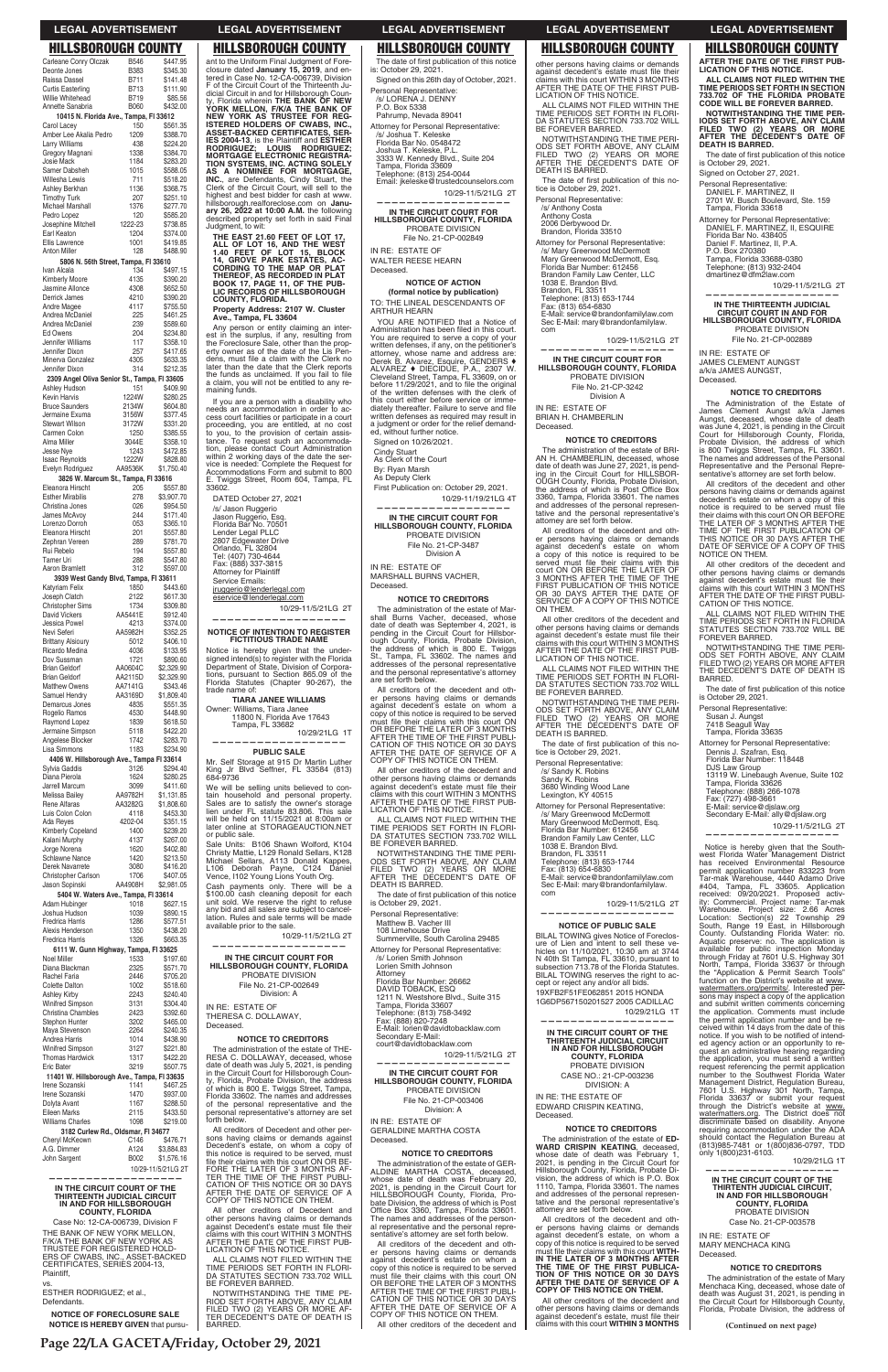**(Continued on next page)**

er persons having claims or demands against decedent's estate on whom a copy of this notice is required to be served<br>must file their claims with this court ON<br>OR BEFORE THE LATER OF 3 MONTHS AFTER THE TIME OF THE FIRST PUBLI-CATION OF THIS NOTICE OR 30 DAYS AFTER THE DATE OF SERVICE OF A COPY OF THIS NOTICE ON THEM.

All other creditors of the decedent and other persons having claims or demands against decedent's estate must file their claims with this court WITHIN 3 MONTHS AFTER THE DATE OF THE FIRST PUB-LICATION OF THIS NOTICE.

ALL CLAIMS NOT FILED WITHIN THE TIME PERIODS SET FORTH IN FLORI-DA STATUTES SECTION 733.702 WILL BE FOREVER BARRED.

NOTWITHSTANDING THE TIME PERI-ODS SET FORTH ABOVE, ANY CLAIM FILED TWO (2) YEARS OR MORE AFTER THE DECEDENT'S DATE OF DEATH IS BARRED.

The date of first publication of this notice<br>is October 29, 2021.

Personal Representative: Felicitas Mabry 8606 Dee Circle Riverview, Florida 33569

All creditors of the decedent and other persons having claims or demands against decedent's estate on whom a copy of this notice is required to be served must file their claims with this court ON<br>OR BEFORE THE LATER OF 3 MONTHS<br>CATION OF THIS NOTICE OR 30 DAYS<br>CATION OF THIS NOTICE OR 30 DAYS<br>AFTER THE DATE OF SERVICE OF A<br>COPY OF THIS NOTICE ON THEM.

> Attorney for Personal Representative: Brice Zoecklein, Esq. E-mail Address:<br><u>brice@zoeckleinlawpa.com</u><br>Florida Bar No. 0085615 Zoecklein Law, P.A. 329 Pauls Drive Brandon, Florida 33511 Telephone: (813) 501-5071

10/29-11/5/21LG 2T

All other creditors of the decedent and other persons having claims or demands<br>against decedent's estate must file their<br>claims with this court WITHIN 3 MONTHS<br>AFTER THE DATE OF THE FIRST PUB-<br>LICATION OF THIS NOTICE.

> **—————————————————— NOTICE OF INTENTION TO REGISTER**

ALL CLAIMS NOT FILED WITHIN THE TIME PERIODS SET FORTH IN FLORI-DA STATUTES SECTION 733.702 WILL BE FOREVER BARRED.

> **FICTITIOUS TRADE NAME** Notice is hereby given that the undersigned intend(s) to register with the Florida Department of State, Division of Corpora-tions, pursuant to Section 865.09 of the Florida Statutes (Chapter 90-267), the trade name of:

The date of first publication of this notice is October 29, 2021.

> **APOLLO BEACH MODERN DENTISTRY** Owner: Apollo Beach Modern Dentistry, PA 6182 N US Highway 41, Unit A Apollo Beach, FL 33572

<u>brice@zoeckleinlawpa.com</u><br>Florida Bar No. 0085615 Zoecklein Law, P.A. 329 Pauls Drive Brandon, Florida 33511

> 10/29/21LG 1T **—————————————————— IN THE COUNTY COURT IN AND FOR HILLSBOROUGH COUNTY, FLORIDA** CIVIL DIVISION

CASE NO.: 2020-CC-054730 WESTWIND PLACE CONDOMINIUM ASSOCIATION, INC., Plaintiff,

vs. THOMAS M. FOWLER Defendant.

**NOTICE OF SALE**

which is 800 East Twiggs Street, Tampa, Florida 33602. The names and addresses of the personal representative and the personal representative's attorney are set forth below.

NOTWITHSTANDING THE TIME PERI-ODS SET FORTH ABOVE, ANY CLAIM FILED TWO (2) YEARS OR MORE AFTER THE DECEDENT'S DATE OF DEATH IS BARRED.

Personal Representative:

Angela Ortiz 4003 Forecast Drive Brandon, Florida 33511

Attorney for Personal Representative: Brice Zoecklein E-mail Address:

Telephone: (813) 501-5071 10/29-11/5/21LG 2T

**—————————————————— IN THE CIRCUIT COURT OF THE** 

**THIRTEENTH JUDICIAL CIRCUIT, IN AND FOR HILLSBOROUGH COUNTY, FLORIDA** PROBATE DIVISION Case No. 21-CP-003249

IN RE: ESTATE OF MARGARET KAPP MENCHACA, Deceased.

### **NOTICE TO CREDITORS**

The administration of the estate of Margaret Kapp Menchaca, deceased, whose date of death was August 8, 2021, is pend-ing in the Circuit Court for Hillsborough County, Florida, Probate Division, the ad-dress of which is 800 East Twiggs Street, Tampa, Florida 33602. The names and addresses of the personal representative and the personal representative's attorney are set forth below.

All creditors of the decedent and oth-

Notice is hereby given, pursuant to Fi-nal Judgment of Foreclosure for Plaintiff entered in this cause on 08/30/2021 by the County Court of Hillsborough County, Florida, The Clerk of the Court will sell the property situated in Hillsborough County, Florida described as:

> 45, Page 71, of the Public Records of Hillsborough County, Florida. Together with retired title for a 1996 manufacture home model PALM Vin Numbers PH-09B837AFL and PH098637BFL Street Address: 12110 Anderson Drive, Riverview, FL 33579 at a public sale to the highest bidder on November 10, 2021 at 10:00 a.m. at www. hillsborough.realforeclose.com in accor-dance with Chapter 45, Florida Statutes. *Any person claiming an interest in the*  surplus from the sale, if any, other than<br>the property owner as of the date of the lis<br>pendens must file a claim before the clerk

Unit 46 in building 9, Phase 2 of West-wind Place, a Condominium according to the Declaration of Condominium thereof recorded January 10, 1986,<br>in Official Records 4731 on Page 530<br>and according to the Condominium Plat thereof recorded in Condominium Plat Book 9 of the Public Records of Hillsborough County, Florida

and commonly known as: 11806 Cypress Hill Circle, Tampa, FL 33625; including the<br>building, appurtenances, and fixtures lo-<br>cated therein, to the highest and best bidder, for cash, **at the George E. Edgecomb**<br>**Courthouse, and electronically online at**<br>http://www.hillsborough.realforeclose. **com,** on 11/18/2021 at 10:00 A.M.

Any persons claiming an interest in the surplus from the sale, if any, other than the property owner as of the date of the lis pendens must file a claim within 60 days after the sale.

If you are a person with a disability who needs any accommodation in order to participate in this proceeding, you are entitled,<br>at no cost to you, to the provision of certain<br>assistance. Please contact the ADA Coordinator, Hillsborough County Courthouse, 800 E. Twiggs Street, Room 604, Tampa, Florida 33602, (813) 272-7040, at least 7 days before your scheduled court appear-<br>ance, or immediately upon receiving this<br>notification if the time before the schednotification if the time before the sched-<br>uled appearance is less than 7 days; if you<br>are hearing or voice impaired, call 711. Dated this October 26, 2021.

/s/ Gregory S. Grossman, Esq.

NATHAN A. FRAZIER, Esq., For the Firm

GREGORY S. GROSSMAN, Esq.,

For the Firm Attorney for Plaintiff 202 S. Rome Ave., Suite 125

> Anthony F. Diecidue, Esq. - FBN: 146528 AFD@GendersAlvarez.com Whitney C. Miranda, Esq. - FBN: 65928 WCM@GendersAlvarez.com GENDERS $*$ ALVAREZ $*$ DIECIDUE, P.A.

Tampa, FL 33606 pleadings@frazierbowles.com

45315.11

10/29-11/5/21LG 2T **——————————————————**

**IN THE THIRTEENTH JUDICIAL CIRCUIT COURT IN AND FOR HILLSBOROUGH COUNTY, FLORIDA** PROBATE DIVISION

File No. 21-CP-003707 IN RE: ESTATE OF RONALD D. MCCALL,

Deceased.

## **NOTICE TO CREDITORS**

The administration of the Estate of Ronald D. McCall, deceased, whose date of death was September 20, 2021, and whose Social Security Number is xxx-xx-8254, is pending in the Circuit Court for

CASE NO. COD-21-0002185<br>NAME OF VIOLATOR: JESSICA COOPER ET AL<br>CODE SECTIONS: 19-49 19-231(15)C<br>CODE SECTIONS: 19-49 19-231(15)C<br>LEGAL DESCRIPTION: SULPHUR SPRINGS ADDITION LOT 1 BLOCK 11 AND W 1/2

All creditors of the decedent and oth-er persons having claims or demands against decedent's estate on whom a copy of this notice is served must file their<br>claims with this Court WITHIN THE LAT-

Hillsborough County, Florida, Probate Di-vision, the address of which is Edgecomb Courthouse, 800 E Twiggs St, Tampa, Florida 33602. The names and addresses of the personal representative and the personal representative's attorney are set forth below.

All creditors of the decedent and other persons having claims or demands against decedent's estate on whom a copy of this notice is required to be served must<br>file their claims with this Court WITHIN<br>THE LATER OF 3 MONTHS AFTER THE<br>TIME OF THE FIRST PUBLICATION OF THIS NOTICE OR 30 DAYS AFTER THE DATE OF SERVICE OF A COPY OF THIS NOTICE ON THEM.

All other creditors of the decedent and other persons having claims or demands<br>against decedent's estate must file their<br>claims with this Court WITHIN 3 MONTHS AFTER THE DATE OF THE FIRST PUB-LICATION OF THIS NOTICE.

ALL CLAIMS NOT FILED WITHIN THE TIME PERIODS SET FORTH IN SECTION 733.702 OF THE FLORIDA PROBATE CODE WILL BE FOREVER BARRED.

NOTWITHSTANDING THE TIME PERI-ODS SET FORTH ABOVE, ANY CLAIM FILED TWO (2) YEARS OR MORE AFTER THE DECEDENT'S DATE OF DEATH IS BARRED.

The date of first publication of this notice<br>is October 29, 2021.

Personal Representative: RONALD D. MCCALL, JR. 1842 Melrose Plantation Dr.

Jacksonville, Florida 32223 Attorney for Personal Representative: MATTHEW A. KASSEL, ESQUIRE Florida Bar Number 107356 KASSEL LAW GROUP, PLIC 4016 Henderson Blvd., Suite E Tampa, Florida 33629 Telephone (813) 641-4535 Fax (813) 200-1130

10/29-11/5/21LG 2T **—————————————————— IN THE CIRCUIT COURT OF THE** 

**THIRTEENTH JUDICIAL CIRCUIT IN AND FOR HILLSBOROUGH COUNTY, FLORIDA** CIVIL DIVISION Case No.: 2019-CA-7489

JYLENE MCMILLEN, AS TRUSTEE OF THE JYLENE MCMILLEN MELL REVOCABLE TRUST DATED JULY 9, 2015, Plaintiff,

vs.

FAHMI BAHOUR, et al., Defendant.

### **NOTICE OF SALE**

Notice is hereby given that, pursuant to a Final Judgment entered in the above-styled cause in the Circuit Court of Hillsborough County, Florida, the Clerk of

**Description of Mortgaged and Personal Property** Tract 16, Block 18, Tropical Acres South-Unit No. 3, according to the Plat thereof as recorded in Plat Book

*reports the surplus as unclaimed. "If you are a person with a disability who needs any accommodations in or-der to participate in this proceeding, you are entitled, at no cost to you, to the provision of certain assistance. Please<br>contact the Office of the Court Administrator, 1112 Manatee Ave W, Bradenton,<br>FL 34205, (941) 749-1800, at least seven<br>days before your scheduled court ap-Pearance, or immediately upon receiv-*<br>*ing this notification if the time before*<br>*the scheduled appearance is less than seven days; if you are hearing impaired or voice impaired, call 711."* Dated: October 12, 2021 Respectfully submitted,

SYPRETT, MESHAD, P.A. 1900 Ringling Boulevard Sarasota, Florida 34236 (941) 365-7171 / (941) 365-7923 fax BEN SORRELL, ESQ. Florida Bar No.: 127208 bsorrell@smrl.com 10/29-11/5/21LG 2T

### **—————————————————— IN THE CIRCUIT COURT FOR HILLSBOROUGH COUNTY, FLORIDA** PROBATE DIVISION

File No. 21-CP-003334

IN RE: ESTATE OF

JOHN STEPHENSON INGLIS, SR.

Deceased.

LEGAL DESCRIPTION: UNITY CIRCLE LOT 22 CASE NO. COD-21-0002874 NAME OF VIOLATOR: GRETELL PADRON / TRUSTEE LOCATION OF VIOLATION: 5352 N HABANA AVE, TAMPA, FL 33614<br>CODE SECTION: Section 27-289.2 LEGAL DESCRIPTION: AVONDALE LOTS 1 2 3 4 46 47 48 49 AND 50 BLOCK 4 LESS<br>THAT PART OF LOT 1 BEG AT NE COR RUN S 19.52 FT THN N 44 DEG 27 MIN W<br>26.87 FT & E 18.78 FT TO POB AND LESS THAT PART OF LOT 50 BEG AT SE COR<br>RUN W 1 CASE NO. COD-21-0002893<br>NAME OF VIOLATOR: 4401 W OSBORNE LLC LOCATION OF VIOLATION: 4401 W OSBORNE AVE, TAMPA, FL 33614<br>CODE SECTION: 27-43<br>LEGAL DESCRIPTION: DREW PARK RE PLAT OF E 1/2 OF LOT 15 BLOCK 63 NAME OF VIOLATOR: THE JACOB B HUNT TRUST DTD 8/11/2016 C/O<br>LOCATION OF VIOLATION: 1707 E KIRBY ST, TAMPA, FL 33604<br>CODE SECTIONS: 19-56 27-283.11 (a) (5) b<br>LEGAL DESCRIPTION: FERN CLIFF N 105 FT OF LOT 365<br>LEGAL DESCRIPTIO CASE NO. COD-21-0002962 NAME OF VIOLATOR: RODNEY W JONES ST<br>LOCATION OF VIOLATION: 4511 E HENRY AVE, TAMPA, FL 33610<br>CODE SECTIONS: 27-8, 27-156 27-283.1127-43 27-43<br>LEGAL DESCRIPTION: E 1/2 OF W 128.2 FT OF E 153.2 FT OF N 105 FT OF S 160<br>FT OF 152767.0100<br>10/22-11/12/21LG 4T

**NOTICE TO CREDITORS** The administration of the estate of JOHN STEPHENSON INGLIS, SR., deceased, whose date of death was Septem-ber 8, 2021; File Number 21-CP-003334,

is pending in the Circuit Court for Hillsbor-<br>ough County, Florida, Probate Division,<br>the address of which is P.O. Box 3360,<br>Tampa, Florida 33601. The names and<br>addresses of the personal representative sattomey

are set forth below.

All creditors of the decedent and other persons having claims or demands against decedent's estate, on whom a copy of this

notice is required to be served must file<br>their claims with this court WITHIN THE<br>LATER OF 3 MONTHS AFTER THE TIME<br>OF THE FIRST PUBLICATION OF THIS<br>NOTICE OR 30 DAYS AFTER THE DATE

## Hillsborough County will sell the property situated in Hillsborough County, Florida, described as: **HILLSBOROUGH COUNTY HILLSBOROUGH COUNTY HILLSBOROUGH COUNTY HILLSBOROUGH COUNTY HILLSBOROUGH COUNTY**

OF SERVICE OF A COPY OF THIS NO-TICE ON THEM. All other creditors of the decedent and

other persons having claims or demands<br>against decedent's estate must file their<br>claims with this court WITHIN 3 MONTHS<br>AFTER THE DATE OF THE FIRST PUB-<br>LICATION OF THIS NOTICE.

ALL CLAIMS NOT FILED WITHIN THE TIME PERIODS SET FORTH IN SECTION 733.702 OF THE FLORIDA PROBATE CODE WILL BE FOREVER BARRED.

NOTWITHSTANDING THE TIME PE-RIOD SET FORTH ABOVE, ANY CLAIM FILED TWO (2) YEARS OR MORE AFTER THE DECEDENT'S DATE OF DEATH IS BARRED.

The date of first publication of this notice<br>is: October 29, 2021.

Personal Representative: JULIE M. GODDARD P.O. Box 273792 Tampa, FL 33688

Personal Representative's Attorneys: Derek B. Alvarez, Esq. - FBN: 114278 DBA@GendersAlvarez.com

2307 West Cleveland Street Tampa, Florida 33609 Phone: (813) 254-4744 Fax: (813) 254-5222

Eservice for all attorneys listed above: GADeservice@GendersAlvarez,com 10/29-11/5/21LG 2T **——————————————————**

**IN THE CIRCUIT COURT OF THE THIRTEENTH JUDICIAL CIRCUIT IN AND FOR HILLSBOROUGH COUNTY, FLORIDA** PROBATE DIVISION FILE NO.: 19-CP-000631 Division: A

IN RE: ESTATE OF HARRY L. DAWKINS, Deceased.

### **NOTICE TO CREDITORS**

TO ALL PERSONS HAVING CLAIMS OR DEMANDS AGAINST THE ABOVE ESTATE:

The administration of the estate of HAR-RY L. DAWKINS, deceased, File Number 19CP-000631, is pending in the Probate Court of Hillsborough County, Florida the address of which is Probate Division, 800 East Twiggs Street, Tampa, Florida 33602. The names and addresses of the Personal Representative and the Personal Representative's attorney are set forth be-low.

ALL INTERESTED PERSONS ARE NO-TIFIED THAT:

## **LEGAL ADVERTISEMENT LEGAL ADVERTISEMENT LEGAL ADVERTISEMENT LEGAL ADVERTISEMENT LEGAL ADVERTISEMENT**

**LA GACETA/Friday, October 29, 2021/Page 23**

## **NOTICE OF PUBLIC HEARING**

As the result of being unable to effectuate certified mail notice to violators of the City Code, Notice is hereby given that the Municipal Code Enforcement Hearing Master has sched-<br>uled a public hearing on 11/17/2021 at 9:00 A.M. to hear the below listed cases. Which<br>are in violation of the City of Tampa Code Informa number, property owner(s), violation address, code section violated, and legal description<br>of subject property in that order. The hearing will be held in City Council Chambers, 3rd<br>Floor, City Hall, 315 E Kennedy Blvd., T given the opportunity to discuss the alleged violations. Should anyone have any ques-<br>tions regarding these cases, please call the Office of the City Clerk at (813) 274-7286. Please note that if any person decides to appeal any decision made by the Code Enforcement Hearing Master with respect to any matter considered at the meeting or hearing, they will need to ensure a verbatim record of the proceedings is made, which record includes<br>the testimony and evidence upon which the appeal is to be based.

## **CASES TO BE HEARD AT THE 9:00 A.M. HEARING**

CASE NO. COD-21-0001778<br>NAME OF VIOLATOR: GOVERNOR GLOBAL LLC<br>LOCATION OF VIOLATION: 7400 N NEBRASKA AVE, TAMPA, FL 33604

CODE SECTIONS: 19-50 19-56<br>LEGAL DESCRIPTION: HARMONY HEIGHTS REVISED MAP OF LOT 3 LESS E 15 FT<br>FOLIO: 161481.0000

CASE NO. COD-21-0001788<br>NAME OF VIOLATOR: FIRST HORIZON HOME LOANS<br>LOCATION OF VIOLATION: 10901 N FLORENCE AVE, TAMPA, FL 33612 CODE SECTIONS: 19-49 19-233(A) 19-234<br>LEGAL DESCRIPTION: BALINCORT HEIGHTS NO 3 LOT 14 BLOCK 5<br>FOLIO: 95365.0000

CASE NO. COD-21-0001920<br>NAME OF VIOLATOR: SAMUEL NUTILE<br>LOCATION OF VIOLATION: 1209 E COMANCHE AVE, TAMPA, FL 33604

CODE SECTION: 19-231(15)C<br>LEGAL DESCRIPTION: HAMPTON TERRACE LOT 11 BLOCK 15<br>FOLIO: 170933.0000

CASE NO. COD-21-0001937<br>NAME OF VIOLATOR: HA NGUYEN AND THAO PHAM<br>LOCATION OF VIOLATION: 8714 N 15TH ST, TAMPA, FL 33604

CODE SECTIONS: 19-49 19-231(17)<br>LEGAL DESCRIPTION: ORANGE TERRACE LOT 6 AND E 1/2 CLOSED ALLEY ABUT-<br>TING ON W BLK 10 FOLIO: 145571.0200

CASE NO. COD-21-0002026<br>NAME OF VIOLATOR: ESTATE OF DORIS V VANDENBERG LOCATION OF VIOLATION: 1207 W HAMILTON AVE, TAMPA, FL 33604<br>CODE SECTIONS: 19-49 19-50<br>LEGAL DESCRIPTION: WILMA SOUTH 1ST ADDITION LOT 278 AND S 1/2 CLOSED ALLEY ABUTTING ON N FOLIO: 101696.0000 CASE NO. COD-21-0002072 NAME OF VIOLATOR: 1500 EAST HUMPHREY ST LLC<br>LOCATION OF VIOLATION: 1501 E HUMPHREY ST, TAMPA, FL 33604<br>CODE SECTION: 19-231(17) LEGAL DESCRIPTION: ŚPŔINGOAKS TOWNHOUSES A CONDOMINIUM COMM AT NW COR OF LOT 1 OF REVISED MAP OF SUB OF LOTS 1 2 AND 3 OF RIDGELAND<br>RANCH THN N 00 DEG 07 MIN 02 SEC E 210 FT THN TO POB THN N 00 DEG 07 MIN 02 SEC E 119.99 FT THN S 89 DEG 54 MIN 48 SEC E 409.51 FT THN S 31 DEG 16<br>MIN 05 SEC E 384.22 FT THN S 89 DEG 51 MIN 58 SEC W 434.52 FT THN N00 DEG<br>03 MIN 34 SEC W 209.84 FT THN N 89 DEG 55 MIN 40 SEC W 174.45 FT TO POB OAK SPRINGS SUBDIVISION PLAT BOOK 74-19 LOT 4 FOLIO: 145998.0500 CASE NO. COD-21-0002074 NAME OF VIOLATOR: 1500 EAST HUMPHREY ST LLC<br>LOCATION OF VIOLATION: 1505 E HUMPHREY ST, TAMPA, FL 33604<br>CODE SECTION: 19-231(15)C LEGAL DESCRIPTION: ŚPŔINGOAKS TOWNHOUSES A CONDOMINIUM COMM AT NW COR OF LOT 1 OF REVISED MAP OF SUB OF LOTS 1 2 AND 3 OF RIDGELAND<br>RANCH THN N 00 DEG 07 MIN 02 SEC E 210 FT THN TO POB THN N 00 DEG 07 MIN 02 SEC E 119.99 FT THN S 89 DEG 54 MIN 48 SEC E 409.51 FT THN S 31 DEG 16<br>MIN 05 SEC E 384.22 FT THN S 89 DEG 51 MIN 58 SEC W 434.52 FT THN N00 DEG<br>03 MIN 34 SEC W 209.84 FT THN N 89 DEG 55 MIN 40 SEC W 174.45 FT TO POB OAK SPRINGS SUBDIVISION PLAT BOOK 74-19 LOT 4 FOLIO: 145998.0500 CASE NO. COD-21-0002081 NAME OF VIOLATOR: HELVY ROJAS<br>LOCATION OF VIOLATION: 8420 N BROOKS ST, TAMPA, FL 33604<br>CODE SECTION: 19-231(11) LEGAL DESCRIPTION: SULPHUR HILL LOT 3 & E 1/2 CLOSED ALLEY ABUTTING THEREON BLK 6<br>FOLIO: 145811.0000 CASE NO. COD-21-0002110 NAME OF VIOLATOR: TD BOUGAN INVESTMENTS INC<br>LOCATION OF VIOLATION: 1016 E BOUGAINVILLEA AVE, TAMPA, FL 33612 CODE SECTION: 19-238<br>LEGAL DESCRIPTION: NEBRASKA AVENUE HEIGHTS LOTS 18 AND 19 BLOCK 10<br>FOLIO: 143856.0200 CASE NO. COD-21-0002844<br>NAME OF VIOLATOR: WILLIAM AND SANDY C JOSEPH<br>LOCATION OF VIOLATION: 6003 N 30TH ST, TAMPA, FL 33610<br>CODE SECTION: Sec 27-290.8 FOLIO: 151744.0000 S 87.04 FT TO POB<br>FOLIO: 107211.0000 FOLIO: 108508.0000 FOLIO: 150010.0000 FOLIO: 152767.0100

%.15'&-#..';-#\$766+0)-6\*'4'10-\$.1%-- (1.+1- %#5'-01-%1&- 0#/'-1(-8+1.#614-9+.\*'./+0#-2'64+..1 .1%#6+10-1(-8+1.#6+10--0-0#8+0-#8'-6#/2#-(.- %1&'-5'%6+105-- #- .')#.-&'5%4+26+10-/#46+0ŏ5-57\$&+8+5+10-.16--#0&-9--1(-%.15'&-#.- .';-#\$766+0)-10-' (1.+1-

NAME OF VIOLATOR: WEST TAMPA HOLDINGS LLC<br>LOCATION OF VIOLATION: 113 W ELM ST, TAMPA, FL 33604<br>CODE SECTIONS: 19-231(15)C 19-50<br>LEGAL DESCRIPTION: FLORIDA AVE HEIGHTS LOT 16 FOLIO: 162894.0000

CASE NO. COD-21-0002439<br>LOCATION OF VIOLATION: 8209 N MARLS ST, TAMPA, EL 33604<br>CODE SECTIONS: 19-5 (A) 19-48 19-231<br>LEGAL DESCRIPTION: HENDRY AND KNIGHTS ADDITION TO SULPHUR SPRINGS<br>LOT 206 AND W 1/2 CLOSED ALLEY ABUTTING FOLIO: 149719.0500

CASE NO. COD-21-0002449<br>NAME OF VIOLATOR: ROBERTO AND HILDA GONZALEZ<br>CODE SECTION: 19-231(15)C<br>CODE SECTION: 19-231(15)C<br>LEGAL DESCRIPTION: HENDRY AND KNIGHTS ADDITION TO SULPHUR SPRINGS LOT 206 AND W 1/2 CLOSED ALLEY ABUTTING THEREON

FOLIO: 149719.0500<br>NAME OF VIOLATOR: NAUTILUS PARTNERS LLC<br>LOCATION OF VIOLATION: 10803 N ANNETTE AVE, TAMPA, FL 33612<br>CODE SECTIONS: 19-231 (3) (5)A (8) (10) (11) (15) A B<br>LEGAL DESCRIPTION: 1 CENTRAL HEIGHTS S 32 FT OF L FOLIO: 95988.0000

## **CASES TO BE HEARD AT THE 1:00 P.M. HEARING**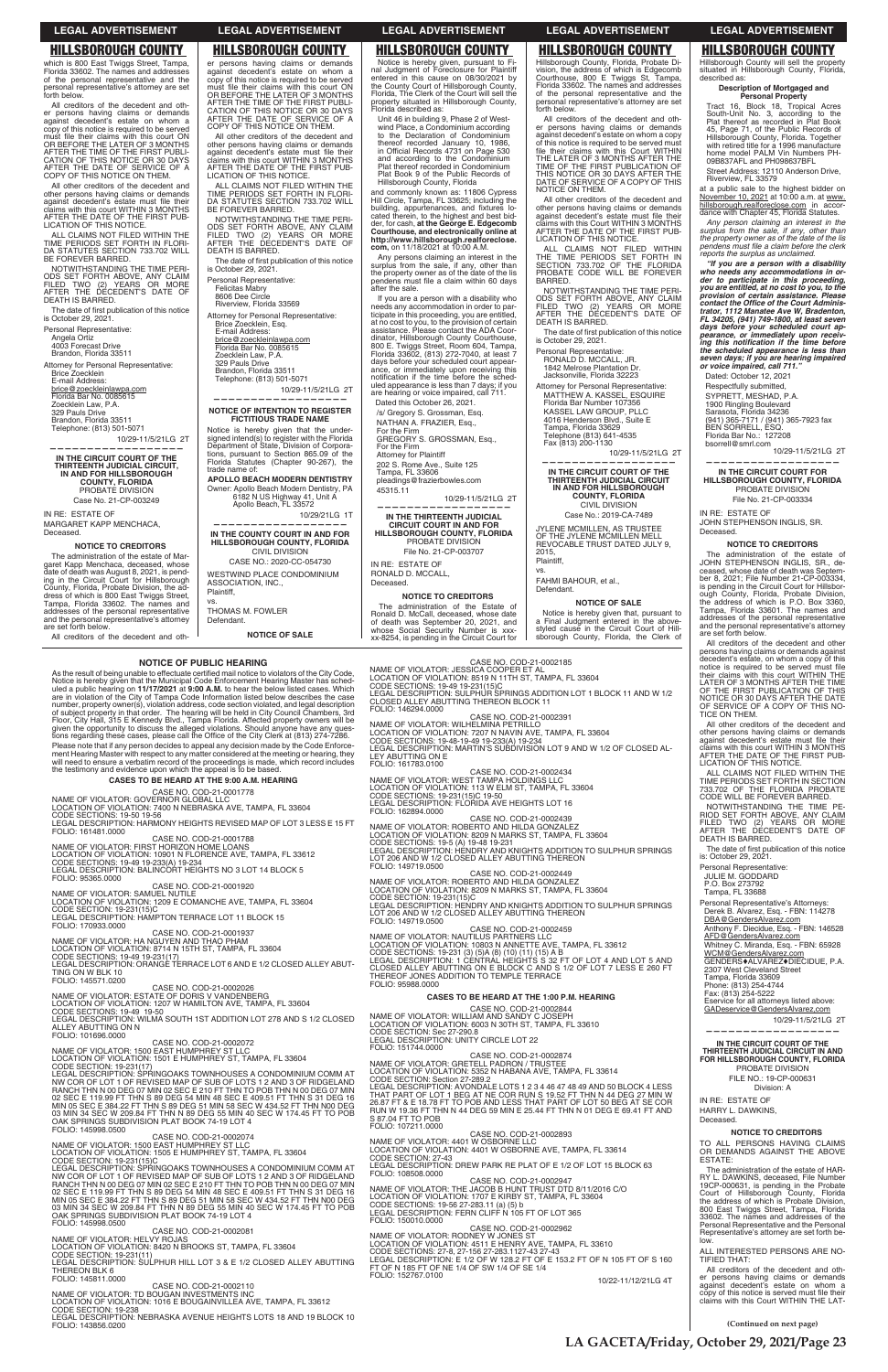### **NOTICE OF PUBLIC HEARING**

As the result of being unable to effectuate certified mail notice to violators of the City Code,<br>Notice is hereby given that the Municipal Code Enforcement Hearing Master has sched<br>and a public hearing on 11/10/2021 at 9:0 Please note that if any person decides to appeal any decision made by the Code Please note that if any person decides to appeal any decision made by the Code Enforce-<br>ment Hearing Master with respect to any matter considered at the meeting or hearing, they<br>will need to ensure a verbatim record of the

## **CASES TO BE HEARD AT THE 9:00 A.M. HEARING**

CASE NO. COD-21-0002069<br>NAME OF VIOLATOR: SANTIAGO AND JULIA DELFINO<br>LOCATION OF VIOLATION: 2707 W SAINT JOHN ST, TAMPA, FL 33607<br>CODE SECTION: 19-231(15)b<br>LEGAL DESCRIPTION: VILLA SAINT LOUIS LOT 13 BLOCK 9

FOLIO: 180004.0000

CASE NO. COD-21-0002766<br>NAME OF VIOLATOR: POINTE PLAZA ASSOCIATES LLC ETAL, BR LIVE<br>LOCATION OF VIOLATION: 4410 W BOY SCOUT BLVD, TAMPA, FL 33607

CODE SECTION: 19-237(3)<br>LEGAL DESCRIPTION: WEST SHORE ESTATES LOTS 1 TO 24 INCL LESS STATE<br>RD 589 BLOCK 46 AND PART OF VACATED SPRUCE STREET ABUTTING THEREOF<br>AND ALL THAT PART OF LOTS 23 AND 24 BLOCK 39 LYING S OF THE S LI

CASE NO. COD-21-0002858<br>LOCATION OF VIOLATION: 3401 W AIFONSO AND AURORA ALFONSO<br>LOCATION OF VIOLATION: 3401 W AILEEN ST, TAMPA, FL 33607<br>CODE SECTION: 19-231(15)C<br>CLOSED ALLEY ABUTTING ON N BLOCK 64<br>CLOSED ALLEY ABUTTING

## FOLIO: 109941.0000

المستحدث CASE NO. COD-21-0002973<br>NAME OF VIOLATOR: AZUCENA ABED

LOCATION OF VIOLATION: 3501 N LINCOLN AVE, TAMPA, FL 33607<br>CODE SECTION: 19-231(15)C<br>LEGAL DESCRIPTION: DREW'S JOHN H 1ST EXTENSION LOTS 13 AND 14 AND S 1/2 OF CLOSED ALLEY ABUTTING ON N BLOCK 46

### FOLIO: 176751.0000

## **CASES TO BE HEARD AT THE 1:00 P.M. HEARING**

CASE NO. COD-21-0000704<br>LOCATION OF VIOLATION: 3318 W BRADDOCK ST, TAMPA, FL 33607<br>CODE SECTION: 5-105.1

LEGAL DESCRIPTION: JOHN H DREW'S FIRST EXTENSION LOT 9 AND N 1/2 OF CLOSED ALLEY ABUTTING ON S BLOCK 54<br>FOLIO: 109746.0000

CASE NO. COD-21-0000911

FOLIO: 194934.0000

NAME OF VIOLATOR: GABY VASQUEZ INVESTMENT INC<br>LOCATION OF VIOLATION: 6014 N 19TH ST, TAMPA, FL 33610<br>CODE SECTION: 5-105.1 LEGAL DESCRIPTION: CALIFORNIA HEIGHTS ADDITION LOT 2 BLOCK G FOLIO: 150621.0000

CASE NO. COD-21-0001684<br>NAME OF VIOLATOR: FRANK P AND JACKIE R RIPA<br>LOCATION OF VIOLATION: 198 BLANCA AVE, TAMPA, FL 33606<br>CODE SECTION: 5-105.1

LEGAL DESCRIPTION: DAVIS ISLANDS PB10 PG52 TO 57 AND PB17 PG5 TO 9 LOT 153 LESS LOT BEG AT SELY COR & RUN WLY 7.5 FT NLY TO PT 5.2 FT WLY OF<br>NELY COR AND ELY 5.2 FT TO COR AND SLY TO POB BLOCK 6

CASE NO. COD-21-0001945

 $\mathbf{c}$  uit Court's office notified of your current address. (You may file Notice<br>of Current Address, Florida Supreme<br>Court Approved Family Law Form<br>12.915.) Future papers in this lawsuit<br>will be mailed to the address on record **at the clerk's office.** 

The date of the first publication of this Notice is October 29, 2021.

YOU ARE NOTIFIED that a post judgment action has been filed against you<br>and that you are required to serve a copy of your written defenses, if any, to it on KATHLYN SWINDLE c/o her attorney of record, Shirin Rustomji, Esquire, whose address is 1211 N. Westshore Blvd., Ste.

511, Tampa, FL 33607 on or before No-<br>vember 26, 2021 and file the original with<br>the clerk of this Court at 800 E. Twiggs Street, Tampa, FL 33602 before service on Petitioner or immediately thereafter. **If you fail to do so, a default may be en-tered against you for the relief demand-ed in the petition**.

Dated: October 25, 2021 Cindy Stuart Clerk of The Circuit Court /s/ Sonia Santallana Deputy Clerk

PERSONS HAVING CLAIMS OR DEMANDS AGAINST THE ABOVE ESTATE:

You are hereby notified that an Order of Summary Administration has been entered in the estate of THOMAS R. HAAG, deceased, File Number 21-CP-003654; by the Circuit Court for Hillsborough County, Florida, Probate Division, the address of which is 800 E. Twiggs Street, Tampa, Florida 33602; that Decedent's date of death was July 18, 2021; that the total value of the estate is other assets of approximately \$5,300.00 and that the names and addresses of those to whom it has been assigned by such order are: Beneficiaries:

**NOTICE TO CREDITORS** The administration of the estate of Pauline S. Dean, a/k/a Pauline Suarez Dean, de ceased, whose date of death was September 11, 2021, is pending in the Circuit<br>Court for Hillsborough County, Florida,<br>Probate Division, the address of which is

800 E. Twiggs St., Room 206, Tampa, FL<br>33602. The names and addresses of the<br>personal representative's and the person-<br>al representative's attorney are set forth al representative's attorney are set forth<br>helow

ER OF THREE (3) MONTHS AFTER THE DATE OF THE FIRST PUBLICATION OF THIS NOTICE OR THIRTY (30) DAYS AFTER THE DATE OF THE SERVICE OF A COPY OF THIS NOTICE ON THEM.

All other creditors of the decedent and persons having claims or demands against the estate of the decedent must file their claims with this Court WITHIN<br>THREE (3) MONTHS AFTER THE DATE<br>OF THE FIRST PUBLICATION OF THIS NOTICE.

ALL CLAIMS AND DEMANDS NOT SO FILED WILL BE FOREVER BARRED PURSUANT TO §733.702 OF THE FLOR-IDA PROBATE CODE.

NOTWITHSTANDING THE TIME PE-RIOD SET FORTH ABOVE, ANY CLAIM FILED TWO (2) YEARS OR MORE AFTER THE DECEDENT'S DATE OF DEATH IS BARRED.

Personal Representative: Clatties Hill Dawkins 12637 Longcrest Drive Riverview, Florida 33579

Attorney for Personal Representative: James Domineck, Jr., Esquire P.O. Box 7241 Lakeland, Florida 33803 Telephone No.: (863) 370-7954 Florida Bar No.: 0078522

10/29-11/5/21LG 2T

**——————————————————**

**IN THE CIRCUIT COURT OF THE THIRTEENTH JUDICIAL CIRCUIT IN AND FOR HILLSBOROUGH COUNTY, STATE OF FLORIDA** FAMILY LAW DIVISION Case No.: 11-DR-021244

Division: T

In Re: The Marriage of: KATHLYN SWINDLE, Petitioner/Former Wife,

> Notice is hereby given, pursuant to Fin-<br>al Judgment of Foreclosure for Plaintiff<br>entered in this cause on 10/6/2021 by<br>the County Court of Hillsborough County,<br>Florida, The Clerk of the Court will sell the<br>property situat Lot 31, Block A, RESERVE AT HUNT-ERS LAKE, according to the map or plat thereof, as recorded in Plat Book 123, Page(s) 109 through 117, inclu-sive, of the Public Records of Hillsbor-ough County, Florida

and

DAVID SWINDLE,

Respondent/Former Husband.

**NOTICE OF ACTION FOR FORMER WIFE'S SUPPLEMENTAL PETITION TO MODIFY FINAL JUDGMENT OF DISSOLUTION OF MARRIAGE, PARENTING PLAN, TIME SHARING CHILD SUPPORT AND OTHER RELIEF**

TO: DAVID SWINDLE 3517 Trapnell Ridge Drive Plant City, FL 33567

The action is asking the court to decide how real or personal property should be divided: *none*. **Copies of all court documents in this case, including orders, are available at the Clerk of the Circuit Court's office. You may review these documents upon request.**

**You must keep the Clerk of the Cir-**

**WARNING: Rule 12.285, Florida Family Law Rules of Procedure, requires certain automatic disclosure of documents and information. Failure to com-ply can result in sanctions, including dismissal or striking of pleadings.**

10/29-11/19/21LG 4T

**——————————————————**

**IN THE CIRCUIT COURT FOR HILLSBOROUGH COUNTY, FLORIDA** PROBATE DIVISION File No. 21-CP-003654 Division: A

IN RE: ESTATE OF THOMAS R. HAAG,

Deceased.

## **NOTICE TO CREDITORS (summary administration)**

KIM H. HAAG, as Trustee of the Thomas Haag and Gwendolyn Haag Revocable Living Trust dated April 9, 2011 13412 N. Lincoln Avenue Tampa, Florida 33618 KIM H. HAAG 13412 N. Lincoln Avenue Tampa, Florida 33618 MARC H. LYON 108 Shermans Crescent Versailles, Kentucky 40383

ALL INTERESTED PERSONS ARE NOTI-FIED THAT:

All creditors of the estate of Decedent

The date of first publication of this Notice

and persons having claims or demands against the estate of Decedent other than those for whom provision for full payment<br>was made in the Order of Summary Ad-<br>ministration must file their claims with this court WITHIN THE TIME PERIODS SET FORTH IN FLORIDA STATUTES SEC-TION 733.702. ALL CLAIMS AND DE-MANDS NOT SO FILED WILL BE FOR-EVER BARRED. NOTWITHSTANDING ANY OTHER APPLICABLE TIME PERI-OD, ANY CLAIM FILED TWO (2) YEARS OR MORE AFTER THE DECEDENT'S DATE OF DEATH IS BARRED.

is October 29, 2021.

Person Giving Notice: /s/ Kim H. Haag KIM H. HAAG 13412 N. Lincoln Avenue

Tampa, Florida 33618

Attorney for Person Giving Notice:

/s/ Joshua T. Keleske JOSHUA T. KELESKE Attorney for Petitioner Email: jkeleske@trustedcounselors.com Florida Bar No. 0548472 Joshua T. Keleske, Esq. 3333 W. Kennedy Blvd., Suite 204 Tampa, Florida 33609

Telephone: (813) 254-0044

10/29-11/5/21LG 2T

**—————————————————— IN THE CIRCUIT COURT FOR HILLSBOROUGH COUNTY, FLORIDA** PROBATE DIVISION File No. 21-CP-3623 Division A

IN RE: ESTATE OF PAULINE S. DEAN, A/K/A PAULINE SUAREZ DEAN

Deceased.

All creditors of the decedent and oth-er persons having claims or demands against decedent's estate on whom a

copy of this notice is required to be served<br>must file their claims with this court ON<br>OR BEFORE THE LATER OF 3 MONTHS<br>AFTER THE TIME OF THE FIRST PUBLI-<br>CATION OF THIS NOTICE OR 30 DAYS<br>AFTER THE DATE OF SERVICE OF A

COPY OF THIS NOTICE ON THEM. All other creditors of the decedent and other persons having claims or demands against decedent's estate must file their claims with this court WITHIN 3 MONTHS AFTER THE DATE OF THE FIRST PUB-LICATION OF THIS NOTICE.

ALL CLAIMS NOT FILED WITHIN THE TIME PERIODS SET FORTH IN FLORI-DA STATUTES SECTION 733.702 WILL BE FOREVER BARRED. NOTWITHSTANDING THE TIME PER-IODS SET FORTH ABOVE, ANY CLAIM FILED TWO (2) YEARS OR MORE AFTER THE DECEDENT'S DATE OF

The date of first publication of this notice<br>is October 29, 2021.

| NAME OF VIOLATOR: OUR BEST PROPERTIES LLC                                          | <b>CASES TO BE HEARD AT THE 1:00 P.M. HEARING</b>                                | titled, at no cost to you, to the provision                                            |
|------------------------------------------------------------------------------------|----------------------------------------------------------------------------------|----------------------------------------------------------------------------------------|
| LOCATION OF VIOLATION: 3014 SANCHEZ ST, TAMPA, FL 33605                            | CASE NO. COD-21-0002527                                                          | of certain assistance. Please contact the                                              |
| CODE SECTION: 5-105.1                                                              | NAME OF VIOLATOR: NELSON GRIFFITH                                                | ADA Coordinator, Hillsborough County                                                   |
| LEGAL DESCRIPTION: LA CARBAYERA LOT 6 AND W 1/2 OF ALLEY ABUTTING                  | LOCATION OF VIOLATION: 3212 N 48TH ST. TAMPA. FL 33605                           | Courthouse, 800 E. Twiggs St., Room                                                    |
| BLOCK 5                                                                            | CODE SECTION: 27-289.2                                                           | 604, Tampa, Florida 33602, (813) 272-                                                  |
| FOLIO: 187221.0000                                                                 | LEGAL DESCRIPTION: UCETA PINES LOT 119 AND THAT PART OF VACATED AL-              | 7040, at least 7 days before your sched-                                               |
| CASE NO. COD-21-0001946                                                            | LEY ABUTTING ON W                                                                | uled court appearance, or immediately                                                  |
| NAME OF VIOLATOR: ANA D RAMOS/TRUSTEE                                              | FOLIO: 158201.0000                                                               | upon receiving this notification if the time                                           |
| LOCATION OF VIOLATION: 3016 SANCHEZ ST, TAMPA, FL 33605                            | CASE NO. COD-21-0002688                                                          | before the scheduled appearance is less                                                |
| CODE SECTIONS: 5-105.1 19-232 (6) 19-231(5)c (15) (17)                             | NAME OF VIOLATOR: VELEZ INVESTMENT SERVICES INC TRUSTEE                          | than 7 days; if you are hearing or voice<br>impaired, call 711.                        |
| LEGAL DESCRIPTION: LA CARBAYERA LOT 5 AND W 1/2 OF ALLEY ABUTTING                  | LOCATION OF VIOLATION: 1916 N 60TH ST, TAMPA, FL 33619                           |                                                                                        |
| BLOCK 5                                                                            | CODE SECTION: 27-290(4) 27-43                                                    | Dated this October 25, 2021.                                                           |
| FOLIO: 187220.0000                                                                 | LEGAL DESCRIPTION: SCALLY'S J R LOT 10 BLOCK 4                                   | /s/ Gregory S. Grossman, Esq.                                                          |
| CASE NO. COD-21-0002180                                                            | FOLIO: 160057.0000                                                               | NATHAN A. FRAZIER, Esg.,                                                               |
| NAME OF VIOLATOR: JOSHUA NEIGHOFF, DALTON NORRIS, SAM KRONE.                       | CASE NO. COD-21-0002725                                                          | FOR THE FIRM                                                                           |
| LOCATION OF VIOLATION: 210 E PLYMOUTH ST, TAMPA, FL 33603<br>CODE SECTION: 5-105.1 | NAME OF VIOLATOR: JOHN T SHANNON AND KIM H DAU                                   | GREGORY S. GROSSMAN, Esq.,                                                             |
| LEGAL DESCRIPTION: FARNSWORTH ADDITION TO OAK VILLA CORRECTED MAP                  | LOCATION OF VIOLATION: 4214 W GRANADA ST, TAMPA, FL 33629<br>CODE SECTION: 13-43 | FOR THE FIRM                                                                           |
| LOT A AND E 1/2 OF LOT 1 BLOCK 2                                                   | LEGAL DESCRIPTION: MARYLAND MANOR REVISED PLAT LOTS 7 AND 8 BLOCK 8              | <b>Attorney for Plaintiff</b>                                                          |
| FOLIO: 183040.0000                                                                 | FOLIO: 123932.0000                                                               | 202 S. Rome Ave., Suite 125                                                            |
| CASE NO. COD-21-0002447                                                            | CASE NO. COD-21-0002776                                                          | Tampa, FL 33606                                                                        |
| NAME OF VIOLATOR: MONIQUE JEANINE WILBURN                                          | NAME OF VIOLATOR: WALTER PIMENTEL                                                | pleadings@frazierbowles.com                                                            |
| LOCATION OF VIOLATION: 1302 E FRIERSON AVE, TAMPA, FL 33603                        | LOCATION OF VIOLATION: 2222 N 64TH ST. TAMPA, FL 33619                           | 45163.06                                                                               |
| CODE SECTION: 5-105.1                                                              | CODE SECTIONS: 27-156, 27-290.1                                                  | 10/29-11/5/21LG 2T                                                                     |
| LEGAL DESCRIPTION: MC DAVID'S EAST SEMINOLE SUBDIVISION REVISED MAP                | LEGAL DESCRIPTION: LOT BEG 579.5 FT W AND 400 FT N OF SE COR OF N 1/2 OF         |                                                                                        |
| <b>LOT 85</b>                                                                      | NW 1/4 OF NW 1/4 AND EXT N TO 7 TH AVENUE                                        |                                                                                        |
| FOLIO: 171390.0000                                                                 | FOLIO: 159626.0000                                                               | Notice of Sale By Public Auction Ad<br><b>Tampa Machinery Auction, Inc.</b>            |
| CASE NO. COD-21-0002448                                                            | CASE NO. COD-21-0002830                                                          |                                                                                        |
| NAME OF VIOLATOR: CARLOS ANTONIO VELASQUEZ                                         | NAME OF VIOLATOR: TOM AND DAO BICH THI TRAN                                      | HILLSBOROUGH COUNTY AVIATION                                                           |
| LOCATION OF VIOLATION: 2707 N 12TH ST, TAMPA, FL 33605                             | LOCATION OF VIOLATION: 3422 TEMPLE ST, TAMPA, FL 33619                           | AUTHORITY (AUTHORITY)                                                                  |
| CODE SECTION: 5-105.1                                                              | CODE SECTION: 27-283.2                                                           | NOTICE OF SALE BY PUBLIC AUCTION<br>OF SURPLUS AUTHORITY PROPERTY                      |
| LEGAL DESCRIPTION: ALAMEDA LOT 18 AND N 1/2 OF CLOSED ALLEY ABUTTING               | LEGAL DESCRIPTION: GRANT PARK LOT 1 LESS R/W FOR SR 583 AND LOT 2                |                                                                                        |
| <b>THEREON BLOCK 1</b>                                                             | BLOCK <sub>21</sub>                                                              | Pursuant to Chapter 274, F.S., Aviation                                                |
| FOLIO: 187013.0000<br>CASE NO. COD-21-0002552                                      | FOLIO: 159043.0000                                                               | Authority surplus property is to be sold at                                            |
| NAME OF VIOLATOR: TCPI PROPERTIES LLC, C/O REG AGT OLGA N                          | CASE NO. COD-21-0002850<br>NAME OF VIOLATOR: KRISTIN WRIGHT/TRUSTEE              | Public Auction on Saturday, November 13,                                               |
| LOCATION OF VIOLATION: 2905 E 21ST AVE, TAMPA, FL 33605                            | LOCATION OF VIOLATION: 919 E 22ND AVE. TAMPA. FL 33605                           | 2021, 9:00 a.m. on the premises of Tampa                                               |
| CODE SECTION: 5-105.1                                                              | CODE SECTIONS: 19-58 19-231(10) (15)b (17)                                       | Machinery Auction, Inc., located at 11720<br>US Highway 301 North, Thonotosassa, Flor- |
| LEGAL DESCRIPTION: GREENVILLE SUBDIVISION PLAT 3 PG 50 LOT 7 BLOCK 1               | LEGAL DESCRIPTION: CARLTON PLACE LOT 5                                           | ida 33592. Property will be available for in-                                          |
| FOLIO: 188456.0000                                                                 | FOLIO: 186589.1000                                                               |                                                                                        |
| 10/15-11/5/21LG 4T                                                                 | 10/8-10/29/21LG 4T                                                               | (Continued on next page)                                                               |
|                                                                                    |                                                                                  |                                                                                        |

DEATH IS BARRED.

Personal Representative: Charles W. Dean, Jr. 11569 W. Silk Oak Path Homosassa, Florida 34448

Attorney for Personal Representative: Harvey Schonbrun, Esquire Attorney Florida Bar Number: 149062

1802 North Morgan Street Tampa, Florida 33602 Telephone: (813) 229-0664 Fax: (813) 228-9471

E-Mail: harvey@schonbrun.com Secondary E-Mail: amber@schonbrun.com

10/29-11/5/21LG 2T

**—————————————————— IN THE COUNTY COURT IN AND FOR HILLSBOROUGH COUNTY, FLORIDA** CIVIL DIVISION CASE NO.: 20-CC-094541 HUNTERS LAKE HOMEOWNERS'

ASSOCIATION, INC.,

Plaintiff, vs.

CHARLES RANDAL MORGAN,

A SINGLE MAN Defendant.

**NOTICE OF SALE**

and commonly known as: 1030 Tracey<br>Ann Loop, Seffner, FL 33584; includ-<br>ing the building, appurtenances, and fix-<br>tures located therein, to the highest and<br>best bidder, for cash, **at the George E.** 

10:00 A.M.

**Edge comb Courthouse, and electroni-cally online at http://www.hillsborough. realforeclos e.com**, on 12/17/2021 at Any persons claiming an interest in the surplus from the sale, if any, other than the property owner as of the date of the lis

after the sale. If you are a person with a disability who needs any accommodation in order to participate in this proceeding, you are en-titled, at no cost to you, to the provision

pendens must file a claim within 60 days

## **LEGAL ADVERTISEMENT LEGAL ADVERTISEMENT LEGAL ADVERTISEMENT LEGAL ADVERTISEMENT LEGAL ADVERTISEMENT**

## **HILLSBOROUGH COUNTY HILLSBOROUGH COUNTY HILLSBOROUGH COUNTY HILLSBOROUGH COUNTY HILLSBOROUGH COUNTY**

**Page 24/LA GACETA/Friday, October 29, 2021**

**NOTICE OF PUBLIC HEARING**

As the result of being unable to effectuate certified mail notice to violators of the City Code,<br>Notice is hereby given that the Municipal Code Enforcement Hearing Master has sched-<br>uled a public hearing on **11/03/2021** at are in violation of the City of Tampa Code Information listed below describes the case<br>number, property owner(s), violation address, code section violated, and legal description<br>of subject property in that order. The hear Floor, City Hall, 315 E Kennedy Blvd., Tampa Florida. Affected property owners will be<br>given the opportunity to discuss the alleged violations. Should anyone have any ques-<br>tions regarding these cases, please call the Offi Please note that if any person decides to appeal any decision made by the Code Enforcement Hearing Master with respect to any matter considered at the meeting or hearing, they<br>will need to ensure a verbatim record of the proceedings is made, which record includes<br>the testimony and evidence upon which the ap

FOLIO: 166143.0000

LOCATION OF VIOLATION: 3815 N 14TH ST, TAMPA, FL 33603<br>CODE SECTIONS: 19-48 19-234 19-233(A)<br>LEGAL DESCRIPTION: BUFFALO GARDENS LOT 16 AND E 31.35 FT OF LOT 17 FOLIO: 173418.0000

CASE NO. COD-21-0002425<br>NAME OF VIOLATOR: MARY BETH TORRES

CASE NO. COD-21-0002601 NAME OF VIOLATOR: QUARTER AT YBOR CONDO ASSOC<br>LOCATION OF VIOLATION: 2010 E PALM AVE, TAMPA, FL 33605<br>CODE SECTION: 19-237(3) LEGAL DESCRIPTION: THE QUARTER AT YBOR

CASE NO. COD-21-0002620 NAME OF VIOLATOR: HOUSHANG ANSARI<br>LOCATION OF VIOLATION: 1305 E COLUMBUS DR, TAMPA, FL 33605<br>CODE SECTIONS: 19-231(10) (11) (15)B C 19-233(A) 19-234<br>LEGAL DESCRIPTION: CUSCADEN AND WELLS E 41.93 FT OF LOT 4 LESS N 10<br>FT FO FOLIO: 197973.0000

CASE NO. COD-21-0002672<br>NAME OF VIOLATOR: ESTATE OF IDELL COLEMAN LOCATION OF VIOLATION: 4606 N 29TH ST, TAMPA, FL 33610<br>CODE SECTIONS: 19-49 19-237(3)<br>LEGAL DESCRIPTION: ENGLEWOOD LOT 2 BLOCK 3 FOLIO: 155637.0000

CASE NO. COD-21-0002808<br>NAME OF VIOLATOR: KENNETH A NURSE SR EL AL - NURSE LOCATION OF VIOLATION: 3701 E OSBORNE AVE, TAMPA, FL 33610<br>CODE SECTION: 19-231(15)C<br>LEGAL DESCRIPTION: W 198 FT OF N 1/2 OF NW 1/4 OF NW 1/4 OF SW 1/4 LESS N 25 FT FOR RD LESS S 100 FT

CASE NO. COD-21-0002865

NAME OF VIOLATOR: LNL HOLDINGS INC

LOCATION OF VIOLATION: 1919 N 60TH ST, TAMPA, FL 33619<br>CODE SECTIONS: 19-50 19-56

LEGAL DESCRIPTION: SCALLY'S J R LOT 24 AND S 1/2 OF LOT 25 BLOCK 3 FOLIO: 160053.0000

**CASES TO BE HEARD AT THE 9:00 A.M. HEARING**

CASE NO. COD-21-0002054<br>LOCATION OF VIOLATION: MALOWNEY, JACQUELINE VICTOR<br>LOCATION OF VIOLATION: 4705 N FLORIDA AVE, TAMPA, FL 33603<br>CODE SECTIONS: 5-105.1\_19-237(3)f<br>LEGAL DESCRIPTION: HAMILTON E G SUBDIVISION LOTS 1 2 A

CASE NO. COD-21-0002290<br>NAME OF VIOLATOR: MARY CULLARO

LOCATION OF VIOLATION: 913 E 28TH AVE, TAMPA, FL 33605<br>CODE SECTION: 19-48 CERT<br>LEGAL DESCRIPTION: HOMESTEAD REVISED MAP E 57 FT OF W 114 FT OF LOT 1 BLOCK 6 FOLIO: 173147.0000

FOLIO: 189549.0914

FOLIO: 153775.0000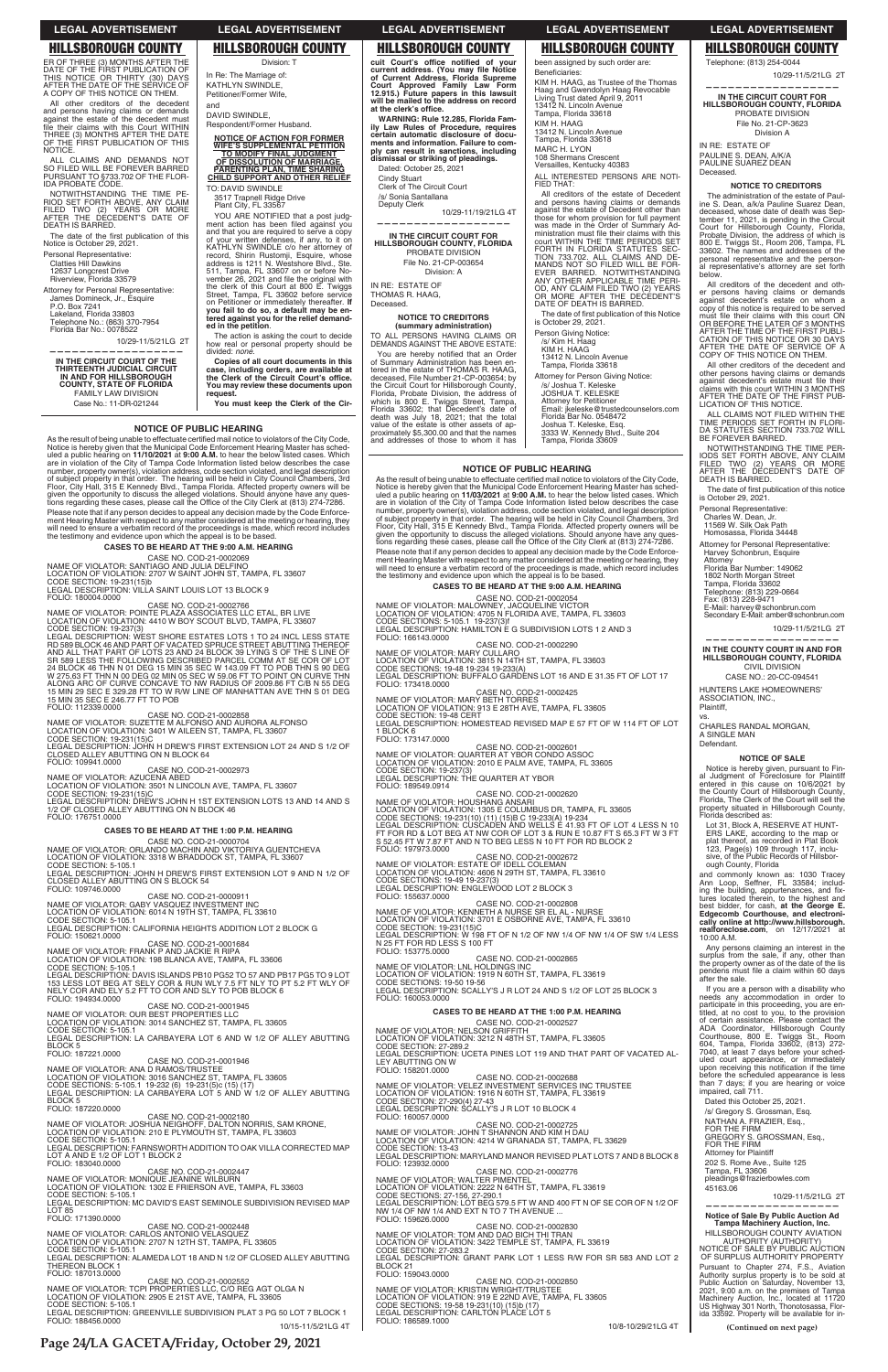## **NOTICE OF PUBLIC HEARING**

A public hearing will be held by the Land Use Hearing Officer, pursuant to Hillsborough<br>County Ordinance 92-05, beginning at 10:00 a.m., November 15, 2021 at Robert W.<br>Saunders, Sr. Public Library, Ada T. Payne Community R Copies of the applications, department reports and legal descriptions are available for public inspection in a master file maintained by the Development Services Department,<br>the Board of County Commissioners and the Clerk of the Board of County Commissioners. All interested persons wishing to submit testimony or other evidence in this matter<br>must submit same to the Hearing Master at the public hearing before him/her. The<br>recommendation of the Zoning Hearing Master will be (15) working days after the conclusion of the public hearing.

Virtual Participation Option: In response to the COVID-19 pandemic, Virtual Participation Option: In response to the COVID-19 pandemic, Hillsborough<br>County is making it possible for interested parties to participate in this public hearing by<br>means of communications media technology. In ord

Anyone who wishes to participate virtually in this public hearing will be able to do so by completing the online Public Comment Signup Form found at: Hillsbrorough.Courty.org/<br>SpeakUp. You will be required to provide your ers will be muted upon calling and will be unmuted in the submission order after being<br>recognized by the Land Use Hearing Officer by name. Call submissions for the public<br>hearing will close 30 minutes prior to the start of Public comments offered using communications media technology will be afforded equal

In Person Participation: While virtual participation is encouraged, standard in-person<br>participation is still available. The format and procedures for in-person participation may differ from a traditional hearing. For the safety of participants and staff, social distancing<br>will be properly adhered to at all times. For planning purposes, parties wishing to par-<br>ticipate in person are encouraged to s Anyone wishing to view and listen to the public hearing live, without participating, can

- Hillsborough County's Facebook page: HillsboroughFL
- The County's official YouTube channel: YouTube.com/HillsboroughCounty
- . The HCFLGov.net website by going to HCFLGov.net/newsroom and selecting the "Live"

• Listening to the hearing on smart phones by going to the above Facebook or YouTube link

The review of the Zoning Hearing Master's recommendation by the Board of County Commissioners of Hillsborough County shall be restricted to the record as defined in<br>Hillsborough County Ordinance 92-05, unless additional evidence and/or oral argument

Copies of the applications, department reports and legal descriptions are available for public inspection in a master file maintained by the Development Services Department,<br>the Board of County Commissioners and the Clerk of the Board of County Commission-<br>ers. All interested persons wishing to submit testim

must submit same to the Hearing Master at the public hearing before him/her. The<br>recommendation of the Zoning Hearing Master will be filed with the Clerk within fifteen<br>(15) working days after the conclusion of the public Virtual Participation Option: In response to the COVID-19 pandemic, Hillsborough County is making it possible for interested parties to participate in this public hearing by means of communications media technology. In order to participate virtually, you must have access to a communications media devic

equipped with a camera and microphone) that will enable you to be seen (video) and<br>heard (audio) by the Zoning Hearing Master during the public hearing. Additionally,<br>should you opt to participate virtually in this public

testimony to the Zoning Hearing Master, but you will be unable to submit documentary<br>evidence during the public hearing. Therefore, if you opt to participate virtually in this<br>public hearing, you must submit any documentar

Anyone who wishes to participate virtually in this public hearing will be able to do so by completing the online Public Comment Signup Form found at: HillsboroughCounty.org/ SpeakUp. You will be required to provide your name and telephone number on the online form. This information is being requested to facilitate the audio conferencing process. The Zoning Hearing Master will call on speakers by name in the order in which they have completed the online Public Comment Signup Form, depending on the application(s)<br>to which each speaker signed up to speak. An audio call-in number will be provided to<br>participants that have completed the form after it is r

## **VARIANCE REQUEST**

Petition VAR 21-1303, filed on 9/9/2021 by Darrell Haun, of 1914 Taylor Ln, Tampa, FL

be muted upon calling and will be unmuted in the submission order after being recognized<br>by the Zoning Hearing Master by name. Call submissions for the public hearing will close<br>30 minutes prior to the start of the hearing tions media technology will be afforded equal consideration as if the public comments were offered in person. **In Person Participation:** While virtual participation is encouraged, standard in-person participation is still available. The format and procedures for in-person participation may differ from a traditional hearing. For the safety of participants and staff, social distancing<br>will be properly adhered to at all times. For planning purposes, parties wishing to par-<br>ticipate in person are encouraged to s Anyone wishing to view and listen to the public hearing live, without participating, can do

Review of the application by the Board of County Commissioners is restricted to the record as created at the hearing before the Zoning Hearing Master, inclusive of the documentation submitted prior to the hearing. In order to present testimony to the Board, you must<br>be a party of record, and you must file a Request for Oral Argument within ten (10) days<br>following the filing of the hearing officer

The review of the Zoning Hearing Master's recommendation by the Board of County Commissioners of Hillsborough County shall be restricted to the record as defined in Hillsborough County Ordinance 92-05, unless additional evidence and/or oral argument is permitted pursuant to the terms of the ordinance.

ANY PERSON WHO MIGHT WISH TO APPEAL ANY DECISION OR RECOMMENDA-TION MADE BY THE ZONING HEARING MASTER OR THE GOVERNING BODY RE-<br>GARDING ANY MATTER CONSIDERED AT THE FORTHCOMING PUBLIC HEARING<br>OR MEETING IS HEREBY ADVISED T

Services Department at (813) 272-5600.

Petition RZ-PD 21-1231, filed on 08/19/21 by Triple M Tube Tech, LLC., represented<br>by Constance D. Silver, of P.O. Box 520062, Longwood, FL 32752, ph (407) 488-9456.<br>Requesting to Rezone to Planned Development. The propert 16-1336 and it is located at SE corner of 10th Ave SW and 10th St., SW

Petition RZ-PD 21-1235, filed on 08/19/21 by Advanced Engineering Consultants, of<br>2651 Narnia Way, Unit 102, Land O'Lakes, FL 33638, ph (813) 444-7037. Requesting<br>to Rezone to Planned Development. The property is presentl at N side of E Bearss Ave and 650' W of Interstate 275 S

Petition RZ-PD 21-1340, filed on 09/16/21 by Rhodine Development LLC, represented by Molloy & James, of 325 S. Boulevard, Tampa, FL 33606, ph (813) 254-7157. Requesting<br>to Rezone to Planned Development. The property is presently zoned PD, 20-0969, AR & AS-1 and it is located at 900' E of Rhodine Rd & Greenland Dr Intersection

Petition RZ-STD 21-1348, filed on 09/20/21 by John Forest Turbiville / Conservation &<br>Environmental Lands Department, represented by Ross Dickerson / Hillsborough County<br>Conservation & Environmental Lands, of 10940 McMulle (813) 924-2891. Requesting to Rezone to AR. The property is presently zoned PD, 07-<br>0879 and it is located at 900' NW of Kracker Ave & S US Hwy 41 Intersection

Petition RZ-STD 21-1349, filed on 09/15/21 by The Docobo Corp., represented by Albert<br>N. Docobo, of 5425 W Crenshaw St., Tampa, FL 33634, ph (813) 806-0096. Requesting to Rezone to M. The property is presently zoned CG, 98-0740 and it is located at 13850<br>W. Hillsborough Ave., Tampa, FL 33635

### **SPECIAL USES**

Petition SU-AB 21-1374, filed on 9/20/2021 by Shaunessy Dobish, represented by<br>Terry A. Haley, of 108 Clock Tower Dr, #157, Brandon, FL 33510, ph (813) 453-4251.<br>Requesting a Special Use 2-COP beer and wine for sale and co

**NOTICE OF PUBLIC HEARING**

A public hearing will be held by the Zoning Hearing Master, pursuant to Hillsborough<br>County Ordinance 92-05, beginning at 6:00 p.m., November 15, 2021, at the Robert W.<br>Saunders, Sr. Public Library, Ada T. Payne Community

 10/29/21LG 1T **(Continued on next page)** will be sold at public sale by the Hillsbor-ough County Clerk of Court, to the highest and best bidder, for cash, electronically<br>online at www.hillsborough.realforeclose.<br>com at 10:00 A.M. on December 10, 2021.

IN THE INTEREST OF:<br>H.N. W/F DOB: 09 DOB: 09/09/2014 J.N. W/F DOB: 06/17/2016 Children

A Petition for Termination of Parental<br>Rights under oath has been filed in this court regarding the above-referenced chil-dren. You are to appear at the **Edgecomb Courthouse 800 E. Twiggs Street, Courtroom 308, Tampa, Florida 33602** for a

ADVISORY HEARING. You must appear<br>on the date and at the time specified. This action is set before the **Honorable Cynthia Oster, Judge of the Circuit Court at 4:30 P.M. on November 23,** 

Pursuant to Sections 39.802(4)(d) and 63.082(6)(g), Florida Statutes, you are formed of the availability of pri-<br>hereby informed of the availability of pri-<br>vate placement of the child with an adop-

tion entity, as defined in Section 63.032(3),<br>Florida Statutes. **FAILURE TO PERSONALLY AP-**PEAR AT THIS ADVISORY HEARING<br>CONSTITUTES CONSENT TO THE<br>TERMINATION OF PARENTAL RIGHTS

> If you are a person with a disability who needs any accommodation to participate in this proceeding, you are entitled, at no cost to you, to the provision of certain as-sistance. Please contact Administrative Office of the Courts, Attention: ADA Coor-<br>dinator, 800 E. Twiggs Street, Tampa, FL<br>33602, Phone: 813-272-7040, Hearing Impaired: 1-800-955-8771, Voice impaired:<br>1-800-955-8770, e-mail: ADA@fljud13.<br>org within two working days of your receipt<br>of this summons at least 7 days before your scheduled court appearance, or immediately upon receiving this notification if<br>the time before the scheduled appearance

FAILURE TO PERSONALLY AP-<br>PEAR AT THIS ADVISORY HEARING<br>CONSTITUTES CONSENT TO THE<br>TERMINATION OF PARENTAL RIGHTS<br>OF THESE CHILDREN. IF YOU FAIL<br>TO APPEAR ON THE DATE AND TIME<br>SPECIFIED, YOU MAY LOSE ALL LE-<br>GHILDREN WHOSE **ABOVE.**

Pursuant to Administrative Order AOSC20-23 of the Supreme Court of Florida, all courts shall employ methods to minimize the risk of COVID-19 exposure. Pursuant to Administrative Order S-2020- 023 of the Thirteenth Judicial Circuit in and for Hillsborough County, any essential de-<br>pendency proceedings should be conduct-<br>ed through teleconferencing. ACCORD-<br>INGLY, YOU MUST MAKE YOURSELF<br>AVAILABLE BY TELEPHONE ON THE DOF<br>DATE AND TIME SPECIFIED IN LIEU OF PERSONAL APPEARANCE.

PLEASE BE GOVERNED ACCORDINGLY Witness my hand and seal as the Clerk of said court, this 25th day of October, 2021. Cindy Stuart, Clerk of Circuit Court Hillsborough County, Florida By: /s/ Pamela Morera<br>Deputy Clerk

BRYAN J. MASOTTA AND ANGELA DEMARCO, **Defendants** 

so in the following ways: • The County's official YouTube channel: YouTube.com/HillsboroughCountyMeetings • The County's HTV channels on cable television: Spectrum 637 and Frontier 22 • The HCFLGov.net website by going to HCFLGov.net/newsroom and selecting the "Live Meetings" button

• Listening to the hearing on smart phones by going to the above YouTube link.

If you have any questions or need additional information for providing public input you<br>may call (813) 307-4739. The recommendation of the Zoning Hearing Master will be filed with the Clerk of the will be sold at public sale by the Hillsborough County Clerk of Court, to the highest<br>and best bidder, for cash, electronically<br>online at <u>www.hillsborough.realforeclose.</u><br>c<u>om</u> at 10:00 A.M. on <u>December 10, 2021</u>.

Board of County Commissioners (BOCC) within 15 working days after the conclusion of the public hearing.

> Lot 4, Block C, COUNTRY WAY TOWNHOMES, as per map or plat thereof, as recorded in Plat Book 116, Page 162, of the Public Records of<br>Hillsborough County, Florida.

**REZONING REQUESTS**

# consideration as if the public comments were offered in person.

do so in the following ways:

• The County's HTV channels on cable television: Spectrum 637 and Frontier 22 Meetings" button

......<br>If you have any questions or need additional information for providing public input you<br>may call (813) 307-4739.

The decision of the Land Use Hearing Officer will be filed with the Clerk of the Board<br>of County Commissioners (BOCC) within 15 working days after the conclusion of the public hearing.

is permitted pursuant to the terms of the ordinance.

ANY PERSON WHO MIGHT WISH TO APPEAL ANY DECISION OR RECOMMENDATION MADE BY THE ZONING HEARING AT THE GOVERNING BODY<br>DATION MADE BY THE ZONING HEARING MASTER OR THE GOVERNING BODY<br>ING OR MEETING IS HEREBY ADVISED THAT THEY THE TESTIMONY AND EVIDENCE UPON WHICH SUCH APPEAL IS TO BE BASED.

Additional information concerning these requests may be obtained by calling the Devel-<br>opment Services Department at (813) 272-5600.

### **MAJOR MODIFICATION REQUESTS**

Petition MM 21-1196, filed on 08/12/21 by Agency for Community Treatment Services, Inc., represented by Brian J. Aungst., Jr., of 625 Court St., Ste., 200, Clearwater, FL<br>33756, ph (727) 444-1403. Requesting a Major Modifi

Petition MM 21-1226, filed on 08/19/21 by The Davis Group, represented by Kami Corbett/ Angela B. Rauber/Hill Ward Henderson/Kimley-Horn & Assoc., of 601 E. Kennedy Blvd.,<br>27th Floor, Tampa, FL 33602 & 655 N. Franklin St., Ste 150, Tampa, FL 33602, ph (813)<br>227-8421. Requesting a Major Modification to a Plann

Petition MM 21-1234, filed on 08/19/21 by Pulte Group, represented by R. Trent Ste-<br>phenson/LevelUp Consulting, of 505 E. Jackson St., Ste 200, Tampa, FL 33602, ph (813)<br>375-0616. Requesting a Major Modification to a Plann

33618, ph (813) 843-2100. Requesting a Variance to Accessory Structure Requirements.<br>The property is presently zoned ASC-1 and is located at 13208 Oak St.

Petition VAR 21-1305, filed on 9/9/2021 by KBAK Corp / Diana Turner, of 11125 Roberts<br>Ln, Riverview, FL 33578, ph (813) 453-8702. Requesting a Variance to Fence Require-<br>ments. The property is presently zoned ASC-1 and is

Petition VAR 21-1312, filed on 9/12/2021 by Aurea B. Larralde / Larralde Investments,<br>Inc., of 15114 Pennington Rd, Tampa, FL 33624, ph (813) 843-7766. Requesting a<br>Variance to Allow a Flag Lot in the Urban Service Area. T

Petition VAR 21-1317, filed on 9/14/2021 by Jennifer Bliss / Tailor-Made Structures, LLC,<br>of 3910 E Knights Griffin Rd, Plant City, FL 33565, ph (813) 751-7770. Requesting a<br>Variance to Accessory Structure Requirements. Th and RS and is located at 6002 Knights Griffin Rd.

Petition VAR 21-1345, filed on 9/16/2021 by Creative Sign Designs / Addie Mentry, of<br>12801 Commodity Place, Tampa, FL 33626, ph (813) 749-8549. Requesting a Sign<br>Variance. The property is presently zoned PD, (81-0339A) and

Petition VAR-WS 21-1372, filed on 9/21/2021 by Alliance Realty Partners, LLC, repre-<br>sented by Jessica Icerman / Stearns Weaver Miller, of PO Box 3299, Tampa, FL 33601,<br>ph (813) 223-4800. Requesting a Variance to Encroach & Bryan Rd.

Petition VAR 22-0016, filed on 10/4/2021 by Diana Street Partners, LLC, represented<br>by Kevin B. Reali / Stearns Weaver Miller, of 401 E Jackson St, Ste 2100, Tampa, FL<br>33602, ph (813) 223-4800. Requesting a Variance to Dis at 5251 E Diana St.

Petition VAR 22-0031, filed on 10/7/2021 by Sanora Tampa Bay, LLC, of 4601 Country<br>Hills Dr, Tampa, FL 33624, ph (813) 334-2457. Requesting a Variance to Lot Develop-<br>ment Standards and Variance to Fence Requirements. The ASC-1 and is located at 1719 Clement Rd.

spection at the above location two days prior to the sale. Interested bidders may obtain information and bid conditions by contacting Tampa Machinery Auction, Inc., at (813) 986-2485.

The auction is open to the general public. The Authority reserves the right to reject any and all bids and gives no warranties of any kind concerning any items to be sold. Visit our website, www.tampaairport.com, Learn about TPA, News and Information, Public Notices for a listing of equipment

10/29/21LG 1T **——————————————————**

**IN THE CIRCUIT COURT OF THE THIRTEENTH JUDICIAL CIRCUIT OF THE STATE OF FLORIDA, IN AND FOR HILLSBOROUGH COUNTY** JUVENILE DIVISION

CASE ID: 19-1087 DIVISION: C

## **NOTICE OF ACTION**

THE STATE OF FLORIDA: TO: Wendy Hayes DOB: 08/17/1980 Last Known Address: 1601 N. Dormany Rd., Plant City, FL 33565

## TERMINATION OF PARENTAL RIGHTS

**2021**.

**OF THESE CHILDREN. IF YOU FAIL TO APPEAR ON THE DATE AND TIME SPECIFIED, YOU MAY LOSE ALL LE-GAL RIGHTS AS A PARENT TO THE CHILDREN WHOSE INITIALS APPEAR** 

**ABOVE.**

Pursuant to Administrative Order AOSC-20-23 of the Supreme Court of Florida, all courts shall employ methods to minimize the risk of COVID-19 exposure. Pursuant to Administrative Order S-2020-023 of the Thirteenth Judicial Circuit in and for

Hillsborough County, any essential depen-<br>dency proceedings should be conducted<br>through teleconferencing. ACCORDING-<br>LY, YOU MUST CONTACT YOUR AT-<br>TOR YOU TO APPEAR BY PHONE AND/<br>FOR YOU TO APPEAR BY PHONE AND/

OR MAKE YOURSELF AVAILABLE BY CALLING THE COURTROOM PHONE NUMBER OF 813-272-5446 ON THE

DATE AND TIME SPECIFIED IN LIEU OF PERSONAL APPEARANCE.

**The hearing will be held utilizing ZOOM and you will need to initiate contact to be available at the time of the hearing please follow the instructions below.**

When connecting through Zoom APP with Video: https://zoom.us/i The meeting ID is 509 232 0488 - password 427840.

When calling using a telephone: The phone number is 1-786-635-1003.

The message will ask for meeting ID number: 509 232 0488 then # The message will ask for participant ID:

just enter the phone number that you are calling from

The message will ask for password: 427840

\*\*Zoom will be recording all participants. If appearing via video, please dress appro-priately for court.\*\* is less than 7 days. If you are hearing or voice impaired, call 711. PLEASE BE GOVERNED ACCORDINGLY

Witness my hand and seal as the Clerk of said court, this 25th day of October, 2021. Cindy Stuart, Clerk of Circuit Court Hillsborough County, Florida By: /s/ Pamela Morera

Deputy Clerk

10/29-11/19/21LG 4T **——————————————————**

**IN THE CIRCUIT COURT OF THE THIRTEENTH JUDICIAL CIRCUIT OF THE STATE OF FLORIDA, IN AND FOR HILLSBOROUGH COUNTY** JUVENILE DIVISION CASE NO.: 19-443

IN THE INTEREST OF: DIVISION: C

J.B. H/F 9/15/2006 Minor Child

## **NOTICE OF ACTION**

THE STATE OF FLORIDA: TO: William Michael Barahona (Father) DOB: 03/04/1972

Last Known Address: 4406 N. Branch Ave., Tampa, FL 33603

A Petition for Termination of Parental Rights under oath has been filed in this court regarding the above-referenced children. You are to appear at the **Edgecomb Courthouse (Annex) 800 E. Twiggs**<br>**Street, Court Room 310, Tampa, Florida<br>Street, Court Room 310, Tampa, Florida<br>33602 for a TERMINATION OF** must appear on the date and at the time

This action is set before the **Honorable Cynthia S. Oster, Judge of the Circuit Court at 10:30 A.M.** on **January 10, 2022**. Pursuant to Sections 39.802(4)(d) and 63.082(6)(g), Florida Statutes, you are hereby informed of the availability of pri-vate placement of the child with an adoption entity, as defined in Section  $63.032(3)$ , Florida Statutes.

If you are a person with a disability who needs any accommodation to participate in this proceeding, you are entitled, at no cost to you, to the provision of certain as-sistance. Please contact Administrative Office of the Courts, Attention: ADA Coordinator, 800 E. Twiggs Street, Tampa, FL<br>33602, Phone: 813-272-7040, Hearing Im-<br>paired: 1-800-955-8771, Voice impaired:<br>1-800-955-8770, e-mail: ADA@fljud13,<br>org within two working days of your receipt<br>of this summons at l your scheduled court appearance, or im-<br>mediately upon receiving this notification if the time before the scheduled appearance is less than 7 days. If you are hearing or voice impaired, call 711.

Deputy Clerk 10/29-11/19/21LG 4T

### **—————————————————— IN THE COUNTY COURT IN AND FOR HILLSBOROUGH COUNTY, FLORIDA** COUNTY CIVIL DIVISION

CASE NO.: 2021-CC-016699 BLOOMINGDALE DD HOMEOWNERS

ASSOCIATION, INC., Plaintiff,

vs.

## **NOTICE OF SALE**

NOTICE IS HEREBY GIVEN that, pursuant to the Order Directing Clerk to Reset Foreclosure Sale entered in this cause on October 19, 2021 by the County Court of Hillsborough County, Florida, the property described as:

Lot 5, Block 5, BLOOMINGDALE, SECTION "DD", PHASE 2, according to map or plat thereof as recorded in Plat Book 86, Page 20, of the Pub-<br>lic Records of Hillsborough County, Florida.

Any person claiming an interest in the surplus from the sale, if any, other than the property owner as of the date of the lis pendens must file a claim before the Clerk reports the surplus as unclaimed.

If you are a person with a disability who needs any accommodation in order to participate in this proceeding, you are entitled, at no cost to you, to the provision of certain assistance. Please contact the ADA Co or - dinator, Hillsborough County Courthouse, 800 E. Twiggs Street, Room 604, Tampa, Florida 33602, (813) 272-7040, at least 7 days before your scheduled court appear-<br>ance, or immediately upon receiving this<br>notification if the time before the sched-<br>uled appearance is less than 7 days; if you are hearing or voice impaired, call 711.

/s/ Bryant C. Camareno Bryant C. Camareno, Esquire Florida Bar No: 1025279 bcamareno@appletonreiss.com Appleton Reiss, PLLC 215 N. Howard Ave., Suite 200 Tampa, FL 33606

Additional information concerning these requests may be obtained by calling the Develop-<br>ment Services Department at (813) 272-5600.

Phone: 813-542-8888 Fax: 813-542-5054 Attorney for Plaintiff

10/29-11/5/21LG 2T **——————————————————**

### **IN THE COUNTY COURT IN AND FOR HILLSBOROUGH COUNTY, FLORIDA** COUNTY CIVIL DIVISION

CASE NO.: 2020-CC-088438

COUNTRYWAY TOWNHOMES HOMEOWNERS ASSOCIATION, ,INC., Plaintiff,

vs.

THE UNKNOWN HEIRS, DEVISEES, GRANTEES, ASSIGNEES, LIENORS, CREDITORS, TRUSTEES, OR OTHER CLAIMANT CLAIMING BY, THROUGH, UNDER OR AGAINST TROY J. SMITH, Defendants.

### **NOTICE OF SALE**

NOTICE IS HEREBY GIVEN that, pursuant to the Order of Final Judgment of Foreclosure entered in this cause on October 21, 2021 by the County Court of Hillsborough County, Florida, the property described as:

**LA GACETA/Friday, October 29, 2021/Page 25**

10/29/21LG 1T

## **LEGAL ADVERTISEMENT LEGAL ADVERTISEMENT LEGAL ADVERTISEMENT LEGAL ADVERTISEMENT LEGAL ADVERTISEMENT**

specified.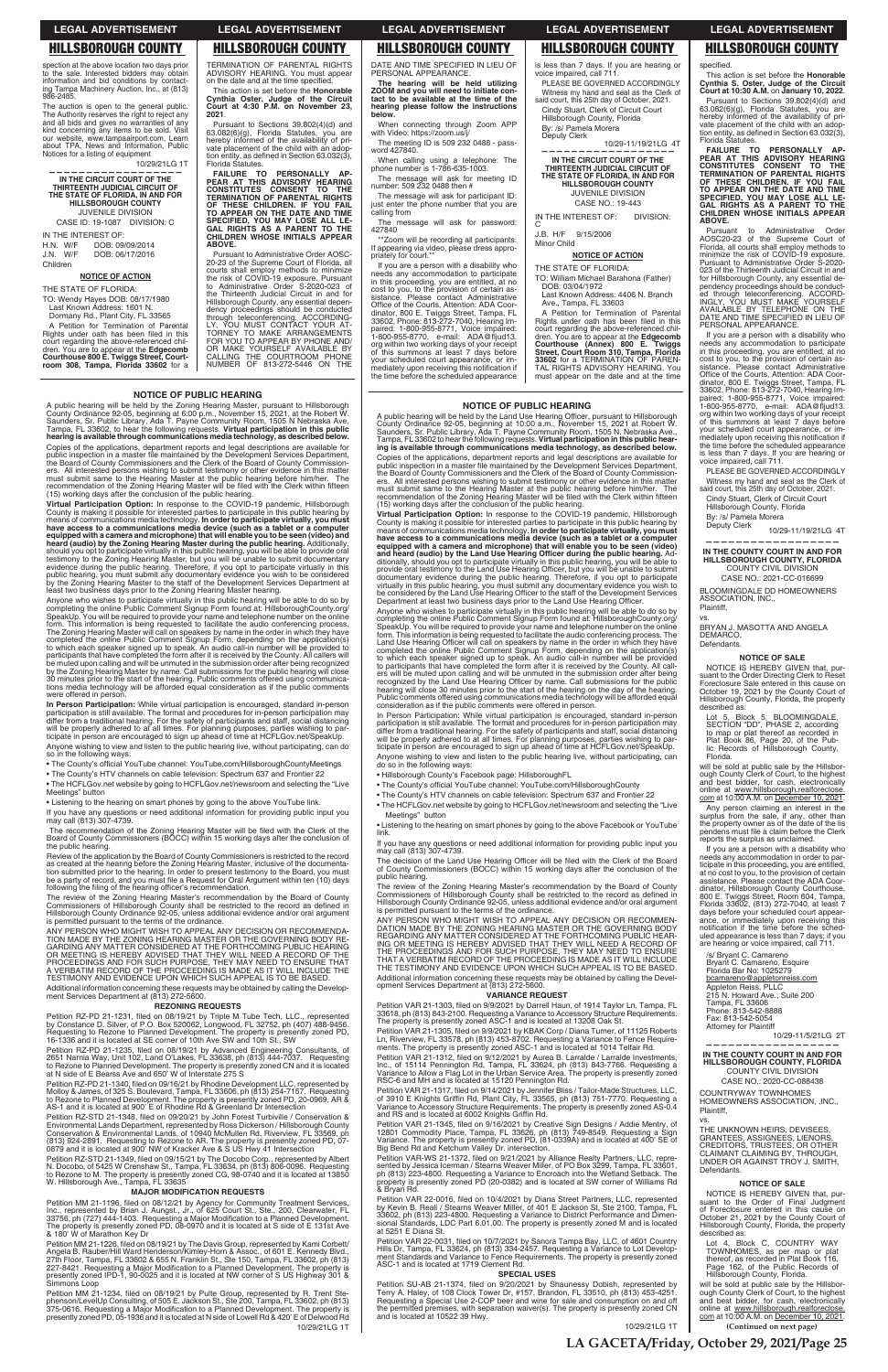**Page 26/LA GACETA/Friday, October 29, 2021**

12014 Emory Oak Loop, Thonotosassa, FL 33592

A Petition for Termination of Parental<br>Rights under oath has been filed in this court regarding the above-referenced chil-dren. You are to appear at the **Edgecomb Court house (Annex) 800 E. Twiggs Street, Courtroom 309, Tampa, Florida 33602** for a TERMINATION OF PAREN-TAL RIGHTS ADVISORY HEARING. You must appear on the date and at the time specified.

This action is set before the **Honorable Kim Hernandez Brennan, Judge of the Circuit Court at 09:00 AM on December 17, 2021**.

Pursuant to Sections 39.802(4)(d) and 63.082(6)(g), Florida Statutes, you are hereby informed of the availability of pri-<br>vate placement of the child with an adop-<br>tion entity, as defined in Section 63.032(3), Florida Statutes.

**FAILURE TO PERSONALLY AP-**PEAR AT THIS ADVISORY HEARING<br>CONSTITUTES CONSENT TO THE<br>TERMINATION OF PARENTAL RIGHTS<br>OF THESE CHILDREN. IF YOU FAIL<br>TO APPEAR ON THE DATE AND TIME **SPECIFIED, YOU MAY LOSE ALL LE-GAL RIGHTS AS A PARENT TO THE CHILDREN WHOSE INITIALS APPEAR ABOVE.**

Pursuant to Administrative Order AOSC20-23 of the Supreme Court of Florida, all courts shall employ methods to minimize the risk of COVID-19 exposure. Pursuant to Administrative Order S- 2020- 023 of the Thirteenth Judicial Circuit in and for Hillsborough County, any essential de-<br>pendency proceedings should be conduct-<br>ed through teleconferencing. ACCORD-<br>INGLY, YOU MUST MAKE YOURSELF<br>AVAILABLE BY TELEPHONE ON THE DOF<br>DATE AND TIME SPECIFIED IN LIEU OF PERSONAL APPEARANCE.

A Petition for Termination of Parental<br>Rights under oath has been filed in this<br>court regarding the above-referenced children. You are to appear at the **Edgecomb Courthouse (Annex) 800 E. Twiggs Street, Court Room 309, Tampa, Florida 33602** for a MBI HEARING. You must ap-<br>pear on the date and at the time specified. This action is set before the **Honorable Honorable Kim Hernandez Brennan, Judge of the Circuit Court at 4:00 PM** on **December 10, 2021**.

If you are a person with a disability who needs any accommodation to participate in this proceeding, you are entitled, at no cost to you, to the provision of certain as-<br>sistance. Please contact Administrative<br>Office of the Courts, Attention: ADA Coordinator, 800 E. Twiggs Street, Tampa, FL 33602, Phone: 813-272-7040, Hearing Im-paired: 1-800-955-8771, Voice impaired: 1-800-955-8770, e-mail: ADA@fljud13.<br>org within two working days of your receipt<br>of this summons at least 7 days before your scheduled court appearance, or im-<br>mediately upon receiving this notification if<br>the time before the scheduled appearance is less than 7 days. If you are hearing or voice impaired, call 711.

PLEASE BE GOVERNED ACCORDINGLY Witness my hand and seal as the Clerk of said court, this 25th day of October, 2021.

Cindy Stuart, Clerk of Circuit Court Hillsborough County, Florida By: /s/ Pamela Morera Deputy Clerk

10/29-11/19/21LG 4T

**——————————————————**

**IN THE CIRCUIT COURT OF THE THIRTEENTH JUDICIAL CIRCUIT OF THE STATE OF FLORIDA, IN AND FOR HILLSBOROUGH COUNTY** JUVENILE DIVISION CASE NO.: 21-410 DIVISION: S

Any person claiming an interest in the surplus from the sale, if any, other than the property owner as of the date of the lis pendens must file a claim before the Clerk<br>reports the surplus as unclaimed.

> **(Continued on next page)** 10/29-11/19/21LG 4T **IN THE CIRCUIT COURT OF THE**

IN THE INTEREST OF:

C. 05/24/2021 Minor Child

## **NOTICE OF ACTION**

THE STATE OF FLORIDA: TO: Sasha Collett DOB: 07/09/1990 Address Unknown

Pursuant to Sections 39.802(4)(d) and 63.082(6)(g), Florida Statutes, you are hereby informed of the availability of pri-<br>vate placement of the child with an adop-<br>tion entity, as defined in Section 63.032(3), Florida Statutes.

**FAILURE TO PERSONALLY AP-PEAR AT THIS ADVISORY HEARING CONSTI TUTES CONSENT TO THE TERMINATION OF PARENTAL RIGHTS OF THESE CHILDREN. IF YOU FAIL TO APPEAR ON THE DATE AND TIME SPECIFIED, YOU MAY LOSE ALL LE-GAL RIGHTS AS A PARENT TO THE CHILDREN WHOSE INITIALS APPEAR ABOVE.**

and commonly known as: 4321 Kipling Av-<br>enue, Plant City, FL 33566; including the<br>building, appurtenances, and fixtures lo-<br>cated therein, to the highest and best bid-<br>der, for cash, **on the Hillsborough County public auction website at http://www. hillsborough.realforeclose.com**, on 3rd day of December 2021 at 10:00 A.M.

> Pursuant to Administrative Order AOSC20-23 of the Supreme Court of Florida, all courts shall employ methods to minimize the risk of COVID-19 exposure. Pursuant to Administrative Order S-2020- 023 of the Thirteenth Judicial Circuit in and for Hillsborough County, any essential de-<br>pendency proceedings should be conduct-<br>ed through teleconferencing. ACCORD-<br>INGLY, YOU MUST MAKE YOURSELF<br>AVAILABLE BY TELEPHONE ON THE DOF<br>DATE AND TIME SPECIFIED IN LIEU OF PERSONAL APPEARANCE. If you are a person with a disability who needs any accommodation to participate in this proceeding, you are entitled, at no cost to you, to the provision of certain as-<br>sistance. Please contact Administrative<br>Office of the Courts, Attention: ADA Coordinator, 800 E. Twiggs Street, Tampa, FL 33602, Phone: 813-272-7040, Hearing Im-paired: 1-800-955-8771, Voice impaired: 1-800-955-8770, e-mail: ADA@fljud13.<br>org within two working days of your receipt<br>of this summons at least 7 days before your scheduled court appearance, or im-<br>mediately upon receiving this notification if<br>the time before the scheduled appearance is less than 7 days. If you are hearing or voice impaired, call 711. PLEASE BE GOVERNED ACCORDINGLY Witness my hand and seal as the Clerk of said court, this 25th day of October, 2021. Cindy Stuart, Clerk of Circuit Court Hillsborough County, Florida

By: /s/ Pamela Morera Deputy Clerk

BOROUGH COUNTY, FLORIDA. and commonly known as: 4124 Barret Av-enue, Plant City, FL 33566; including the building, appurtenances, and fixtures lo-<br>cated therein, to the highest and best bidder, for cash, **on the Hillsborough County public auction website at http://www. hillsborough.realforeclose.com**, on 10th day of December 2021 at 10:00 A.M.

If you are a person with a disability who needs any accommodation in order to participate in this proceeding, you are entitled,<br>at no cost to you, to the provision of certain<br>assistance. Please contact the ADA Coordinator, Hillsborough County Courthouse, 800 E. Twiggs Street, Room 604, Tampa, Florida 33602, (813) 272-7040, at least 7 days before your scheduled court appear-<br>ance, or immediately upon receiving this<br>notification if the time before the scheduled appearance is less than 7 days; if you are hearing or voice impaired, call 711.

> If you are a person with a disability who<br>needs any accommodation in order to<br>participate in this proceeding, you are en-<br>titled, at no cost to you, to the provision<br>of certain assistance. Please contact the<br>ADA Coordinato 7040, at least 7 days before your sched-uled court appearance, or immediately upon receiving this notification if the time before the scheduled appearance is less than 7 days; if you are hearing or voice impaired, call 711.

/s/ Bryant C. Camareno Bryant C. Camareno, Esquire Florida Bar No: 1025279 bcamareno@appletonreiss.com Appleton Reiss, PLLC 215 N. Howard Ave., Suite 200 Tampa, FL 33606 Phone: 813-542-8888 Fax: 813-542-5054 Attorney for Plaintiff

> pleadings@frazierbowles.com IN RE: ESTATE OF **Deceased**

10/29-11/5/21LG 2T **——————————————————**

### **IN THE COUNTY COURT IN AND FOR HILLSBOROUGH COUNTY, FLORIDA** CIVIL DIVISION

THE UNKNOWN HEIRS, DEVISEES, GRANTEES, ASSIGNEES, LIENORS, CREDITORS, TRUSTEES OR OTHER CLAIMANTS CLAMING BY THROUGH, UNDER OR AGAINST CHARLES B. SPARROW, DECEASED., **Defendants** 

CASE NO.: 21-CC-067441

THE WESTWOOD HOMEOWNERS ASSOCIATION OF WALDEN LAKE, INC.,

Plaintiff, vs.

LINDA L. DUNCAN, UNMARRIED, Defendant(s).

### **NOTICE OF SALE**

Notice is hereby given, pursuant to Fin-al Judgment of Foreclosure for Plaintiff entered in this cause on October 20th, 2021, by the County Court of Hillsborough County, Florida, The Clerk of the Court will sell the property situated in Hillsborough County, Florida described as:

> will be sold at public sale by the Hillsbor-ough County Clerk of Court, to the highest and best bidder, for cash, electronically<br>online at <u>www.hillsborough.realforeclose.</u><br><u>com</u> at 10:00 A.M. on December 10, 2021.

Lot 44 in Block 3 together with a zero lot easement over and across the Northerly 3 feet of Lot 43, Block 3 of Walden Lake Unit 30, Phase I Section D according to the map or plat thereof as recorded in Plat Book 62, Page 17 of the Public Records of Hillsborough County, Florida

Any persons claiming an interest in the surplus from the sale, if any, other than the property owner as of the date of the lis pendens must file a claim within 60 days after the sale.

YOU ARE NOTIFIED that an action for dissolution of marriage has been<br>filed against you and that you are re-<br>quired to serve a copy of your written<br>defenses, if any, to it on IVAN ROUS-SEAUX DONATIEN, whose address is 5106 TOWN N' COUNTRY BLVD., TAM-PA, FL 33615 on or before 11/8/2021, and file the original with the clerk of this<br>Court at 800 E. Twiggs Street, Tampa, FL 33602 before service on Petitioner or immediately thereafter. **If you fail to do so, a default may be entered against you for the relief demanded in the petition.**

If you are a person with a disability who needs any accommodation in order to participate in this proceeding, you are entitled, at no cost to you, to<br>the provision of certain assistance.<br>Please contact the ADA Coordina-<br>tor, Hillsborough County Courthouse,<br>800 E. Twiggs St., Room 604, Tampa,<br>Florida 33602, (813) 272-7040, at least 7 days before your scheduled court ap-pearance, or immediately upon receiving this notification if the time before<br>the scheduled appearance is less than 7 days; if you are hearing or voice im-paired, call 711.

**You must keep the Clerk of the Cir**cuit Court's office notified of your cur-<br>rent address. (You may file Designation<br>of Current Mailing and E-Mail Address,<br>Florida Supreme Court Approved Fam-<br>ily Law Form 12.915.) Future papers in **this lawsuit will be mailed or e-mailed to the address(es) on record at the**  clerk's office.

Dated this 20th day of October 2021. /s/ Gregory S. Grossman, Esq. NATHAN A. FRAZIER, ESQ., FOR THE FIRM GREGORY S. GROSSMAN, ESQ., FOR THE FIRM Attorney for Plaintiff 202 S. Rome Ave., Suite 125 Tampa, FL 33606 pleadings@frazierbowles.com 45352.18

10/29-11/5/21LG 2T **——————————————————**

### **IN THE COUNTY COURT IN AND FOR HILLSBOROUGH COUNTY, FLORIDA** CIVIL DIVISION

live in France YOU ARE NOTIFIED that Petition for

CASE NO.: 2021-CC-067419

AYERSWORTH GLEN HOMEOWNERS ASSOCIATION, INC., Plaintiff,

vs. NEAL M. ANDERSON, AN UNMARRIED MAN. Defendant(s).

Summary Administration and Petition to Determine Homestead Status of Real Property have been filed in this court. You<br>are required to serve a copy of your written defenses, if any, on petitioner's attorney, whose name and address are:

## **NOTICE OF SALE**

Notice is hereby given, pursuant to Final Judgment of Foreclosure for Plain-<br>tiff entered in this cause on October 20,<br>2021, by the County Court of Hillsborough County, Florida, The Clerk of the Court will sell the property situated in Hillsborough County, Florida described as: Secondary E-Mail: court@davidtobacklaw.com

LOT 70 IN BLOCK 8 OF AYERS-WORTH GLEN, ACCORDING TO THE PLAT THEREOF, AS RECORDED IN PLAT BOOK 111, PAGE 166, OF THE PUBLIC RECORDS OF HILLSBOR-OUGH COUNTY, FLORIDA.

YOVONNI TUNISIA WATTS; et al., **Defendants** 

and commonly known as: 10862 Standing Stone, Wimauma, FL 33598; including the building, appurtenances, and fixtures lo-<br>cated therein, to the highest and best bid-<br>der, for cash, **on the Hillsborough County public auction website at http://www. hillsborough.realforeclose.com**, on 3rd day of December 2021 at 10:00 A.M.

Any persons claiming an interest in the surplus from the sale, if any, other than<br>the property owner as of the date of the lis<br>pendens must file a claim within 60 days after the sale.

**Property Address: 6339 Magnolia Trails Ln, Gibsonton, FL 33534** Any person or entity claiming an inter-est in the surplus, if any, resulting from the Foreclosure Sale, other than the prop-<br>erty owner as of the date of the Lis Pen-<br>dens, must file a claim with the Clerk no

later than the date that the Clerk reports<br>the funds as unclaimed. If you fail to file<br>a claim, you will not be entitled to any re-

If you are a person with a disability who needs any accommodation in order to participate in this proceeding, you are entitled, at no cost to you, to the provision of certain assistance. Please contact the ADA Coordinator, Hillsborough County Courthouse, 800 E. Twiggs St., Room 604, Tampa, Florida 33602, (813) 272- 7040, at least 7 days before your scheduled court appearance, or immediately<br>upon receiving this notification if the time<br>before the scheduled appearance is less than 7 days; if you are hearing or voice Attorney for Plaintiff Service Emails: jruggerio@lenderlegal.com eservice@lenderlegal.com

**—————————————————— IN THE CIRCUIT COURT OF THE THIRTEENTH JUDICIAL CIRCUIT IN AND FOR HILLSBOROUGH COUNTY, FLORIDA** Case No: 16-CA-001675, Division A DEUTSCHE BANK NATIONAL TRUST COMPANY, AS TRUSTEE, FOR CAR-<br>RINGTON MORTGAGE LOAN TRUST,<br>SERIES 2005-NC2 ASSET BACKED<br>PASS-THROUGH CERTIFICATES,

impaired, call 711. Dated this 20th day of October 2021.

/s/ Gregory S. Grossman, Esq. NATHAN A. FRAZIER, ESQ.,<br>FOR THE FIRM<br>GREGORY S. GROSSMAN, ESQ., FOR THE FIRM Attorney for Plaintiff 202 S. Rome Ave., Suite 125 Tampa, FL 33606 pleadings@frazierbowles.com 45274.52

> **NOTICE OF FORECLOSURE SALE NOTICE IS HEREBY GIVEN** that pursuant the Final Judgment of Foreclosure<br>dated **July 20, 2021**, and entered in Case<br>No. 16-CA-001675, Division A of the Cir-<br>cuit Court of the Thirteenth Judicial Circuit

> in and for Hillsborough County, Florida<br>wherein DEUTSCHE BANK NATION-<br>AL TRUST COMPANY, AS TRUSTEE,<br>FOR CARRINGTON MORTGAGE LOAN<br>TRUST, SERIES 2005-NC2 ASSET<br>BACKED PASS-THROUGH CERTIFI-

10/29-11/5/21LG 2T **——————————————————**

**IN THE COURT IN AND FOR HILLSBOROUGH COUNTY, FLORIDA** CIVIL DIVISION

CASE NO.: 21-CC-067437 THE WESTWOOD HOMEOWNERS ASSOCIATION OF WALDEN LAKE, INC.,

Plaintiff, vs.

THOMAS HAWTHORNE AND MICHELLE HAWTHORNE, HUSBAND **AND WIFE** Defendant(s).

### **NOTICE OF SALE**

Notice is hereby given, pursuant to Final Judgment of Foreclosure for Plaintiff en-tered in this cause on October 21, 2021 by the Court of Hillsborough County, Florida, The Clerk of the Court will sell the property situated in Hillsborough County, Florida described as:

LOT 15, BLOCK 3, WALDEN LAKE,<br>UNIT 30, PHASE 1, SECTION B, AS<br>PER PLAT THEREOF, RECORDED<br>IN PLAT BOOK 62, PAGE 16, OF<br>IN PLAT BOOK 62, PAGE 16, OF<br>THE PUBLIC RECORDS OF HILLS-

**ROACH III A/K/A HARVEY MARSHALL<br><b>ROACH III; JOHN DANIEL FREITAG** and **UNKNOWN TENANT/OCCUPANT(S)**, are De fendants, Cindy Stuart, the Clerk of the Circuit Court, will sell to the highest and best bidder for cash at <u>www.hillsborough.</u><br><u>realforeclose.com</u> on **November 22, 2021**<br>**at 10:00 A.M.** the following described property set forth in said Final Judgment, to wit: **LOT 3, IN PAKA ESTATES, AC-CORDING TO MAP OR PLAT THEREOF AS RECORDED IN PLAT BOOK 44, PAGE 64, OF THE PUB-LIC RECORDS OF HILLSBOROUGH** 

**Property Address: 210 Paka Ct, Brandon, FL 33510** Any person or entity claiming an interest in the surplus, if any, resulting from the Foreclosure Sale, other than the property owner as of the date of the Lis Pen-<br>dens, must file a claim with the Clerk no later than the date that the Clerk reports the funds as unclaimed. If you fail to file<br>a claim, you will not be entitled to any re-

Any persons claiming an interest in the surplus from the sale, if any, other than the property owner as of the date of the lis pendens must file a claim within 60 days after the sale.

Dated this 21st day of October 2021. /s/ Gregory S. Grossman, Esq. NATHAN A. FRAZIER, ESQ., FOR THE FIRM GREGORY S. GROSSMAN, ESQ., FOR THE FIRM Attorney for Plaintiff 202 S. Rome Ave., Suite 125 Tampa, FL 33606

45352.11

10/29-11/5/21LG 2T **——————————————————**

**IN THE COUNTY COURT IN AND FOR HILLSBOROUGH COUNTY, FLORIDA** COUNTY CIVIL DIVISION

CASE NO.: 21-CC-43430 CAMBRIDGE E CONDOMINIUM ASSOCIATION, INC., **Plaintiff** vs.

### **NOTICE OF SALE**

NOTICE IS HEREBY GIVEN that, pursuant to the Order entered in this cause on October 20, 2021 by the County Court of Hillsborough County, Florida, the property described as:

Condominium Parcel No. 13, Cambridge E Condominium Revised, ac-<br>cording to the Declaration of Condo-<br>minium thereof, recorded in Official Records Book 3192, page 1689 of the public records of Hillsborough County, Florida and all amendments thereto,

and according to Condominium Plat Book 2, page 16, of the Public Rec-ords of Hillsborough County, Florida. Together with an undivided interest in the common elements thereto.

Any person claiming an interest in the surplus from the sale, if any, other than<br>the property owner as of the date of the lis<br>pendens must file a claim within sixty (60) days after the sale.

If you are a person with a disability who needs any accommodation in order to par-ticipate in this proceeding, you are entitled, at no cost to you, to the provision of certain<br>assistance. Please contact the ADA Coor-<br>dinator, Hillsborough County Courthouse, 800 E. Twiggs Street, Room 604, Tampa, Florida 33602, (813) 272-7040, at least 7 days before your scheduled court appearance, or immediately upon receiving this<br>notification if the time before the sched-<br>uled appearance is less than 7 days; if you are hearing or voice impaired, call 711.

/s/ Ciara C. Willis, Esquire Florida Bar No.: 125487 cwillis@bushross.com H. Web Melton III, Esq. Florida Bar No. 0037703 wmelton@bushross.com BUSH ROSS, P.A.<br>Post Office Box 3913 Tampa, FL 33601 Telephone No.: (813) 204-6492 Facsimile No.: (813) 223-9620 Attorney for Plaintiff

10/29-11/5/21LG 2T **——————————————————**

**IN THE CIRCUIT COURT OF THE 13TH JUDICIAL CIRCUIT, IN AND FOR HILLSBOROUGH COUNTY, FLORIDA** Case No.: 21-DR-014091 Division: DP

IVAN ROUSSEAUX DONATIEN, Petitioner, and

MARTHA ESMERALDA VACA SALA-ZAR,

**Respondent** 

**NOTICE OF ACTION FOR DISSOLUTION OF MARRIAGE (NO CHILD OR FINANCIAL SUPPORT)** TO: MARTHA ESMERALDA VACA

SALAZAR Respondent's last known address: QUITO, ECUADOR

The action is asking the court to decide how the following real or personal property should be divided: NONE

**Copies of all court documents in this the Clerk of the Circuit Court's office.**<br>**the Clerk of the Circuit Court's office. You may review these documents upon request.**

**WARNING: Rule 12.285, Florida Family Law Rules of Procedure, requires certain automatic disclosure of documents and information. Failure to comply can result in sanctions, including dismissal or striking of pleadings.**

Dated: October 07, 2021

Cindy Stuart Clerk of the Circuit Court By: /s/ ErmaYerdon

Deputy Clerk 10/29-11/19/21LG 4T **——————————————————**

**IN THE CIRCUIT COURT FOR HILLSBOROUGH COUNTY, FLORIDA** PROBATE DIVISION File No. 21-CP-3731 Division A

MICHELINE P. KUMJIAN,

## **NOTICE OF ACTION**

TO: Steve Saling, Unknown, last known to live in France Jessca Saling, Unknown, last known to

live in France Byce Saling, Unknown, last known to

Lorien Smith Johnson, 1211 N. West-shore Blvd., Ste 315, Tampa, FL 33607

on or before **November 29, 2021**, and to file the original of the written defenses with<br>the clerk of this court either before service or immediately thereafter. Failure to serve<br>and file written defenses as required may result in a judgment or order for the relief demanded, without further notice.

First publication on October 29, 2021. /s/ Lorien Smith Johnson

Lorien Smith Johnson Attorney for Melissa Henkle Florida Bar Number: 26662 DAVID TOBACK, ESQ. 600 S. Ashley Drive, Ste 600 Tampa, FL 33602 Telephone: (813) 758-3492 Fax: (888) 820-7248 E-Mail: lorien@davidtobacklaw.com

10/29-11/19/21LG 4T

**——————————————————**

## **IN THE CIRCUIT COURT OF THE THIRTEENTH JUDICIAL CIRCUIT IN AND FOR HILLSBOROUGH COUNTY, FLORIDA**

Case No: 19-CA-001974, Division E

BANK OF AMERICA, N.A., Plaintiff,

vs.

### **NOTICE OF FORECLOSURE SALE**

**NOTICE IS HEREBY GIVEN** that pursuant to the Uniform Consent Final Judg-ment of Foreclosure dated **October 20, 2021**, and entered in Case No. 19-CA-001974, Division E of the Circuit Court of the Thirteenth Judicial Circuit in and for Hillsborough County, Florida wherein<br>BANK OF AMERICA, N.A., is the Plain-<br>tiff and YOVONNI TUNISIA WATTS;<br>UNKNOWN SPOUSE OF YOVONNI TU-<br>NISIA WATTS aN MAGNOLIA TRAILS<br>HOMEOWNERS ASSOCIATION, INC., are Defendants, Cindy Stuart, the Clerk of<br>the Circuit Court, will sell to the highest and best bidder for cash at www.hillsborough. realforeclose.com on **March 16, 2022 at 10:00 A.M.** the following described prop-erty set forth in said Final Judgment, to wit:

**LOT 35 OF MAGNOLIA TRAILS, AC-CORDING TO THE PLAT THEREOF AS RECORDED IN PLAT BOOK 103, PAGE(S) 118 THROUGH 121, OF THE PUBLIC RECORDS OF HILLS-BOROUGH COUNTY, FLORIDA.**

maining funds.

If you are a person with a disability who needs an accommodation in order to access court facilities or participate in a court proceeding, you are entitled, at no cost to you, to the provision of certain assis-

tance. To request such an accommoda-tion, please contact Court Administration within 2 working days of the date the ser-

vice is needed: Complete the Request for Accommodations Form and submit to 800 E. Twiggs Street, Room 604, Tampa, FL

33602.

DATED October 21, 2021 /s/ Jason Ruggerio Jason Ruggerio, Esq.

Florida Bar No. 70501 Lender Legal PLLC 2807 Edgewater Drive Orlando, FL 32804 Tel: (407) 730-4644 Fax: (888) 337-3815

10/29-11/5/21LG 2T

Plaintiff, vs.

UNKNOWN HEIRS, SUCCESSORS, ASSIGNS AND ALL PERSONS, FIRMS,<br>OR ASSOCIATIONS CLAIMING RIGHT,<br>TITLE OR INTEREST FROM OR UNDER HARVEY M. ROACH III A/K/A HARVEY MARSHALL ROACH III; et al.,

Defendants.

**CATES**, is the Plaintiff and **UNKNOWN HEIRS, SUC CESSORS, ASSIGNS AND ALL PER SONS, FIRMS, OR ASSOCIA-TIONS CLAIMING RIGHT, TITLE OR IN-**

TEREST FROM OR UNDER HARVEY M.<br>ROACH III *A/K/*A HARVEY MARSHALL<br>FOACH III; TRACY C. ROACH *A/K/A*<br>TRACY C. LOWE A/K/A TRACY C/HRIS-<br>TINE LOWE A/K/A TRACY C. FREITAG,

**INDIVIDUALLY, AND AS KNOWN HEIR OF HARVEY M. ROACH III A/K/A HAR-VEY MARSHALL ROACH III; STACIE ROACH, KNOWN HEIR OF HARVEY M.** 

**COUNTY, FLORIDA.**

maining funds. If you are a person with a disability who needs an accommodation in order to access court facilities or participate in a court proceeding, you are entitled, at no cost to you, to the provision of certain assistance. To request such an accommodation, please contact Court Administration within 2 working days of the date the service is needed: Complete the Request for Accommodations Form and submit to 800 E. Twiggs Street, Room 604, Tampa, FL 33602. DATED October 21, 2021 /s/ Jason Ruggerio Jason Ruggerio, Esq. Florida Bar No. 70501 Lender Legal PLLC 2807 Edgewater Drive Orlando, FL 32804 Tel: (407) 730-4644 Fax: (888) 337-3815 Attorney for Plaintiff Service Emails: jruggerio@lenderlegal.com eservice@lenderlegal.com 10/29-11/5/21LG 2T

**——————————————————**

**IN THE CIRCUIT COURT OF THE THIRTEENTH JUDICIAL CIRCUIT OF THE STATE OF FLORIDA, IN AND FOR HILLSBOROUGH COUNTY** JUVENILE DIVISION CASE NO.: 18-965 DIVISION: S IN THE INTEREST OF:

A.W. DOB: 07/27/2015 Z.W. DOB: 09/10/2018 Minor Children

### **NOTICE OF ACTION**

THE STATE OF FLORIDA: TO: Jacqlynn Smith (Mother) DOB: 08/06/1998

## **LEGAL ADVERTISEMENT LEGAL ADVERTISEMENT LEGAL ADVERTISEMENT LEGAL ADVERTISEMENT LEGAL ADVERTISEMENT**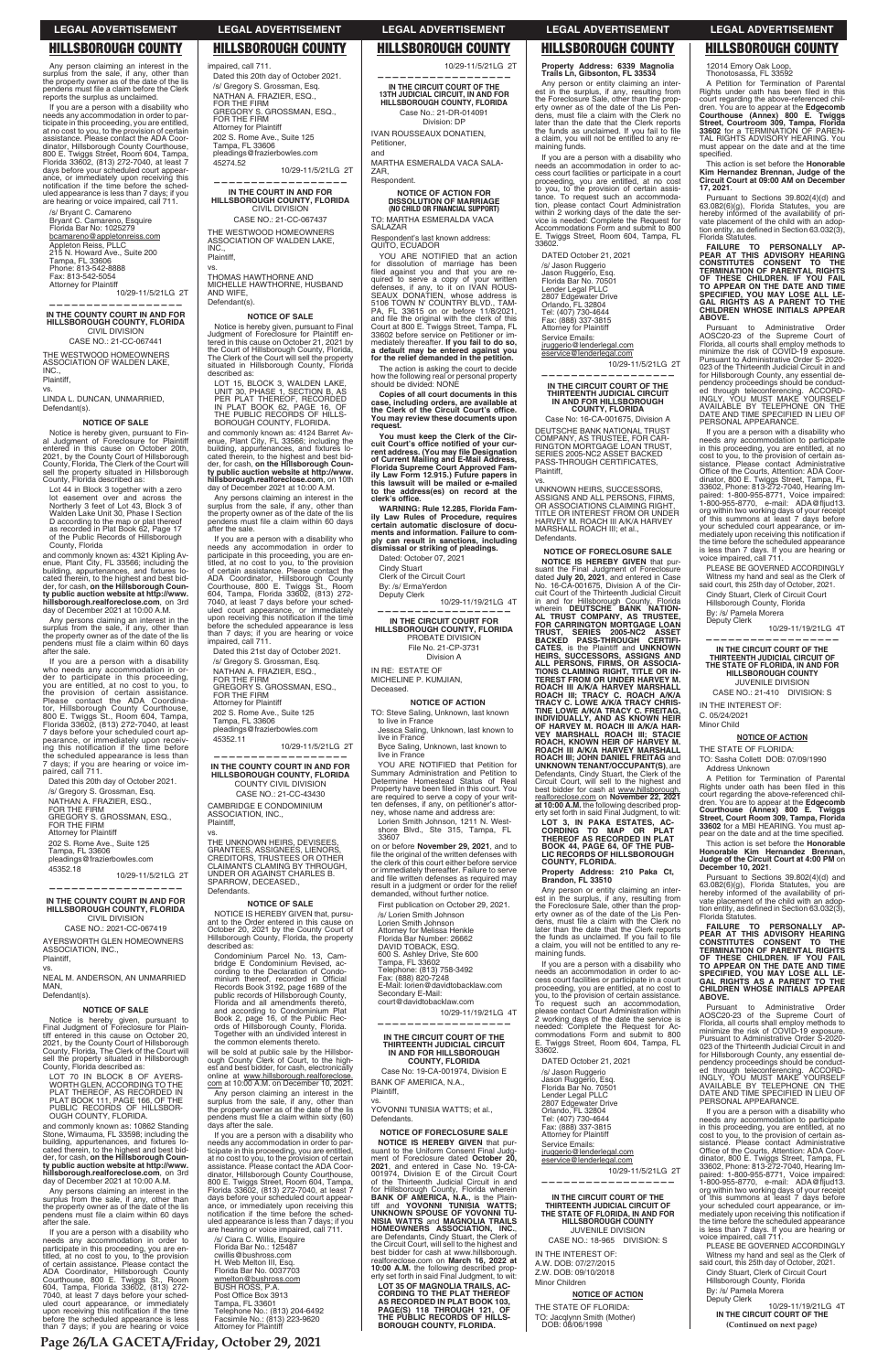**(Continued on next page)**

**THIRTEENTH JUDICIAL CIRCUIT OF THE STATE OF FLORIDA, IN AND FOR HILLSBOROUGH COUNTY** JUVENILE DIVISION CASE ID: 19-123 DIVISION: C IN THE INTEREST OF:

H.R. DOB: 10/10/2017 Child

A Petition for Termination of Parental Rights under oath has been filed in this court regarding the above-referenced chil-dren. You are to appear before **the Honorable Cynthia S. Oster, 1:45 p.m. on<br>January 3, 2022, at 800 E. Twiggs Street,<br>Court Room 308, Tampa, Florida 33602 for<br>a TERMINATION OF PARENTAL RIGHTS** ADVISORY HEARING. You must appear on the date and at the time specified.

## **NOTICE OF AN ADVISORY HEARING ON A TERMINATION OF PARENTAL RIGHTS PROCEEDINGS**

STATE OF FLORIDA:

TO: Isaac Chaney DOB: 04/03/1985 Last Known Address: 4825 Temple Heights Rd., Tampa, FL 33617

**FAILURE TO PERSONALLY AP-PEAR AT THIS ADVISORY HEARING CONSTI TUTES CONSENT TO THE TERMINATION OF PARENTAL RIGHTS OF THESE CHILDREN. IF YOU FAIL TO APPEAR ON THE DATE AND TIME SPECIFIED, YOU MAY LOSE ALL LE-GAL RIGHTS AS A PARENT TO THE CHILDREN WHOSE INITIALS APPEAR ABOVE.**

Pursuant to Administrative Order AOSC20-23 of the Supreme Court of Florida, all courts shall employ methods to minimize the risk of COVID-19 exposure. Pursuant to Administrative Order S-2020- 023 of the Thirteenth Judicial Circuit in and for Hillsborough County, any essential dependency proceedings should be conducted<br>ed through teleconferencing. ACCORD-<br>INGLY, YOU MUST MAKE YOURSELF<br>AVAILABLE BY TELEPHONE ON THE<br>DATE AND TIME SPECIFIED IN LIEU OF<br>PERSONAL APPEARANCE. TO OBTAIN<br>THE HEARING CALL-I PLEASE CONTACT YOUR ATTORNEY.

Pursuant to Sections 39.802(4)(d) and 63.082(6)(g), Florida Statutes, you are hereby informed of the availability of private placement of the child with an adop-<br>tion entity, as defined in Section 63.032(3), Florida Statutes.

The date of first publication of this notice is October 29, 2021. Personal Representative:

If you are a person with a disability who needs any accommodation to participate in this proceeding, you are entitled, at no cost to you, to the provision of certain assistance. Please contact Administrative<br>Sistance. Please contact Administrative<br>Office of the Courts, Attention: ADA Coordinator, 800 E. Twiggs Street, Tampa, FL<br>33602, Phone: 813-272-7040, Hearing Im-<br>paired: 1-800-955-8771, Voice impaired:<br>1-800-955-8770, e-mail: ADA@fljud13. org within two working days of your receipt of this summons at least 7 days before your scheduled court appearance, or immediately upon receiving this notification if<br>the time before the scheduled appearance is less than 7 days. If you are hearing or voice impaired, call 711.

Witness my hand and seal of this court at Tampa, Hillsborough County, Florida on Oc-tober 25, 2021.

Cindy Stuart, Clerk of Circuit Court Hillsborough County, Florida By: /s/ Pamela Morera

Deputy Clerk 10/29-11/19/21LG 4T **——————————————————**

### **IN THE CIRCUIT COURT FOR HILLSBOROUGH COUNTY, FLORIDA** PROBATE DIVISION

File No. 21-CP-002764

IN RE: ESTATE OF LEWIS HENRY PERKINS, JR. Deceased.

### **NOTICE TO CREDITORS**

NOTWITHSTANDING THE TIME PE-<br>RIOD SET FORTH ABOVE, ANY CLAIM<br>FILED TWO (2) YEARS OR MORE<br>AFTER THE DECEDENT'S DATE OF DEATH IS BARRED.

The date of first publication of this notice is: October 29, 2021.

The administration of the estate of Lewis Henry Perkins, Jr., deceased, whose date<br>of death was June 13, 2021, is pending in<br>the Circuit Court for Hillsborough County,<br>Florida, Probate Division, the address of<br>which is 800 E. Twiggs Street, 1st Floor,<br>Tampa, Flori addresses of the personal representative and the personal representative's attorney are set forth below.

All creditors of the decedent and other persons having claims or demands against decedent's estate on whom a copy of this notice is required to be served must file their claims with this court ON<br>OR BEFORE THE LATER OF 3 MONTHS<br>AFTER THE TIME OF THE FIRST PUBLI-<br>CATION OF THIS NOTICE OR 30 DAYS AFTER THE DATE OF SERVICE OF A COPY OF THIS NOTICE ON THEM.

All other creditors of the decedent and other persons having claims or demands<br>against decedent's estate must file their<br>claims with this court WITHIN 3 MONTHS AFTER THE DATE OF THE FIRST PUB-LICATION OF THIS NOTICE.

ALL CLAIMS NOT FILED WITHIN THE TIME PERIODS SET FORTH IN FLORI-DA STATUTES SECTION 733.702 WILL BE FOREVER BARRED.

> NOTWITHSTANDING THE TIME PERI-ODS SET FORTH ABOVE, ANY CLAIM FILED TWO (2) YEARS OR MORE AFTER THE DECEDENT'S DATE OF DEATH IS THE DECI<br>BARRED.

NOTWITHSTANDING THE TIME PERI-ODS SET FORTH ABOVE, ANY CLAIM FILED TWO (2) YEARS OR MORE AFTER THE DECEDENT'S DATE OF DEATH IS BARRED.

> The date of first publication of this notice is October 29, 2021.

/s/ Warren K. Benton 1400 Dill Creek Lane

IN RE: ESTATE OF ELEANOR RUTH ARROYO a/k/a ELEANOR R. ARROYO, **Deceased** 

Morehead City, North Carolina 28557 Attorney for Personal Representative: /s/ Lawrence E. Fuentes

Attorney Florida Bar Number: 161908

FUENTES & KREISCHER 1407 West Busch Boulevard

Tampa, Florida 33612

Telephone: (813) 933-6647 Fax: (813) 932-8588

E-Mail: lef@fklaw.net Secondary E-Mail: dj@fklaw.net

10/29-11/5/21LG 2T

**—————————————————— IN THE CIRCUIT COURT FOR HILLSBOROUGH COUNTY, FLORIDA** PROBATE DIVISION

File No. 21CP003136 IN RE: ESTATE OF EVELYN M. AMSLER,

A/K/A EVELYN MABEL AMSLER Deceased.

### **NOTICE TO CREDITORS**

The administration of the estate of EV-ELYN M. AMSLER, A/K/A EVELYN MA-BEL AMSLER, deceased, whose date of death was December 1, 2020; File Num-ber 21CP003136, is pending in the Circuit Court for Hillsborough County, Florida, Probate Division, the address of which is P.O. Box 3360, Tampa, Florida 33601. The names and addresses of the personal representative and the personal represen-tative's attorney are set forth below.

All creditors of the decedent and other persons having claims or demands against<br>decedent's estate, on whom a copy of this<br>notice is required to be served must file their claims with this court WITHIN THE LATER OF 3 MONTHS AFTER THE TIME OF THE FIRST PUBLICATION OF THIS NOTICE OR 30 DAYS AFTER THE DATE OF SERVICE OF A COPY OF THIS NO-TICE ON THEM.

All other creditors of the decedent and other persons having claims or demands<br>against decedent's estate must file their<br>claims with this court WITHIN 3 MONTHS AFTER THE DATE OF THE FIRST PUB-LICATION OF THIS NOTICE.

ALL CLAIMS NOT FILED WITHIN THE TIME PERIODS SET FORTH IN SECTION 733.702 OF THE FLORIDA PROBATE CODE WILL BE FOREVER BARRED.

Personal Representative: LARISSA LANETTE BLAND, F/K/A LARISSA LANETTE FLETCHER 6788 63rd Way North Pinellas Park, Florida 33781

Personal Representative's Attorneys: Derek B. Alvarez, Esq. - FBN: 114278 DBA@GendersAlvarez.com Anthony F. Diecidue, Esq. - FBN: 146528

AFD@GendersAlvarez.com Whitney C. Miranda, Esq. - FBN: 65928 <u>WCM@GendersAlvarez.com</u><br>GENDERS♦ALVAREZ♦DIECIDUE, P.A. 2307 West Cleveland Street

Tampa, Florida 33609

Phone: (813) 254-4744 Fax: (813) 254-5222 Eservice for all attorneys listed above: GADeservice@GendersAlvarez,com 10/29-11/5/21LG 2T

**—————————————————— IN THE THIRTEENTH JUDICIAL CIRCUIT COURT IN AND FOR HILLSBOROUGH COUNTY, FLORIDA**

PROBATE DIVISION File No.: 20-CP-002509

IN RE: ESTATE OF DONNA A. MCADOO,

Deceased.

## **NOTICE TO CREDITORS**

The administration of the Estate of DONNA A. MCADOO, deceased, whose date of death was June 22, 2020, is pending in the Circuit Court for Hillsborough County, Florida, Probate Division, the ad-dress of which is 800 E. Twiggs Street, Tampa, Florida 33602. The names and addresses of the Personal Representative and the Personal Representative's attorney are set forth below.

> upon receiving this notification if the time<br>before the scheduled appearance is less than 7 days; if you are hearing or voice impaired, call 711.

All creditors of the decedent and other persons having claims or demands against decedent's estate on whom a copy of this notice is required to be served must file<br>their claims with this court ON OR BEFORE<br>THE LATER OF 3 MONTHS AFTER THE<br>TIME OF THE FIRST PUBLICATION OF THIS NOTICE OR 30 DAYS AFTER THE DATE OF SERVICE OF A COPY OF THIS NOTICE ON THEM.

All other creditors of the decedent and other persons having claims or demands against decedent's estate must file their<br>claims with this court WITHIN 3 MONTHS AFTER THE DATE OF THE FIRST PUBLI-CATION OF THIS NOTICE.

ALL CLAIMS NOT FILED WITHIN THE TIME PERIODS SET FORTH IN FLORIDA STATUTES SECTION 733.702 WILL BE FOREVER BARRED. uled court appearance, or immediately upon receiving this notification if the time<br>before the scheduled appearance is less than 7 days; if you are hearing or voice impaired, call 711.

Personal Representative:

Mattia Smith

6401 Sea Lavender Lane Tampa, Florida 33625

Attorney for Personal Representative: DENNIS J. SZAFRAN, ESQ. Florida Bar No. 118448

DJS Law Group<br>13119 W. Linebaugh Avenue, Suite 102<br>Tampa, Florida 33626

Telephone: (888) 266-1078 E-Mail: service@djslaw.org

10/29-11/5/21LG 2T

**——————————————————**

## **IN THE THIRTEENTH JUDICIAL CIRCUIT COURT IN AND FOR HILLSBOROUGH COUNTY, FLORIDA** PROBATE DIVISION

FILE NO. 21-CP-003152

### **NOTICE TO CREDITORS**

ING THE TIME PERIODS SET FORTH ABOVE, ANY CLAIM FILED TWO (2) YEARS OR MORE AFTER THE DECE-DENT'S DATE OF DEATH IS BARRED. The date of first publication of this notice<br>is October 22, 2021.

The administration of the Estate of Elea-nor Ruth Arroyo a/k/a Eleanor R. Arroyo, deceased, whose date of death was May 30, 2021, is pending in the Circuit Court for Hillsborough County, Florida, Probate Division, the address of which is P.O. Box 3249, Tampa FL 33602. The names and addresses of the Personal Representative and the Personal Representative's attorney are set forth below.

All creditors of the decedent and other persons having claims or demands against decedent's estate on whom a copy of this notice is required to be served must file<br>their claims with this court ON OR BEFORE<br>TIME OF THE FIRST PUBLICATION OF<br>TIME OF THE FIRST PUBLICATION OF<br>THIS NOTICE OR 30 DAYS AFTER THE DATE OF SERVICE OF A COPY OF THIS NOTICE ON THEM.

All other creditors of the decedent and other persons having claims or demands against decedent's estate must file their<br>claims with this court WITHIN 3 MONTHS<br>AFTER THE DATE OF THE FIRST PUBLI-CATION OF THIS NOTICE.

> ALL CLAIMS NOT FILED WITHIN THE TIME PERIODS SET FORTH IN FLORI-DA STATUTES SECTION 733.702 WILL BE FOREVER BARRED.

ALL CLAIMS NOT FILED WITHIN THE TIME PERIODS SET FORTH IN FLORIDA STATUTES SECTION 733.702 WILL BE FOREVER BARRED.

NOTWITHSTANDING THE TIME PERI-ODS SET FORTH ABOVE, ANY CLAIM FILED TWO (2) YEARS OR MORE AFTER THE DECEDENT'S DATE OF DEATH IS BARRED.

> The date of first publication of this notice is October 22, 2021.

Personal Representative: Julie A. Chiaramonte 5767 N. Dormany Road Plant City, FL 33565

Attorney for Personal Representative: Dennis J. Szafran, Attorney Florida Bar Number: 118448 13119 W. Linebaugh Avenue, Suite 102 Tampa, FL 33626 Telephone: (888) 266-1078 Fax: (727) 498-3661 E-Mail: service@djslaw.org Secondary E-Mail: shelby@djslaw.org 10/29-11/5/21LG 2T

**REZONING .24± ACRES OF REAL PROPERTY, LOCATED AT THE NORTHEAST CORNER OF THE INTERSECTION OF OVERLOOK DRIVE AND GROVE HILL ROAD, WITH AN ADDRESSABLE LOCATION OF 8701 OVERLOOK DRIVE, WITHIN THE DOWNTOWN REDEVELOPMENT AREA FROM ZONING CLASSIFICATION SINGLE FAMILY RESIDENTIAL (R-10) TO PLANNED DEVELOPMENT (PD); PROVIDING FOR AMENDMENT OF THE OFFICIAL ZONING MAP OF THE CITY; PROVIDING SEVERABILITY; AN EFFECTIVE DATE; AND REPEALING ALL ORDINANCES OR PARTS OF ORDINANCES IN CONFLICT HEREWITH;** and 2) **AN ORDINANCE OF THE CITY OF TEMPLE TERRACE, FLORIDA, REZONING .63± ACRES OF UNADDRESSED REAL PROPERTY, NORTH OF EAST BUSCH BOU-LEVARD, WEST OF OVERLOOK DRIVE AND EAST OF NORTH 52ND STREET, WITHIN THE DOWNTOWN REDEVELOPMENT AREA FROM ZONING CLASSIFICATION COMMERCIAL GENERAL (CG) TO PLANNED DEVELOPMENT (PD); PROVIDING FOR AMENDMENT OF THE OFFICIAL ZONING MAP OF THE CITY; PROVIDING SEVERABILITY; AN EFFECTIVE DATE; AND REPEALING ALL ORDINANCES OR PARTS OF ORDINANCES IN CONFLICT HEREWITH** at the regular meeting of the Mayor and City Council on Tuesday, November 16, 2021, beginning at 6:00 p.m., or soon thereafter, in the Council Chambers at City Hall, 11250 N. 56th Street. At this time all interested persons will be given an opportunity to be heard with respect to the proposed ordinances. The proposed ordinances may be inspected in the office of the City Clerk.

**——————————————————**

**IN THE COUNTY COURT IN AND FOR HILLSBOROUGH COUNTY, FLORIDA** CIVIL DIVISION CASE NO.: 19-CC-42544

RAINTREE VILLAGE CONDOMINIUM NO. 7 ASSOCIATION, INC., Plaintiff,

vs.

BEIBEI LU Defendant.

### **AMENDED NOTICE OF SALE**

Notice is hereby given, pursuant to Fi-nal Judgment of Foreclosure for Plaintiff entered in this cause on 09/15/2021 by the County Court of Hillsborough County, Florida, The Clerk of the Court will sell the property situated in Hillsborough County,

Florida described as:

Unit B, Building 22, of Raintree Village Condominium No. 7, a Condominium,<br>according to the Declaration of Con-<br>dominium recorded in Official Records Book 4666, Page(s) 567, and all sub-sequent amendments thereto, togeth-er with its undivided share in the common elements, in the Public records of Hillsborough County, Florida

In accordance with Section 286.26, Florida Statutes, persons with disabilities<br>needing special accommodations to participate in this meeting should contact the Mayor, through the City Clerk's office, no later than 5:00 p.m. two business days prior to the meeting.

> Dated this 20th day of October, 2021. Cheryl A. Mooney, City Clerk

and commonly known as: 6013 Lake Tree Lane Unit B, Temple Terrace, FL 33617; including the building, appurtenances, and<br>fixtures located therein, to the highest and<br>best bidder, for cash, at the **George E. Edgecomb Courthouse and electronically online at http://www.hillsborough. realforeclose.com**, on 11/05/2021 at 10:00am.

Any persons claiming an interest in the surplus from the sale, if any, other than the property owner as of the date of the lis pendens must file a claim within 60 days after the sale.

If you are a person with a disability who needs any accommodation in order to participate in this proceeding, you are en-titled, at no cost to you, to the provision of certain assistance. Please contact the ADA Coordinator, Hillsborough County<br>Courthouse, 800 E. Twiggs St., Room<br>604, Tampa, Florida 33602, (813) 272-<br>7040, at least 7 days before your sched-<br>uled court appearance, or immediately<br>upon receiving this notification before the scheduled appearance is less than 7 days; if you are hearing or voice impaired, call 711.

Dated this October 19, 2021 /s/ NATHAN A. FRAZIER, Esq.,

For the Firm GREGORY S. GROSSMAN, Esq.,

For the Firm

Attorney for Plaintiff 202 S. Rome Ave., Suite 125

Tampa, FL 33606 pleadings@frazierbowles.com

45170.01

10/22-10/29/21LG 2T

**—————————————————— IN THE COUNTY COURT IN AND FOR HILLSBOROUGH COUNTY, FLORIDA** CIVIL DIVISION

CASE NO.: 20-CC-094566

SUMMERWOOD OF OAK CREEK HOMEOWNERS ASSOCIATION, INC., Plaintiff,

vs.

JILL ELIZABETH ASTWOOD-SIMOFF, A MARRIED WOMAN

Defendant.

**AMENDED NOTICE OF SALE** Notice is hereby given, pursuant to Fi-nal Judgment of Foreclosure for Plaintiff entered in this cause on 09/22/2021 by the County Court of Hillsborough County, Florida, The Clerk of the Court will sell the property situated in Hillsborough County, Florida described as: Lot 28, Block 73 of OAK CREEK PAR-CEL 6, according to the Plat thereof as recorded in Plat Book 126, Page(s) 21, of the Public Records of Hillsbor-

ough County Florida

and commonly known as: 8234 Willow Beach Drive, Riverview, FL 33579;<br>including the building, appurtenances,<br>and fixtures located therein, to the highest and best bidder, for cash, **George E. Edgecomb Courthouse and electronically online at http://www.hillsborough. realforeclose.com**, on 11/12/2021 at

Any persons claiming an interest in the surplus from the sale, if any, other than the property owner as of the dispendens must file a claim within 60 days

If you are a person with a disability who<br>needs any accommodation in order to<br>participate in this proceeding, you are en-<br>titled, at no cost to you, to the provision<br>of certain assistance. Please contact the<br>ADA Coordinato

10:00am.

after the sale.

Dated this October 19, 2021 /s/ NATHAN A. FRAZIER, Esq., For the Firm GREGORY S. GROSSMAN, Esq.,

For the Firm Attorney for Plaintiff

202 S. Rome Ave., Suite 125 Tampa, FL 33606 pleadings@frazierbowles.com 45303.22 (237.08)10/22-10/29/21LG 2T

**—————————————————— IN THE COUNTY COURT IN AND FOR HILLSBOROUGH COUNTY, FLORIDA** CIVIL DIVISION CASE NO.: 2021-CC-032094 COLONIAL HILLS HOMEOWNERS ASSOCIATION, INC., Plaintiff, vs.

MYLIN MATOS SERRANO, A WIDOW Defendant.

### **AMENDED NOTICE OF SALE**

Notice is hereby given, pursuant to Fi-nal Judgment of Foreclosure for Plaintiff entered in this cause on 09/22/2021 by the County Court of Hillsborough County, Florida, The Clerk of the Court will sell the property situated in Hillsborough County, Florida described as:

Lot 9, Block 1, COLONIAL HILLS PHASE I, according to the map or plat thereof as recorded in Plat Book 86, page 3, of the public records of Hills-borough County, Florida

and commonly Known as: 12016 Colonial Estates Lane, Riverview, FL 33579; including the building, appurtenances,<br>and fixtures located therein, to the highest and best bidder, for cash, at the **George E. Edgecomb Courthouse and elec-tronically online at http://www.hillsborough.realforeclose.com**, on 11/12/2021 at 10:00am.

Any persons claiming an interest in the surplus from the sale, if any, other than the property owner as of the date of the lis

after the sale.

If you are a person with a disability who needs any accommodation in order to participate in this proceeding, you are entitled, at no cost to you, to the provision

of certain assistance. Please contact the ADA Coordinator, Hillsborough County Courthouse, 800 E. Twiggs St., Room 604, Tampa, Florida 33602, (813) 272- 7040, at least 7 days before your sched-

Dated this October 19, 2021 /s/ NATHAN A. FRAZIER, Esq., For the Firm GREGORY S. GROSSMAN, Esq.,

For the Firm Attorney for Plaintiff 202 S. Rome Ave., Suite 125 Tampa, FL 33606

pleadings@frazierbowles.com

45064.27

10/22-10/29/21LG 2T

**—————————————————— IN THE CIRCUIT COURT OF THE THIRTEENTH JUDICIAL CIRCUIT IN AND FOR HILLSBOROUGH COUNTY, STATE OF FLORIDA** PROBATE DIVISION Case No.: 21-CP-1767 Division: A

In Re: The Estate of MICHELE BERRY

A/K/A MICHELE B. BERRY A/K/A MICHELE BARI BERRY,

Decedent.

**NOTICE TO CREDITORS** The administration of the estate of Michele Berry, deceased, whose date of death was March 17, 2021, is pending in the Circuit Court for Hillsborough County, Florida, Probate Division, the address of which is P.O. Box 1110, Tampa, Florida

33601.

The names and addresses of the Per-sonal Representative and Personal Representative's attorney are set forth below. All creditors of the decedent and other persons having claims or demands against decedent's estate on which a copy of this notice is required to be served must

file their claims with this Court ON OR<br>BEFORE THE LATER OF THREE (3)<br>MONTHS AFTER THE TIME OF THE

FIRST PUBLICATION OF THIS NOTICE OR THIRTY (30) DAYS AFTER THE DATE OF SERVICE OF A COPY OF THIS

NOTICE ON THEM.

All other creditors of the decedent and other persons having claims or demands<br>against decedent's estate must file their claims with this Court WITHIN THREE (3) MONTHS AFTER THE DATE OF THE FIRST PUBLICATION OF THIS NOTICE. ALL CLAIMS NOT FILED WITHIN THE TIME PERIODS SET FORTH IN SECTION 733.702 OF THE FLORIDA PROBATE CODE WILL BE FNOTWITHSTAND-

Personal Representative: JENELLE MARLENE BERRY Attorney for Personal Representative: JOSEPH R. KALISH, P.A. 18960 N. Dale Mabry Highway

Lutz, FL 33549 (813) 962-8685 josephkalish@aol.com Florida Bar No. 174191

10/22-10/29/21LG 2T

**—————————————————— IN THE CIRCUIT COURT FOR HILLSBOROUGH COUNTY, FLORIDA** PROBATE DIVISION File No. 21-CP-003630 Division W

IN RE: ESTATE OF Alvin Newton Livingston

Deceased.

**NOTICE TO CREDITORS** The administration of the estate of Alvin Newton Livingston, deceased, whose date of death was August 31, 2021, is pending in the Circuit Court for Hillsborough Coun-ty, Florida, Probate Division, the address of which is Circuit Court for Hillsborough County, Florida, Probate Division, the ad-dress of which is P.O. Box 1110, Tampa, FL 33601-1110. The names and addresses of the personal representative and the personal representative's attorney are set

forth below.

All creditors of the decedent and other persons having claims or demands against decedent's estate on whom a copy of this notice is required to be served<br>must file their claims with this court ON<br>OR BEFORE THE LATER OF 3 MONTHS<br>AFTER THE TIME OF THE FIRST PUBLI-CATION OF THIS NOTICE OR 30 DAYS AFTER THE DATE OF SERVICE OF A COPY OF THIS NOTICE ON THEM.

All other creditors of the decedent and other persons having claims or demands<br>against decedent's estate must file their claims with this court WITHIN 3 MONTHS AFTER THE DATE OF THE FIRST PUB-LICATION OF THIS NOTICE.

NOTWITHSTANDING THE TIME PERI-ODS SET FORTH ABOVE, ANY CLAIM FILED TWO (2) YEARS OR MORE AFTER THE DECEDENT'S DATE OF DEATH IS BARRED.

Personal Representative: /s/ Alvin Livingston, Jr. Alvin Livingston, Jr. 2343 Taylor Road Auburndale, FL 33823

Attorney for Personal Representative: /s/ Johnnie B. Byrd, Jr. Johnnie B. Byrd, Jr. Esquire Florida Bar Number: 227269 206 N Collins St., Plant City, FL 33563

## **LEGAL ADVERTISEMENT LEGAL ADVERTISEMENT LEGAL ADVERTISEMENT LEGAL ADVERTISEMENT LEGAL ADVERTISEMENT**

pendens must file a claim within 60 days

## **HILLSBOROUGH COUNTY HILLSBOROUGH COUNTY HILLSBOROUGH COUNTY HILLSBOROUGH COUNTY HILLSBOROUGH COUNTY**

**LA GACETA/Friday, October 29, 2021/Page 27**

**CITY OF TEMPLE TERRACE LEGAL NOTICE OF PROPOSED ENACTMENT OF ORDINANCES**

**LEGAL NOTICE IS HEREBY GIVEN** that the Mayor and City Council of the City of Temple Terrace, Florida, propose to enact two ordinances to be entitled: 1) **AN ORDINANCE OF THE CITY OF TEMPLE TERRACE, FLORIDA,** 

Persons who wish to appeal any decision made by the City Council with respect to any matter considered at this meeting will need a record of the proceedings, and for such purpose may need to ensure that a verbatim record of the proceedings is made, which record includes the testimony and evidence upon which the appeal is to be based.

10/29/21LG 1T

The date of first publication of this notice<br>is October 29, 2021.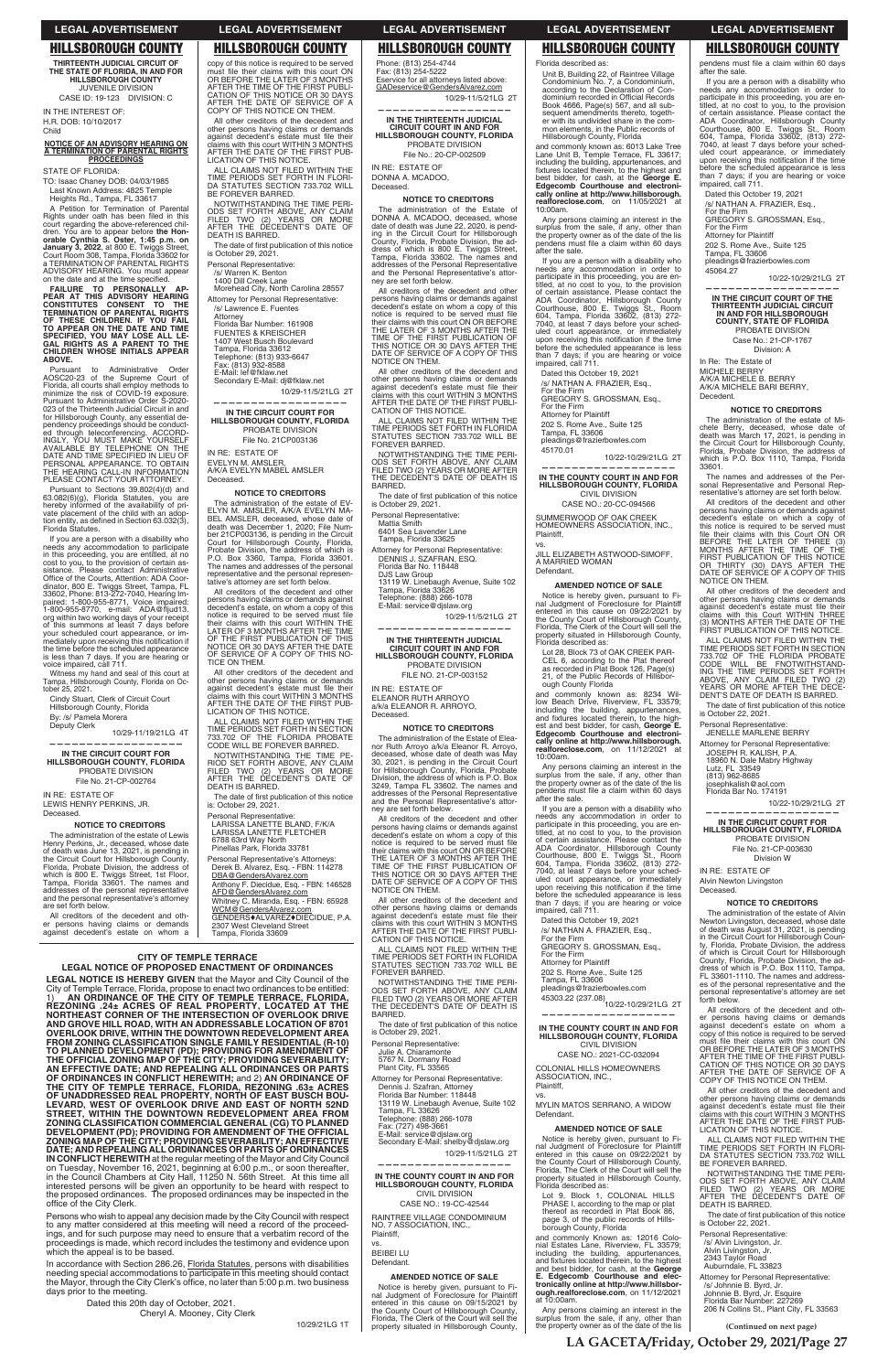Telephone: (813) 759-1224 E-Mail: johnnie@byrd-barnhill.com 10/22-10/29/21LG 2T **——————————————————**

Deceased **NOTICE TO CREDITORS**

**IN THE CIRCUIT COURT FOR HILLSBOROUGH COUNTY, FLORIDA** PROBATE DIVISION

File No. 21-CP-002847 IN RE: JAMES L. BROWN, JR.

The administration of the estate of<br>AMES L. BROWN, JR., deceased, JAMES L. BROWN, JR., whose date of death was July 16, 2021, is pending in the Circuit Court for Hillsborough County, Florida, Probate Division, the address of which is 800 E. Twiggs Street, Tampa, Florida 33602. The names and addresses of the personal represen-tative and the personal representative's attomey are set forth below.

All creditors of the decedent and other persons having claims or demands against decedent's estate, on whom a copy of this notice is required to be served, must file their claims with this court ON<br>OR BEFORE THE LATER OF 3 MONTHS AFTER THE TIME OF THE FIRST PUBLI-<br>CATION OF THIS NOTICE OR 30 DAYS<br>AFTER THE DATE OF SERVICE OF A<br>COPY OF THIS NOTICE ON THEM.

The date of first publication of this notice is: October 22, 2021.

Secondary Email: plamb@gibblaw.com 10/22-10/29/21LG 2T **——————————————————**

All other creditors of the decedent and other persons having claims or demands<br>against decedent's estate must file their<br>claims with this court WITHIN 3 MONTHS<br>AFTER THE DATE OF THE FIRST PUB-LICATION OF THIS NOTICE.

ALL CLAIMS NOT FILED WITHIN THE TIME PERIODS SET FORTH IN FLORI-DA STATUTES SECTION 733.702 WILL BE FOREVER BARRED.

NOTWITHSTANDING THE TIME PE-RIOD SET FORTH ABOVE, ANY CLAIM FILED TWO (2) YEARS OR MORE AFTER THE DECEDENT'S DATE OF DEATH IS BARRED.

Personal Representative: /s/ Farajahganaa Brown Farajahganaa Brown 2011 East Wilder Ave. Tampa, FL 33610

Attorney for Personal Representative: /s/ Elizabeth P. Allen Elizabeth P. Allen, Attorney Florida Bar No. 794480 Gibbons Neuman 3321 Henderson Blvd. Tampa, FL 33609 Telephone: (813) 877-9222 Email: eallen@gibblaw.com

**IN THE CIRCUIT COURT FOR HILLSBOROUGH COUNTY, FLORIDA** PROBATE DIVISION File No. 21-CP-3618 Division A

IN RE: ESTATE OF MARY BURNSIDE MARTIN A/K/A MARY FAYE BURNSIDE MARTIN A/K/A MARY MARTIN, Deceased.

### **NOTICE TO CREDITORS**

dresses of the Personal Representative and the Personal Representative's attor-ney are set forth below. All creditors of the decedent and other persons having claims or demands against decedent's estate, on whom a copy of this notice is required to be served must file their claims with this court ON<br>OR BEFORE THE LATER OF 3 MONTHS

The administration of the estate of Mary Burnside Martin a/k/a Mary Faye Burn-side Martin a/k/a Mary Martin, deceased, whose date of death was September 9. 2021, is pending in the Circuit Court for Hillsborough County, Florida, Probate Division, the address of which is 800 E. Twiggs Street, Tampa, FL 33602. The names and addresses of the personal representative and the personal representa-tive's attorney are set forth below.

AFTER THE TIME OF THE FIRST PUBLI-<br>CATION OF THIS NOTICE OR 30 DAYS<br>AFTER THE DATE OF SERVICE OF A<br>COPY OF THIS NOTICE ON THEM. All other creditors of the decedent and

other persons having claims or demands<br>against decedent's estate, must file their<br>claims with this court WITHIN 3 MONTHS<br>AFTER THE DATE OF THE FIRST<br>PUBLICATION OF THIS NOTICE. ALL

All creditors of the decedent and other persons having claims or demands against decedent's estate on whom a copy of this notice is required to be served<br>must file their claims with this court ON<br>OR BEFORE THE LATER OF 3 MONTHS AFTER THE TIME OF THE FIRST PUBLI-CATION OF THIS NOTICE OR 30 DAYS AFTER THE DATE OF SERVICE OF A COPY OF THIS NOTICE ON THEM.

**NOTICE TO CREDITORS** The administration of the estate of Stev-<br>en R. Anderson, deceased, whose date of

en R. Anderson, deceased, whose date of<br>death was September 13, 2021, is pend-<br>ing in the Circuit Court for Hillsborough<br>County, Florida, Probate Division, the<br>address of which is 800 E. Twiggs Street,<br>Tampa, FL 33602. The

All other creditors of the decedent and other persons having claims or demands against decedent's estate must file their claims with this court WITHIN 3 MONTHS AFTER THE DATE OF THE FIRST PUB-LICATION OF THIS NOTICE. and the personal representative's attorney are set forth below. All creditors of the decedent and other persons having claims or demands against decedent's estate on whom a copy of this notice is required to be served must file their claims with this court ON OR BEFORE THE LATER OF 3 MONTHS AFTER THE TIME OF THE FIRST PUBLI-CATION OF THIS NOTICE OR 30 DAYS AFTER THE DATE OF SERVICE OF A COPY OF THIS NOTICE ON THEM. All other creditors of the decedent and other persons having claims or demands<br>against decedent's estate must file their<br>claims with this court WITHIN 3 MONTHS<br>AFTER THE DATE OF THE FIRST PUB-

ALL CLAIMS NOT FILED WITHIN THE TIME PERIODS SET FORTH IN FLORI-DA STATUTES SECTION 733.702 WILL BE FOREVER BARRED.

NOTWITHSTANDING THE TIME PERI-ODS SET FORTH ABOVE, ANY CLAIM FILED TWO (2) YEARS OR MORE AFTER THE DECEDENT'S DATE OF DEATH IS BARRED.

Personal Representative: Mary S. Martin 2292 Primrose Lane #1701 Clearwater, Florida 33763

Attorney for Personal Representative: Lorien Smith Johnson Attorney Florida Bar Number: 26662 DAVID TOBACK, ESQ 1211 N. Westshore Blvd., Suite 315 Tampa, Florida 33607 Telephone: (813) 758-3492 Fax: (888) 820-7248 E-Mail: lorien@davidtobacklaw.com Secondary E-Mail: court@davidtobacklaw.com

10/22-10/29/21LG 2T

**——————————————————**

**IN THE CIRCUIT COURT FOR HILLSBOROUGH COUNTY, FLORIDA** PROBATE, TRUST AND GUARDIANSHIP DIVISION Case No.: 21-CP-003726 Division: A

All creditors of the decedent and other persons having claims or demands against decedent's estate on whom a copy of this notice is served within three months after the date of the first publication of<br>this notice must file their claims with this<br>Court WITHIN THE LATER OF THREE MONTHS AFTER THE DATE OF THE FIRST PUBLICATION OF THIS NOTICE OR THIRTY DAYS AFTER THE DATE OF SERVICE OF A COPY OF THIS NOTICE ON THEM

IN RE: ESTATE OF: MICHAEL RONALD GOVIN a/k/a MICHAEL R. GOVIN, Deceased.

### **NOTICE TO CREDITORS**

The administration of the estate of<br>MICHAEL RONALD GOVIN deceased,<br>File Number 21-CP-003726, Div. A is

ough County, Florida, Probate Division, the address of which is P.O. Box 1110, Tampa, FL 33601. The names and ad-

The date of first publication of this Notice is October 22, 2021.

CLAIMS NOT FILED WITHIN THE TIME PERIODS SET FORTH IN FLORIDA STATUTES SECTION 733.702 OF THE FLORIDA PROBATE CODE WILL BE

FOREVER BARRED.

NOTWITHSTANDING THE TIME PERI-ODS SET FORTH ABOVE, ANY CLAIM FILED TWO (2) YEARS OR MORE AFTER THE DECEDENT'S DATE OF

The date of the first publication of this<br>Notice is October 22, 2021.

DEATH IS BARRED.

Personal Representative: ADELE G. ECHENIQUE 16219 East Course Dr. Tampa, FL 33624

Attorney for Personal Representative: EDWARD A. HILL, ESQUIRE

P.O. Box 273863 Tampa, FL 33688 (813) 960-2010 FBN 196552 dewey@ehillpa.com

10/22-10/29/21LG 2T

<u>WCM@GendersAlvarez.com</u><br>GENDERS♦ALVAREZ♦DIECIDUE, P.A. 2307 West Cleveland Street Tampa, Florida 33609

**—————————————————— IN THE CIRCUIT COURT OF THE THIRTENTH JUDICIAL CIRCUIT IN AND FOR HILLSBOROUGH COUNTY, FLORIDA** PROBATE DIVISION CASE NO: 21-CP-002333

IN RE: ESTATE OF STEVEN R. ANDERSON

Deceased.

Notice is hereby given, pursuant to Final udgment of Foreclosure for tered in this cause on October 14, 2021 by the County Court of Hillsborough County, Florida, The Clerk of the Court will sell the property situated in Hillsborough County, Florida described as: Lot 5, Block P, TRAFALGAR SQUARE, according to the map or plat thereof recorded in Plat Book 82, page(s) 81 of the Public Records of Hillsborough County, Florida and commonly known as: 10101 Bel-leville Place, Tampa, FL 33624; including the building, appurtenances, and fixtures<br>located therein, to the highest and best<br>bidder, for cash, on the Hill**sborough**<br>**County public auction website at**<br>**http://www.hillsborough.realforeclose. com**, on 3rd day of December 2021 at 10:00 a.m.

If you are a person with a disability who needs any accommodation in order to participate in this proceeding, you are en-titled, at no cost to you, to the provision of certain assistance. Please contact the<br>ADA Coordinator, Hillsborough Counthouse, 800 E. Twiggs St., Room<br>604, Tampa, Florida 33602, (813) 272-<br>7040, at least 7 days before your sched-<br>uled court appearance. or immediate

### pending in the Circuit Court for Hillsbor-ALL CLAIMS, DEMANDS AND OBJEC-

LICATION OF THIS NOTICE.

ALL CLAIMS NOT FILED WITHIN THE TIME PERIODS SET FORTH IN FLORI-DA STATUTES SECTION 733.702 WILL

BE FOREVER BARRED.

NOTWITHSTANDING THE TIME PERI-ODS SET FORTH ABOVE, ANY CLAIM FILED TWO (2) YEARS OR MORE AFTER THE DECEDENT'S DATE OF DEATH IS BARRED.

The date of first publication of this notice

is October 22, 2021. Personal Representative: Quinn Anderson 3318 King Charles Circle Seffner, FL 33584 Attorney for Personal Representative:

Brice Zoecklein Esq. Email Address:

329 Pauls Drive Brandon, Florida 33511

<u>brice@zoeckleinlawpa.com</u><br>Florida Bar No. 0085615<br>Zoecklein Law, P.A.

10/22-10/29/21LG 2T

**—————————————————— IN THE CIRCUIT COURT OF THE THIRTEENTH JUDICIAL CIRCUIT IN AND FOR HILLSBOROUGH** 

**COUNTY, STATE OF FLORIDA** PROBATE DIVISION CASE NO.: 21-CP-003452 DOD: 08/20/2021

IN RE: ESTATE OF KRISTA RICHTER Deceased.

### **NOTICE TO CREDITORS**

The administration of the estate of KRIS-TA RICHTER, deceased, whose date of death was August 20, 2021 (File Number 21-CP-003452) is pending in the Circuit Court for Hillsborough County, Florida, Probate Division, the address of which is 800 E. Twiggs St, Tampa, FL 33602. The name and address of the personal representative and of the personal representa-tive's attorney are set forth below.

ALL INTERESTED PERSONS ARE NO-TIFIED THAT:

The date of first publication of this notice is October 22, 2021.

All other creditors of the decedent and persons having claims or demands against<br>decedent's estate must file their claims<br>with this Court WITHIN THREE MONTHS AFTER THE DATE OF THE FIRST PUB-LICATION OF THIS NOTICE.

TIONS NOT FILED WITHIN THE TIME PERIODS SET FORTH IN FLORIDA STATUTES SECTION 733.702 BE FOR-EVER BARRED.

NOTWITHSTANDING THE TIME PERI-ODS SET FORTH ABOVE, ANY CLAIM FILED TWO (2) YEARS OR MORE AFTER THE DECEDENT'S DATE OF DEATH IS BARRED.

Personal Representative: /s/ PETER RICHTER - Petitioner<br>509 Stratfield Drive Lutz, FL 33549

ALL CLAIMS NOT FILED WITHIN THE TIME PERIODS SET FORTH IN FLORI-DA STATUTES SECTION 733.702 WILL BE FOREVER BARRED.

Attorney for Personal Representative: /s/ RALPH B. FISHER, ESQ. FISHER'S LAW OFFICE, P.A. 575 Cypress Lane Lutz, Florida 33548 (813) 949-2749

a. Bar No. 371580 Attorney for PETER RICHTER

> The date of first publication of this notice is October 22, 2021.

10/22-10/29/21LG 2T

**——————————————————**

**IN THE CIRCUIT COURT FOR HILLSBOROUGH COUNTY, FLORIDA** PROBATE DIVISION

File No. 21-CP-003580

IN RE: ESTATE OF MARY PETERSON, A/K/A MARY FRANCIS PETERSON, A/K/A MARY FRANCES PETERSON Deceased.

### **NOTICE TO CREDITORS**

The administration of the estate of MARY PETERSON, A/K/A MARY FRAN-CIS PETERSON, A/K/A MARY FRANCES PETERSON, deceased, whose date of death was July 20, 2021; File Number 21- CP-003580, is pending in the Circuit Court for Hillsborough County, Florida, Probate Division, the address of which is P.O. Box 3360, Tampa, Florida 33601. The names and addresses of the personal representative and the personal representative's attorney are set forth below.

All creditors of the decedent and other persons having claims or demands against decedent's estate, on whom a copy of this notice is required to be served must file<br>their claims with this court WITHIN THE<br>LATER OF 3 MONTHS AFTER THE TIME OF THE FIRST PUBLICATION OF THIS NOTICE OR 30 DAYS AFTER THE DATE OF SERVICE OF A COPY OF THIS NO-TICE ON THEM.

All other creditors of the decedent and other persons having claims or demands<br>against decedent's estate must file their claims with this court WITHIN 3 MONTHS AFTER THE DATE OF THE FIRST PUB-LICATION OF THIS NOTICE.

ALL CLAIMS NOT FILED WITHIN THE TIME PERIODS SET FORTH IN SECTION 733.702 OF THE FLORIDA PROBATE CODE WILL BE FOREVER BARRED.

NOTWITHSTANDING THE TIME PE-RIOD SET FORTH ABOVE, ANY CLAIM FILED TWO (2) YEARS OR MORE AFTER THE DECEDENT'S DATE OF DEATH IS BARRED.

The date of first publication of this notice<br>is: October 22, 2021.

Personal Representative: COELL PETERSON

> ALL CLAIMS NOT FILED WITHIN THE TIME PERIODS SET FORTH IN SEC-TION 733.702 FLORIDA STATUTES WILL BE FOREVER BARRED.

1134 Lauren Manor Loop

Ruskin, FL 33570 Personal Representative's Attorneys:

s/ Derek B. Alvarez, Esq. - FBN: 114278 DBA@GendersAlvarez.com

Anthony F. Diecidue, Esq. - FBN: 146528

AFD@GendersAlvarez.com Whitney C. Miranda, Esq. - FBN: 65928

Phone: (813) 254-4744

Fax: (813) 254-5222 Eservice for all attorneys listed above: GADeservice@GendersAlvarez,com

 10/22-10/29/21LG 2T **——————————————————**

**IN THE COUNTY COURT IN AND FOR HILLSBOROUGH COUNTY, FLORIDA** CIVIL DIVISION CASE NO.: 20-CC-094563

TRAFALGAR SQUARE HOMEOWNERS ASSOCIATION, INC., Plaintiff,

vs.

YAK LLC, A DELAWARE LIMITED LIABILITY COMPANY, Defendant(s).

**NOTICE OF SALE**

Any persons claiming an interest in the surplus from the sale, if any, other than the property owner as of the date of the lis pendens must file a claim within 60 days after the sale.

Dated this 15th day of October 2021.

/s/ GREGORY S. GROSSMAN, ESQ. For the Firm NATHAN A. FRAZIER, ESQ. For the Firm Attorney for Plaintiff 202 S. Rome Ave., Suite 125 Tampa, FL 33606 pleadings@frazierbowles.com

45116.17 10/22-10/29/21LG 2T **——————————————————**

**IN THE COUNTY COURT IN AND FOR HILLSBOROUGH COUNTY, FLORIDA** CIVIL DIVISION CASE NO.: 2021-CC-049254

BLACKSTONE AT BAY PARK HOMEOWNER'S ASSOCIATION, INC., Plaintiff,

vs.

STERLING NATHANIEL JACKSON, SR., Defendant(s).

## **NOTICE OF SALE**

Notice is hereby given, pursuant to Fi-nal Judgment of Foreclosure for Plaintiff entered in this cause on October 14th, 2021, by the County Court of Hillsborough County, Florida, The Clerk of the Court will sell the property situated in Hillsborough County, Florida described as:

Lot 19, Block A, Blackstone at Bay Park, according to the Plat thereof as recorded in Plat Book 105,Pages 124 through 127, of the Public Records of Hillsborough County, Florida

and commonly known as: 411 Vine Cliff Street, Ruskin, FL 33570; including the<br>building, appurtenances, and fixtures lo-<br>cated therein, to the highest and best bidder, for cash, **on the Hillsborough Coun-ty public auction website at http://www. hillsborough.realforeclose.com**, on 3rd day of December 2021 at 10:00 a.m.

Any persons claiming an interest in the surplus from the sale, if any, other than the property owner as of the date of the lis pendens must file a claim within 60 days after the sale.

If you are a person with a disability who needs any accommodation in order to participate in this proceeding, you are en-titled, at no cost to you, to the provision of certain assistance. Please contact the ADA Coordinator, Hillsborough County Courthouse, 800 E. Twiggs St., Room 604, Tampa, Florida 33602, (813) 272- 7040, at least 7 days before your sched-<br>uled court appearance, or immediately<br>upon receiving this notification if the time<br>before the scheduled appearance is less than 7 days; if you are hearing or voice impaired, call 711.

Dated this 15th day of October 2021. /s/ GREGORY S. GROSSMAN, ESQ.

For the Firm NATHAN A. FRAZIER, ESQ.

For the Firm

Attorney for Plaintiff

202 S. Rome Ave., Suite 125 Tampa, FL 33606

pleadings@frazierbowles.com 45115.71

10/22-10/29/21LG 2T

**—————————————————— IN THE CIRCUIT COURT OF THE THIRTEENTH JUDICIAL CIRCUIT IN AND FOR HILLSBOROUGH COUNTY, FLORIDA** PROBATE DIVISION CASE NO.: 21-CP-002913 DIVISION: A

IN RE: ESTATE OF QUEEN ESTER WILSON, Deceased.

## **NOTICE TO CREDITORS**

The administration of the estate of Queen Ester Wilson, deceased, is pend-ing in the Circuit Court for Hillsborough County, Florida, Probate Division, the address of which is: 800 E. Twiggs Street, Tampa, FL 33602. The estate is intestate. The names and addresses of the personal representative and the personal represen-tative's attorney are set below.

All creditors of the decedent and other persons having claims or demands against decedent's estate on whom a copy of this notice is required to be served must file their claims with this court ON<br>OR BEFORE THE LATER OF 3 MONTHS<br>AFTER THE TIME OF THE FIRST PUBLI-<br>CATION OF THIS NOTICE OR 30 DYAS AFTER THE DATE OF SERVICE OF A COPY OF THIS NOTICE ON THEM.

All other creditors of the decedent and other persons having claims or demands<br>against decedent's estate must file their<br>claims with this court WITHIN 3 MONTHS<br>AFTER THE DATE OF THE FIRST PUB-LICATION OF THIS NOTICE.

ALL CLAIMS NOT FILED WITHIN THE TIME PERIODS SET FORTH IN FLORI-DA STATUTES SECTION 733.702 WILL

BE FOREVER BARRED.

NOTWITHSTANDING THE TIME PERI-OS SET FORTH ABOVE, ANY CLAIM FILED TWO (2) YEARS OR MORE AF-TER THE DECEDENT DATE OF DEATH IS BARRED.

Personal Representative: Linda Ann Hines 2414 W. Lemon Street Tampa, FL 33609

Attorney for Personal Representative: Jeanie Kang, Esq. (FBN: 106979) Edison & Edison, PLLC 11268 Winthrop Main Street, Suite 102 Riverview, FL 33578 Tel: 813.501.1577 jeanie.kang@edisonandedison.com michael.edison@edisonandedison.com bree.coggins@edisonandedison.com

10/22-10/29/21LG 2T

**——————————————————**

**IN THE CIRCUIT COURT FOR HILLSBOROUGH COUNTY, FLORIDA** PROBATE DIVISION File No. 21-CP-003590 Division W

IN RE: ESTATE OF SHARON KAY HAYS Deceased.

### **NOTICE TO CREDITORS**

The administration of the estate of Sharon Kay Hays, deceased, whose date

of death was March 25, 2021, is pending in the Circuit Court for Hillsborough<br>County, Florida, Probate Division, the ad-<br>dress of which is P.O. Box 1110, Tampa, FL 33601-1110.

The names and addresses of the personal representative and the personal rep-resentative's attorney are set forth below.

All creditors of the decedent and other persons having claims or demands against decedent's estate on whom a copy of this notice is required to be served must file their claims with this court ON<br>OR BEFORE THE LATER OF 3 MONTHS<br>AFTER THE TIME OF THE FIRST PUBLI-<br>CATION OF THIS NOTICE OR 30 DAYS<br>AFTER THE DATE OF SERVICE OF A COPY OF THIS NOTICE ON THEM.

All other creditors of the decedent and other persons having claims or demands<br>against decedent's estate must file their<br>claims with this court WITHIN 3 MONTHS AFTER THE DATE OF THE FIRST PUB-LICATION OF THIS NOTICE.

NOTWITHSTANDING THE TIME PERI-ODS SET FORTH ABOVE, ANY CLAIM FILED TWO (2) YEARS OR MORE AFTER THE DECEDENT'S DATE OF DEATH IS BARRED.

Personal Representative: /s/ Ronald Battles

Ronald Battles

22206 E Glasgow Place Aurora, Colorado 80016

The date of first publication of this notice<br>is October 22, 2021.

Attorney for Personal Representative:

/s/ Johnnie B. Byrd, Jr. Johnnie B. Byrd, Jr. Esquire Florida Bar Number: 227269 206 N Collins St., Plant City, FL 33563 Telephone: (813) 759-1224

E-Mail: johnnie@byrd-barnhill.com

10/22-10/29/21LG 2T

**—————————————————— IN THE CIRCUIT COURT IN AND FOR HILLSBOROUGH COUNTY, FLORIDA** PROBATE DIVISION CASE NO.: 21-CP-003683; DIVISION: A

IN RE: ESTATE OF BERNICE E. HULL, DECEASED.

**NOTICE TO CREDITORS** The administration of the estate of **Bernice E. Hull**, deceased, whose date of death was **August 31, 2021**, is pending in the Circuit Court for Hillsborough County,

Florida, Probate Division, the address of which is 800 Twiggs Street, Tampa, Flor-ida 33602. The name and address of the

personal representative and the personal representative's attorney are set forth be-low. All creditors of the decedent and other persons having claims or demands against<br>decedent's estate on whom a copy of this<br>notice is required to be served must file their claims with this court ON OR BEFORE THE LATER OF 3 MONTHS AFTER THE DATE OF THE FIRST PUBLICATION OF THIS NOTICE OR 30 DAYS AFTER THE DATE OF SERVICE OF A COPY OF THIS

NOTICE ON THEM.

All other creditors of the decedent and

other persons having claims or demands<br>against decedent's estate must file their<br>claims with this court WITHIN 3 MONTHS<br>AFTER THE DATE OF THE FIRST PUBLI-<br>CATION OF THIS NOTICE.

ALL CLAIMS, NOT FILED WITHIN THE TIME PERIODS SET FORTH IN SECTION 733.702 OF THE FLORIDA PROBATE CODE WILL BE FOREVER BARRED.

NOTWITHSTANDING THE TIME PERI-ODS SET FORTH ABOVE, ANY CLAIM FILED TWO (2) YEARS OR MORE AFTER THE DECEDENT'S DATE OF DEATH IS

The date of the first publication of this No-

BARRED.

tice is October 22, 2021. Personal Representative: MARGARET H. ANKE 211 North Pine Drive Tampa, Florida 33613

Attorney for Personal Representative: ADRIAN J. MUSIAL, JR., ESQUIRE 1211 West Fletcher Avenue Tampa, Florida 33612-3363

Telephone: (813) 265-4051 Florida Bar No.: 157330

10/22-10/29/21LG 2T

**—————————————————— IN THE CIRCUIT COURT FOR HILLSBOROUGH COUNTY, FLORIDA** PROBATE DIVISION File No. 20-CP-000726 Division A

### IN RE: ESTATE OF ELLIOT RAYMOND DARIN Deceased.

### **NOTICE TO CREDITORS**

The administration of the estate of Elliot Raymond Darin, deceased, whose date of death was June 19, 2019, is pending in the Circuit Court for Hillsborough County, Florida, Probate Division, the address of which is 601 E Kennedy Blvd, Floor 13, Tampa, FL 33602. The names and ad-dresses of the personal representative and the personal representative's attorney are set forth below.

All creditors of the decedent and other persons having claims or demands against decedent's estate on whom a copy of this notice is required to be served must file their claims with this court ON OR BEFORE THE LATER OF 3 MONTHS AFTER THE TIME OF THE FIRST PUBLI-CATION OF THIS NOTICE OR 30 DAYS AFTER THE DATE OF SERVICE OF A COPY OF THIS NOTICE ON THEM.

All other creditors of the decedent and other persons having claims or demands<br>against decedent's estate must file their<br>claims with this court WITHIN 3 MONTHS<br>AFTER THE DATE OF THE FIRST PUB-LICATION OF THIS NOTICE.

NOTWITHSTANDING THE TIME PERI-ODS SET FORTH ABOVE, ANY CLAIM

**(Continued on next page)**

**Page 28/LA GACETA/Friday, October 29, 2021**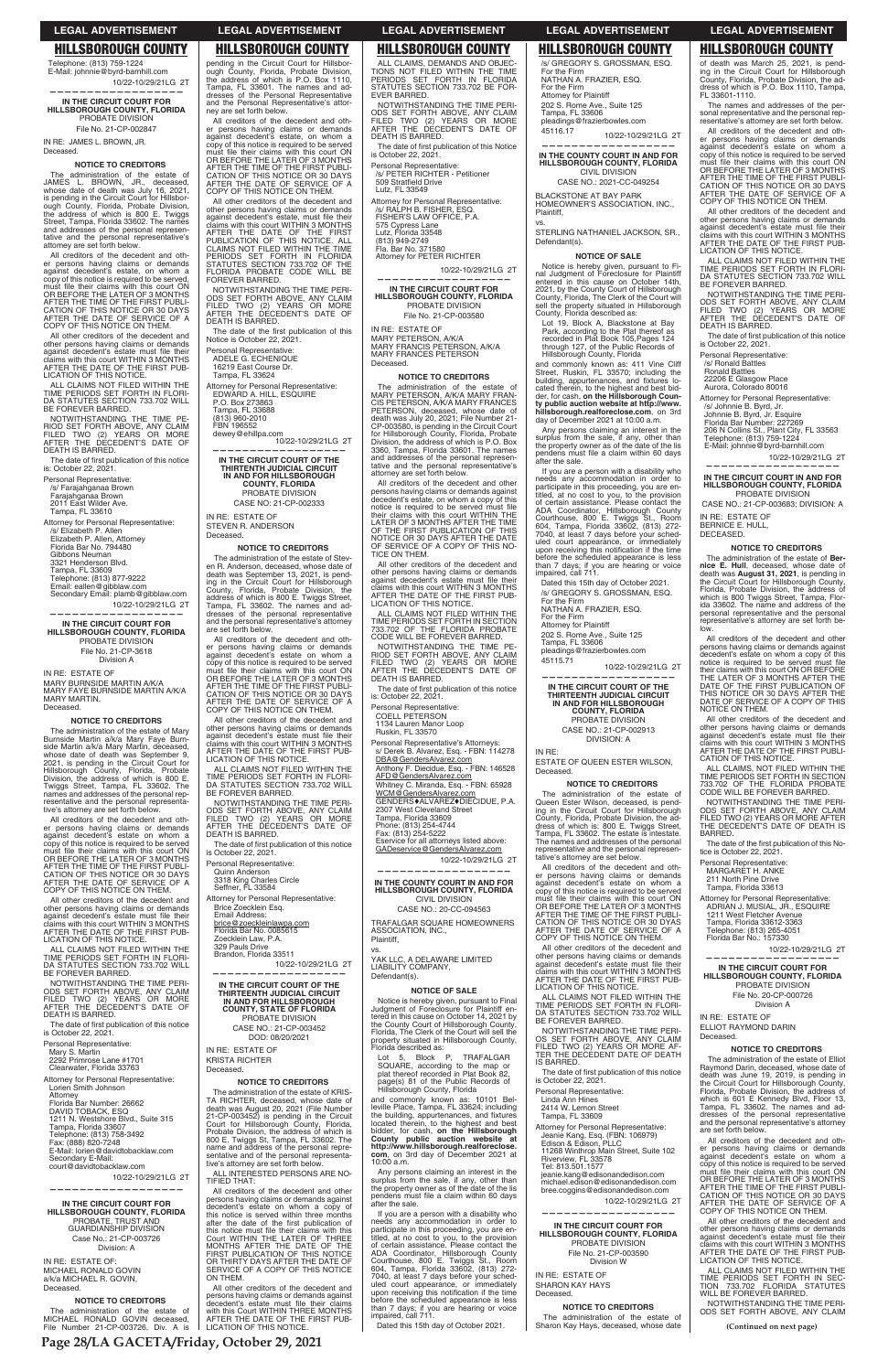FILED TWO (2) YEARS OR MORE AFTER THE DECEDENT'S DATE OF DEATH IS BARRED. The date of first publication of this notice is October 22, 2021. Personal Representative:

/s/ Windi Ellis 2417 Umbrella Tree Dr. Edgewater, Florida 32141

Attorney for Personal Representative: /s/ Jason A. Waddell Attorney Florida Bar Number: 529362 1108-A North 12th Avenue Pensacola, FL 32501

Telephone: (850) 434-5616 Fax: (850) 434-0971 E-Mail: jaw@ourfamilyattorney.com Secondary E-Mail: jawpara@ourfamilyattorney.com

10/22-10/29/21LG 2T

**——————————————————**

**IN THE CIRCUIT COURT OF THE THIRTEENTH JUDICIAL CIRCUIT IN AND FOR HILLSBOROUGH COUNTY, FLORIDA** PROBATE DIVISION Case No. 2020-CP-000955

IN RE: The Estate of SANDRA K. REDDICK Deceased.

### **NOTICE TO CREDITORS**

The administration of the estate of SANDRA K. REDDICK, deceased, whose date of death was February 11, 2020, File Number 2020-CP-000955, is pending in the Clerk of the Circuit Court, Hillsborough County, Probate Division, the address of which is 800 E. Twiggs Street, Tampa, Florida. The names and address of the petitioner and the petitioner's attorney are set forth below.

The date of the first publication of this notice is October 22, 2021.

All creditors of the decedent and other persons having claims or demands against<br>decedent's estate on whom a copy of this<br>notice is served must file their claim with<br>this court WITHIN THE LATER OF THREE MONTHS AFTER THE DATE OF THE FIRST PUBLICATION OF THIS NOTICE OR THIRTY DAYS AFTER THE DATE OF SERVICE OF A COPY OF THIS NOTICE ON THEM.

NOTICE IS HEREBY GIVEN pursuant to the Final Judgment of Foreclosure entered on October 8, 2021, in Case No. 2020-CA-009882-O, in the Circuit Court of the Thirteenth Judicial Circuit, in and for Hillsbor-ough County, Florida, wherein HAWKS LANDING COMMUNITY ASSOCIATION OF HILLSBOROUGH, INC., is the Plaintiff and GEORGE A. CHARNECO, DANY-ELLE N. JONES are the Defendants, and later modified by the Order on Plaintiff's<br>Emergency Motion to Cancel and Re-set Foreclosure Sale Date, that the Hillsbor-<br>ough County Clerk of Court shall sell to the

All other creditors of the decedent and other persons having claims or demands<br>against the decedent's estate must file<br>their claims with this court WITHIN THREE<br>MONTHS AFTER THE DATE OF THE FIRST PUBLICATION OF THIS NOTICE.

ALL CLAIMS NOT SO FILED WILL BE FOREVER BARRED.

Any person claiming an interest in the surplus from the sale, if any, other than the property owners as of the date of the lis pendens must file a claim within sixty<br>(60) days after the sale.

NOTWITHSTANDING THE TIME PE-RIOD SET FORTH ABOVE, ANY CLAIM FILED TWO (2) YEARS OR MORE AFTER THE DECEDENT'S DATE OF DEATH IS BARRED.

IF you are a person with a disability who needs any accommodation in order to participate in this proceeding, you are entitled, at no cost to you, to the provision of certain assistance. Please contact the ADA Coordinator, Hillsborough County Courthouse, 800 E. Twiggs Street, Room 604, Tampa, Florida 33602. (813) 272- 7040, at least seven (7) days before the scheduled proceeding, or immediately upon receiving this notification if the time before the scheduled proceeding is less that seven (7) days; if you are hearing or voice impaired, call 711.

Personal Representative F. KEMI OGUNTEBI, ESQUIRE

Curator Oguntebi Law Firm 1904 West Cass Street

Tampa, Florida 33606

Personal Representative's Attorney ANN-ELIZA M. TAYLOR, Esquire Yates & Taylor, P.A. 320 W. Kennedy Boulevard, Suite 600 Tampa, Florida 33606 (813) 254-6516 Florida Bar No.: 70852

10/22-10/29/21LG 2T **——————————————————**

## **IN THE CIRCUIT COURT OF THE THIRTEENTH JUDICIAL CIRCUIT IN AND FOR HILLSBOROUGH COUNTY, FLORIDA**

CASE NO.: 2020 CA-009882

HAWKS LANDING COMMUNITY ASSOCIATION OF HILLSBOROUGH, INC., a Florida not for profit corporation, Plaintiff, vs.

**NOTICE OF SALE PURSUANT TO CHAPTER 45** NOTICE IS HEREBY GIVEN pursuant to a Final Judgment of Foreclosure dated October 5, 2021, and entered in Case No. 21-CA-000697 of the Circuit Court of the THIRTEENTH Judicial Circuit in and for Hillsborough County, Florida, wherein<br>Wilmington Savings Fund Society, FSB,

Wilmington Savings Fund Society, FSB,<br>not in its individual capacity, but solely as<br>indenture trustee of Citigroup Mortgage<br>Loan Trust 2017-RP2 is the Plaintiff and<br>JOSEPH HERNANDEZ, UNKNOWN<br>SPOUSE HERNANDEZ, UNKNOWN<br>THE B

GEORGE A. CHARNECO, DANYELLE N. JONES, UNKNOWN TENANT #1, UNKNOWN TENANT #2, Defendants.

LINE DISTRIBUTION, INC., STATE OF<br>FLORIDA, MICHAEL WARSINSKE,<br>HILLSBOROUGH COUNTY CLERK OF<br>COURT, HILLSBOROUGH COUNTY,

### **NOTICE OF FORECLOSURE SALE**

lowing described property as set forth in said Order of Final Judgment, to wit: Condominium Unit No. 123, Building No. 1, of Manhattan Palms, a Condominium, a Condominium according to the Declaration of Condominium thereof, as recorded July 20, 2006 in<br>Official Records Book 16728, Page<br>1680, of the Public Records of Hill-

ough County Clerk of Court shall sell to the highest bidder(s) for cash at public sale at 10:00 a.m. on **November 17, 2021**, at www.hillsborough.realforeclose.com, the<br>following property, as set forth in the Final Judgment:

**Lot 05, Block 02, of WYNNMERE EAST PHASE 1** according to the Plat thereof, as Recorded in Plat Book 125, Page 198, of the Public Records of Hillsborough County, Florida with the following street address: **1510 Redmond Brook Lane, Ruskin, FL 33570-2913**

601 E. Kennedy Blvd., Tampa, FL 33602,<br>Telephone (813) 276-8100, via Florida<br>Relay Service". DATED at Hillsborough County, Florida, this 15th day of October, 2021. GILBERT GARCIA GROUP, P.A.

SURPLUS.

Tampa, FL 33603<br>(813) 443-5087 Fax (813) 443-5089 emailservice@gilbertgrouplaw.com

DATED this 15th day of October, 2021.

/s/ Jennifer L. Blakeman PATRICK H. WILLIS, Esquire Florida Bar No. 526665 Primary Email: pwillis@willisoden.com Jennifer L. Blakeman, Esquire Florida Bar No.: 0506877

All other creditors of the decedent and other persons having claims or demands<br>against decedent's estate must file their

Secondary Email: jblakeman@willisoden.com WILLIS & ODEN

2121 S. Hiawassee Road, Suite 116

Orlando, FL 32835 Telephone No. 407-903-9939 Facsimile No. 407-903-9929 Attorneys for Plaintiff

10/22-10/29/21LG 2T

The date of first publication of this notice<br>is October 22, 2021. Signed on this 15th day of October, 2021.

**—————————————————— IN THE CIRCUIT COURT OF THE THIRTEENTH JUDICIAL CIRCUIT IN AND FOR HILLSBOROUGH COUNTY, FLORIDA** CIVIL DIVISION CASE NO. 21-CA-000697 WILMINGTON SAVINGS FUND SOCIETY, FSB, NOT IN ITS INDI-<br>VIDUAL CAPACITY, BUT SOLELY AS INDENTURE TRUSTEE OF CITIGROUP MORTGAGE LOAN TRUST 2017-RP2

Plaintiff, vs.

JOSEPH HERNANDEZ, et al,

Defendants/

ALL PERSONS HAVING CLAIMS OR DEMANDS AGAINST THE ABOVE ESTATE:

You are hereby notified that an Order of Summary Administration has been entered in the estate of James E. Gen-try, deceased, File No. 21-CP-003574 by the Circuit Court for Hillsborough County,<br>Florida, Probate Division, the address of<br>which is 800 E. Twiggs Street, Room 206,<br>Tampa, Florida 33602; that the decedent's<br>death was April 6, 2021; that the total val-<br>ue of the names and addresses of those to whom it has been assigned by such order are: LINARDI ALIMUDDIN, as Trustee of the James Earl Gentry Living Trust Dated August 14, 2020 12720 Carte Drive Tampa, FL 33618

and MANHATTAN PALMS CONDOMINI-UM ASSOCIATION, INC. the Defendants. Cindy Stuart, Clerk of the Circuit Court in and for Hillsborough County, Florida will

sell to the highest and best bidder for cash<br>at www.hillsborough.realforeclose.com,<br>the Clerk's website for on-line auctions at<br>10:00 AM on **November 12, 2021**, the fol-

sborough County, Florida, together with all appurtenances thereto, includ-ing an undivided interest in the common elements of said Condominium as set forth in the Declaration.

IF YOU ARE A PERSON CLAIMING<br>AN INTEREST IN THE SURPLUS FROM<br>THE SALE, IF ANY, OTHER THAN THE<br>PROPERTY OWNER AS OF THE DATE<br>OF THE LIS PENDENS, YOU MUST FILE<br>A CLAIM WITH THE CLERK OF COURT

BEFORE OR NO LATER THAN THE<br>DATE THAT THE CLERK REPORTS<br>THE SURPLUS AS UNCLAIMED. IF<br>YOU FAIL TO FILE A TIMELY CLAIM,<br>YOU WILL NOT BE ENTITLED TO<br>ANY REMAINING FUNDS. AFTER<br>THE FUNDS ARE REPORTED AS<br>THE RECORD AS OF THE DA

THE LIS PENDENS MAY CLAIM THE

If the sale is set aside, the Purchaser may be entitled to only a return of the sale deposit less any applicable fees and costs and shall have no further recourse against the Mortgagor, Mortgagee or the Mortgagee's Attorney. "In accordance with the Americans With Disabilities Act, persons in need of a spe-<br>cial accommodation to participate in this<br>proceeding shall, within seven (7) days

prior to any proceeding, contact the Ad-<br>ministrative Office of the Court, Hillsbor-<br>ough County, County Center, 13th Floor,

Attorney for Plaintiff 2313 W. Violet St.

A Petition for Termination of Parental Rights under oath has been filed in this court regarding the abovereferenced children. You are to appear before at the **Edgecomb Courthouse (Annex) 800 E. Twiggs Street, Court Room 309, Tampa, Florida 33602** for a TERMINATION OF PARENTAL RIGHTS ADVISORY HEAR-ING. You must appear on the date and at the time specified.

By: s/ Ian Hudson, Fla Bar No. 102196 for Amy M. Kiser, Esq., FBN 46196 630282.28120/TLL 10/22-10/29/21LG 2T **——————————————————**

Pursuant to Sections 39.802(4)(d) and 63.082(6)(g), Florida Statutes, you are hereby informed of the availability of availability of private placement of the child with<br>an adoption entity, as defined in Section<br>63.032(3), Florida Statutes.

**IN THE CIRCUIT COURT FOR HILLSBOROUGH COUNTY, FLORIDA** PROBATE DIVISION File No. 21-CP-002664 Division A

IN RE: ESTATE OF BRIAN P. RETTIG, Deceased.

### **NOTICE TO CREDITORS**

The administration of the estate of BRI-AN P. RETTIG, deceased, whose date of death was March 26, 2021; File Number 21-CP-002664, is pending in the Circuit Court for Hillsborough County, Florida, Probate Division, the address of which is 800 E Twiggs Street, Tampa, FL 33602. The names and addresses of the person-al representatives and the personal representatives' attorney are set forth below.

All creditors of the decedent and other persons having claims or demands against decedent's estate, on whom a copy of this notice is required to be served, must file their claims with this<br>court ON OR BEFORE THE LATER OF<br>3 MONTHS AFTER THE TIME OF THE FIRST PUBLICATION OF THIS NOTICE OR 30 DAYS AFTER THE DATE OF SERVICE OF A COPY OF THIS NOTICE ON THEM.

JESSE KENNETH DRIGGERS, a/k/a JESSE K. DRIGGERS and J. K. DRIG-GERS, deceased, UNKNOWN HEIRS OF J. K. DRIGGERS, a/k/a J. K. DRIGGERS, UNKNOWN PARTY #1, UNKNOWN PARTY #2, UNKNOWN PARTY #3, AND UNKNOWN PARTY #4, THE NAMES BEING FICTITIOUS TO ACCOUNT FOR PARTIES IN POSSESSION and ALL OTHER UNKNOWN PARTIES, **Defendants** 

claims with this court WITHIN 3 MONTHS AFTER THE DATE OF THE FIRST PUB-LICATION OF THIS NOTICE.

ALL CLAIMS NOT FILED WITHIN THE TIME PERIODS SET FORTH IN FLORI-DA STATUTES SECTION 733.702 WILL BE FOREVER BARRED.

NOTWITHSTANDING THE TIME PER-IOD SET FORTH ABOVE, ANY CLAIM FILED TWO (2) YEARS OR MORE AFTER THE DECEDENT'S DATE OF DEATH IS BARRED.

Personal Representatives: s/ JULIA D. SILVA 545 Channelside Drive, Apt. A 1609

Tampa, FL 33602 s/ JEFFREY J. RETTIG

1122 14th Ave. N Saint Petersburg, FL 33705 Attorney for Personal Representatives:

s/ Andrew J. Buddemeyer, Esq. Florida Bar No. 114050 Bush Ross, P.A.

1801 N Highland Ave. Tampa, FL 33602 Telephone: 813 224-9255

Email: abuddemeyer@bushross.com

Secondary Email: jcason@bushross.com 10/22-10/29/21LG 2T

**—————————————————— IN THE CIRCUIT COURT, THIRTEENTH JUDICIAL CIRCUIT, STATE OF FLORIDA, IN AND FOR HILLSBOROUGH COUNTY** PROBATE DIVISION

> YOU ARE NOTIFIED that an action to quiet title to the following property in Hills-borough County, Florida:

FILE NO.: 21-CP-003574

IN RE: JAMES E. GENTRY Deceased.

### **NOTICE TO CREDITORS (Summary Administration)**

THE WEST 20 FEET OF THE FOL-<br>LOWING DESCRIBED REAL PROP-<br>ERTY: BEGINNING 315 FEET<br>SOUTH OF THE NORTHEAST COR-<br>NER OF LOT 281, RUSKIN COLONY<br>FARMS, ACCORDING TO THE MAP OR PLAT THEREOF AS RECORD-ED IN PLAT BOOK 5, PAGE 63, OF THE PUBLIC RECORDS OF HILL-SBOROUGH COUNTY, FLORIDA;<br>THENCE RUN WEST 200 FEET,<br>THENCE RUN SOUTH 100 FEET, THENCE RUN EAST 200 FEET; THENCE RUN NORTH 100 FEET TO THE POINT OF BEGINNING.

has been filed against you and you are re-

quired to serve a copy of your written de-<br>fenses, if any, to it on Scott W. Fitzpatrick,<br>Esquire, the Plaintiff's attorney, whose<br>address is Owens Law Group, P.A., 811<br>Cypress Village Blvd., Ruskin, Florida<br>33573, on or b

file the original with the Clerk of this Court<br>either before service on the Plaintiff attorney or immediately thereafter; otherwise a default will be entered against you for the relief demanded in the Complaint. Dated on September 22, 2021. Cindy Stuart Clerk of Circuit Court By s/ Jeffrey Duck Deputy Clerk

C. G. S. and C. G. C. S., Both Minor Children, by and through their Mother and next friend, GABRIELLE MARLEY ELLIS, **Petitioner.** 

ALL INTERESTED PERSONS ARE NOTI-FIED THAT:

All creditors of the estate of the decedent and other persons having claims or demands against decedent's estate, other than those for whom provision for full pay-ment was made in the Order of Summary Administration must file their claims with this court WITHIN THE TIME PERIODS SET FORTH IN SECTION 733.702 OF THE FLORIDA PROBATE CODE. ALL CLAIMS OR DEMANDS NOT SO FILED<br>WILL BE FOREVER BARRED. NOT-<br>WITHSTANDING THE TIME PERIODS SET FORTH ABOVE, ANY CLAIM FILED TWO (2) YEARS OR MORE AFTER THE DECEDENT'S DATE OF DEATH IS BARRED.

THE DATE OF FIRST PUBLICATION OF THIS NOTICE IS OCTOBER 22, 2021.

Petitioner: DENA GENTRY ALIMUDDIN

12720 Carte Drive Tampa, FL 33618

Attorney for Petitioner:

Chase R. Welt, Esquire

Florida Bar No. 0098171<br>The Law Offices of Chase R. Welt, P.A.

3878 Pacente Loop

Wesley Chapel, FL 33543 Ph. (813) 495-8088 Fax (813) 680-0363

Primary E-mail: chase@chaseweltlaw.com 10/22-10/29/21LG 2T

**—————————————————— IN THE COUNTY COURT IN AND FOR HILLSBOROUGH COUNTY, FLORIDA** CIVIL DIVISION

CASE NO.: 21-CC-001918 – DIVISION M SOUTH POINTE OF TAMPA HOME-OWNERS ASSOCIATION, INC., Plaintiff,

vs. JASON CHOLAKIS,

Defendant.

**CORRECTED NOTICE OF SALE** NOTICE IS HEREBY GIVEN that, pursuant to the Final Judgment of Foreclos-

ure entered in this cause on October 11, 2021 by the County Court of Hillsborough County, Florida, the property described as:

**Lot 41, Block 12, SOUTH POINTE, PHASE 6, according to the plat thereof as recorded in Plat Book 90, page 48, of the public records of Hillsborough County, Florida. Parcel ID Number: 77479-1644 PROPERTY ADDRESS: 10541 Egret Haven Lane, Riverview, FL 33578**

will be sold by the Hillsborough County Clerk at public sale on December 3, 2021 at 10:00 A.M.**,** electronically online at http:// www.hillsborough.realforeclose.com.

Any person claiming an interest in the surplus from the sale, if any, other than the property owner as of the date of the lis pendens must file a claim within sixty (60) days after the sale.

If you are a person with a disability who needs any accommodation in order to participate in this proceeding, you are entitled, at no cost to you, to the provision of certain assistance. Please contact the ADA Coor-<br>dinator, Hillsborough County Courthouse,<br>800 E. Twiggs Street, Room 604, Tampa,<br>Florida 33602, (813) 272-7040, at least 7 days before your scheduled court appear-ance, or immediately upon receiving this notification if the time before the scheduled appearance is less than 7 days; if you are hearing or voice impaired, call 711.

/s/Charles Evans Glausier Charles Evans Glausier, Esquire Florida Bar No.: 37035 cglausier@glausierknight.com GLAUSIER KNIGHT JONES, PLLC 400 N. Ashley Drive, Suite 2020 Tampa, FL 33602 Telephone No.: (813) 440-4600 Fascimile No.: (813) 440-2046 *Attorneys for Plaintiff*

10/22-10/29/21LG 2T **—————————————————— IN THE COUNTY COURT IN AND FOR** 

### **HILLSBOROUGH COUNTY, FLORIDA** COUNTY CIVIL DIVISION

CASE NO.: 2020-CC-077713 MORGANWOODS GREENTREE, INC., Plaintiff,

vs.

ERWIN RUIZ AND GLORIA PENA, Defendants.

## **NOTICE OF SALE**

NOTICE IS HEREBY GIVEN that, pursuant to the Order of Final Judgment of Foreclosure entered in this cause on October 8, 2021 by the County Court of Hillsborough County, Florida, the property described as:

Lot 3, Block 16, MORGANWOODS GARDEN HOMES UNIT # 4, according to the map or plat thereof as re-corded in plat book 44, page 92, of the Public Rec ords of Hillsborough County, Florida.

will be sold at public sale by the Hillsbor-<br>ough County Clerk of Court, to the highest<br>and best bidder, for cash, electronically<br>online at <u>www.hillsborough.realforeclose.</u><br><u>com</u> at 10:00 A.M. on <u>December 3, 2021</u>.

Any person claiming an interest in the surplus from the sale, if any, other than the property owner as of the date of the lis pendens must file a claim before the Clerk reports the surplus as unclaimed.

If you are a person with a disability who needs any accommodation in order to participate in this proceeding, you are entitled,<br>at no cost to you, to the provision of certain<br>assistance. Please contact the ADA Coordinator, Hillsborough County Courthouse, 800 E. Twiggs Street, Room 604, Tampa, Florida 33602, (813) 272-7040, at least 7 days before your scheduled court appear-ance, or immediately upon receiving this notification if the time before the scheduled appearance is less than 7 days; if you are hearing or voice impaired, call 711.

/s/ Bryant C. Camareno Bryant C. Camareno, Esquire Florida Bar No: 1025279 bcamareno@appletonreiss.com Appleton Reiss, PLLC 215 N. Howard Ave., Suite 200 Tampa, FL 33606 Phone: 813-542-8888 Fax: 813-542-5054 Attorney for Plaintiff

10/22-10/29/21LG 2T **——————————————————**

**IN THE CIRCUIT COURT OF THE THIRTEENTH JUDICIAL CIRCUIT OF THE STATE OF FLORIDA, IN AND FOR HILLSBOROUGH COUNTY** JUVENILE DIVISION CASE NO.: 20-458

IN THE INTEREST OF: DIVISION: S I. W. 03/18/2019 Minor Child

### **NOTICE OF ACTION**

THE STATE OF FLORIDA:

TO: **Tiffany Nicole Wheeler** DOB: 03/28/1982

7007 Fleming Ave, Gibsonton, FL 33534

This action is set before the **Honorable Kim Hernandez Brennan, Judge of the Circuit Court** at 10:15 **AM** on November 29, 2021.

**FAILURE TO PERSONALLY APPEAR AT THIS ADVISORY HEARING CONSTI-TUTES CONSENT TO THE TERMINA-TION OF PARENTAL RIGHTS OF THIS CHILD. IF YOU FAIL TO APPEAR ON THE DATE AND TIME SPECIFIED, YOU MAY LOSE ALL LEGAL RIGHTS AS A PARENT TO THE CHILD WHOSE INI-TIALS APPEAR ABOVE.**

**Pursuant to Administrative Order AOSC20-23 of the Supreme Court of Florida, all courts shall employ meth-ods to minimize the risk of COVID-19 exposure. Pursuant to Administrative Order S-2020-023 of the Thirteenth Ju**dicial Circuit in and for Hillsborough<br>County, any essential dependency pro-<br>ceedings should be conducted through<br>teleconferencing. ACCORDINGLY, YOU<br>MUST MAKE YOURSELF AVAILABLE<br>BY TELEPHONE ON THE DATE AND<br>TIME SPECIFIED **AL APPEARANCE.** If you are a person with a disabil-<br>ity who needs any accommodation to<br>participate in this proceeding, you are<br>entitled, at no cost to you, to the pro-<br>vision of certain assistance. Please<br>contact Administrative Office of 1-800-955-8771, Voice impaired: 1-800-<br>955-8770, e-mail: ADA@fljud13.org<br>within two working days of your receipt<br>of this summons at least 7 days before<br>your scheduled court appearance, or<br>immediately upon receiving this no **cation if the time before the scheduled appearance is less than 7 days. If you are hearing or voice impaired, call 711.** PLEASE BE GOVERNED ACCORDINGLY Witness my hand and seal as the Clerk of said court, this 12th day of October, 2021. Cindy Stuart, Clerk of Circuit Court Hillsborough County, Florida By: /s/ Pamela Morera Deputy Clerk 10/15-11/5/21LG 4T

**——————————————————**

**IN THE CIRCUIT COURT OF THE** 

**THIRTEENTH JUDICIAL CIRCUIT IN AND FOR HILLSBOROUGH COUNTY, FLORIDA** CIVIL DIVISION

CASE NO.: 21-CA-6592 DIVISION: E DEAN LEE DRIGGERS, Plaintiff,

### vs.

### **NOTICE OF ACTION**

TO: Defendants, JESSE KENNETH DRIGGERS, a/k/a JESSE K. DRIG-GERS and J.K. DRIGGERS, deceased, UNKNOWN HEIRS OF JESSE KEN-NETH DRIGGERS, a/k/a JESSE K. DRIGGERS and J.K. DRIGGERS, de-ceased, and ALL OTHER UNKNOWN PARTIES, if alive, and if dead, their unknown spouse(s), heir(s), devisee(s), grantee(s), judgment creditor(s), and all other parties claiming by, through, under, or against Defendants; the unknown spouse, heirs, devisees, grantees, and judgment creditors of Defendants, deceased, and all other parties claiming by, through, under, or against Defendants; and all unknown natural persons if alive, and if dead or not known to be dead or alive, their several and respective unknown spouses, heirs, devisees, grantees, and judgment creditors, or other parties claiming by, through, or under those unknown natural persons; and the several and respective unknown assigns, successors in interest, trustees, or any other person claiming by, through, under, or against any corporation or other legal entity named as a Defendant; and all claimants, persons or parties, natural or corporate, or whose exact legal status is unknown, claiming under any of the above-named or described Defendants or parties or claiming to have any right, title, or interest in the subject property described in Plaintiff's, DEAN LEE DRIGGERS, Complaint to Quiet Title to Real Property ("Complaint") filed in this action:

OWENS LAW GROUP, P.A. By: /s/ Scott W. Fitzpatrick, B.C.S. Florida Bar No. 0370710 OWENS LAW GROUP, P.A. 811-B Cypress Village Boulevard Ruskin, Florida 33573 (813) 633-3396 - Telephone (813) 633-3397 – Telecopier scott@owenslawgrouppa.com - Email

Attorney for Plaintiff

10/15-11/5/21LG 4T

**—————————————————— IN THE CIRCUIT COURT OF THE THIRTEENTH JUDICIAL CIRCUIT IN AND FOR HILLSBOROUGH COUNTY, FLORIDA** FAMILY LAW DIVISION Case No.: 21-DR-005391 Division: J

In re: The Name Change for:

## **AMENDED NOTICE OF ACTION FOR PUBLICATION**

**TO: Cameron Gartrell Smith Last Known Residence: 3614 North 56th Street, Tampa, Florida 33619 Current Residence: Unknown Description: 30 year old, black male, 6'5" tall**

**YOU ARE NOTIFIED** that an action for a Petition for Change of Name has been<br>filed. You are required to serve a copy of<br>your written defenses, if any, to this ac-<br>tion on Martha-Irene Weed, Esquire, Petitioner's attorney, whose address is 412 East Madison Street, Suite 1100, Tampa, Florida 33602, on or before November 15, 2021, and file the original with the clerk of this court at Hillsborough County Courthouse, 800 E. Twiggs Street, Tampa, Flor-ida 33602, either before service on Petitioner's attorney or immediately thereafter; otherwise a default will be entered against you for the relief demanded in the petition.

Dated this 12th day of October, 2021.

Cindy Stuart Clerk of the Circuit Court By: Sonia Santallana Deputy Clerk

**LA GACETA/Friday, October 29, 2021/Page 29**

**(Continued on next page)**

**LEGAL ADVERTISEMENT LEGAL ADVERTISEMENT LEGAL ADVERTISEMENT LEGAL ADVERTISEMENT LEGAL ADVERTISEMENT**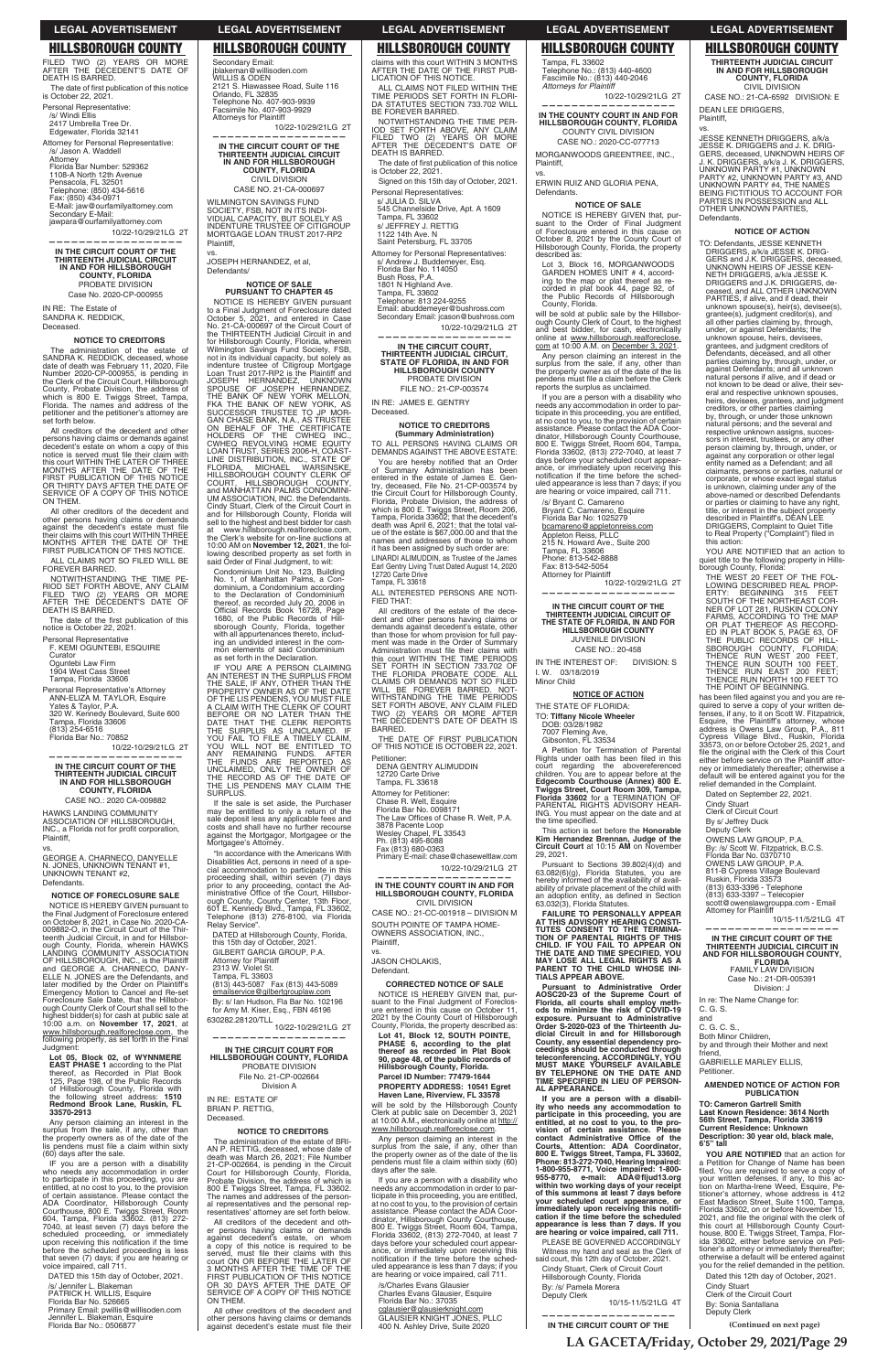10/15-11/5/21LG 4T **——————————————————**

IN THE INTEREST OF: DIVISION: D A. C. 8/2/2016 Minor Child

**IN THE CIRCUIT COURT OF THE THIRTEENTH JUDICIAL CIRCUIT OF THE STATE OF FLORIDA, IN AND FOR HILLSBOROUGH COUNTY** JUVENILE DIVISION CASE NO.: 20-666

### **NOTICE OF ACTION**

THE STATE OF FLORIDA:

TO: Samantha Couch DOB: 2/20/1991

Last Known Address: 6137 Nightsky Ln. Gibsonton, FL 33534

A Petition for Termination of Parental<br>Rights under oath has been filed in this court regarding the above-referenced chil-dren. You are to appear at the **Edgecomb Courthouse (Annex) 800 E. Twiggs Street, Court Room 310, Tampa, Florida<br><b>33602** for a TERMINATION OF PAREN-<br>TAL RIGHTS ADVISORY HEARING. You must appear on the date and at the time specified

Pursuant to Sections 39.802(4)(d) and 63.082(6)(g), Florida Statutes, you are hereby informed of the availability of private placement of the child with an adop-<br>tion entity, as defined in Section 63.032(3),<br>Florida Statutes.

Judge Campbell Pursuant to Adminis-trative Order AOSC20-23 of the Supreme Court of Florida, all courts shall employ methods to minimize the risk of COV-ID-19 exposure. Pursuant to Administrative Order S-2020-023 of the Thirteenth Judicial Circuit in and for Hillsborough County, any essential dependency proceedings should be conducted through<br>teleconferencing. ACCORDINGLY, YOU<br>MUST CONTACT YOUR ATTORNEY<br>TO MAKE ARRANGEMENTS FOR YOU<br>TO APPEAR BY PHONE AND/OR MAKE<br>YOURSELF AVAILABLE BY CALLING<br>THE COURTROOM PHONE NUMBER<br>OF 813

This action is set before the **Honorable Lisa D. Campbell, Judge of the Circuit Court at 9:00 AM** on **December 20, 2021**.

**FAILURE TO PERSONALLY APPEAR AT THIS ADVISORY HEARING CONSTI-TUTES CONSENT TO THE TERMINA-TION OF PARENTAL RIGHTS OF THIS CHILD. IF YOU FAIL TO APPEAR ON THE DATE AND TIME SPECIFIED, YOU MAY LOSE ALL LEGAL RIGHTS AS A PARENT TO THE CHILD WHOSE INI-TIALS APPEAR ABOVE.**

required to serve a copy of your written defenses, if any, to it on MARIA A<br>MARTINEZ, whose address is 3450<br>OAKWOOD DRIVE, WIMAUMA, FL<br>33598 on or before October 26, 2021,<br>and file the original with the clerk of this Court at 800 E. Twiggs Street, ROOM 101, Tampa, Florida 33602 before service on Petitioner or immediately thereafter. **If you fail to do so, a default may be en-tered against you for the relief demand-ed in the petition.**

**You must keep the Clerk of the Cir**cuit Court's office notified of your cur-<br>rent address. (You may file Designation<br>of Current Mailing and E-Mail Address,<br>Florida Supreme Court Approved Fam-<br>ily Law Form 12.915.) Future papers in **this lawsuit will be mailed or e-mailed to the address(es) on record at the**  clerk's office.

If you are a person with a disability who needs any accommodation to participate in this proceeding, you are entitled, at no cost to you, to the provision of certain as-<br>sistance. Please contact Administrative<br>Office of the Courts, Attention: ADA Coordinator, 800 E. Twiggs Street, Tampa, FL 33602, Phone: 813-272-7040, Hear-ing Impaired: 1-800-955-8771, Voice impaired: 1-800-955-8770, e-mail: ADA@<br>fljud13.org within two working days of<br>your receipt of this summons at least 7 days before your scheduled court ap-<br>pearance, or immediately upon receiv-<br>ing this notification if the time before the scheduled appearance is less than 7 days. If you are hearing or voice im-paired, call 711.

**NOTICE OF ACTION** TO: TURF PRO SYNTHETICS, LLC k/n/a MONKEY BUSINESS PROPERTIES, LLC d/b/a GREEN MONKEY TURF YOU ARE NOTIFIED that an action for Breach of Contract known as *CSCH, LLC<br>v. TURF PRO SYNTHETICS, LLC kn/a<br>MONKEY BUSINESS PROPERTIES,<br>LLC d/b/a GREEN MONKEY TURF, Case* 

Number 21-CA-007481, has been filed<br>against you in the Circuit Court in and for<br>Hillsborough County, Florida, and you are

PLEASE BE GOVERNED ACCORDINGLY Witness my hand and seal as the Clerk of said court, this 11th day of October, 2021.

Cindy Stuart, Clerk of Circuit Court Hillsborough County, Florida

By: /s/ Pamela Morera Deputy Clerk

10/15-11/5/21LG 4T

## **—————————————————— IN THE CIRCUIT COURT OF THE THIRTEENTH JUDICIAL CIRCUIT, IN AND**

**FOR HILLSBOROUGH COUNTY, FLORIDA** Case No.: 21 0013465 Division: DP

MARIA A MARTINEZ, Petitioner, and

ABEL AGUILERA, Respondent.

## **NOTICE OF ACTION FOR DISSOLUTION OF MARRIAGE (NO CHILD OR FINANCIAL SUPPORT)**

TO: ABEL AGUILERA Respondent's last known Address: UNKNOWN

YOU ARE NOTIFIED that an action for dissolution of marriage has<br>been-filed-against-you-and-that-you-are

Florida, LESS the North 170 feet and LESS the South 33 feet thereof for right of way for Bama Road. has been filed against you. You are has been filed against you. You are re-<br>quired to serve a copy of your written de-<br>fenses, if any, to it on Kristopher E. Fer-<br>nandez, Esquire, whose address is 114 S.

The action is asking the court to decide how the following real or personal property should be divided: NONE

**Copies of all court documents in this**  case, including orders, are available at<br>the Clerk of the Circuit Court's office.<br>You may review these documents upon **request.**

Fremont Avenue, Tampa, Florida 33606,<br>on or before November 15, 2021, and file<br>the original with the Clerk of this Court either before service on Plaintiff's attorney or immediately thereafter. Otherwise, a

default will be entered against you for the<br>relief demanded in the Complaint relief demanded in the Complaint.

**WARNING: Rule 12.285, Florida Family Law Rules of Procedure, requires certain automatic disclosure of documents and information. Failure to comply can result in sanctions, including dismissal or striking of pleadings.**

| Dated: September 24, 2021                      |  |
|------------------------------------------------|--|
| Cindy Stuart                                   |  |
| Clerk of the Circuit Court                     |  |
| By: /s/ Jalisa Wilkinson-Surcy<br>Deputy Clerk |  |

**—————————————————— IN THE CIRCUIT COURT OF THE THIRTEENTH JUDICIAL CIRCUIT IN AND FOR HILLSBOROUGH COUNTY, FLORIDA** CIVIL DIVISION Case No. 21-CA-007481 Division C

> Pursuant to Sections 39.802(4)(d) and 63.082(6)(g), Florida Statutes, you are hereby informed of the availability of pri-vate placement of the child with an adoption entity, as defined in Section 63.032(3),<br>Florida Statutes.

CSCH, LLC,

a Florida limited liability company,

Plaintiff, v.

TURF PRO SYNTHETICS, LLC k/n/a MONKEY BUSINESS PROPERTIES, LLC d/b/a GREEN MONKEY TURF, a Florida limited liability company,

Defendant.

**FAILURE TO PERSONALLY AP-<br>PEAR AT THIS ADVISORY HEARING<br>CONSTITUTES CONSENT TO THE<br>TERMINATION OF PARENTAL RIGHTS<br>OF THESE CHILDREN. IF YOU FAIL<br>SOPCIFIED, YOU MAY LOSE ALL LE-<br>SAL RIGHTS AS A PARENT TO THE CHILDREN WHOSE INITIALS APPEAR ABOVE.**

Pursuant to Administrative Order AOSC20-23 of the Supreme Court of Florida, all courts shall employ methods to min-imize the risk of COVID-19 exposure. Pur-suant to Administrative Order S-2020-023 of the Thirteenth Judicial Circuit in and for Hillsborough County, any essential depen-dency proceedings should be conducted through teleconferencing. ACCORDING-LY, YOU MUST CONTACT YOUR AT-TORNEY TO MAKE ARRANGEMENTS FOR YOU TO APPEAR BY PHONE AND/<br>OR MAKE YOURSELF AVAILABLE BY<br>CALLING THE COURTROOM PHONE<br>NUMBER OF 813-272-5446 ON THE<br>DATE AND TIME SPECIFIED IN LIEU OF<br>PERSONAL APPEARANCE.

PLEASE BE GOVERNED ACCORDINGLY Witness my hand and seal as the Clerk of said court, this 11th day of October, 2021.

required to serve a copy of your written de-fenses, if any, on or before November 15, 2021, or within 30 days from the date of the first publication of this Notice on AMY L. DRUSHAL, of Trenam, Kemker, Scharf, Barkin, Frye, O'Neill & Mullis, P.A., Plaintiff's attorney, whose address is 101 E. Kennedy Blvd., Suite 2700, Tampa, Florida, 33602, and file the original with this Court either before service on Plaintiff's attorney or immediately thereafter; other-wise a default will be entered against you for the relief demanded in the Complaint. This notice shall be published once each week for four consecutive weeks in La

> IN THE INTEREST OF: DIVISION: D<br>J.J. B/F 3/3/2020 J.J. B/F 3/3/2020 Minor Child

1702 E. Kirby St., Tampa, FL 33604 A Petition for Termination of Parental<br>Rights under oath has been filed in this<br>court regarding the above-referenced children. You are to appear at the **Edgecomb Courthouse (Annex) 800 E. Twiggs Street, Court Room 310, Tampa, Florida 33602** for a TERMINATION OF PAREN-TAL RIGHTS ADVISORY HEARING. You must appear on the date and at the time specified.

Gaceta.

WITNESS my hand and the seal of this

Court on October 12, 2021. Cindy Stuart Clerk of the Court By s/ Sonia Santallana As Deputy Clerk

10/15-11/5/21LG 4T

Pursuant to Sections 39.802(4)(d) and 63.082(6)(g), Florida Statutes, you are hereby informed of the availability of pri-vate placement of the child with an adoption entity, as defined in Section 63.032(3),<br>Florida Statutes.

**—————————————————— IN THE CIRCUIT COURT IN AND FOR HILLSBOROUGH COUNTY, FLORIDA** CIVIL DIVISION CASE NO. 21-CA-7831 Division C NANCY DALE, SUCCESSOR TRUSTEE OF THE JAMES N. DALE, SR., REVOC-ABLE INTER VIVOS TRUST DATED

MARCH 9TH, 2018,

Plaintiff, v.

UNKNOWN HEIRS, DEVISEES, GRANTEES, ASSIGNEES, LIENORS, CREDITORS, TRUSTEES, AND ANY OTHER PARTY CLAIMING BY, THROUGH, UNDER, OR AGAINST JUNIUS E. HARDER, A/K/A J.E. HARDER, DECEASED, ET. AL.

Defendants.

If you are a person with a disability who needs any accommodation to participate in this proceeding, you are entitled, at no cost to you, to the provision of certain assistance. Please contact Administrative<br>Sistance. Please contact Administrative<br>Office of the Courts, Attention: ADA Coordinator, 800 E. Twiggs Street, Tampa, FL<br>33602, Phone: 813-272-7040, Hearing Im-<br>paired: 1-800-955-8771, Voice impaired:<br>1-800-955-8770, e-mail: ADA@fljud13,<br>org within two working days of your receipt<br>of this summons at l

### CASE NO.: 2021-01942 *LICENSE NO.: LPN 1355581*

**NOTICE OF ACTION** TO: UNKNOWN HEIRS, DEVISEES, GRANTEES, ASSIGNEES, LIENORS,<br>CREDITORS, TRUSTEES, AND ANY<br>OTHER PARTIES CLAIMING BY, THROUGH, UNDER, OR AGAINST JUNIUS E. HARDER, A/K/A J.E. HARDER, deceased, whose current address is unknown.

UNKNOWN HEIRS, DEVISEES,<br>GRANTEES, ASSIGNEES, LIENORS,<br>CREDITORS, TRUSTEES, AND ANY<br>OTHER PARTIES CLAIMING BY,<br>OTHER PARTIES CLAIMING BY,<br>THROUGH, UNDER, OR AGAINST

10/15-11/5/21LG 4T Minor Children your scheduled court appearance, or immediately upon receiving this notification if<br>the time before the scheduled appearance<br>is less than 7 days. If you are hearing or

SHIRLEY S. HARDER, deceased, whose current address is unknown. YOU ARE HEREBY NOTIFIED that an action to quiet title regarding the following described property located in Hillsborough

County, Florida:

The West 150 feet of the East 519 feet of the N 1/4 of the NW 1/4 of the SE 1/4 of Section 35, Township 29 South, Range 20 East, Hillsborough County, Pursuant to Sections 39.802(4)(d) and 63.082(6)(g), Florida Statutes, you are hereby informed of the availability of private placement of the child with an adop-<br>tion entity, as defined in Section 63.032(3),<br>Florida Statutes.

**FAILURE TO PERSONALLY** PEAR AT THIS ADVISORY HEARING<br>CONSTITUTES CONSENT TO THE<br>TERMINATION OF PARENTAL RIGHTS **OF THESE CHILDREN. IF YOU FAIL TO APPEAR ON THE DATE AND TIME SPECIFIED, YOU MAY LOSE ALL LE-GAL RIGHTS AS A PARENT TO THE CHILDREN WHOSE INITIALS APPEAR ABOVE.**

If you are a person with a disability who needs any accommodation in order to participate in this proceeding, you are entitled, at no cost to you, to the provision of certain assistance. Please contact the ADA Coordinator, Hillsborough County<br>Courthouse, 800 E. Twiggs St., Room<br>604, Tampa, Florida 33602, (813) 272-<br>7040, at least seven (7) days before your scheduled court appearance, or immedi-<br>ately upon receiving this notification if the<br>time before the scheduled appearance is less than seven (7) days; if you are hear-ing or voice impaired, call 711

Dated: October 12, 2021.

Cindy Stuart Clerk of the Circuit Court By s/ Sonia Santallana as Deputy Clerk Kristopher E. Fernandez, Esq. 114 S. Fremont Ave., Tampa, FL 33606 10/15-11/5/21LG 4T

## **NOTICE OF ACTION Hillsborough County**

*BEFORE THE BOARD OF NURSING IN RE: The license to practice as a* 

**——————————————————**

| IN THE CIRCUIT COURT OF THE<br>THIRTEENTH JUDICIAL CIRCUIT OF<br>THE STATE OF FLORIDA, IN AND FOR<br><b>HILLSBOROUGH COUNTY</b><br><b>JUVENILE DIVISION</b><br>CASE NO.: 19-718 |     |                     |             |  |
|---------------------------------------------------------------------------------------------------------------------------------------------------------------------------------|-----|---------------------|-------------|--|
|                                                                                                                                                                                 |     | IN THE INTEREST OF: | DIVISION: D |  |
| C.R.                                                                                                                                                                            | B/M | 4/28/2016           |             |  |
| C.B.                                                                                                                                                                            | B/M | 12/20/2012          |             |  |
| C.B.                                                                                                                                                                            | B/M | 1/4/2012            |             |  |
| T.Y.                                                                                                                                                                            | B/M | 12/5/2003           |             |  |
| F Y.                                                                                                                                                                            | B/M | 7/26/2002           |             |  |

The Department of Health has filed an Administrative Complaint against your li-cense to practice as a Licensed Practical Nurse, a copy of which may be obtained by contacting Collie Nolen Assistant General Counsel, Prosecution Services Unit, 4052 Bald Cypress Way, Bin #C65, Tallahassee, Florida 32399-3265, (850) 558-9891.

**NOTICE OF ACTION** THE STATE OF FLORIDA:

TO: Betty Redmond DOB: 12/26/1975 Last Known Address: 10423 Lillycrest Place, Lot #18, Gibsonton, FL 33534

A Petition for Termination of Parental<br>Rights under oath has been filed in this court regarding the above-referenced children. You are to appear at the **Edgecomb**<br>Courthouse (Annex) 800 E. Twigs<br>Street, Court Room 310, Tampa, Florida<br>33602 for a TERMINATION OF PAREN-<br>TAL RIGHTS ADVISORY HEARING. You<br>must appear on the date and at the time specified.

This action is set before the **Honorable Lisa D. Campbell, Judge of the Circuit Court at 9:00 AM** on **December 20, 2021**.

YOU ARE NOTIFIED that an action for dissolution of marriage has been for dissolution of marriage has been filed<br>against you and that you are required to<br>serve a copy of your written defenses,<br>if any, to it on ELISANDRA LIMA<br>FIGUEREDO, whose address is 5820<br>N CHURCH AVE, APT 346, TAMPA, FL<br>3 the original with the clerk of this Court at Hillsborough County Courthouse, 800 E. Twiggs St., Tampa, FL 33602 before service on Petitioner or im mediately thereafter. **If you fail to do so, a default may be entered against you for the relief demanded in the petition.**

By: /s/ Martha Concilio Deputy Clerk

Fax: 954-514-9959 service@dmsharmalaw.com on or before November 2, 2021,<br>and file the original with the clerk of this<br>Court at 800 E. Twiggs Street, Tampa,<br>Florida 33602 before service on Petitioner

**If you fail to do so, a default may be entered against you for the relief de-<br>manded in the Verified Petition for Dissolution of Marriage and Other Relief. Copies of all court documents in this**  case, including orders, are available at<br>the Clerk of the Circuit Court's office.<br>You may review these documents upon

You must keep the Clerk of the Cir-<br>-cuit Court's office notified of your cur-<br>rent address. (You may file Designation

this lawsuit will be mailed or e-mailed<br>to the address(es) on record at the<br>clerk's office. **WARNING: Rule 12.285, Florida Family Law Rules of Procedure, requires certain automatic disclosure of documents and information. Failure to comply can result in sanctions, including dismissal or striking of pleadings.**

Dated: October 1, 2021 Cindy Stuart

If you are a person with a disability who needs any accommodation to participate in this proceeding, you are entitled, at no cost to you, to the provision of certain assistance. Please contact Administrative<br>Office of the Courts, Attention: ADA Coor-<br>dinator, 800 E. Twiggs Street, Tampa, FL 33602, Phone: 813-272-7040, Hearing Im-<br>paired: 1-800-955-8771, Voice impaired:<br>1-800-955-8770, e-mail: ADA@fljud13. org within two working days of your receipt of this summons at least 7 days before your scheduled court appearance, or immediately upon receiving this notification if<br>the time before the scheduled appearance<br>is less than 7 days. If you are hearing or voice impaired, call 711.

Cindy Stuart, Clerk of Circuit Court Hillsborough County, Florida

By: /s/ Pamela Morera Deputy Clerk

 10/15-11/5/21LG 4T **——————————————————**

**IN THE CIRCUIT COURT OF THE THIRTEENTH JUDICIAL CIRCUIT OF THE STATE OF FLORIDA, IN AND FOR HILLSBOROUGH COUNTY** JUVENILE DIVISION CASE NO.: 20-174

### **NOTICE OF ACTION**

THE STATE OF FLORIDA: TO: Donisha Bolton (MOTHER) DOB: 11/04/2000

Last Known Address:

This action is set before the **Honorable Lisa D. Campbell, Judge of the Circuit Court at 1:30 P.M.** on **December 7, 2021**.

**FAILURE TO PERSONALLY AP-PEAR AT THIS ADVISORY HEARING CONSTITUTES CONSENT TO THE<br>TERMINATION OF PARENTAL RIGHTS<br>OF THESE CHILDREN. IF YOU FAIL<br>SPECIFIED, YOU MAY LOSE ALL LE-<br>SAL RIGHTS AS A PARENT TO THE CHILDREN WHOSE INITIALS APPEAR ABOVE.**

Judge Campbell Pursuant to Adminis-trative Order AOSC20-23 of the Supreme Court of Florida, all courts shall employ methods to minimize the risk of COV-ID-19 exposure. Pursuant to Administrative Order S-2020-023 of the Thirteenth Judicial Circuit in and for Hillsborough County, any essential dependency proceedings should be conducted through teleconferencing. ACCORDINGLY, YOU MUST CONTACT YOUR ATTORNEY TO MAKE ARRANGEMENTS FOR YOU TO APPEAR BY PHONE AND/OR MAKE YOURSELF AVAILABLE BY CALLING THE COURTROOM PHONE NUMBER OF 813-272-5446 ON THE DATE AND TIME SPECIFIED IN LIEU OF PERSON-AL APPEARANCE.

voice impaired, call 711. PLEASE BE GOVERNED ACCORDINGLY Witness my hand and seal as the Clerk of said court, this 11th day of October, 2021.

Cindy Stuart, Clerk of Circuit Court

Hillsborough County, Florida By: /s/ Pamela Morera

Deputy Clerk 10/15-11/5/21LG 4T

**—————————————————— IN THE CIRCUIT COURT OF THE THIRTEENTH JUDICIAL CIRCUIT OF THE STATE OF FLORIDA, IN AND FOR HILLSBOROUGH COUNTY** JUVENILE DIVISION CASE NO.: 19-673

IN THE INTEREST OF: DIVISION: S E. M. 08/02/2019 Minor Children

### **NOTICE OF ACTION**

THE STATE OF FLORIDA: TO: William Merrel, Jr. (Father) DOB: 08/24/1990

Last Known Address: 9722 E. US Hwy 92, Lot 6, Tampa, FL 33610

A Petition for Termination of Parental<br>Rights under oath has been filed in this<br>court regarding the above-referenced children. You are to appear at the **Edgecomb Courthouse (Annex) 800 E. Twiggs Street, Court Room 309, Tampa, Florida 33602** for a TERMINATION OF PAREN-TAL RIGHTS ADVISORY HEARING. You must appear on the date and at the time specified.

This action is set before the **Honorable Kim Hernandez Brennan, Judge of the Circuit Court at 10:30 AM** on December 2, 2021.

Pursuant to Administrative Order AOSC20-23 of the Supreme Court of Florida, all courts shall employ methods to minimize the risk of COVID-19 exposure. Pursuant to Administrative Order S-2020- 023 of the Thirteenth Judicial Circuit in and for Hillsborough County, any essential dependency proceedings should be conduct-ed through teleconferencing. ACCORD-INGLY, YOU MUST TELEPHONE AND/ OR MAKE YOURSELF AVAILABLE BY CALLING THE COURTROOM PHONE NUMBER OF 813-272-5446 ON THE DATE AND TIME SPECIFIED IN LIEU OF PERSONAL APPEARANCE.

If you are a person with a disability who needs any accommodation to participate in this proceeding, you are entitled, at no cost to you, to the provision of certain as-sistance. Please contact Administrative Office of the Courts, Attention: ADA Coor-<br>dinator, 800 E. Twiggs Street, Tampa, FL<br>33602, Phone: 813-272-7040, Hearing Impaired: 1-800-955-8771, Voice impaired:<br>1-800-955-8770, e-mail: ADA@fljud13.<br>org within two working days of your receipt of this summons at least 7 days before<br>your scheduled court appearance, or im-<br>mediately upon receiving this notification if the time before the scheduled appearance is less than 7 days. If you are hearing or voice impaired, call 711.

PLEASE BE GOVERNED ACCORDINGLY Witness my hand and seal as the Clerk of said court, this 8th day of October, 2021.

Cindy Stuart, Clerk of Circuit Court Hillsborough County, Florida By: /s/ Pamela Morera Deputy Clerk

10/15-11/5/21LG 4T

**——————————————————**

*Licensed Practical Nurse* **Stephanie Doris Gilmore, L.P.N.** 

**5504 Durant Road Dover, Florida 33527**

If no contact has been made by you concerning the above by November 26, 2021 the matter of the Administrative Complaint will be presented at an ensuing meeting of the Board of Nursing in an informal proceeding.

In accordance with the Americans with Disabilities Act, persons needing a special accommodation to participate in this pro-ceeding should contact the individual or agency sending this notice not later than seven days prior to the proceeding at the address given on the notice. Telephone: (850) 245-4444, 1-800-955-8771 (TDD) or 1-800-955-8770 (V), via Florida Relay Service.

10/15-11/5/21LG 4T

**—————————————————— IN THE CIRCUIT COURT OF THE THIRTEENTH JUDICIAL CIRCUIT, IN AND FOR HILLSBOROUGH COUNTY, FLORIDA** Case No.: 21-DR-006676 Division: AP ELISANDRA LIMA, Petitioner, and

ANTHONY GARCIA,

Respondent,

**NOTICE OF ACTION FOR DISSOLUTION OF MARRIAGE (NO CHILD OR FINANCIAL SUPPORT)**

TO: ANTHONY GARCIA LAST KNOWN ADDRESS: UNKNOWN

The action is asking the court to decide how the following real or personal property should be divided: None

**Copies of all court documents in this**   $\overline{\phantom{a}}$  case, including orders, are available at<br>the Clerk of the Circuit Court's office. **You may review these documents upon request.**

You must keep the Clerk of the Cir-<br>cuit Court's office notified of your current address. (You may file Designation<br>of Current Mailing and E-Mail Address,<br>Florida Supreme Court Approved Fam**ily Law Form 12.915.) Future papers in this lawsuit will be mailed or e-mailed to the addresses on record at the**  clerk's office.

**WARNING: Rule 12.285, Florida Family Law Rules of Procedure, requires certain automatic disclosure of documents and information. Failure to com-ply can result in sanctions, including dismissal or striking of pleadings.**

Dated: September 27, 2021

Cindy Stuart Clerk of the Circuit Court

10/8-10/29/21LG 4T

**—————————————————— IN THE CIRCUIT COURT OF THE THIRTEENTH JUDICIAL CIRCUIT, IN AND FOR HILLSBOROUGH COUNTY, FLORIDA**

Case No.: 21-DR-006125

IN RE: THE MARRIAGE OF: VANRICO HANNA,

Petitioner/Husband,

and

CARLA HANNA, Respondent/Wife.

> **NOTICE OF ACTION FOR DISSOLUTION OF MARRIAGE (NO CHILDREN OR FINANCIAL SUPPORT)**

TO: CARLA HANNA

LAST KNOWN ADDRESS: UNKNOWN **YOU ARE NOTIFIED** that an action for dissolution of marriage has been filed<br>against you and that you are required to<br>serve a copy of your written defenses, if any, to it on the following counsel for the Petitioner/Husband:

DIKSHA MEHAN SHARNA, P.A. 500 East Broward Boulevard, Suite 1710 Fort Lauderdale, Florida 33394 Tel: 954-514-9954

or immediately thereafter.

**request.**

**of Current Mailing and E-Mail Address, Florida Supreme Court Approved Fam-ily Law Form 12.915.) Future papers in** 

Clerk of the Circuit Court By: /s/ Sonia Santallana Deputy Clerk 10/8-10/29/21LG 4T **——————————————————**

**IN THE CIRCUIT COURT OF THE THIRTEENTH JUDICIAL CIRCUIT IN AND FOR HILLSBOROUGH COUNTY, FLORIDA** FAMILY LAW DIVISION CASE NO.: 21-DR-011173 DIVISION: E **IN THE MATTER OF THE ADOPTION OF: M.G.N.T.-P. AND A.M.D.T.-P. Adoptees.**

## **NOTICE OF ACTION FOR TERMINATION OF PARENTAL RIGHTS AND STEPPARENT ADOPTION**

TO: Michael Evan Butler, biological/legal father of the female child born on November 12, 2012, and male child born on September 21, 2015, Current Residence Ad-dress: Unknown Last Known Residence Address: 1005 Enlow Circle Commerce, Texas 75428. YOU ARE HEREBY NOTI-FIED that a Joint Petition for Adoption by Stepparent and Termination of Parental Rights has been filed by Petitioner Chris-<br>tina Marie Taylor-Penella, and mother, tina Marie Taylor-Penella, and mother,<br>Shawna Marie Taylor-Penella, regarding a minor female child born to Shawna Marie Taylor-Penella on November 12, 2012, in Camp Lejeune, North Carolina and a minor male child born to Shawna Marie Taylor-Penella on September 21,

**Page 30/LA GACETA/Friday, October 29, 2021**

**(Continued on next page)**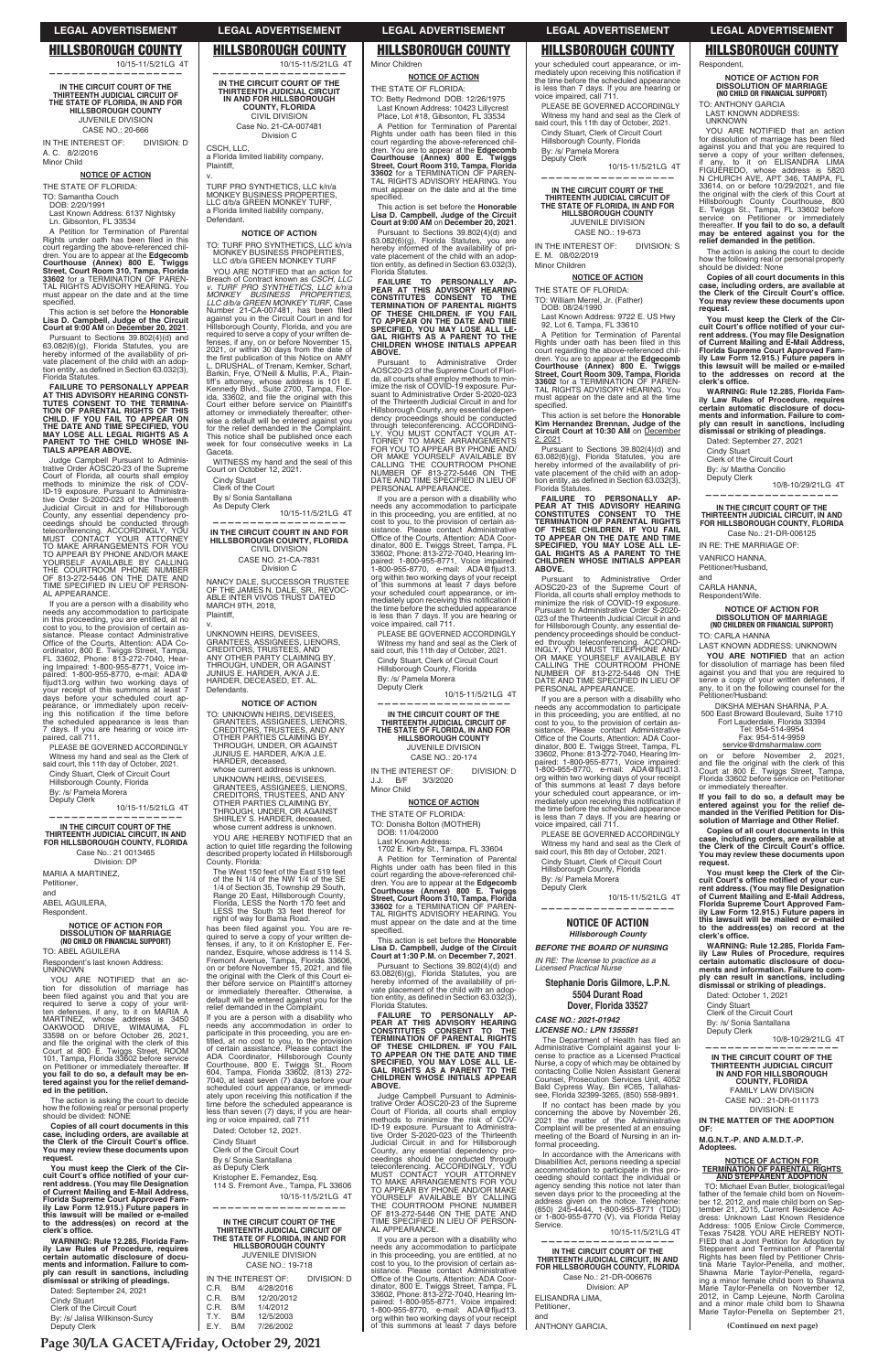2015 in Camp Lejeune, North Carolina. The biological/legal father is Caucasian, 45 years old, approximately 5'9" tall and 200 lbs., with brown hair and blue eyes. All other physical characteristics and his residence address are unknown and cannot be reasonably ascertained. Additionally, the identity and all physical characteristics and the residence address of any known or unknown legal or biological father are unknown and cannot be reasonably ascertained.

CINDY STUART CLERK OF COURT & COMPTROLLER By: s/ Gilberto Blanco<br>Deputy Clerk

10/8-10/29/21LG 4T **——————————————————**

There will be a hearing on the Joint Petition for Adoption by Stepparent and Ter-mination of Parental Rights on November 10, 2021, at 8:30 a.m. eastern time, be-fore Judge G. Gregory Green, courtroom number 413 of the Hillsborough County George E. Edgecomb Courthouse, 800 East Twiggs Street, Tampa, FL 33602, via ZOOM https://zoom.us/j/9171020630. The Zoom Meeting ID for Judge Green is 917- 102-0630. You do not need to have an ac-count and the Zoom service is free. Please visit the Zoom help center at https://support.zoom.us to familiarize yourself with the service. The Court has set aside 15 minutes for the hearing. The grounds for termination of parental rights are those set forth in §63.089 of the Florida Statutes. You may object by appearing at the hear-<br>ing and filing a written objection with the<br>Court. If you desire counsel and believe<br>you may be entitled to representation by a court-appointed attorney, you must con-<br>tact the Office of the Clerk of Court and<br>request that an "Affidavit of Indigent Status" be mailed to you for completion and<br>return to the Office of the Clerk of Court. If you elect to file written defenses to said Petition, you are required to serve a copy on Petitioner's attorney, Melissa A. Cor-don, P.A., 806 East Jackson Street, Suite Lower A, Tampa, Florida 33602, (813)<br>223-1177, and file the original response<br>or pleading in the Office of the Clerk of<br>the Circuit Court of Hillsborough County,<br>Florida, 800 East Twiggs Street, Tampa,<br>Florida 33602, (813) fore 11/1/2021 a date which is within 30<br>days after the first date of publication of<br>this Notice. UNDER §63.089, FLORIDA<br>STATUTES, FAILURE TO THE A WRIT-<br>TEN RESPONSE TO THIS NOTICE<br>WITH THE COURT AND TO APPEAR AT THIS HEARING CONSTITUTES<br>GROUNDS UPON WHICH THE COURT<br>SHALL END ANY PARENTAL RIGHTS YOU MAY HAVE REGARDING THE MI-NOR CHILDREN. If you are a person with a disability who needs any accommodation in order to participate in this proceed-ing, you are entitled, at no cost to you, to the provision of certain assistance. Please contact the ADA Coordinator, Hillsbor-ough County Courthouse, 800 E. Twiggs St., Room 604, Tampa, Florida 33602, (813) 272-7040, at least 7 days before your scheduled court appearance, or immediately upon receiving this notification<br>if the time before the scheduled appear-<br>ance is less that 7 days; if you are hearing<br>or voice impaired, call 711. Copies of all court documents in this case, including or-ders, are available at the Clerk of the Circuit Court's office. You may review these<br>documents upon request. You must keep<br>the Clerk of the Circuit Court's office notified of your current address. (You may file Designation of Current Mailing and E-Mail address, Florida Supreme Court Approved Family Law Form 12.915) Future papers in this lawsuit will be mailed or e-mailed<br>to the addresses on record at the clerk's<br>office. WARNING: Rule 12.285, Florida Family Law Rules of Procedure, required certain automatic disclosure of documents and information. Failure to comply can result in sanctions, including dismissal or striking of pleadings.

for dissolution of marriage has been filed against you and that you are required to serve a copy of your written defenses, if any, to it on **JEFFERY LAWRENCE KLAMO**, whose address is 1187 East<br>Spruce St., Tarpon Spring, Florida<br>33469 on or before October 25, 2021,<br>and file the original with the clerk of this<br>Court at 800 E. Twiggs Street, Tampa,<br>Florida 33602 before service on or immediately thereafter. **If you fail to do so, a default may be entered against you for the relief demanded in the petition.**

**You must keep the Clerk of the Cir**cuit Court's office notified of your cur-<br>rent address. (You may file Designation<br>of Current Mailing and E-Mail Address,<br>Florida Supreme Court Approved Fam-<br>ily Law Form 12.915.) Future papers in **this lawsuit will be mailed or e-mailed to the address(es) on record at the**  clerk's office.

The holder of the following tax cer-<br>tificates has filed the certificates for a tax<br>deed to be issued. The certificate numbers and years of issuance, the description of the property, and the names in which it was assessed are:

Folio No.: **1497050000** Certificate No.: 2019 / 14948

Unless such certificate shall be redeemed according to law, the property<br>described in such certificate will be sold<br>to the highest bidder on (11/18/2021) on line via the internet at www.hillsborough. realtaxdeed.com.

Dated: September 28, 2021.

The holder of the following tax certificates has filed the certificates for a tax<br>deed to be issued. The certificate numbers<br>and years of issuance, the description of the property, and the names in which it assessed are:

Folio No.: **0188080000** Certificate No.: **2019 / 1858**<br>File No.: **2021-944** 

**IN THE CIRCUIT COURT OF THE THIRTEENTH JUDICIAL CIRCUIT, IN AND FOR HILLSBOROUGH COUNTY, FLORIDA**

SEC - TWP - RGE: 03 - 28 - 18 **Subject To All Outstanding Taxes** 

Case No.: 21-DR-009794 Division A

IN RE: THE MARRIAGE OF JEFFERY LAWRENCE KLAMO, Petitioner/Husband, and

HONG, AEJA, Respondent/Wife.

## **NOTICE OF ACTION FOR DISSOLUTION OF MARRIAGE (NO CHILD OR FINANCIAL SUPPORT)**

Unless such certificate shall be redeemed according to law, the property<br>described in such certificate will be sold<br>to the highest bidder on (11/18/2021) on line via the internet at www.hillsborough. realtaxdeed.com.

TO: HONG AEJA Respondent's last known Florida Address: 1187 East Spruce St., Tarpon Spring, Florida 33469.

**YOU ARE NOTIFIED** that an

The action is asking the court to decide how the following real or personal property should be divided: NONE

**Copies of all court documents in this case, including orders, are available at the Clerk of the Circuit Court's office. You may review these documents upon request.**

Folio No.: **0816920002**  Certificate No.: **2019 / 10410**<br>File No.: **2021-948**<br>Year of Issuance: **2019** 

W 131 FT OF E 262 FT OF S 1/2 OF SE 1/4 OF SW 1/4 OF SE 1/4 LESS ROAD R/W SEC - TWP - RGE: 21 - 28 - 21 **Subject To All Outstanding Taxes** 

**WARNING: Rule 12.285, Florida Family Law Rules of Procedure, requires certain automatic disclosure of documents and information. Failure to comply can result in sanctions, including dismissal or striking of pleadings.**

Dated: September 22, 2021 Cindy Stuart

Clerk of the Circuit Court By: /s/ Sonia Santallana Deputy Clerk

### 10/8-10/29/21LG 4T **—————————————————— NOTICE OF APPLICATION**

**FOR TAX DEED** ––

> Folio No.: 1**668120000**<br>Certificate No.: **2019 / 16488**<br>File No.: **2021-950** Year of Issuance: **2019** Description of Property:

File No.: **2021-942** Year of Issuance: **2019**

> PLAT BK / PG: 1 / 134 SEC - TWP - RGE: 11 - 29 - 18 **Subject To All Outstanding Taxes**

- Description of Property:
- HENDRY AND KNIGHTS ADDITION TO SULPHUR SPRINGS LOT 186 & E 1/2 CLOSED ALLEY
- ABUTTING THEREON
- PLAT BK / PG: 10 / 24
- SEC TWP RGE: 30 28 19

**Subject To All Outstanding Taxes** 

## Name(s) in which assessed: **BLACK POINT ASSETS INC TRUSTEE, BLACK POINT ASSETS, INC, AS TRUSTEE 8306 N. SEMMES STREET LAND TRUST**

All of said property being in the County of Hillsborough, State of Florida.

If you are a person with a disability who needs any accommodation in order to participate in this proceeding, you are entitled, at no cost to you, to the provision of certain assistance. Please contact the Clerk's ADA Coordinator, 601 E Kennedy Blvd., Tampa Florida, (813) 276-8100 ex-tension 4205, two working days prior to the date the service is needed; if you are hearing or voice impaired, call 711 Dated 9/14/2021

Unless such certificate shall be redeemed according to law, the property<br>described in such certificate will be sold to the highest bidder on (11/18/2021) on line via the internet at www.hillsborough. realtaxdeed.com.

Cindy Stuart Clerk of the Circuit Court

Hillsborough County, Florida

By Adrian Salas, Deputy Clerk 10/8-10/29/21LG 4T

## —————————————————— **NOTICE OF APPLICATION FOR TAX DEED** ––

The holder of the following tax cer-<br>tificates has filed the certificates for a tax<br>deed to be issued. The certificate numbers and years of issuance, the description of the property, and the names in which it was assessed are:

Year of Issuance: **2019**

S 466.7 FT OF E 480 FT OF NE 1/4<br>OF NW 1/4 LESS N 50 FT OF E 200<br>FT & LESS S 130 FT OF E 180 FT &<br>N 130 FT OF E 265 FT OF SE 1/4 OF<br>NW 1/4 LESS RD R/W SEC - TWP - RGE: 33 - 28 - 19

**Subject To All Outstanding Taxes** Name(s) in which assessed: **ENCORE CAPITAL INVESTMENTS** 

Description of Property: N 490 FT OF E 396.92 FT OF NE 1/4 OF NW 1/4 LESS N 30 FT FOR SMIT-TER RD R/W

Name(s) in which assessed: **ERC HOMES CAPITAL LLC**

Unless such certificate shall be re-<br>deemed according to law, the property described in such certificate will be sold to the highest bidder on (11/18/2021) on line via the internet at www.hillsborough. realtaxdeed.com.

All of said property being in the County of Hillsborough, State of Florida.

Folio No.: **0031830050**  Certificate No.: **2019 / 249**<br>File No.: **2021-956** 

If you are a person with a disability who needs any accommodation in order to participate in this proceeding, you are entitled, at no cost to you, to the provision of certain assistance. Please contact the Clerk's ADA Coordinator, 601 E Kennedy Blvd., Tampa Florida, (813) 276-8100 ex-tension 4205, two working days prior to the date the service is needed; if you are hearing or voice impaired, call 711. Dated 9/14/2021

**Subject To All Outstanding Taxes** Name(s) in which assessed: **GAIL M SNYDER**

Unless such certificate shall be re-<br>deemed according to law, the property described in such certificate will be sold to the highest bidder on (11/18/2021) on line via the internet at www.hillsborough. realtaxdeed.com.

Cindy Stuart Clerk of the Circuit Court Hillsborough County, Florida

By Adrian Salas, Deputy Clerk 10/8-10/29/21LG 4T

### —————————————————— **NOTICE OF APPLICATION FOR TAX DEED** ––

The holder of the following tax cer-<br>tificates has filed the certificates for a tax deed to be issued. The certificate numbers and years of issuance, the description of the property, and the names in which it was assessed are: Folio No.: **0129315208** Certificate No.: **2019 / 1295**<br>File No.: **2021-945**<br>Year of Issuance: **2019** Description of Property: VILLAROSA PHASE 1A LOT 15 BLOCK 12 PLAT BK / PG: 76 / 31 SEC - TWP - RGE: 05 - 27 - 18 **Subject To All Outstanding Taxes** 

If you are a person with a disability who needs any accommodation in order to participate in this proceeding, you are entitled, at no cost to you, to the provision of certain assistance. Please contact the Clerk's ADA Coordinator, 601 E Kennedy Blvd., Tampa Florida, (813) 276-8100 extension 4205, two working days prior to the date the service is needed; if you are hearing or voice impaired, call 711. Dated 9/20/2021

The holder of the following tax cer-<br>tificates has filed the certificates for a tax deed to be issued. The certificate numbers and years of issuance, the description of the property, and the names in which it was assessed are:

Folio No.: **1561450000**  Certificate No.: **2019 / 15678**<br>File No.: **2021-957** 

SEC - TWP - RGE: 05 - 29 - 19 **Subject To All Outstanding Taxes** 

Unless such certificate shall be re-<br>deemed according to law, the property described in such certificate will be sold to the highest bidder on (11/18/2021) on line via the internet at www.hillsborough. realtaxdeed.com.

Name(s) in which assessed: **ZACHARY J BERG / TRUSTEE ZACHARY J BER, AS TRUSTEE B.W. BERG 2013 IRREVOCABLE TRUST U/T/D 3/20/2013**

All of said property being in the County of Hillsborough, State of Florida.

Unless such certificate shall be redeemed according to law, the property<br>described in such certificate will be sold<br>to the highest bidder on (11/18/2021) on line via the internet at www.hillsborough. realtaxdeed.com.

> The holder of the following tax certificates has filed the certificates for a tax deed to be issued. The certificate numbers

If you are a person with a disability who needs any accommodation in order to participate in this proceeding, you are entitled, at no cost to you, to the provision<br>of certain assistance. Please contact the<br>Clerk's ADA Coordinator, 601 E Kennedy<br>Blvd., Tampa Florida, (813) 276-8100 ex-<br>tension 4205, two working days prior to the date the service is needed; if you are hearing or voice impaired, call 711.

Unless such certificate shall be redeemed according to law, the property<br>described in such certificate will be sold<br>to the highest bidder on (11/18/2021) on line via the internet at www.hillsborough. realtaxdeed.com.

Dated 9/14/2021

Cindy Stuart Clerk of the Circuit Court Hillsborough County, Florida By Adrian Salas, Deputy Clerk 10/8-10/29/21LG 4T

—————————————————— **NOTICE OF APPLICATION FOR TAX DEED** ––

The holder of the following tax certificates has filed the certificates for a tax<br>deed to be issued. The certificate numbers and years of issuance, the description of the property, and the names in which it was assessed are:

Description of Property:

Name(s) in which assessed: **GROVER A MARTIN ROBIN P MARTIN**

Notice is hereby given that the South-<br>west Florida Water Management District<br>has received Environmental Resource per-<br>mit application number 831325 from SMR<br>NORTH 70, LLC, 14400 Covenant Way,<br>Lakewood Ranch, FL 34202. App associated infrastructure. Project name: Lakewood Ranch Charter Schools - MS. Project size: 9.21 Acres Location: Section 17, Township 35, South, Range 19 East,<br>in Manatee County. Outstanding Florida<br>Water: No. Aquatic preserve: No. The application is available for public inspection Monday through Friday at 7601 Hwy 301 N, Tampa, FL 33637. The application interested persons may inspect a copy of the application and submit written comments concerning Comments must include the permit application number and be received within 14 days from the date of this notice.<br>If you wish to be notified of agency action or an opportunity to request an administrative hearing regarding the application, you must send a written request referenc-

All of said property being in the County of Hillsborough, State of Florida. Unless such certificate shall be redeemed according to law, the property<br>described in such certificate will be sold<br>to the highest bidder on (11/18/2021) on line via the internet at www.hillsborough.

> ing the permit application number to the<br>Southwest Florida Water Management<br>District, Regulation Performance Man-<br>agement Department, 2379 Broad Street,<br>Brooksville, FL 34604-6899 or submit your<br>request through the Distric ADA should contact the Regulation Performance Management Department at (352) 796-7211 or 1-800-423-1476: TDD only 1-800-231-6103.

realtaxdeed.com.

If you are a person with a disability who needs any accommodation in order to participate in this proceeding, you are entitled, at no cost to you, to the provision of certain assistance. Please contact the

Clerk's ADA Coordinator, 601 E Kennedy Blvd., Tampa Florida, (813) 276-8100 extension 4205, two working days prior to the date the service is needed; if you are hearing or voice impaired, call 711.

Dated 9/14/2021 Cindy Stuart Clerk of the Circuit Court Hillsborough County, Florida By Adrian Salas, Deputy Clerk

10/8-10/29/21LG 4T

—————————————————— **NOTICE OF APPLICATION FOR TAX DEED** –– The holder of the following tax certificates has filed the certificates for a tax<br>deed to be issued. The certificate numbers<br>and years of issuance, the description of the property, and the names in which it was assessed are:

> The administration of the estate of Steven Patrick Magner a/k/a Steven P.<br>Magner, deceased, whose date of death

RIVERSIDE NORTH LOT 15 BLOCK 8

Name(s) in which assessed: **SANDRA L BURNS**

All of said property being in the County

Unless such certificate shall be redeemed according to law, the property<br>described in such certificate will be sold<br>to the highest bidder on (11/18/2021) on<br>line via the internet at www.hillsborough.

of Hillsborough, State of Florida.

realtaxdeed.com.

If you are a person with a disability who needs any accommodation in order to participate in this proceeding, you are entitled, at no cost to you, to the provision of certain assistance. Please contact the Clerk's ADA Coordinator, 601 E Kennedy Blvd., Tampa Florida, (813) 276-8100 extension 4205, two working days prior to the date the service is needed; if you are hearing or voice impaired, call 711.

Dated 9/14/2021 Cindy Stuart Clerk of the Circuit Court Hillsborough County, Florida By Adrian Salas, Deputy Clerk

10/8-10/29/21LG 4T

—————————————————— **NOTICE OF APPLICATION FOR TAX DEED** –– The holder of the following tax cer-<br>tificates has filed the certificates for a tax<br>deed to be issued. The certificate numbers and years of issuance, the description of the property, and the names in which it

was assessed are: Folio No.: **0779510060**  Certificate No.: 2019 / 9811 File No.: **2021-952** Year of Issuance: **2019** Description of Property:

TRACT BEG 25 FT N & 1004 FT E OF SW COR OF S 1/2 OF SE 1/4 RUN N 23 DEG E 427 FT N 43 DEG E 1220.25 FT THN E 666.98 FT S 601.25 FT S 74 DEG W 1476 FT S 27 DEG W 305 FT TO N R/W OF BILL TUCKER RD W ALG R/W 100 FT TO POB SEC - TWP - RGE: 29 - 31 - 20

**Subject To All Outstanding Taxes** 

Name(s) in which assessed: **ESTATE OF JOHN EALUM JOHN EALUM BRENDA EALUM**

All of said property being in the County of Hillsborough, State of Florida.

If you are a person with a disability who needs any accommodation in order to participate in this proceeding, you are entitled, at no cost to you, to the provision<br>of certain assistance. Please contact the<br>Clerk's ADA Coordinator, 601 E Kennedy<br>Blvd., Tampa Florida, (813) 276-8100<br>extension 4205, two working days prior to<br>the date the ser Dated 9/14/2021

Cindy Stuart Clerk of the Circuit Court

Hillsborough County, Florida

By Adrian Salas, Deputy Clerk

10/8-10/29/21LG 4T

### —————————————————— **NOTICE OF APPLICATION**

**FOR TAX DEED** ––

Folio No.: **1526140000**  Certificate No.: 2019 / 15244 File No.: **2021-953**

Year of Issuance: **2019** Description of Property:

**LLC**

All of said property being in the County of Hillsborough, State of Florida.

If you are a person with a disability who needs any accommodation in order to participate in this proceeding, you are entitled, at no cost to you, to the provision of certain assistance. Please contact the Clerk's ADA Coordinator, 601 E Kennedy Blvd., Tampa Florida, (813) 276-8100 extension 4205, two working days prior to the date the service is needed; if you are hearing or voice impaired, call 711. Dated 9/14/2021

Cindy Stuart Clerk of the Circuit Court Hillsborough County, Florida

By Adrian Salas, Deputy Clerk

10/8-10/29/21LG 4T

—————————————————— **NOTICE OF APPLICATION FOR TAX DEED** ––

The holder of the following tax certificates has filed the certificates for a tax deed to be issued. The certificate numbers<br>and years of issuance, the description of the property, and the names in which it was assessed are:

Year of Issuance: **2019** Description of Property: TOWN OF CITRUS PARK LOTS 10 AND 11 BLOCK 2

PLAT BK / PG: 1 / 130

SEC - TWP - RGE: 02 - 28 - 17

All of said property being in the County of Hillsborough, State of Florida.

Cindy Stuart

Clerk of the Circuit Court Hillsborough County, Florida By Adrian Salas, Deputy Clerk 10/8-10/29/21LG 4T

—————————————————— **NOTICE OF APPLICATION FOR TAX DEED** ––

Year of Issuance: **2019**

Description of Property:

ALTAMIRA HEIGHTS LOT 3 BLOCK 8 PLAT BK / PG: 4 / 90

Name(s) in which assessed: **ESTATE OF RUBY L RANGE RUBY L RANGE JAMES H DOWNING**

All of said property being in the County of Hillsborough, State of Florida.

If you are a person with a disability who needs any accommodation in order to participate in this proceeding, you are entitled, at no cost to you, to the provision of certain assistance. Please contact the Clerk's ADA Coordinator, 601 E Kennedy Blvd., Tampa Florida, (813) 276-8100 extension 4205, two working days prior to the date the service is needed; if you are hearing or voice impaired, call 711.

Dated 9/14/2021

Cindy Stuart Clerk of the Circuit Court Hillsborough County, Florida By Adrian Salas, Deputy Clerk

10/8-10/29/21LG 4T

## —————————————————— **NOTICE OF APPLICATION FOR TAX DEED** ––

and years of issuance, the description of the property, and the names in which it was assessed are: Folio No.: **0965800000**  Certificate No.: 2019 / 12138 File No.: **2021-959** Year of Issuance: **2019** Description of Property: GOLFLAND OF TAMPA'S NORTH SIDE COUNTRY CLUB AREA NO 2 W 55 FT OF LOTS 1 AND 2 BLOCK 41 PLAT BK / PG: 27 / 28 SEC - TWP - RGE: 14 - 28 - 18

**Subject To All Outstanding Taxes** 

Name(s) in which assessed: **JULIE AVILA**

**LAURA ECKERT**

All of said property being in the County of Hillsborough, State of Florida.

If you are a person with a disability who needs any accommodation in order to participate in this proceeding, you are entitled, at no cost to you, to the provision of certain assistance. Please contact the Clerk's ADA Coordinator, 601 E Kennedy Blvd., Tampa Florida, (813) 276-8100 extension 4205, two working days prior to the date the service is needed; if you are hearing or voice impaired, call 711. Dated 9/14/2021

Cindy Stuart Clerk of the Circuit Court

Hillsborough County, Florida By Adrian Salas, Deputy Clerk

10/8-10/29/21LG 4T

——————————————————

## **MANATEE COUNTY**

## **Receipt of Application Noticing**

10/29/21LG 1T

**—————————————————— Receipt of Application Noticing**  Notice is hereby given that the Southwest Florida Water Management District has received Environmental Resource per-mit application number 831328 from SMR

NORTH 70, LLC, 14400 Covenant Way, Lakewood Ranch, FL 34202. Application received: 08/19/2021. Proposed activity: construction for a charter HS school with

associated infrastructure. Project name: Lakewood Ranch Charter Schools - HS. Project size: 9.04 Acres Location: Section 17, Township 35, South, Range 19 East, in Manatee County. Outstanding Florida Water: No. Aquatic preserve: No. The ap-plication is available for public inspection Monday through Friday at 7601 Hwy 301

N, Tampa, FL 33637. The application in-terested persons may inspect a copy of the application and submit written comments concerning Comments must include the permit application number and be received within 14 days from the date of this notice. If you wish to be notified of agency action or an opportunity to request an adminis-trative hearing regarding the application, you must send a written request referencing the permit application number to the Southwest Florida Water Management District, Regulation Performance Management Department, 2379 Broad Street, Brooksville, FL 34604-6899 or submit your request through the District's website at www.watermatters.org. The District does not discriminate based on disability. Anyone requiring accommodation under the ADA should contact the Regulation Perfor-mance Management Department at (352) 796-7211 or 1-800-423-1476: TDD only 1-800-231-6103.

10/29/21LG 1T

**——————————————————**

### **IN THE CIRCUIT COURT FOR MANATEE COUNTY, FLORIDA** PROBATE DIVISION File No. 21-CP-3092

IN RE: ESTATE OF STEVEN PATRICK MAGNER A/K/A STEVEN P. MAGNER Deceased.

### **NOTICE TO CREDITORS**

**LA GACETA/Friday, October 29, 2021/Page 31**

## **LEGAL ADVERTISEMENT LEGAL ADVERTISEMENT LEGAL ADVERTISEMENT LEGAL ADVERTISEMENT LEGAL ADVERTISEMENT**

## **HILLSBOROUGH COUNTY HILLSBOROUGH COUNTY HILLSBOROUGH COUNTY HILLSBOROUGH COUNTY HILLSBOROUGH COUNTY**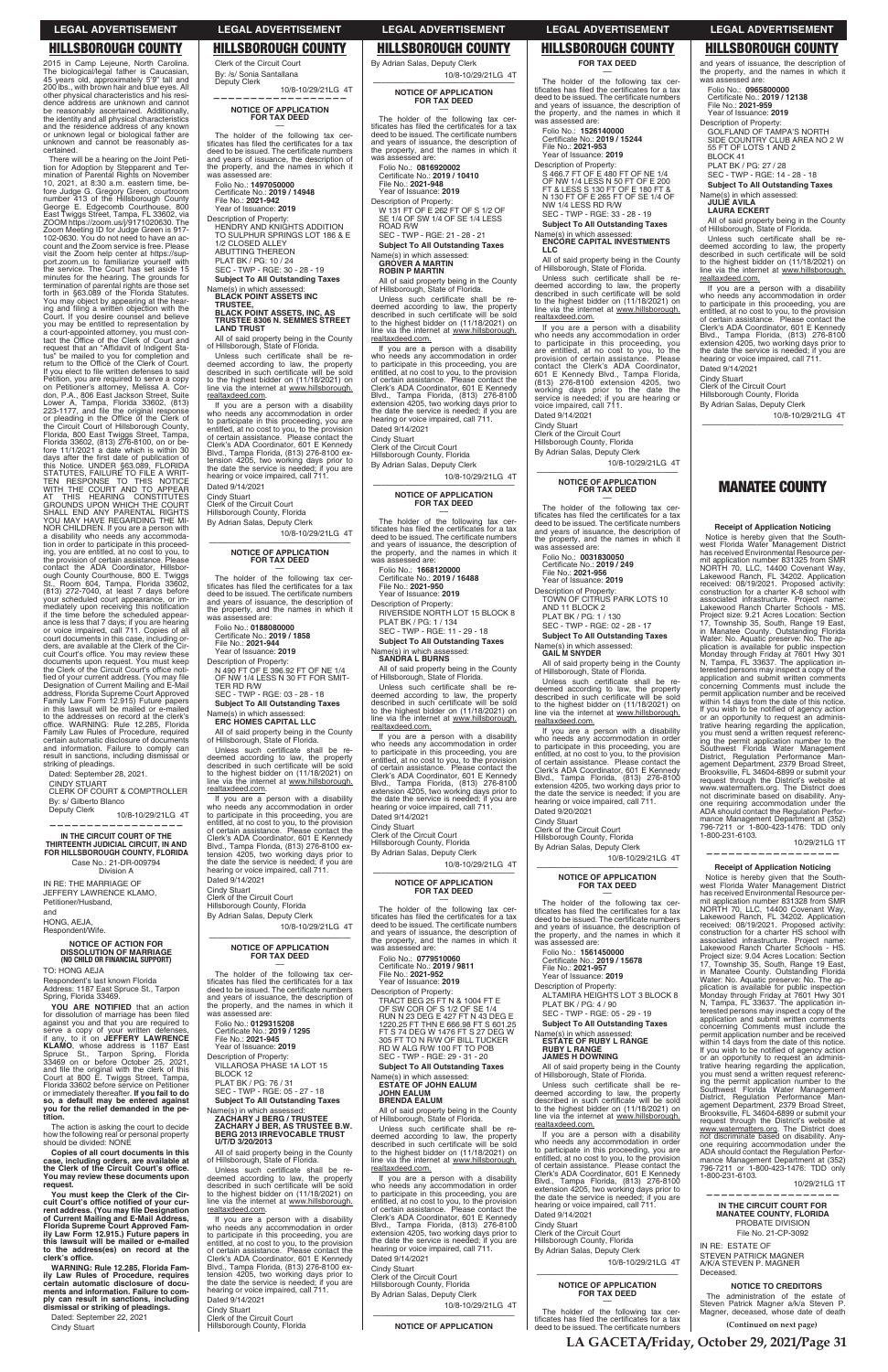**Page 32/LA GACETA/Friday, October 29, 2021**

All creditors of the decedent and other persons having claims or demands against decedent's estate on whom a copy of this notice is required to be served must file their claims with this court ON OR<br>BEFORE THE LATER OF 3 MONTHS<br>AFTER THE TIME OF THE FIRST PUBLI-<br>CATION OF THIS NOTICE OR 30 DAYS<br>AFTER THE DATE OF SERVICE OF A<br>COPY OF THIS NOTICE ON THEM.

was February 27, 2021, is pending in the Circuit Court for Manatee County, Florida, Probate Division, the address of which is PO Box 25400, Bradenton, Florida 34206. The names and addresses of the personal representative and the personal representative's attorney are set forth below.

The date of first publication of this notice is October 29, 2021.

All other creditors of the decedent and other persons having claims or demands<br>against decedent's estate must file their<br>claims with this court WITHIN 3 MONTHS<br>AFTER THE DATE OF THE FIRST PUB-LICATION OF THIS NOTICE.

ALL CLAIMS NOT FILED WITHIN THE TIME PERIODS SET FORTH IN FLORIDA STATUTES SECTION 733.702 WILL BE FOREVER BARRED.

NOTWITHSTANDING THE TIME PERI-ODS SET FORTH ABOVE, ANY CLAIM FILED TWO (2) YEARS OR MORE AFTER THE DECEDENT'S DATE OF DEATH IS BARRED.

Personal Representative: s/ Susan D. Magner 15342 Sacile Lane Bradenton, Florida 34211

Attorney for Personal Representative: s/ L. Tyler Yonge

Attorney Florida Bar Number: 98179 DRUMMOND WEHLE YONGE LLP 6987 East Fowler Avenue Tampa, Florida 33617 Telephone: (813) 983-8000 Fax: (813) 983-8001 E-Mail: tyler@dwyfirm.com Secondary E-Mail: amy@dwyfirm.com 10/29-11/5/21LG 2T

The date of first publication of this notice is: October 29, 2021.

Personal Representative's Attorneys: Derek B. Alvarez, Esq. - FBN: 114278 DBA@GendersAlvarez.com Anthony F. Diecidue, Esq. - FBN: 146528 AFD@GendersAlvarez.com Whitney C. Miranda, Esq. - FBN: 65928 WCM@GendersAlvarez.com GENDERS**+ALVAREZ+DIECIDUE**, P.A.

**——————————————————**

### **IN THE CIRCUIT COURT FOR MANATEE COUNTY, FLORIDA** PROBATE DIVISION File No. 2021CP002763AX

IN RE: ESTATE OF MARY L. ADAMS, Deceased.

### **NOTICE TO CREDITORS**

The administration of the estate of MARY L. ADAMS, deceased, whose date of death was December 8, 2020; File Number 2021CP002763AX, is pending in the Circuit Court for Manatee County, Florida, Probate Division, the address of<br>which is Post Office Box 25400, Braden-<br>ton, FL 34206. The names and addresses of the personal representative and the personal representative's attorney are set forth below.

All creditors of the decedent and other persons having claims or demands against<br>decedent's estate, on whom a copy of this<br>notice is required to be served must file their claims with this Court WITHIN THE LATER OF 3 MONTHS AFTER THE TIME OF THE FIRST PUBLICATION OF THIS NOTICE OR 30 DAYS AFTER THE DATE OF SERVICE OF A COPY OF THIS NO-TICE ON THEM. against decedent's estate must file their claims with this Court WITHIN 3 MONTHS AFTER THE DATE OF THE FIRST PUB-LICATION OF THIS NOTICE.

ALL CLAIMS NOT FILED WITHIN<br>THE TIME PERIODS SET FORTH IN<br>SECTION 733.702 OF THE FLORIDA<br>PROBATE CODE WILL BE FOREVER

All other creditors of the decedent and other persons having claims or demands<br>against decedent's estate must file their<br>claims with this Court WITHIN 3 MONTHS AFTER THE DATE OF THE FIRST PUB-LICATION OF THIS NOTICE.

ALL CLAIMS NOT FILED WITHIN THE TIME PERIODS SET FORTH IN SECTION 733.702 OF THE FLORIDA PROBATE CODE WILL BE FOREVER BARRED.

**NOTICE OF ADMINISTRATIVE COMPLAINT ORANGE COUNTY** To: RUDGGIERI LUC Case No.: CD202100908/D 3023641 An Administrative Complaint to revoke<br>your license and eligibility for licensure has<br>been filed against you. You have the right

NOTWITHSTANDING THE TIME PE-RIOD SET FORTH ABOVE, ANY CLAIM FILED TWO (2) YEARS OR MORE AFTER THE DECEDENT'S DATE OF DEATH IS BARRED.

Personal Representative: LEE JAMES MATSON

2303 N. Radcliffe Place

Bradenton, Florida 34207

**NOTICE OF ADMINISTRATIVE COMPLAINT OSCEOLA COUNTY** To: CARLENS DEXTRA Case No.: CD202100780/D 1728616/3102462 An Administrative Complaint to impose<br>an administrative fine has been filed<br>against you. You have the right to request

2307 West Cleveland Street Tampa, Florida 33609 Phone: (813) 254-4744

NOTWITHSTANDING THE TIME PE-RIOD SET FORTH ABOVE, ANY CLAIM FILED TWO (2) YEARS OR MORE AFTER THE DECEDENT'S DATE OF

The date of first publication of this notice<br>is: October 22, 2021.

DEATH IS BARRED.

Personal Representative: PAULA LYNN MACHOSE, A/K/A PAULA H. MACHOSE 6101 34th St., Unit 29B Bradenton, FL 34210 Personal Representative's Attorneys: Derek B. Alvarez, Esq. - FBN: 114278 DBA@GendersAlvarez.com

Anthony F. Diecidue, Esq. - FBN: 146528

AFD@GendersAlvarez.com

**BARRED** 

Whitney C. Miranda, Esq. - FBN: 65928 WCM@GendersAlvarez.com

GENDERS♦ALVAREZ♦DIECIDUE, P.A.<br>2307 West Cleveland Street<br>Tampa, Florida 33609

Phone: (813) 254-4744 Fax: (813) 254-5222 Eservice for all attorneys listed above: GADeservice@GendersAlvarez,com

10/22-10/29/21LG 2T

**——————————————————**

**ORANGE COUNTY**

to request a hearing pursuant to Sections 120.569 and 120.57, Florida Statutes, by mailing a request for same to the Florida

Department of Agriculture and Consumer<br>Services, Division of Licensing, Post Office<br>Box 5708 Tallahassee, Florida 32314-5708.

 If a request for hearing is not received by 21 days from the date of the last publication, the right to hearing in this matter will be waived and the Department will dispose of this cause

in accordance with law.

10/22-11/12/21LG 4T

**——————————————————**

**OSCEOLA COUNTY**

a hearing pursuant to Sections 120.569 and 120.57, Florida Statutes, by mailing a request for same to the Florida Depart-

ment of Agriculture and Consumer Servic-<br>es, Division of Licensing, Post Office Box<br>5708, Tallahassee, Florida 32314-5708. If

a request for hearing is not received by 21 days from the date of the last publication, the right to hearing in this matter will be waived and the Department will dispose of this cause in accordance with law.

10/8-10/29/21LG 4T

**—————————————————— NOTICE OF INTENTION TO REGISTER FICTITIOUS TRADE NAME** Notice is hereby given that the under-signed intend(s) to register with the Florida Department of State, Division of Corpora-tions, pursuant to Section 865.09 of the Florida Statutes (Chapter 90-267), the

trade name of:

Notice is hereby given, pursuant to Final<br>Judgment of Foreclosure for Plaintiff en-<br>tered in this cause on October 19th, 2021,<br>by the Court of Osceola County, Florida, The Clerk of the Court will sell the property situated in Osceola County, Florida described as:

and commonly known as: 4207 Sevan<br>Way, Kissimmee, FL 34746; including<br>the building, appurtenances, and fixtures<br>located therein, to the highest and best bidder, for cash, **on the Osceola County public auction website at Suite 2600/ Room #2602 of the Osceola County Courthouse, 2 Courthouse Square**, on 18th day of January 2021 at 11:00 a.m.

105, OF THE PUBLIC RECORDS OF OSCEOLA COUNTY, FLORIDA. Property Address: 2581 Isabela Ter-race, Kissimmee, FL 34743

ANY PERSON CLAIMING AN INTER-EST IN THE SURPLUS FROM THE SALE,<br>IF ANY, OTHER THAN THE PROPERTY<br>OWNER AS OF THE DATE OF THE LIS<br>PENDENS MUST FILE A CLAIM WITHIN 60 DAYS AFTER THE SALE.

the building, appurtenances, and fixtures<br>located therein, to the highest and best<br>bidder, for cash, **on the Osceola County**<br>**Proom #2602 of the Osceola County Courthouse, 2 Courthouse Square**, on

If you are a person with a disability who needs any accommodation in order to participate in this proceeding, you are en-<br>titled, at no cost to you, to the provision<br>of certain assistance. Please contact the<br>ADA Coordinator, Court Administration,<br>Osceola County Courthouse, 2 Court-<br>house Square, Sui uled court appearance, or immediately upon receiving this notification if the time<br>before the scheduled appearance is less than 7 days; if you are hearing or voice impaired, call 711.

Dated October 26, 2021 DHN ATTORNEYS, P.A. 3203 Lawton Road, Ste. 125 Orlando, Florida 32803 Telephone: (407) 269-5346 Facsimile: (407) 650-2765 Attorney for Association By: /s/ Crystal Maier Crystal Maier, Esquire Florida Bar No. 1018320 crystal@dhnattorneys.com

10/29-11/5/21LG 2T

**——————————————————**

## **NOTICE OF ADMINISTRATIVE COMPLAINT OSCEOLA COUNTY**

To: JOSEPH M. LINDER Case No.: CD202100883/D 3109700

An Administrative Complaint to revoke your license and eligibility for licensure has<br>been filed against you. You have the right<br>to request a hearing pursuant to Sections<br>120.569 and 120.57, Florida Statutes, by mailing a request for same to the Florida Department of Agriculture and Consumer Services, Division of Licensing, Post Office Box 5708 Tallahassee, Florida 32314-5708. If a request for hearing is not received by 21 days from the date of the last publication, the right to hearing in this matter will be waived and the Department will dispose of this cause in accordance with law.

10/29-11/19/21LG 4T

**——————————————————**

## **IN THE COUNTY COURT OF THE 9TH JUDICIAL CIRCUIT IN AND FOR OSCEOLA COUNTY, FLORIDA** CIVIL DIVISION

CASE NO.: 2018 CC 002974

BRIGHTON LAKES COMMUNITY ASSOCIATION, INC., Plaintiff,

### vs.

ARCHI TRUST LLC AS TRUSTEE FOR TRUST NUMBER 061215-2887 WITH FULL POWERS AND AUTHORITY UNDER F.S. 689.071 TO SELL, LEASE, ENCUMBER AND CONVEY THE PROP-ERTY OF ADDRESS Defendant.

### **NOTICE OF RESETTING SALE**

Notice is hereby given, pursuant to Final Judgment of Foreclosure for Plaintiff en-tered in this cause on September 1, 2021, by the County Court of Osceola County, Florida. The Osceola County Clerk of the Court will sell the property situated in Osceola County, Florida described as:

Lot 133J, BRIGHTON LAKES, PHASE 2 - PARCEL J, according to the plat there of, as recorded in Plat Book 17, Pages 139 and 140 of the Public Rec-ords of Osceola County, Florida.

and commonly known as: 2887 Sweetspire Circle, Kissimmee, FL 34746; in-<br>cluding the building, appurtenances, and<br>fixtures located therein, to the highest and best bidder, for cash, **Suite 2600/Room #2602 of the Osceola County Court-house, 2 Courthouse Square, Kissimmee, Florida 34741**, on January 25, 2022, at 11:00 AM.

Any persons claiming an interest in the surplus from the sale, if any, other than the property owner as of the date of the lis pendens must file a claim within 60 days after the sale.

If you are a person with a disability who needs any accommodation in order to participate in a court proceeding or event, you are entitled, at no cost to you, to the provi-sion of certain assistance. Please contact: ADA Coordinator, Court Administration, Osceola County Courthouse, 2 Court-

tered in this cause on October 19th, 2021, by the Court of Osceola County, Florida, The Clerk of the Court will sell the property situated in Osceola County, Florida described as:

Lot 63, Villa Sol Townhomes, Village 6, according to the map or plat thereof as

recorded in Plat book 18, Page 176, Public Records of Osceola County, Florida

and commonly known as: 3109 Via Otero Drive, Kissimmee, FL 34744; including the building, appurtenances, and fixtures located therein, to the highest and best bidder, for cash, **on the Osceola County public auction website at Suite 2600/ Room #2602 of the Osceola County Courthouse, 2 Courthouse Square**, on 7th day of December 2021 at 11:00 a.m.

Any persons claiming an interest in the surplus from the sale, if any, other than the property owner as of the date of the lis pendens must file a claim within 60 days after the sale.

If you are a person with a disability who needs any accommodation in order to par-ticipate in a court proceeding or event, you are entitled, at no cost to you, to the provi-sion of certain assistance. Please contact: ADA Coordinator, Court Administration, Osceola County Courthouse, 2 Court-house Square, Suite 6300, Kissimmee, FL 34741, (407) 742-2417, fax 407-835-5079 at least 7 days before your scheduled<br>court appearance, or immediately upon<br>receiving notification if the time before the scheduled court appearance is less than 7 days. If you are hearing or voice impaired, call 711 to reach the Telecommunications Relay Service.

Dated this 20th day of October 2021. /s/ Gregory S. Grossman, Esq. NATHAN A. FRAZIER, ESQ., FOR THE FIRM GREGORY S. GROSSMAN, ESQ., FOR THE FIRM Attorney for Plaintiff 202 S. Rome Ave., Suite 125 Tampa, FL 33606 pleadings@frazierbowles.com

45345.16 10/29-11/5/21LG 2T

**—————————————————— IN THE COURT IN AND FOR OSCEOLA** 

**COUNTY, FLORIDA** CIVIL DIVISION CASE NO.: 2021-CC-002071

BRIGHTON LAKES COMMUNITY ASSOCIATION, INC., Plaintiff,

vs. JESUS E. GASTELUM JR AND MONICA O. GASTELUM, HUSBAND AND WIFE, Defendant(s).

### **NOTICE OF SALE**

Lot 81A, Brighton lakes Phase 1- Parcels A & G, according to the map or plat thereof, as recorded in Plat Book 12, Page(s) 156 through 158, inclu-sive, of the Public Records of Osceola County, Florida.

Any persons claiming an interest in the surplus from the sale, if any, other than the property owner as of the date of the lis pendens must file a claim within 60 days after the sale.

If you are a person with a disability who needs any accommodation in order to par-ticipate in a court proceeding or event, you are entitled, at no cost to you, to the provi-sion of certain assistance. Please contact: ADA Coordinator, Court Administration, Osceola County Courthouse, 2 Court-house Square, Suite 6300, Kissimmee, FL 34741, (407) 742-2417, fax 407-835-5079 at least 7 days before your scheduled<br>court appearance, or immediately upon<br>receiving notification if the time before the scheduled court appearance is less than 7 days. If you are hearing or voice impaired, call 711 to reach the Telecommunications Relay Service.

Dated this 20th day of October 2021. /s/Gregory Grossman, Esq.

NATHAN A. FRAZIER, Esq., For the Firm

## **LEGAL ADVERTISEMENT LEGAL ADVERTISEMENT LEGAL ADVERTISEMENT LEGAL ADVERTISEMENT LEGAL ADVERTISEMENT**

## **MANATEE COUNTY MANATEE COUNTY OSCEOLA COUNTY OSCEOLA COUNTY OSCEOLA COUNTY**

7th day of December 2021 at 11:00 a.m. Any persons claiming an interest in the surplus from the sale, if any, other than the property owner as of the date of the lis pendens must file a claim within 60 days after the sale.

If you are a person with a disability who needs any accommodation in or-der to participate in a court proceeding or event, you are entitled, at no cost to you, to the provision of certain assis-tance. Please contact: ADA Coordinator, Court Administration, Osceola County Courthouse, 2 Courthouse Square, Suite 6300, Kissimmee, FL 34741, (407) 742- 2417, fax 407-835-5079 at least 7 days before your scheduled court appearance, or immediately upon receiving no-<br>tification if the time before the scheduled court appearance is less than 7 days. If you are hearing or voice impaired, call 711 to reach the Telecommunications Relay Service.

Dated this 19th day of October 2021. /s/Gregory Grossman, Esq.

NATHAN A. FRAZIER, Esq., For the Firm

GREGORY S. GROSSMAN, Esq.,

For the Firm

*Attorney for Plaintiff* 202 S. Rome Ave., Suite 125

Tampa, FL 33606 pleadings@frazierbowles.com

45349.59 10/22-10/29/21LG 2T

**—————————————————— IN THE COURT IN AND FOR OSCEOLA** 

**COUNTY, FLORIDA** CIVIL DIVISION

CASE NO.: 2020 CC 002524

VILLA SOL RESIDENTIAL OWNERS ASSOCIATION, INC., Plaintiff,

vs.

SEWA RAM SINGHAL AND NIRMAL RANI SINGHAL, HUSBAND AND WIFE. Defendant.

### **NOTICE OF SALE**

Notice is hereby given, pursuant to Final Judgment of Foreclosure for Plaintiff entered in this cause on October 19th, 2021, by the Court of Osceola County, Florida, The Clerk of the Court will sell the property situated in Osceola County, Florida described as:

Lot 63, Villa Sol Village 2, according to the plat thereof as recorded in Plat Book 19, Pages 112 through 115, Public Records of Osceola County, Florida

and commonly known as: 2982 Camino Real Drive South, Kissimmee, FL 34744;<br>including the building, appurtenances,<br>and fixtures located therein, to the highest and best bidder, for cash, **on the Osceola County public auction website at Suite 2600/Room #2602 of the Osceola County Courthouse, 2 Courthouse Square**, on 7th day of December 2021 at 11:00 a.m.

Any persons claiming an interest in the surplus from the sale, if any, other than the property owner as of the date of the lis pendens must file a claim within 60 days after the sale.

If you are a person with a disability who needs any accommodation in order to par-ticipate in a court proceeding or event, you are entitled, at no cost to you, to the provi-sion of certain assistance. Please contact: ADA Coordinator, Court Administration,<br>Osceola County Courthouse, 2 Court-<br>house Square, Suite 6300, Kissimmee, FL<br>34741, (407) 742-2417, fax 407-835-5079<br>at least 7 days before your scheduled<br>court appearance, or immediat scheduled court appearance is less than 7 days. If you are hearing or voice impaired, call 711 to reach the Telecommunications Relay Service.

Dated this 20th day of October, 2021. /s/Gregory Grossman, Esq. NATHAN A. FRAZIER, Esq.,

For the Firm GREGORY S. GROSSMAN, Esq.,

For the Firm

*Attorney for Plaintiff*

202 S. Rome Ave., Suite 125 Tampa, FL 33606 pleadings@frazierbowles.com

| i ampa, monaa ooooo<br>Phone: (813) 254-4744                                         | PEPPER AND ME HANDMADE                                                                     | house Square, Suite 6300, Kissimmee, FL                                        | <u>I VI LIIG I IIIII</u><br>GREGORY S. GROSSMAN, Esq.,                                 |
|--------------------------------------------------------------------------------------|--------------------------------------------------------------------------------------------|--------------------------------------------------------------------------------|----------------------------------------------------------------------------------------|
| Fax: (813) 254-5222                                                                  | Owner: Yolanda Rodriguez                                                                   | 34741, (407) 742-2417, fax 407-835-5079                                        | For the Firm                                                                           |
| Eservice for all attorneys listed above:                                             | 3246 Toscana Drive<br>Saint Cloud, FL 34772-6709                                           | at least 7 days before your scheduled<br>court appearance, or immediately upon | <b>Attorney for Plaintiff</b>                                                          |
| GADeservice@GendersAlvarez.com                                                       |                                                                                            | receiving notification if the time before the                                  | 202 S. Rome Ave., Suite 125                                                            |
| 10/29-11/5/21LG 2T                                                                   | 10/29/21LG 1T                                                                              | scheduled court appearance is less than 7                                      | Tampa, FL 33606                                                                        |
|                                                                                      |                                                                                            | days. If you are hearing or voice impaired,                                    | pleadings@frazierbowles.com                                                            |
| IN THE CIRCUIT COURT FOR                                                             | IN THE COUNTY COURT IN AND FOR                                                             | call 711 to reach the Telecommunications                                       | 45349.43                                                                               |
| <b>MANATEE COUNTY, FLORIDA</b>                                                       | <b>OSCEOLA COUNTY, FLORIDA</b>                                                             | Relay Service.                                                                 | 10/22-10/29/21LG 2T                                                                    |
| PROBATE DIVISION                                                                     | Case No.: 2020-CC-2291 CF                                                                  | Dated this October 25, 2021.                                                   |                                                                                        |
| File No. 2021-CP-002203-AX                                                           | Eagle Bay of Osceola County                                                                | /s/ Gregory S. Grossman, Esg.                                                  | IN THE COUNTY COURT IN AND FOR                                                         |
|                                                                                      | Homeowners Association, Inc.,                                                              | NATHAN A. FRAZIER, Esq.,<br><b>FOR THE FIRM</b>                                | <b>OSCEOLA COUNTY, FLORIDA</b>                                                         |
| IN RE: ESTATE OF                                                                     | Plaintiff.                                                                                 | GREGORY S. GROSSMAN, Esq., FOR                                                 | IN THE COURT IN AND FOR OSCEOLA                                                        |
| EILEEN F. HUGHES                                                                     | VS.                                                                                        | THE FIRM                                                                       | <b>COUNTY, FLORIDA</b>                                                                 |
| Deceased.                                                                            | Ramon Cartagena; et al.                                                                    | <b>Attorney for Plaintiff</b>                                                  | <b>CIVIL DIVISION</b>                                                                  |
| <b>NOTICE TO CREDITORS</b>                                                           | Defendant(s).                                                                              | 202 S. Rome Ave., Suite 125                                                    | CASE NO.: 2021-CC-001248                                                               |
| The administration of the estate of EI-                                              | <b>NOTICE OF FORECLOSURE SALE</b>                                                          | Tampa, FL 33606                                                                | <b>BRIGHTON LANDINGS</b>                                                               |
| LEEN F. HUGHES, deceased, whose                                                      | NOTICE is hereby given pursuant to a                                                       | pleadings@frazierbowles.com                                                    | HOMEOWNERS' ASSOCIATION, INC.,                                                         |
| date of death was November 1, 2020; File<br>Number 2021-CP-002203-AX, is pending     | Final Judgment of Foreclosure, dated June                                                  | 45126.71<br>10/29-11/5/21LG 2T                                                 | Plaintiff,                                                                             |
| in the Circuit Court for Manatee County,                                             | 1, 2021, and entered in Case Number:                                                       |                                                                                | VS.                                                                                    |
| Florida, Probate Division, the address of                                            | 2020-CC-2291 CF, of the County Court                                                       |                                                                                | LOURDES OGANDO.                                                                        |
| which is Post Office Box 25400, Braden-                                              | in and for Osceola County, Florida. To be<br>published in the La Gaceta, wherein Eagle     | IN THE COURT IN AND FOR                                                        | Defendant(s).                                                                          |
| ton, FL 34206. The names and addresses                                               | Bay of Osceola County Homeowners As-                                                       | <b>OSCEOLA COUNTY, FLORIDA</b>                                                 | <b>NOTICE OF SALE</b>                                                                  |
| of the personal representative and the<br>personal representative's attorney are set | sociation, Inc. is the Plaintiff, and Ramon                                                | <b>CIVIL DIVISION</b>                                                          | Notice is hereby given, pursuant to Final                                              |
| forth below.                                                                         | Cartagena, and All Unknown Tenants/                                                        | CASE NO.: 21-CC-001236                                                         | Judgment of Foreclosure for Plaintiff en-                                              |
| All creditors of the decedent and other                                              | Owners; are the Defendants, the clerk will<br>sell to the highest and best bidder for cash | <b>VILLA SOL RESIDENTIAL OWNERS</b>                                            | tered in this cause on October 19th, 2021,<br>by the Court of Osceola County, Florida, |
| persons having claims or demands against                                             | at the Osceola County Courthouse, Suite                                                    | ASSOCIATION, INC.,                                                             | The Clerk of the Court will sell the prop-                                             |
| decedent's estate, on whom a copy of this                                            | 2600/Room #2602, 2 Courthouse Square,                                                      | Plaintiff.                                                                     | erty situated in Osceola County, Florida                                               |
| notice is required to be served must file<br>their claims with this Court WITHIN THE | Kissimmee, FL 34741, at 11:00 o'clock                                                      | VS.                                                                            | described as:                                                                          |
| LATER OF 3 MONTHS AFTER THE TIME                                                     | A.M. on December 7, 2021, the following                                                    | EFRAIN ALVAREZ. JR. AND ADLIN-                                                 | Lot(s) 768, BRIGHTON LAKES                                                             |
| OF THE FIRST PUBLICATION OF THIS                                                     | described property as set forth in said Fi-<br>nal Judgment of Foreclosure, to-wit:        | MARIE ALVAREZ, AS JOINT TENANTS,                                               | PHASE I, according to the plat thereof,<br>recorded In Plat Book 12, Pagc(s) 32        |
| NOTICE OR 30 DAYS AFTER THE DATE                                                     | <b>Property Description:</b>                                                               | Defendant(s).                                                                  | through 36, Inclusive, oftbe Public Re-                                                |
| OF SERVICE OF A COPY OF THIS NO-<br>TICE ON THEM.                                    | LOT 512 OF EAGLE BAY PHASE                                                                 | <b>NOTICE OF SALE</b>                                                          | cords of Osceola County, Florida.                                                      |
| All other creditors of the decedent and                                              | THREE, AS RECORDED IN PLAT                                                                 | Notice is hereby given, pursuant to Final                                      | and commonly known as: 2490 Huron                                                      |
| other persons having claims or demands                                               | BOOK 22, PAGES 104 THROUGH                                                                 | Judament of Foreclosure for Plaintiff en-                                      | Circle, Kissimmee, FI 34746; including                                                 |
|                                                                                      |                                                                                            |                                                                                |                                                                                        |

45278.58

10/22-10/29/21LG 2T

**—————————————————— IN THE CIRCUIT COURT OF THE 5TH JUDICIAL CIRCUIT IN AND FOR** 

**OSCEOLA COUNTY, FLORIDA** PROBATE DIVISION File No. 2021 CP 000786 Division PROBATE

IN RE: ESTATE OF STEPHEN KENNETH WOOD Deceased.

### **NOTICE TO CREDITORS**

The administration of the estate of STEPHEN KENNETH WOOD, deceased, whose date of death was May 10, 2021, is pending in the Circuit Court for OSCEOLA County, Florida, Probate Division, the address of which is 2 Courthouse Sq., Kissimmee, FL 34741. The names and addresses of the personal representative and the personal representative's attorney are set forth below.

All creditors of the decedent and oth-er persons having claims or demands against decedent's estate on whom a<br>copy of this notice is required to be served<br>must file their claims with this court ON OR BEFORE THE LATER OF 3 MONTHS AFTER THE TIME OF THE FIRST PUBLI-CATION OF THIS NOTICE OR 30 DAYS AFTER THE DATE OF SERVICE OF A COPY OF THIS NOTICE ON THEM.

All other creditors of the decedent and other persons having claims or demands against decedent's estate must file their<br>claims with this court WITHIN 3 MONTHS<br>AFTER THE DATE OF THE FIRST PUB-LICATION OF THIS NOTICE.

ALL CLAIMS NOT FILED WITHIN THE TIME PERIODS SET FORTH IN FLORI-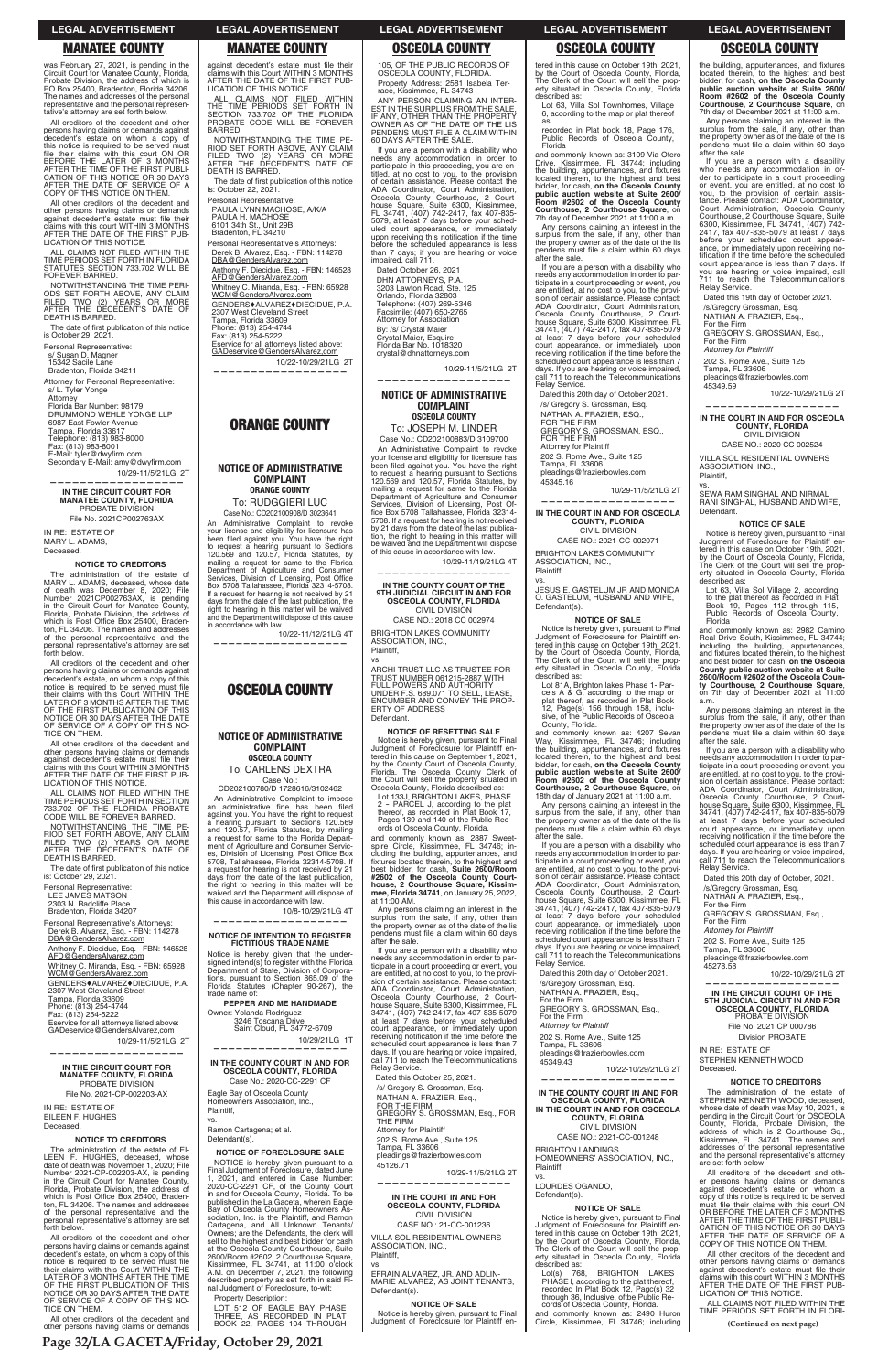**(Continued on next page)**

DA STATUTES SECTION 733.702 WILL BE FOREVER BARRED. NOTWITHSTANDING THE TIME PERI-

ODS SET FORTH ABOVE, ANY CLAIM FILED TWO (2) YEARS OR MORE AFTER THE DECEDENT'S DATE OF DEATH IS BARRED.

The date of first publication of this notice<br>is October 22, 2021.

office@RomaineNugent.com 10/22-10/29/21LG 2T

Personal Representative: KATHERINE DALZELL

PO BOX 515 CHARLESTON, NH 03603

Attorney for Personal Representative: AMY M. ROMAINE Attorney Florida Bar Number: 0640026 ROMAINE & NUGENT 3585 Murrell Rd., Ste. B Rockledge, FL 32955 Telephone: (321) 574-1095 Fax: (321) 574-1032 amy@RomaineNugent.com

**IN THE COURT IN AND FOR OSCEOLA COUNTY, FLORIDA** CIVIL DIVISION CASE NO.: 2021-CC-001248

BRIGHTON LANDINGS HOMEOWNERS' ASSOCIATION, INC., Plaintiff,

vs. MARIE Y. DELERME,

Defendant.

### **NOTICE OF SALE**

Notice is hereby given, pursuant to Final Judgment of Foreclosure for Plaintiff en-tered in this cause on October 19th, 2021, by the Court of Osceola County, Florida, The Clerk of the Court will sell the prop-erty situated in Osceola County, Florida described as:

LOT 197, OF BRIGHTON LANDING<br>PHASE 1, ACCORDING TO THE<br>PLAT THEREOF, AS RECORDED<br>IN PLAT BOOK 20, PAGE(S) 15, OF<br>THE PUBLIC RECORDS OF OSCEO-<br>LA

and commonly known as: 1925 Acacia Drive, Kissimmee, FL 34758; including<br>the building, appurtenances, and fixtures located therein, to the highest and best bidder, for cash, **on the Osceola County public auction website at Suite 2600/ Room #2602 of the Osceola County Courthouse, 2 Courthouse Square**, on 18th day of January 2022 at 11:00 a.m.

**YOU ARE NOTIFIED** that an action for DETERMINATION OF PATERNITY, including claims for parental responsibility and time-sharing, has been filed<br>against you. You are required to serve a

Any persons claiming an interest in the surplus from the sale, if any, other than the property owner as of the date of the lis pendens must file a claim within 60 days after the sale.

## **NOTICE OF ADMINISTRATIVE COMPLAINT OSCEOLA COUNTY** To: MICHAEL N. SAWYER Case No.: CD202100140/G 3004199 An Administrative Complaint to revoke your license and eligibility for licensure has<br>been filed against you. You have the right<br>to request a hearing pursuant to Sections<br>120.569 and 120.57, Florida Statutes, by

If you are a person with a disability who needs any accommodation in order to participate in a court proceeding or event, you are entitled, at no cost to you, to the provision of certain assistance. Please contact: ADA Coordinator, Court Administration, Osceola County Courthouse, 2 Court-house Square, Suite 6300, Kissimmee, FL 34741, (407) 742-2417, fax 407-835-5079 at least 7 days before your scheduled<br>court appearance, or immediately upon<br>receiving notification if the time before the<br>scheduled court appearance is less than 7<br>days. If you are hearing or voice impaired,<br>call 711 to re Relay Service.

Dated this 19th day of October 2021.

/s/Gregory Grossman NATHAN A. FRAZIER, Esq.,

For the Firm

GREGORY S. GROSSMAN, Esq.,

For the Firm

*Attorney for Plaintiff* 202 S. Rome Ave., Suite 125

Tampa, FL 33606 pleadings@frazierbowles.com 45310.51

will be sold at public sale by the Pasco County Clerk of Court, to the highest and best bidder, for cash, electronically online at <u>www.pasco.realforeclose.com</u> at 11:00<br>A.M. on November 18, 2021.

10/22-10/29/21LG 2T **——————————————————**

**IN THE CIRCUIT COURT OF THE NINTH JUDICIAL CIRCUIT IN AND FOR OSCEOLA COUNTY, FLORIDA**

Case No.: 2021 DR 3161 DS

IN THE MARRIAGE OF: WANDA CHAVERO BRAVO, Petitioner/Wife And

ALFONSO CHAVERO,

Respondent/Husband./

## **NOTICE OF ACTION FOR PUBLICATION TO: ALFONSO CHAVERO**

Notice is given that the District's Final Agency Action is approval of the appli-cation for a Water Use Permit to serve Industrial-Commercial activities. The total authorized withdrawal is 849,993 GPD, Peak Month is 1,239,209 GPD. The project is located in Pasco County, Section(s)<br>Sections 26, 34, 35 & 36, Township<br>26 South, Range 21 East. The permit<br>applicant is Crystal Springs Preserve,<br>Inc., whose address is 40 Ranch Road,<br>Thonotosassa, FL 33592. The Per No. is 20009132.014. The file(s) ing to this project is available for inspection Monday – Friday except for legal<br>holidays, 8am – 5pm, at the Southwest<br>Florida Water Management District, 7601<br>US Highway 301 North, Tampa, FL 33610.

copy of your written defenses, if any, to this action on Krystal A. Bautista, Esq, Petitioner's attorney, whose address is P.O. Box 580861, Kissimmee, FL 34758, on or before October 25, 2021, and file<br>the original with the clerk of this court at Osceola County Courthouse, 2 Court-house Square, Kissimmee, Florida 34741, either before service on Petitioner's attorney or immediately thereafter; otherwise a default will be entered against you for the relief demanded in the petition.

WARNING: Rule 12.285, Florida Family Law Rules of Procedure, requires certain automatic disclosure of documents and in-formation. Failure to comply can result in sanctions, including dismissal or striking of pleadings.

Dated this 14th day of September, 2021 Kelvin Soto, Esq., Clerk of the Circuit Court & County Comptroller By /s/ D.R. Deputy Clerk

 10/22-11/12/21LG 4T **——————————————————**

mailing a request for same to the Florida Department of Agriculture and Consumer

Services, Division of Licensing, Post Office Box 5708 Tallahassee, Florida 32314-5708. If a request for hearing is not received by 21 days from the date of the last publication, the right to hearing in this matter will be waived and the Department will dispose of this cause in accordance with law.

 10/22-11/12/21LG 4T **——————————————————**

## **PASCO COUNTY**

**IN THE COUNTY COURT IN AND FOR PASCO COUNTY, FLORIDA** CIVIL DIVISION

CASE NO.: 20-CC-00521-WS LONGLEAF NEIGHBORHOOD ASSOCIATION, INC., Plaintiff,

vs. CAROLINA PACHECO AND AYMAN FAGGOUSEH, Defendants.

### **NOTICE OF SALE**

NOTICE IS HEREBY GIVEN that, pursuant to the Final Judgment of Foreclosure entered in this cause on August 30, 2021 by the County Court of Pasco County, Florida, the property described as:

**Lot 16, Block 38, LONGLEAF NEIGHBORHOOD THREE, as per plat thereof, recorded in Plat Book 56, Page 127-150, of the Public Records of Pasco County, Florida.**

Any person claiming an interest in the surplus from the sale, if any, other than<br>the property owner as of the date of the lis<br>pendens must file a claim within sixty (60) days after the sale.

> DBA@GendersAlvarez.com **Anthony F. Diecidue, Esq. - FBN: 146528**

<u>WCM@GendersAlvarez.com</u><br>GENDERS♦ALVAREZ♦DIECIDUE, P.A. 2307 West Cleveland Street Tampa, Florida 33609

IN RE: ESTATE OF DANIEL ANGEL SERRA **Deceased** 

If you are a person with a disability who needs an accommodation in order to participate in this proceeding, you are entitled, at no cost to you, to the provision of<br>certain assistance. Please contact: Public<br>lortain assistance. Please contact: Public<br>Information Richey, FL 34654, Phone: 727.847.8110 (voice) in New Port Richey, 352.521.4274, ext 8110 (voice) in Dade City, Or 711 for the hearing impaired. Contact should be initiated at least seven days before the scheduled court appearance, or immedi-<br>ately upon receiving this notification if the<br>time before the scheduled appearance is less than seven days.

> All creditors of the decedent and other persons having claims or demands against decedent's estate on whom a copy of this notice is required to be served<br>must\_file\_their\_claims\_with\_this\_court\_ON<br>OR BEFORE THE LATER OF 3 MONTHS AFTER THE TIME OF THE FIRST PUBLI-<br>CATION OF THIS NOTICE OR 30 DAYS<br>AFTER THE DATE OF SERVICE OF A<br>COPY OF THIS NOTICE ON THEM.

/s/ C. Willis Ciara C. Willis, Esquire Florida Bar No.: 125487 cwillis@bushross.com H. Web Melton III, Esquire Florida Bar No.: 0037703 wmelton@bushross.com BUSH ROSS, P.A. Post Office Box 3913 Tampa, FL 33601 Phone: 813-204-6492 Fax: 813-223-9620 *Attorney for Plaintiff*

10/29-11/5/21LG 2T **——————————————————**

### **NOTICE OF FINAL AGENCY ACTION BY THE SOUTHWEST FLORIDA WATER MANAGEMENT DISTRICT**

The date of first publication of this notice is: October 29, 2021.

## **NOTICE OF RIGHTS**

IN RE: ESTATE OF STEPHEN GORDON AKERS A/K/A STEPHEN AKERS **Deceased** 

### **NOTICE TO CREDITORS** The administration of the estate of Stephen Gordon Akers a/k/a Stephen

Any person whose substantial interests are affected by the District's action regarding this matter may request an administrative hearing in accordance with Sections 120.569 and 120.57, Florida Statutes (F.S.), and Chapter 28-106, Florida Administrative Code (F.A.C.), of the Uniform Rules of Procedure. A request for hearing must (1) explain how the substantial inter-ests of each person requesting the hearing will be affected by the District's action, or proposed action; (2) state all material facts disputed by each person requesting the hearing or state that there are no disputed facts; and (3) otherwise comply with Chapter 28-106, F.A.C. A request for hearing must be filed with and received by the Agency Clerk of the District at the District's Brooksville address, 2379 Broad Street, Brooksville, FL 34604-6899 within 21 days of publication of this notice. Fail-<br>ure to file a request for hearing within this<br>time period shall constitute a waiver of any right such person may have to request a hearing under Sections 120.569 and 120.57, F.S. Because the administrative hearing process is designed to formulate<br>final agency action, the filing of a petition<br>means that the District's final action may be different from the position taken by it in this notice of agency action. Persons whose substantial interests will be affected by any such final decision of the District<br>in this matter have the right to petition to become a party to the proceeding, in ac-cordance with the requirements set forth above. Mediation pursuant to Section 120.573, F.S., to settle an administrative dispute regarding the District's action in<br>this matter is not available prior to the filing of a request for hearing. 10/29/21LG 1T

is October 29, 2021. Personal Representative: s/ Betty K. Wooldridge 17416 Heather Oaks Place Tampa, Florida 33647 Attorney for Personal Representative: s/ Temple H. Drummond

**—————————————————— NOTICE OF PUBLIC SALE**  COLLATERAL BANKRUPTCY SERVICES, LLC gives Notice of Foreclosure of Lien and intent to sell these vehicles on Novem-

ber 15, 2021 at 10:00 a.m. @ 1103 Preci-sion Street, Holiday, FL 34690, pursuant to subsection 713.78 of the Florida Statutes, Collateral Bankruptcy Services, LLC reserves the right to accept or reject any and/ or all bids.

> J. Scott Reed, Esq. Attorney Florida Bar Number: 124699 Pilka Adams & Reed, P.A. 330 Pauls Drive, Suite 100 Brandon, Florida 33511 Telephone: (813) 653-3800 Fax: (813) 651-0710 E-Mail: sreed@pilka.com Secondary E-Mail: arose@pilka.com

2018 Toyota VIN: 5YFBURHE3JP833588 10/29/21LG 1T **——————————————————**

## **IN THE CIRCUIT COURT FOR PASCO COUNTY, FLORIDA** PROBATE DIVISION File No. 512021CP001472CPAXWS

IN RE: ESTATE OF DANIEL CARL LINDNER Deceased.

### **NOTICE TO CREDITORS**

The administration of the estate of DAN-IEL CARL LINDNER, deceased, whose date of death was January 17, 2021; File date of death was January 17, 2021; File<br>Number 512021CP001472CPAXWS, is pending in the Circuit Court for Pasco<br>County, Florida, Probate Division, the ad-<br>dress of which is P.O. Box 338, New Port Richey, FL 34656-0338. The names and addresses of the personal representative and the personal representative's attorney are set forth below.

> **at http:///www.pasco.realforeclose. com**, on 01/06/2022 at 11:00am. Any persons claiming an interest in the surplus from the sale, if any, other than the property owner as of the date of the lis pendens must file a claim within 60 days

> If you are a person with a disability who<br>needs any accommodation in order to<br>participate in this proceeding, you are en-<br>titled, at no cost to you, to the provision of<br>certain assistance. Please contact public<br>information

days; if you are hearing or voice impaired,<br>call 711

All creditors of the decedent and other persons having claims or demands against decedent's estate, on whom a copy of this<br>notice is required to be served must file<br>their claims with this court WITHIN THE<br>LATER OF 3 MONTHS AFTER THE TIME OF THE FIRST PUBLICATION OF THIS NOTICE OR 30 DAYS AFTER THE DATE OF SERVICE OF A COPY OF THIS NO-TICE ON THEM.

All other creditors of the decedent and other persons having claims or demands<br>against decedent's estate must file their claims with this court WITHIN 3 MONTHS AFTER THE DATE OF THE FIRST PUB-LICATION OF THIS NOTICE.

> LLC, Plaintiff, vs.

ALL CLAIMS NOT FILED WITHIN THE TIME PERIODS SET FORTH IN SECTION 733.702 OF THE FLORIDA PROBATE CODE WILL BE FOREVER BARRED.

NOTWITHSTANDING THE TIME PER-IOD SET FORTH ABOVE, ANY CLAIM FILED TWO (2) YEARS OR MORE AFTER THE DECEDENT'S DATE OF DEATH IS BARRED.

The date of first publication of this notice<br>is: October 29, 2021.

Personal Representative: BETHANY ANNE LINDNER

1390 Starlight Cove Tarpon Springs, FL 34689

Personal Representative's Attorneys: Derek B. Alvarez, Esq. - FBN: 114278

AFD@GendersAlvarez.com Whitney C. Miranda, Esq. - FBN: 65928

Phone: (813) 254-4744

Fax: (813) 254-5222 Eservice for all attorneys listed above:

GADeservice@GendersAlvarez,com 10/29-11/5/21LG 2T **——————————————————**

**IN THE SIXTH CIRCUIT COURT FOR PASCO COUNTY, FLORIDA**

PROBATE DIVISION File No. 512021CP001695CPAXES

## **NOTICE TO CREDITORS**

The administration of the estate of DAN-IEL ANGEL SERRA, deceased, whose date of death was September 20, 2021, is pending in the Circuit Court for PASCO County, Florida, Probate Division, the address of which is 38053 Live Oak Avenue, Dade City, Florida, 33523. The names and addresses of the personal representative and the personal representative's attorney are set forth below.

All other creditors of the decedent and other persons having claims or demands against decedent's estate must file their claims with this court WITHIN 3 MONTHS AFTER THE DATE OF THE FIRST PUB-LICATION OF THIS NOTICE.

TIME PERIODS SET FORTH IN FLORI-DA STATUTES SECTION 733.702 WILL BE FOREVER BARRED.

NOTWITHSTANDING THE TIME PERI-ODS SET FORTH ABOVE, ANY CLAIM FILED TWO (2) YEARS OR MORE AFTER THE DECEDENT'S DATE OF DEATH IS BARRED.

The date of first publication of this notice<br>is October 29, 2021.

Personal Representative: THAINA SIERRA 11006 Summer Drive Tampa, Florida 33624 Attorney for Personal Representative: DANICET M. CURA

Attorney Florida Bar Number: 137006 3105 W. Azeele Street Tampa, Florida 33609 Telephone: (813) 333-2334 E-Mail: curalaw@gmail.com Secondary E-Mail: dani@curalawllc.com 10/29-11/5/21LG 2T

**——————————————————**

**IN THE CIRCUIT COURT FOR PASCO COUNTY, FLORIDA** PROBATE DIVISION File No. 512021CP001574CPAXWS

IN RE: ESTATE OF JOHN GEORGE RILEY Deceased.

### **NOTICE TO CREDITORS**

The administration of the estate of JOHN GEORGE RILEY, deceased, whose date of death was January 28, 2021; File Num-

ber 512021CP001574CPAXWS, is pending in the Circuit Court for Pasco County, Florida, Probate Division, the address of which is P.O. Box 338, New Port Richey, FL 34656-0338. The names and addresses of the personal representative and the personal representative's attorney are set forth below.

All creditors of the decedent and other persons having claims or demands against decedent's estate, on whom a copy of this notice is required to be served must file<br>their claims with this court WITHIN THE<br>LATER OF 3 MONTHS AFTER THE TIME<br>OF THE FIRST PUBLICATION OF THIS NOTICE OR 30 DAYS AFTER THE DATE OF SERVICE OF A COPY OF THIS NO-TICE ON THEM.

All other creditors of the decedent and other persons having claims or demands against decedent's estate must file their<br>claims with this court WITHIN 3 MONTHS AFTER THE DATE OF THE FIRST PUB-LICATION OF THIS NOTICE.

ALL CLAIMS NOT FILED WITHIN THE TIME PERIODS SET FORTH IN SECTION 733.702 OF THE FLORIDA PROBATE CODE WILL BE FOREVER BARRED.

NOTWITHSTANDING THE TIME PER-IOD SET FORTH ABOVE, ANY CLAIM FILED TWO (2) YEARS OR MORE AFTER THE DECEDENT'S DATE OF DEATH IS BARRED.

Personal Representative: JOHN VICTOR RILEY

77 Larch Road Cambridge, MA 02138

ALL CLAIMS NOT FILED WITHIN THE DRUMMOND WEHLE YONGE LLP 6987 East Fowler Avenue Tampa, Florida 33617

Personal Representative's Attorneys: Derek B. Alvarez, Esq. - FBN: 114278 DBA@GendersAlvarez.com Anthony F. Diecidue, Esq. - FBN: 146528 AFD@GendersAlvarez.com Whitney C. Miranda, Esq. - FBN: 65928<br><u>WCM@GendersAlvarez.com</u> GENDERS $*$ ALVAREZ $*$ DIECIDUE, P.A. 2307 West Cleveland Street Tampa, Florida 33609 Phone: (813) 254-4744 Fax: (813) 254-5222 Eservice for all attorneys listed above: GADeservice@GendersAlvarez,com

10/29-11/5/21LG 2T

**—————————————————— IN THE CIRCUIT COURT FOR PASCO COUNTY, FLORIDA** PROBATE DIVISION File No. 21-CP-001621

Akers, deceased, whose date of death was February 10, 2021, is pending in the Circuit Court for Pasco County, Florida, Probate Division, the address of which is 38053 Live Oak Avenue, Dade City, Florida 33523-3894. The names and addresses the personal representative and the personal representative's attorney are

set forth below.

All creditors of the decedent and other persons having claims or demands against decedent's estate on whom a copy of this notice is required to be served must file their claims with this court ON OR BEFORE THE LATER OF 3 MONTHS<br>AFTER THE TIME OF THE FIRST PUBLI-<br>CATION OF THIS NOTICE OR 30 DAYS<br>AFTER THE DATE OF SERVICE OF A COPY OF THIS NOTICE ON THEM. All other creditors of the decedent and other persons having claims or demands<br>against decedent's estate must file their claims with this court WITHIN 3 MONTHS AFTER THE DATE OF THE FIRST PUB-LICATION OF THIS NOTICE. ALL CLAIMS NOT FILED WITHIN THE TIME PERIODS SET FORTH IN FLORIDA STATUTES SECTION 733.702 WILL BE

FOREVER BARRED.

NOTWITHSTANDING THE TIME PERI-ODS SET FORTH ABOVE, ANY CLAIM FILED TWO (2) YEARS OR MORE AFTER THE DECEDENT'S DATE OF

The date of first publication of this notice

DEATH IS BARRED.

Florida Bar Number: 101060

**Attorney** 

Telephone: (813) 983-8000 Fax: (813) 983-8001 E-Mail: temple@dwyfirm.com<br>Secondary E-Mail: amy@dwyfirm.com very coordinate.<br>temple@dwyfirm.com 10/29-11/5/21LG 2T

**——————————————————**

**IN THE CIRCUIT COURT FOR PASCO COUNTY, FLORIDA** PROBATE DIVISION File No. 21-CP-00001503CPAXES Division Probate

IN RE: ESTATE OF JAMES PAUL SWIFT Deceased.

## **NOTICE TO CREDITORS**

The administration of the estate of James Paul Swift, deceased, whose date of death was July 13, 2021 , is pending in the Circuit Court for Pasco County, Florida, Probate Division, the address of which is 38053 Live Oak Avenue, Suite 207, Dade City, Florida 33523-3805. The names and addresses of the personal representative and the personal representa-tive's attorney are set forth below.

All creditors of the decedent and other persons having claims or demands against decedent's estate on whom a copy of this notice is required to be served must file their claims with this court ON OR BEFORE THE LATER OF 3 MONTHS AFTER THE TIME OF THE FIRST PUBLI-CATION OF THIS NOTICE OR 30 DAYS AFTER THE DATE OF SERVICE OF A COPY OF THIS NOTICE ON THEM.

All other creditors of the decedent and

other persons having claims or demands against decedent's estate must file their claims with this court WITHIN 3 MONTHS AFTER THE DATE OF THE FIRST PUB-LICATION OF THIS NOTICE. ALL CLAIMS NOT FILED WITHIN THE TIME PERIODS SET FORTH IN FLORI-DA STATUTES SECTION 733.702 WILL BE FOREVER BARRED. NOTWITHSTANDING THE TIME PERI-ODS SET FORTH ABOVE, ANY CLAIM FILED TWO (2) YEARS OR MORE AFTER THE DECEDENT'S DATE OF

The date of first publication of this notice<br>is October 22, 2021.

DEATH IS BARRED.

Personal Representative: /s/ Richard Phillip Swift, Jr. Richard Phillip Swift, Jr. 3749 Landlubber Street Orlando, Florida 32812

Attorney for Personal Representative: /s/ J. Scott Reed

10/22-10/29/21LG 2T

**—————————————————— IN THE COUNTY COURT IN AND FOR PASCO COUNTY, FLORIDA** CIVIL DIVISION CASE NO.: 21-CC-002256

SABLE RIDGE HOMEOWNERS' ASSOCIATION, INC.,

Plaintiff, vs.

LOURD G. LJEN, A MARRIED WOMAN

Defendant.

**AMENDED NOTICE OF SALE** Notice is hereby given, pursuant to Final Judgment of Foreclosure for Plaintiff entered in this cause on by the County Court of Pasco County, Florida, The Clerk of the Court will sell the property situated in Pasco County, Florida described as: Lot 13, BRAESGATE AT SABLE RIOGE, a subdivision according to the plat thereof recorded at Plat Book 46, Page 18, in the Public Records of

Pasco County, Florida.

and commonly known as: 4644 Braesgate Court, Land O Lakes, FL 34639; including

the building, appurtenances, and fixtures<br>located therein, to the highest and best<br>bidder, for cash, **at the Pasco County**<br>**Clerk of Court and electronically online** 

after the sale.

Dated this October 19, 2021 /s/ NATHAN A. FRAZIER, Esq., For the Firm GREGORY S. GROSSMAN, Esq.,

For the Firm Attorney for Plaintiff 202 S. Rome Ave., Suite 125 Tampa, FL 33606 pleadings@frazierbowles.com

45262.84

10/22-10/29/21LG 2T

**—————————————————— IN THE CIRCUIT COURT OF THE SIXTH JUDICIAL CIRCUIT IN AND FOR PASCO COUNTY, FLORIDA** Case No: 2020CA000282CAAXES CARRINGTON MORTGAGE SERVICES,

UNKNOWN HEIRS, DEVISEES, GRANTEES, ASSIGNEES, LIENORS, CREDITORS, TRUSTEES, OR OTHER

CLAIMANTS BY, THROUGH, UNDER OR AGAINST NYISHA S. BOGGAN, DECEASED; ET AL, Defendants.

**NOTICE OF FORECLOSURE SALE**

**NOTICE IS HEREBY GIVEN** that pursuant the Final Judgment of Foreclosure dated October 19, 2021, and entered in Case No. 2020CA000282CAAXES of the Circuit Court of the SIXTH Judicial Circuit in and for **Pasco** County, Florida wherein **CARRINGTON MORTGAGE SERVIC-ES, LLC**, is the Plaintiff and **UNKNOWN HEIRS, DEVISEES, GRANTEES, AS-SIGNEES, LIENORS, CREDITORS, TRUSTEES, OR OTHER CLAIMANTS BY, THROUGH, UNDER OR AGAINST NYISHA S. BOGGAN, DECEASED; LIONEL LOYD JOHNSON; THE SEC-RETARY OF HOUSING AND URBAN**  DEVELOPMENT; CAVALRY SPV I,<br>LLC, AS ASSIGNEE OF HSBC BANK;<br>NEVADA, N.A. \ ORCHARD BANK;<br>SOCIATION, INC.; UNKNOWNTENS`AS-<br>SOCIATION, INC.; UNKNOWNTENANT<br>#1; UNKNOWN TENANT #2, are Defendants, Nichole "Nikki" Alvarez-Sowles, **Pasco County Clerk of Courts** will sell to the highest and best bidder for cash at **www.pasco.realforeclose.com** at **11:00 a.m.** on November 18, 2021, the following described property set forth in said Final Judgment, to wit:

**LOT 76 OF COUNTRY WALK IN-CREMENT F-PHASE 2, ACCORD-ING TO THE PLAT THEREOF AS RECORDED IN PLAT BOOK 60, PAGE (S) 47 THROUGH 53, OF** 

## **LEGAL ADVERTISEMENT LEGAL ADVERTISEMENT LEGAL ADVERTISEMENT LEGAL ADVERTISEMENT LEGAL ADVERTISEMENT**

## **OSCEOLA COUNTY PASCO COUNTY PASCO COUNTY PASCO COUNTY PASCO COUNTY**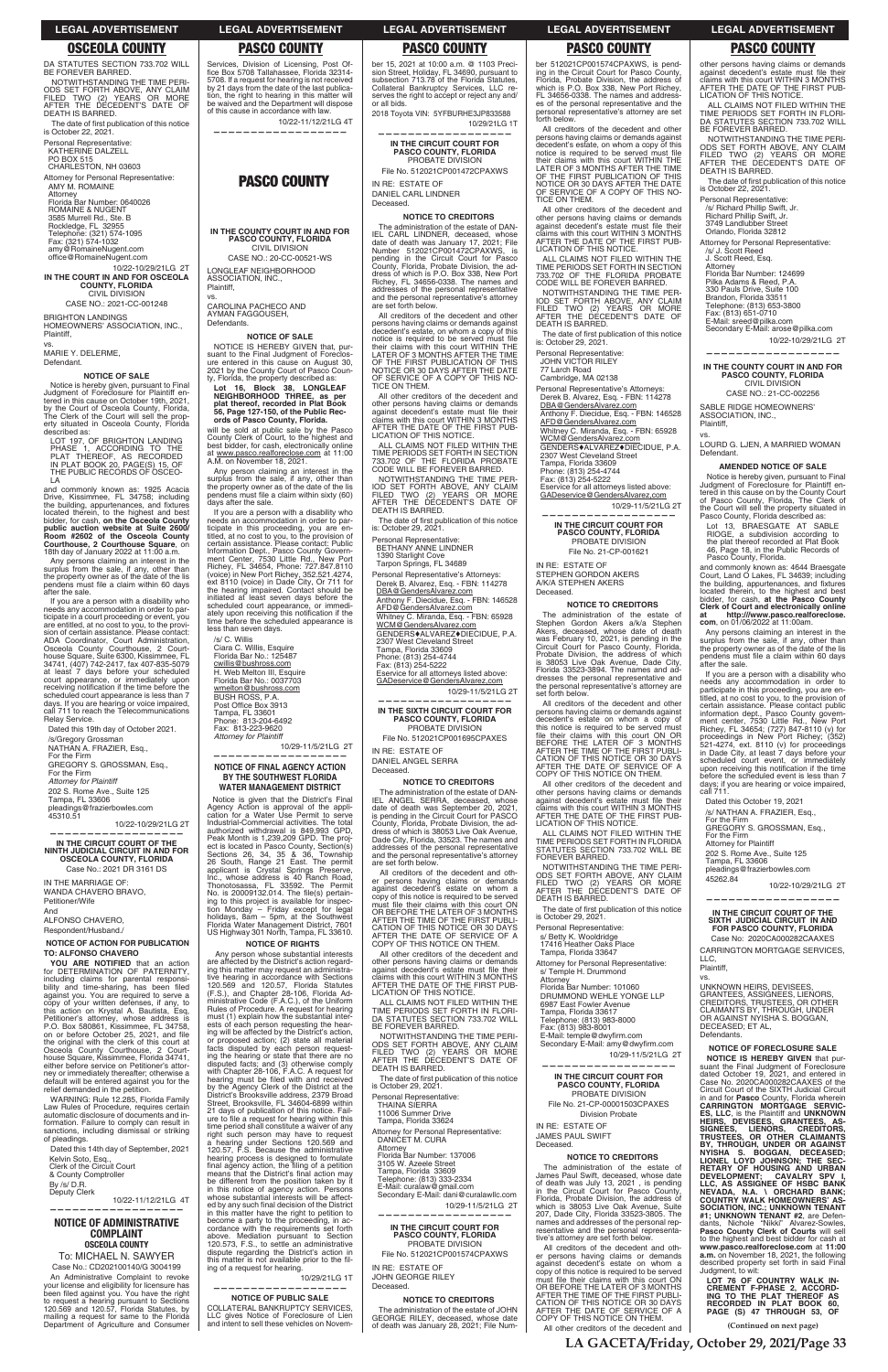**Page 34/LA GACETA/Friday, October 29, 2021**

### **THE PUBLIC RECORDS OF PASCO COUNTY, FLORIDA**

Any person or entity claiming an interest in the surplus, if any, resulting from the Foreclosure Sale, other than the prop-erty owner as of the date of the Lis Pendens, must file a claim with the Clerk no later than the date that the Clerk reports<br>the funds as unclaimed. If you fail to file a claim, you will not be entitled to any remaining funds.

**DATED** October 20, 2021 /s/Michael Rak, Esq. for (Fla. Bar No. 0070376) Nick Geraci, Esq. Florida Bar No. 95582 Lender Legal PLLC 2807 Edgewater Drive Orlando, FL 32804 Tel: (407) 730-4644 Fax: (888) 337-3815 Attorney for Plaintiff<br><u>Service Emails:</u>

If you are a person with a disability who needs any accommodation in order to participate in this proceeding, you are en-titled, at no cost to you to the provision of certain assistance. Within two (2) working days of your receipt of this notice, please<br>contact the Public Information Dept.,<br>Pasco County Government Center, 7530<br>Little Rd., New Port Richey, FL 34654;<br>(727) 847- 8110 (V) in New Port Richey;<br>(352) 521-4274, ext. 811 ing impaired. The court does not provide transportation and cannot accommodate for this service. Persons with disabilities needing transportation to court should contact their local public transportation providers for information regarding disabled transportation services.

NGeraci@lenderlegal.com EService@LenderLegal.com

10/22-10/29/21LG 2T **——————————————————**

### **NOTICE OF PUBLIC SALE**

Notice is hereby given that Premier Stor-age of New Port Richey intends to sell the personal property described below to enforce a lien imposed on said property under the Florida Self Storage Act, Stat-utes (section 83.80-83.809). The owner will sell at public auction on or after No-vember 10, 2021 at 12:00 P.M. at 7850 Massachusetts Ave. New Port Richey, FL. The following:

| Name                        | Unit #  |
|-----------------------------|---------|
| <b>Mercedes Dolly</b>       | 404     |
| Kaycee Long                 | 503     |
| Melissa Tryon               | 007     |
| Sharon Shaw                 | 817/830 |
| Lydia Lowke                 | 704     |
| Lydia Lowke                 | 400     |
| James & Mary Castricone 430 |         |
| James & Mary Castricone 812 |         |
| James & Mary Castricone 813 |         |
| James & Mary Castricone 829 |         |

Units are said to contain household goods. The sale may be canceled in the event of settlement. Should it be impossible to dis-pose of the goods on the day of the sale, the sale will be continued on such succeeding sale days thereafter as may be necessary to be completed.

10/22-10/29/21LG 2T **——————————————————**

## **IN THE CIRCUIT COURT OF THE SIXTH JUDICIAL CIRCUIT IN AND FOR PASCO COUNTY, FLORIDA** PROBATE DIVISION

Lot 13, BRAESGATE AT SABLE<br>RIOGE, a subdivision according to a subdivision according to the plat thereof recorded at Plat Book 46, Page 18, in the Public Records of Pasco County, Florida. and commonly known as: 4644 Braesgate Court, Land O Lakes, FL 34639; including the building, appurtenances, and fixtures<br>located therein, to the highest and best bidder, for cash, **at the Pasco County Clerk of Court**, on 01/06/2022.

Any persons claiming an interest in the surplus from the sale, if any, other than the property owner as of the date of the lis pendens must file a claim within 60 days

Case No. 2021-CP-001502 AX WS UCN: 512021CP001502CPAXWS

IN RE: The Estate of RICHARD E. DAVIDS, also known as Richard Ernest Davids

Deceased.

## **NOTICE TO CREDITORS**

The administration of the estate of **RICHARD E. DAVIDS**, deceased, whose date of death was May 31, 2021, File Number 2021-CP-001502 AX WS, is pending in the Clerk of the Circuit Court, Pasco County, Probate Division, the ad-dress of which is 7530 Little Road, New Port Richey, Florida 34656. The names and address of the personal representa-tive and the personal representative's at-torney are set forth below.

IN RE: ESTATE OF HOA NGO **Deceased** 

All creditors of the decedent and other persons having claims or demands<br>against decedent's estate on whom a<br>copy of this notice is served must file their claim with this court WITHIN THE LATER OF THREE MONTHS AFTER THE DATE OF THE FIRST PUBLICATION OF THIS NOTICE OR THIRTY DAYS AFTER THE DATE OF SERVICE OF A COPY OF THIS NOTICE ON THEM.

All other creditors of the decedent and other persons having claims or demands<br>against the decedent's estate must file<br>their claims with this court WITHIN THREE MONTHS AFTER THE DATE OF THE FIRST PUBLICATION OF THIS NOTICE. ALL CLAIMS NOT SO FILED WILL BE FOREVER BARRED. NOTWITHSTAND-ING THE TIME PERIOD SET FORTH ABOVE, ANY CLAIM FILED TWO (2) YEARS OR MORE AFTER THE DECE-DENT'S DATE OF DEATH IS BARRED.

THE DATE OF FIRST PUBLICATION OF THIS NOTICE IS: OCTOBER 22, 2021.

Personal Representative:

1218 Oakfield Drive Brandon, FL 33511

Keith Bentley Davids c/o YATES & TAYLOR, P.A. 320 W. Kennedy Boulevard, Suite 600 Tampa, Florida 33606

Attorney for Personal Representative: Carla B. Yates, Esquire YATES & TAYLOR, P.A. 320 W. Kennedy Boulevard, Suite 600 Tampa, Florida 33606 (813) 254-6516 Florida Bar No.: 709166

10/22-10/29/21LG 2T

**——————————————————**

**IN THE COUNTY COURT IN AND FOR PASCO COUNTY, FLORIDA** CIVIL DIVISION CASE NO.: 21-CC-002256

SABLE RIDGE HOMEOWNERS' ASSOCIATION, INC., Plaintiff,

vs.

LOURD G. LJEN, A MARRIED WOMAN

Defendant.

**NOTICE OF SALE** Notice is hereby given, pursuant to Final Judgment of Foreclosure for Plaintiff entered in this cause on 10/12/2021 by the County Court of Pasco County, Florida, The Clerk of the Court will sell the property situated in Pasco County, Florida de-

All other creditors of the decedent and<br>other persons having claims or demands<br>against decedent's Estate must file their claims with this court WITHIN 3 MONTHS AFTER THE DATE OF THE FIRST PUB-LICATION OF THIS NOTICE.

scribed as:

- The date of first publication of this notice<br>is: October 22, 2021.
- Personal Representative:
- /s/ Cyrus Malhotra Cyrus Malhotra
- 3903 Northdale Blvd., Suite 100E Tampa, FL 33624

Telephone: (813) 902-2119 Fax: (727) 290-4044<br>E-Mail: <u>filings@flprobatesolutions.com</u>

sandra@fiprobatesolutions.com 10/22-10/29/21LG 2T **——————————————————**

after the sale.

The administration of the estate of ROB-<br>ERT CASSANO, deceased, whose date of<br>death was August 21, 2021, File Number<br>2021-CP-001497 AX WS, is pending in the<br>Clerk of the Circuit Court, Pasco County,<br>Probate Division, the a 7530 Little Road, New Port Richey, Florida 34656. The names and address of the personal representative and the personal representative's attorney are set forth below.

If you are a person with a disability who needs any accommodation in order to participate in this proceeding, you are en-titled, at no cost to you, to the provision of

certain assistance. Please contact public<br>information dept., Pasco County govern-<br>ment center, 7530 Little Rd., New Port<br>Richey, FL 34654; (727) 847-8110 (v) for<br>proceedings in New Port Richey; (352)<br>521-4274, ext. 8110 (v

before the scheduled event is less than 7 days; if you are hearing or voice impaired, call 711.

Dated this October 14, 2021 /s/ NATHAN A. FRAZIER, Esq., For the Firm GREGORY S. GROSSMAN, Esq.,

For the Firm Attorney for Plaintiff

202 S. Rome Ave., Suite 125 Tampa, FL 33606 pleadings@frazierbowles.com

45262.84

10/22-10/29/21LG 2T

**—————————————————— IN THE CIRCUIT COURT FOR PASCO COUNTY, FLORIDA** PROBATE DIVISION File No.: 512021CP001299CPAXES Division: A

> LOT(S) 208, OF SAN CLEMENTE<br>EAST,UUNIT 4,ACCORDINGTOTHE PLAT THEREOF, AS RECORDED IN PLAT BOOK 11, PAGE (S) 69, OF THE PUBLIC RECORDS OF PASCO COUNTY, FLORIDA.

**NOTICE TO CREDITORS** The administration of the estate of HOA NGO, deceased, whose date of death was May 28, 2020; is pending in the Circuit Court for Pasco County, Florida, Probate Division; File Number 512021CP-

0012099CPAXES; the mailing address of which is 38053 Live Oak Avenue, Suite 207, Dade City, Florida 33523-3805. The

names and addresses of the personal rep-resentatives and the personal representa-tives' attorney are set forth below. All creditors of the decedent and other persons having claims or demands against decedent's estate on whom a copy of this

notice is required to be served must file<br>their claims with this court ON OR BE-<br>FORE THE LATER OF 3 MONTHS AFTER<br>THE TIME OF THE FIRST PUBLICATION

OF THIS NOTICE OR 30 DAYS AFTER THE DATE OF SERVICE OF A COPY OF THIS NOTICE ON THEM. All other creditors of the decedent and other persons having claims or demands against decedent's estate, must file their<br>claims with this court WITHIN 3 MONTHS AFTER THE DATE OF THE FIRST PUBLI-CATION OF THIS NOTICE. ALL CLAIMS NOT FILED WITHIN THE TIME PERIODS SET FORTH IN SECTION 733.702 OF THE FLORIDA PROBATE CODE WILL BE FOREVER BARRED. NOTWITHSTANDING THE TIME PERI-ODS SET FORTH ABOVE, ANY CLAIM FILED TWO (2) YEARS OR MORE AFTER THE DECEDENT'S DATE OF DEATH IS

Any person claiming an interest in the surplus from the sale, if any, other than the property owner as of the date of the lis pendens must file a claim before the clerk<br>reports the surplus as unclaimed.

Personal Representative: /s/ Helen Bulkeley<br>HELEN BULKELEY 2433 Nesslewood Drive Wesley Chapel, FL 33543 Attorney for Personal Representative: /s/ Bryant C. Camareno Bryant C. Camareno, Esquire Florida Bar No: 1025279 bcamareno@appletonreiss.com Appleton Reiss PLLC 215 N. Howard Ave., Suite 200 Tampa, FL 33606 Phone: (813) 542-8888 Attorneys for Plaintiff

Ph: (813) 870-0500 Fax: (813) 873-0500 email: marla.grblaw@verizon.net Florida Bar No: 143138

/s/ Marla E. Chavernay, Esq.<br>MARLA E. CHAVERNAY, ESQ.<br>Law Offices of George R. Brezina, Jr., P.A.<br>1218 Oakfield Drive

THE DEC<br>BARRED.

10/22-10/29/21LG 2T

**——————————————————**

**IN THE CIRCUIT COURT FOR PASCO COUNTY, FLORIDA** PROBATE DIVISION File No.: 21-CP-000961 Division: WS

TO ALL PERSONS HAVING CLAIMS OR DEMANDS AGAINST THE ABOVE **ESTATE:** 

You are hereby notified that an Order Summary Administration has

IN RE: ESTATE OF RAYMOND ATTILLIO RANERE a/k/a Raymond A. Ranere Deceased.

### **NOTICE TO CREDITORS**

The administration of the Estate of Raymond Attillio Ranere a/k/a Raymond A. Ranere, deceased, whose date of death Mariere, deceased, misse and in the<br>was October 31, 2020, is pending in the<br>Circuit Court for Pasco County, Florida, Circuit Court for Pasco County, Florida, Probate Division, the address of which is 7530 Little Road, Suite 104, New Port Richey, FL 34654. The names and ad-dresses of the Personal Representative and the Personal Representative's attorney are set forth below.

Beneficiaries: CONNIE S. 9257 Dayflower Drive HANLON Tampa, Florida 34677

All creditors of the estate of the decedent and persons having claims or demands against the estate of the decedent other than those for whom provision for full payment was made in the Order of Summary Administration must file their claims WIth this court WITHIN THE TIME PERI-<br>ODS SET FORTH IN FLORIDA STAT-<br>UTES SECTION 733.702. ALL CLAIMS<br>AND DEMANDS NOT SO FILED WILL BE<br>FOREVER BARRED. NOTWITHSTAND-<br>ING ANY OTHER APPLICABLE TIME PERIOD, ANY CLAIM FILED TWO (2) YEARS OR MORE AFTER THE DECE-DENT'S DATE OF DEATH IS BARRED.

The date of first publication of this Notice is October 29, 2021.

All creditors of the decedent and oth-er persons having claims or demands against decedent's Estate on whom a copy of this notice is required to be served<br>must file their claims with this court ON OR BEFORE THE LATER OF 3 MONTHS AFTER THE TIME OF THE FIRST PUBLI-CATION OF THIS NOTICE OR 30 DAY AFTER THE DATE OF SERVICE OF A COPY OF THIS NOTICE ON THEM.

The administration of the estate of JAY<br>MARION WILTSHIRE, deceased, whose<br>date of death was June 21, 2021; File<br>Number 21-009201-ES, is pending in the<br>Circuit Court for Pinellas County, Florida, Probate Division, the address of which is 315 Court Street, Clearwater, FL 33756. The names and addresses of the personal representative and the personal represen-tative's attorney are set forth below.

ALL CLAIMS NOT FILED WITHIN THE TIME PERIODS SET FORTH IN FLORI-DA STATUTES SECTION 733.702 WILL BE FOREVER BARRED.

NOTWITHSTANDING THE TIME PERI-ODS SET FORTH ABOVE, ANY CLAIM FILED TWO (2) YEARS OR MORE AFTER THE DECEDENT'S DATE OF DEATH IS BARRED.

> All other creditors of the decedent and other persons having claims or demands against decedent's estate must file their<br>claims with this court WITHIN 3 MONTHS<br>AFTER THE DATE OF THE FIRST PUB-<br>LICATION OF THIS NOTICE.

Attorney for Personal Representative: /s/ Cyrus Malhotra Cyrus Malhotra Florida Bar Number: 0022751 THE MALHOTRA LAW FIRM P.A. 3903 Northdale Blvd., Suite 100E Tampa, FL 33624

Secondary E-Mail:

**IN THE CIRCUIT COURT OF THE SIXTH JUDICIAL CIRCUIT IN AND FOR PASCO COUNTY, FLORIDA** PROBATE DIVISION

Case No. 2021-CP-001497 AX WS UCN: 512021CP001497CPAXWS

IN RE: The Estate of ROBERT CASSANO, Deceased.

## **NOTICE TO CREDITORS**

other persons having claims or demands<br>against decedent's estate must file their<br>claims with this court WITHIN 3 MONTHS AFTER THE DATE OF THE FIRST PUB-LICATION OF THIS NOTICE.

The date of first publication of this notice is October 29, 2021.

All creditors of the decedent and other persons having claims or demands against decedent's estate on whom a copy of this notice is served must file their<br>claim with this court WITHIN THE LATER<br>OF THREE MONTHS AFTER THE DATE OF THE FIRST PUBLICATION OF THIS NOTICE OR THIRTY DAYS AFTER THE DATE OF SERVICE OF A COPY OF THIS NOTICE ON THEM.

> **(Continued on next page) NOTICE OF ACTION** RE: NORDVID CONDOMINIUM

All other creditors of the decedent and other persons having claims or demands<br>against the decedent's estate must file their claims with this court WITHIN THREE MONTHS AFTER THE DATE OF THE FIRST PUBLICATION OF THIS NOTICE. ALL CLAIMS NOT SO FILED WILL BE FOREVER BARRED.

NOTWITHSTANDING THE TIME PE-RIOD SET FORTH ABOVE, ANY CLAIM FILED TWO (2) YEARS OR MORE AFTER THE DECEDENT'S DATE OF DEATH IS BARRED.

The date of the first publication of this notice is October 22, 2021.

Personal Representative:

Valerie Cassano c/o YATES & TAYLOR, P.A. 320 W. Kennedy Boulevard, Suite 600

Tampa, Florida 33606 Attorney for Personal Representative:

Carla B. Yates, Esquire YATES & TAYLOR, P.A.

320 W. Kennedy Boulevard, Suite 600 Tampa, Florida 33606 (813) 254-6516 Florida Bar No.: 709166

10/22-10/29/21LG 2T

### **—————————————————— IN THE CIRCUIT COURT OF THE SIXTH JUDICIAL CIRCUIT IN AND FOR PASCO COUNTY, FLORIDA**

Case No: 2021CA000924CAAXWS MTGLQ INVESTORS, L.P., Plaintiff,

vs.

CAROL GARDNER, ET AL., Defendants.

**NOTICE OF FORECLOSURE SALE NOTICE IS HEREBY GIVEN** that pursu-<br>ant to the Uniform Final Judgment of Foreclosure dated October 4, 2021, and entered

in Case No. 2021 CA000924 CAAXWS of the Circuit Court of the Sixth Judicial Circuit in and for Pasco County, Florida wherein<br>**MTGLQ INVESTORS, L.P.**, is the Plain-<br>tiff and **CAROL GARDNER; UNKNOWN SPOUSE OF CAROL GARDNERS**, are Defendants, Nikki Alvarez-Sowles, Esq., Pasco County Clerk of the Circuit Court will sell to the highest and best bidder for cash online at **www.pasco.realforeclose. com at 11:00 AM on November 30, 2021** the following described property set forth in said Final Judgment, to wit:

Property Address: 6935 El Camino Paloma Ave., Port Richey, FL 34668

Any person or entity claiming an inter-est in the surplus, if any, resulting from the Foreclosure Sale, other than the property owner as of the date of the Lis Pen-<br>dens, must file a claim with the Clerk no later than the date that the Clerk reports the funds as unclaimed. If you fail to file<br>a claim, you will not be entitled to any remaining funds.

If you are a person with a disability who needs any accommodation in order to participate in this proceeding, you are entitled, at no cost to you to the provision of certain assistance. Within two (2) working days of your receipt of this notice, please contact the Public Information Dept.,<br>Pasco County Government Center 7530 Pasco County Government Center, 7530 Little Rd., New Port Richey, FL 34654; (727) 847- 8110 (V) in New Port Richey;

(352) 521-4274, ext. 8110 (V) in Dade City; via 1-800-955-8771 if you are hearing impaired. The court does not provide transportation and cannot accommodate for this service. Persons with disabilities needing transportation to court should contact their local public transportation providers for information regarding disabled transportation services. DATED October 13, 2021

/s/ Danielle N. Waters Danielle N. Waters, Esq. Florida Bar No. 29364 Lender Legal PLLC 2807 Edgewater Drive Orlando, FL 32804 Tel: (407) 730-4644 Fax: (888) 337-3815 Attorney for Plaintiff Service Emails: dwaters@lenderlegal.com eservice@lenderlegal.com

10/22-10/29/21LG 2T **——————————————————**

**IN THE CIRCUIT COURT IN AND FOR PASCO COUNTY, FLORIDA** COUNTY CIVIL DIVISION CASE NO.: 2021-CC-002387

WEYMOUTH HOMEOWNERS ASSOCIATION, INC., Plaintiff,

vs.

THE UNKNOWN HEIRS, DEVISEES, GRANTEES, ASSIGNEES, LIENORS, CREDITORS, TRUSTEES, OR OTHER CLAIMANT CLAIMING BY, THROUGH, UNDER OR AGAINST LISA A. MCKEE, Defendants.

### **NOTICE OF SALE**

NOTICE IS HEREBY GIVEN that, pursuant to the Order of Final Judgment of Fore-closure entered in this cause on October 13, 2021 by the County Court of Pasco County, Florida, the property described as: Lot 12, Block 18, Oakstead Parcel 6

Unit 2, as per plat thereof, recorded in Plat Book 44, Page 83, of the Public Records of Pasco County, Florida

will be sold at public sale by the Pasco County Clerk of Court, to the highest and best bidder, for cash, at 11:00 A.M., at www.pasco.realforeclose.com on November 15, 2021.

If you are a person with a disability who needs any accommodation in order to participate in this proceeding, you are en-titled, at no cost to you, to the provision of certain assistance. Please contact the Public Information Dept., Pasco County Government Center, 7530 Little Rd., New Port Richey, FL 34654; (727) 847-8110 (Voice) in New Port Richey; (352) 521- 4274, Ext. 8110 (Voice) in Dade City, at least 7 days before your scheduled court appearance, or immediately upon receiv-<br>ing this notification if the time before the scheduled appearance is less than 7 days; if you are hearing impaired call 711.

10/22-10/29/21LG 2T **——————————————————**

## **PINELLAS COUNTY**

**IN THE CIRCUIT COURT FOR PINELLAS COUNTY, FLORIDA** PROBATE DIVISION Case No. 21-011294-ES

IN RE: ESTATE OF DAVID A. DONAT, Deceased.

> **NOTICE TO CREDITORS (summary administration)**

entered in the Estate of David A. Donat deceased, File Number 21-011294-ES; by the Circuit Court for Pinellas County, Florida, Probate Division, the address of which is 315 Court St., Clearwater, FL 33756; that the decedent's date of death was March 5, 2021; that the total value of the estate is \$75.00 and that the names and addresses of those to whom it has been assigned by such order are:

Name Address

ALL INTERESTED PERSONS ARE NOTIFIED THAT:

Person Giving Notice: /s/ Connie S. Hanlon CONNIE S. HANLON *Petitioner*

Attorney for Person Giving Notice: /s/ Sherri M. Stinson Sherri M. Stinson, Esq. Florida Bar No. 716456 *Attorney for Petitioner* Sherri M. Stinson, P.A. 522 Alt. 19, Ste. 1 Palm Harbor, FL 34683 Telephone: 727-351-7057 Email: sherri@stinsonlegal.com Secondary Email: kelsey@stinsonlegal.com 10/29-11/5/21LG 2T

**——————————————————**

**IN THE CIRCUIT COURT FOR PINELLAS COUNTY, FLORIDA** PROBATE DIVISION File No. 21-009201-ES

IN RE: ESTATE OF JAY MARION WILTSHIRE

Deceased.

**NOTICE TO CREDITORS**

All creditors of the decedent and oth-er persons having claims or demands against decedent's estate, on whom a copy of this notice is required to be served<br>must file their claims with this court WITH<br>IN THE LATER OF 3 MONTHS AFTER<br>THE TIME OF THE FIRST PUBLICATION<br>OF THIS NOTICE OR 30 DAYS AFTER<br>THE DATE OF SERVICE OF A COPY OF THIS NOTICE ON THEM.

ALL CLAIMS NOT FILED WITHIN THE TIME PERIODS SET FORTH IN SECTION 733.702 OF THE FLORIDA PROBATE CODE WILL BE FOREVER BARRED.

NOTWITHSTANDING THE TIME PE-RIOD SET FORTH ABOVE, ANY CLAIM FILED TWO (2) YEARS OR MORE AFTER THE DECEDENT'S DATE OF DEATH IS BARRED.

The date of first publication of this notice<br>is: October 29, 2021.

Personal Representative: THERESA MARIE WILTSHIRE 12735 137th Lane Largo, FL 33774

Personal Representative's Attorneys: Derek B. Alvarez, Esq. - FBN: 114278 DBA@GendersAlvarez.com Anthony F. Diecidue, Esq. - FBN: 146528 AFD@GendersAlvarez.com Whitney C. Miranda, Esq. - FBN: 65928 WCM@GendersAlvarez.com GENDERS $*$ ALVAREZ $*$ DIECIDUE, P.A. 2307 West Cleveland Street Tampa, FL 33609 Phone: (813) 254-4744 Fax: (813) 254-5222 ervice for all attorneys listed above: GADeservice@GendersAlvarez,com

10/29-11/5/21LG 2T

**—————————————————— IN THE CIRCUIT COURT FOR PINELLAS COUNTY, FLORIDA** PROBATE DIVISION

File No. 21-CP-009926 IN RE: ESTATE OF

DONALD BRUCE STIEGLER Deceased.

## **NOTICE TO CREDITORS**

The administration of the estate of Donald Bruce Stiegler, deceased, whose date of death was July 27, 2021, is pending in the Circuit Court for Pinellas County, Florida, Probate Division, the address of which is 315 Court Street, Room 106, Clearwa-ter, Florida 33756. The names and addresses of the personal representative and the personal representative's attorney are set forth below.

All creditors of the decedent and other persons having claims or demands against decedent's estate on whom a copy of this notice is required to be<br>served must file their claims with this<br>court ON OR BEFORE THE LATER OF 3 MONTHS AFTER THE TIME OF THE FIRST PUBLICATION OF THIS NOTICE OR 30 DAYS AFTER THE DATE OF SERVICE OF A COPY OF THIS NOTICE ON THEM.

All other creditors of the decedent and

The date of the first publication of this notice is October 22, 2021.

ALL CLAIMS NOT FILED WITHIN THE TIME PERIODS SET FORTH IN FLORI-DA STATUTES SECTION 733.702 WILL BE FOREVER BARRED.

NOTWITHSTANDING THE TIME PER-IODS SET FORTH ABOVE, ANY CLAIM FILED TWO (2) YEARS OR MORE AFTER THE DECEDENT'S DATE OF DEATH IS BARRED.

Personal Representative: /s/ Mary J. Stiegler 919 Osceola Road Apartment 105 Belleair, Florida 33756

Attorney for Personal Representative: /s/ Lawrence E. Fuentes Attorney Florida Bar Number: 161908 FUENTES & KREISCHER 1407 West Busch Boulevard Tampa, FL 33612 Telephone: (813) 933-6647 Fax: (813) 932-8588 E-Mail: lef@fklaw.net Secondary E-Mail: dj@fklaw.net

10/29-11/5/21LG 2T

**——————————————————**

## **LEGAL ADVERTISEMENT LEGAL ADVERTISEMENT LEGAL ADVERTISEMENT LEGAL ADVERTISEMENT LEGAL ADVERTISEMENT**

## **PASCO COUNTY PASCO COUNTY PASCO COUNTY PASCO COUNTY PINELLAS COUNTY**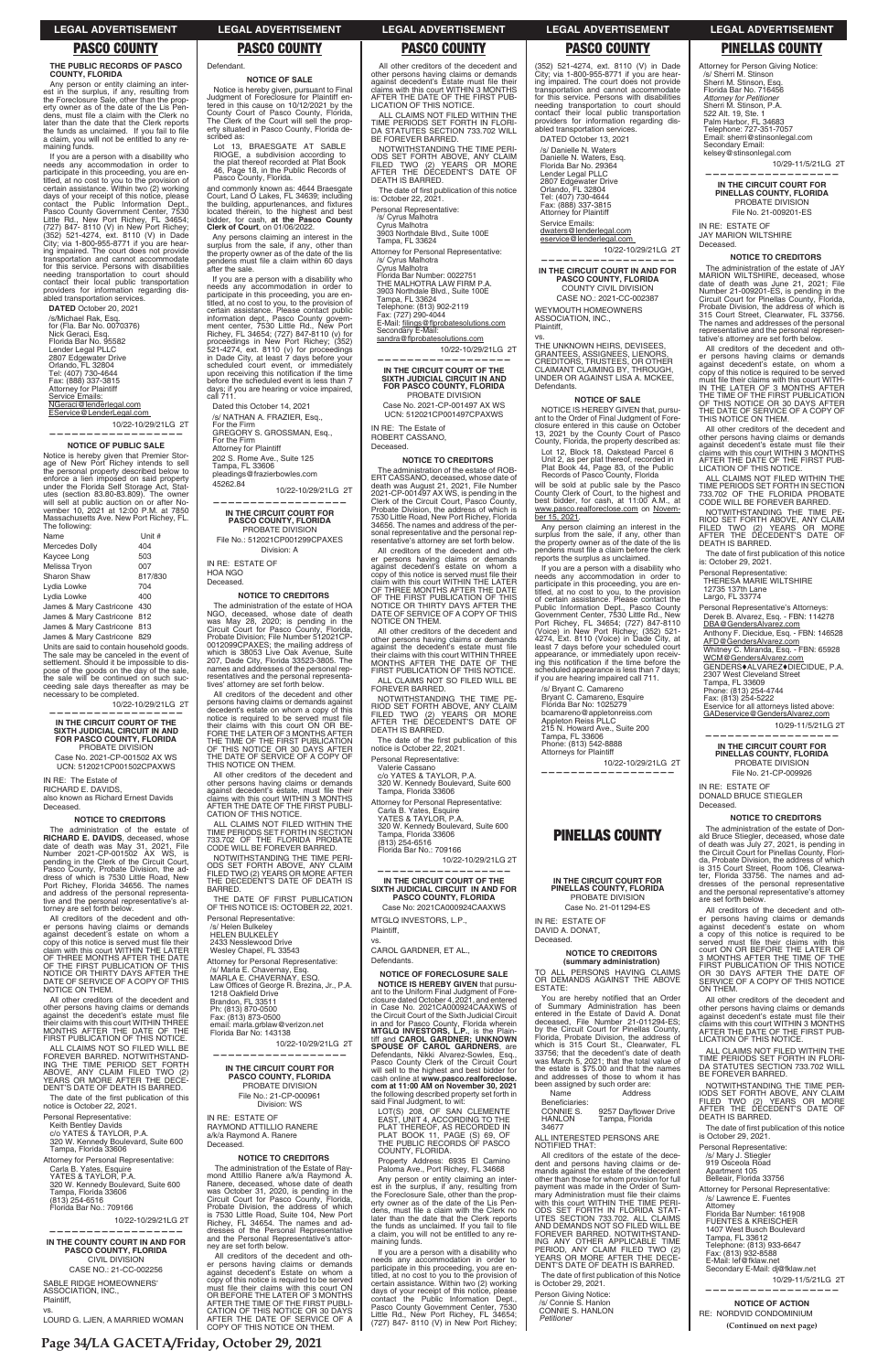ASSOCIATION, INC PINELLAS County, Florida Non-Judicial Timeshare foreclosure process TO: Unit Owner(s) Last Known Address Unit Week(s) Amount due: Carole D Schulte and Michael K Schulte 482 5 Mile Road Williamsburg, MI 49690-9225 101/06  $$2,750.00$ Kurt Borjesson and Berit Borjesson Ullstamma Linkoping S 58593 Sweden 101/13 \$2,750.00 101/14 \$2,750.00 101/41  $$2,750.00$ 101/42 \$2,750.00 Marijane Thomas 212 Fulford Point Road Elizabethtown, ON K6V 7E1 Canada 101/16 \$2,037.00 101/17 \$2,037.00 Suzanne J Strege 2206 River Woods Way Woodstock, GA 30188 101/34 \$2,838.00 Edward P Melnitsky, individually and as Trustee of the Melnitsky Revocable Living Trust Agreement Dated October 21, 1981 15 Asters Court Homosassa, FL 34446 101/36 \$5,750.00 Julie Underwood 35 North Roby Madison, WI 53726 102/03 \$3,249.00 Pachlolk and Anna M Joseph<br>Pachlolk 854 Line 5 RR 4 Niagara on the Lake, ON L0S 1J0 Canada 102/01 \$2,750.00 102/50 \$2,021.00 102/51 \$2,750.00 Victor Bolduc and Amy-Jean Bolduc RR #1 Bruce Mines, ON P0R 1C0 Canada 102/04 \$2,570.00 Gary D Geschke and Dinah G Geschke 291 Delaware Drive Westerville, OH 43081 102/05 \$2,750.00 Gary D Garman and Patricia J Garman 6202 Simpson Patent Court Fairfax Station, VA 22039 102/14  $$1,170.00$ 102/23 \$1,170.00 102/40 \$2,924.08 Howard C Whetzel 108 Carol Circle Lumberton, NC 28358-2127 102/15  $$2,750.00$ 102/22  $$2,750.00$ Wes Middlebos and Patricia Lou Middlebos 7501 142nd Avenue N Largo, FL 33771 102/16 \$2,970.00 Tina M Shaffer 138 Magnolia Marie Lane Lake Park, GA 31636 102/18  $$2,750.00$ Denise M Schmuker a/k/a Denise Noonan 5779 Burgis SE Kentwood, MI 49508 102/24  $$4,363.00$ Stephen R Bussey 3947 Huntington Street NE St Petersburg, FL 33703-6039 102/25 \$4,174.00 102/31 \$4,174.00 Orlando E Gonzalez P.O. Box 1125 Union City, NJ 07087 102/27  $$2,371.00$ Michelle A Meek 135 Misty Valley Drive Canton, GA 30114 102/29 \$2,750.00 102/30  $$2,750.00$ Morris A Clement and Barbara Clement 440 4th Avenue N, Apt 510 St Petersburg, FL 33701 102/32 \$2,359.00 Teresa Rea 5926 13th Avenue N St Petersburg, FL 33710 102/35 \$1,187.00 Michael L Gaines and Roberta B Gaines 297 Ivy Hill Drive Warrenton, VA 22186 201/12 \$2,750.00 Patrick A Bundy a/k/a Patrick J Bundy, Sr and Margaret A Bundy P.O. Box 820 Newland, NC 28657-0820 102/52 \$2,750.00 401/01 \$2,750.00 401/02  $$2,750.00$ 401/03 \$2,750.00 Georde Pacholczak and D Faye Pacholczak 215 Perth Crescent Thunder Bay, ON P7A 7N7 Canada 201/18  $\overline{$}1,168.00$ Claire C Adams

302/51 \$2,750.00 Richard A Whittington and Joyce E Whittington 935 Cedarwood Drive Dunedin, FL 33528 303/06 \$2,750.00 Cornelius Van Wijen and Patricia Van Wijen<br>7366 Westerfield Drive 7366 Westerfield Drive<br>Niagara Falls, ON L2J 3V8 Canada 303/12  $$2,750.00$ 303/13 \$2,750.00  $404/14$ \$2,750.00 Eleanore V Reid and Bruce W Klontz 3922 W Clearbrook Avenue McHenry, IL 60050 303/17 \$1,039.00 Deborah L Dorn a/k/a Deborah L Page 401 Rosary Road #818 Largo, FL 33770 303/31  $$1,157.00$ Bessie L Morris Route 1, Box 256 A Castleberry, AL 36432 303/37 \$2,750.00 Abilities Rehabilitation Center Foundation, Inc 2735 Whitney Road Clearwater, FL 33760-1610 303/42  $52,791.00$ 

5522 Inverness Woods Court Fairfax, VA 22032 201/19 \$564.00 Richard L Filter and Joyce M Filter 452 Lumyer Road Rockingham, NC 28379 201/20  $$2,750.00$ Patrick George Gordon and Theresa Evelyn Gordon 45 Helen Close East Finchley, London N20UU England 201/37  $$2.750.00$ 201/38 \$2,750.00 Justin D Coyle 125 Christie Lane Panama City, FL 32404 201/39  $$2,750.00$ Phillip J Hornick and Barbara J Bachovchin 2191 Opal Ridge Vista, CA 92083 201/40 \$1,130.00 James Vanhaerents and Mary Elaine Vanharents 8288 86th Avenue N Seminole, FL 33777 201/42  $$567.00$ Sharon A Little and Milton N Gross 505 Creya Place Upper Marlboro, MD 20774 201/46 \$2,750.00 Clem J Gatches and Mary M Gatches 2026 Bayou Grande Blvd NE St Petersburg, FL 33703 201/47 \$2,750.00 Diane M Boccaccio 125 Russett Lane Middletown, CT 06457 202/19  $$2,750.00$ Lori A (Hubbard) Wildes 742 Angus Court Wotthington, OH 43085 202/25 \$1,163.00 Mary E Berger 4227 Lakeview Parkway Locust Grove, VA 22508 202/26 \$956.00 303/19 \$955.00 Neil Daverese, Rose Daverese, Victor Daverese & Roseann Sirico 7016 Mt Arlington Drive St Petersburg, FL 33702 202/33 \$2,750.00 Nelson M Daverese and Rose F Daverese 7016 Mt Arlington Drive St Petersburg, FL 33702 301/36 \$2,750.00 Sean P Moeller and Joyel Moeller 195 Hunterwood Way Port Matilda, PA 16870 202/40 \$567.00 Arthur F Lowe and Mildred Lowe 1903 Wings Nolk Street Paris, KY 40361 202/44 \$1,550.00 Robert I Fulford and Sharon L Fulford 1664 Palmwood Drive Clearwater, FL 33516 202/46 \$2,750.00 Nixon Family Trust, LLC 2 East Congress Street, Ste 900 Tucson, AZ 85701 203/19 \$2,892.00 Raul Aguirre and Angela A Aguirre 3511 Groveton Street Alexandria, VA 22306-1523 203/20 \$2,750.00 Allen D Brown and Deborah R Brown 1033 Hawthorne Ave Ypsilanti, MI 48198-5859 203/26 \$2,750.00 203/27 \$2,750.00 Allen D Brown 1033 Hawthorne Ave Ypsilanti, MI 48198-5859 401/33 \$2,750.00 Donovan Lodge and Angela Lodge 2551 Granada Circle E St Petersburg, FL 33712 203/38 \$2,750.00 William B McBee and Susan H McBee RR 2, Box 1195 B Spruce Pine, NC 28777 203/45 \$2,750.00 Eunice Onda and Jane More 287 1st Avenue N Welland, ON L3C 1Z1 Canada Canada 203/46 \$2,201.00 Willie E Denton<br>13839 Delaney Road<br>Dale City, VA 22193-4651 203/51 \$2,750.00 William A McKelvey, III and Nancy McKelvey 234 Hawthorn Drive Hendersonville, NC 28791-1737 203/52 \$3,401.00 Shelia Marie Winter 2165 County Road 615 B Bushnell, FL 33513 204/37 \$1,761.00 Jean F Cardone C/O Deloris Cardone 5 Denny Road Denville, NJ 07834 204/40 \$3,070.00 204/41 \$3,070.00 Charles F McManus and Robin L McManus 3127 W Sligh Avenue #A103 Tampa, FL 33614 301/27

Isabelle B Lendranics and Violet J Miller 20281 Estero Gardens Circle, Unit 204 Estero, FL 33928-3438 303/43 \$1,674.00 Mark Alan Chapman 20430 Imperial Valley Drive #1506 Houston, TX 77073 303/45 \$2,750.00 World Transfer, Inc 13876 SW 56th Street, Suite 262 Miami, FL 33175 303/47  $$1,972.00$ William Hoff and Barbara Hoff 7 Jasmine Creek Drive Corona Del Mar, CA 92625 303/52 \$2,750.00 Sandra K Ainley and Glenn T Ainley 314 Harbour Pointe Drive Belleville, MI 48111 304/19 \$2,750.00 Alice G Thomas and Robert E Thomas 2785 Kipps Colony Drive #105 Gulfport, FL 33707 304/21  $$1,088.00$ Margaret B Werner 4150 66th Street, North, Lot 220 St Petersburg, FL 33709 304/34  $$2,750.00$ Garnet E Blazer and John E Blazer 771 N Enon Road Yellow Springs, OH 45387 304/36 \$2,750.00 Spencer F Croome 5905 Pinehill Road Port Richey, FL 34668 304/40 \$2,750.00 William D McGuinness and Jacinta M Mc-Guinness 9124 SW 91st Circle Ocala, FL 34481 304/44 \$1,141.00 Ashraf Botros and Susan Botros 725 Newport Windsor, ON N9E 4S5 Canada 401/17  $$2,300.00$ Gerald O Chen and Judith W Chen 18903 Edinborough Way Tampa, FL 33647 401/21  $$1,143.00$ Joseph Tkacz and Dolores E Tkacz 349 78th Avenue, #1 St Petersburg Beach, FL 33706 401/42 \$2,750.00 Daniel R Bischoff and Taren L Bischoff P.O. Box 365 Caledonia, MI 49316 401/43 \$1,684.00 Steven T Rogers and Charlotte P Rogers 12347 Forest Highlands Drive Dade City, FL 33525-6222 401/52 \$2,455.00 Rohit Singh and CPM Consulting, LTD 68 Cachet Parkway Markham, ON L6C 1C3 Canada 402/01 \$2,750.00 Esther G Griggs and Kenneth I Griggs 4010 Fairview Heights Tampa, FL 33616 402/21  $702/21$ <br>\$2,750.00 Alan Griffiths and Ailsa C Griffiths Rosetta Cottage Lilliefeaf Melrose TD6 9JA Scotland 402/22  $$2,750.00$ George E Hunt and Mary C Hunt 4605 Addax Drive New Port Richey, FL 34653 402/26 \$2,750.00 James Gonatos and Mary Anne Poppa 16122 Muirfield Drive<br>Odessa, FL 33556 402/27  $$1,157.00$ Scott R Fish and Dana J Fish 5641 Willow Terrace Drive Bethel Park, PA 15102 402/34 \$2,750.00 William R Clifton 223 Switzerland Street Interlachen, FL 32148 402/37 \$2,750.00 Margaret J McCormick 5290 CR 2500 Elk City, KS 67344 402/45 \$1,143.00 Mary Lou Miller 7900 E Princess Drive #1259 Scottsdale, AZ 85255-5863 403/09 \$4,321.00 M Enid Fairborn and Milton V Fairborn 551 Site 7, Comp 4 Penetanguishene, ON L0K1P0 Canada 403/20 \$2,750.00 POY Developers, LLC 915 L Street, Ste C-182 Sacramento, CA 95814 403/21 \$3,816.00 Katie S Wagner 1684 Huntcrest Cincinnati, OH 4525 403/30 \$576.005 Ernest L Fillyauand Joyce C Fillyau 2551 17th Avenue S St Petersburg, FL 33712 403/32 \$1,093.00 Samuel Mickelberg and J Kaye Mickelberg 113 The Main Williamsburg, VA 23185 403/38 \$4,238.00 Anthony Regetz and Shirl Wilson 305 E Madeira Avenue Madeira Beach, FL 33708 403/35 \$2,750.00 403/36

## \$1,728.00 Julie Ann Romo 5373 Erlich Road #203-160 Tampa, FL 33625 301/01 \$2,750.00 301/02 \$2,750.00 201/03 \$2,750.00 301/04 \$2,750.00 301/05 \$2,750.00 John Dunne and Margaret Knowles 1713 Silverthorn Square Pickering, ON L1V 5C5 Canada 301/30 \$2,750.00 Nancy L Farrar 1414 Silver Fox Run Woodstock, GA 30188 301/33 \$1,107.00 Jerry O Williams, Jr and Julie A Williams PSC 78, Box 4273 APO AP, GA 96326-4273 301/34 \$2,750.00 Napoleon M San Agustin 164 Hackberry Drive Stephens City, VA 22655-2100 301/35 \$2,750.00 Denise Campbell 37 Charles Terrace Waldwick, NJ 07463-2002 301/38 \$2,750.00 William W Reese and Betty L Reese 2634 40th Avenue North St Petersburg, FL 33714 301/41 \$859.00 Algis K Matulis 1104 Covington Drive Lemont, IL 60439 301/42 \$3,293.00 Beverley A Seward and Robert Irvine 1202-790 Mohawk Road W Hamilton, ON L9C 6C6 Canada 301/52 \$170.00 Boys' Club of St Charles, Missouri, Inc 1300 Olive Street St Charles, MO 63301 301/46 \$9,500.00 301/47 \$9,500.00 John T Konosky and Donna M Konosky 10 Rivendale Drive Essex Junction, VT 05452 302/09 \$1,107.00 302/10 \$1,107.00 John E Depp and Shirley M Depp, individ-ually and as Trustees of the Depp Family Revocable Trust Agreement dated May 30, 1991 5849 Park Street N #202 St Petersburg, FL 33709-6304 302/20 \$2,750.00 Arthur D Angelbeck and Lavonia T Angelbeck C/O Ernst and Cindy Angelbeck 12444 Southbridge Terrace Hudson, FL 34669 302/21 \$581.00 Steven L Rich and Beth A Rich 464 Agler Road Gahanna, OH 43230 302/25 \$4,820.00 Dimas Barrantes and Belkis Barrantes Condominios Montecristo A-17 Carretara A San Joaquin de Flores, Costa Rica 302/30 \$2,750.00 302/31  $$2,750.00$ Nancy J Johns P.O. Box 1356 Elfers, FL 34680 302/39 \$2,750.00 Paul Molle and Paula Molle P.O. Box 3014 Holiday, FL 34590-0014 302/40 \$4,267.00 Pamela R Lawrence, Richard J Lawrence & Patricia Lazier 4295 Canalside Drive Palmyra, NY 14522-9010 302/41  $$2,750.00$ David S Bryant and Judy R Bryant P.O. Box 441412 Fort Washington, MD 20749-1412 **PINELLAS COUNTY PINELLAS COUNTY PINELLAS COUNTY PINELLAS COUNTY PINELLAS COUNTY**

\$2,750.00 403/37 \$2,750.00 Paul John Timock, Individually and as Trustee of The Paul J Timock Trust u/t/a dated April 2, 1998 6367 Brian Circle Burton, MI 48509 403/42 \$504.00 Larry Weissler and Rosalyn M Weissler 212 Palm Lane N St Petersburg, FL 33710 403/44 \$2,750.00 403/45 \$2,750.00 Loretta Garceau 5000 76th Street N St Petersburg, FL 33709 403/51 \$2,750.00 Anthony A Mason 510 Clinton Square Rochester, NY 14604 403/52 \$1,997.00 Carl R Stevens 100 Bluff View Drive #115C Belleair Bluffs, FL 33770 404/20 \$2,750.00 Kevin J Bainter and Darlyn V O'Donnell 69 E Hayes Drive Northlake, IL 60164-1445 404/26 \$2,750.00 Carolyn Adkins 3897 103rd Avenue Clearwater, FL 34622 404/38 \$1,160.00 Juliana R Armstrong and Rodney V Armstrong 109 1st Street Belleair Beach, FL 33786 404/42 \$2,750.00 James J Hodges 2906 Hideaway Road Fairfax, VA 22031 404/47 \$1,939.00 Louis J Aldini and Helen P Aldini 113 West 59th Street Hinsdale, IL 60521-4969 404/52 \$2,289.00 Jerry W Struble 101 Starkey Road #64 Largo, FL 33771 501/10 \$1,785.00 Kenneth E Walden and Mary C Walden 1005 Timberlake Drive Edwardsville, IL 62025 501/22 \$2,060.00 Robert J Ogden 2511 Maroon Bell Chino Hills, CA 91709 501/30 \$2,750.00 Karen Ogden Mann 28655 Buckingham Livonia, MI 48514 501/30 \$2,750.00 Stephen Rosato and Mary Rosato 10101 Old Orchard Lane Port Richey, FL 34668 501/39 \$2,750.00 Estate of Joseph M Waters C/O Charade Sepulveda, as Personal Representative 2921 George Street Franklin, IL 60131 501/41 \$8,751.00 501/42 \$8,751.00 Charade Sepulveda 2921 George Street Franklin, IL 60131 501/43 \$8,751.00 Helen R Wilson<br>281 Chesterfield Jacobstow Road Wrightstown, NJ 08562-1921 501/45 \$2,750.00 Maxine Greene 206 S Burnwell Avenue Adel, GA 31620 501/47 \$2,750.00 Lilly Harrington 7970 73rd Way N Pinellas Park, FL 33565 501/48 \$2,750.00 Barry L Andress and Melissa T C Andress 1396 Burnt Oak Street Tarpon Springs, FL 34889-3830 501/50 \$2,750.00 Rose Willson 247 Weber Avenue Lewiston, ME 04240 502/19 \$3,256.00 James R Bohn and Sherry A Bohn 140 Somerset Glen Carbon, IL 62034 502/24 \$1,157.00 Amina Y H Atari 11497 Harbor Side Circle Largo, FL 33773 502/25 \$2,989.00 Robert L Harper P.O. Box 3088 Oakton, VA 22124 502/26 \$2,750.00 Bennett Lum 323 15th Avenue East Moline, IL 61244-1314 502/29 \$2,750.00 Robert L Williams and Katherine S Williams 5163 N Jefferson Monticello, FL 32344 502/33 \$2,750.00 Robert L Cosko and Mary Ann Cosko 7017 San Ramon Tampa, FL 33617 502/36

## **LEGAL ADVERTISEMENT LEGAL ADVERTISEMENT LEGAL ADVERTISEMENT LEGAL ADVERTISEMENT LEGAL ADVERTISEMENT**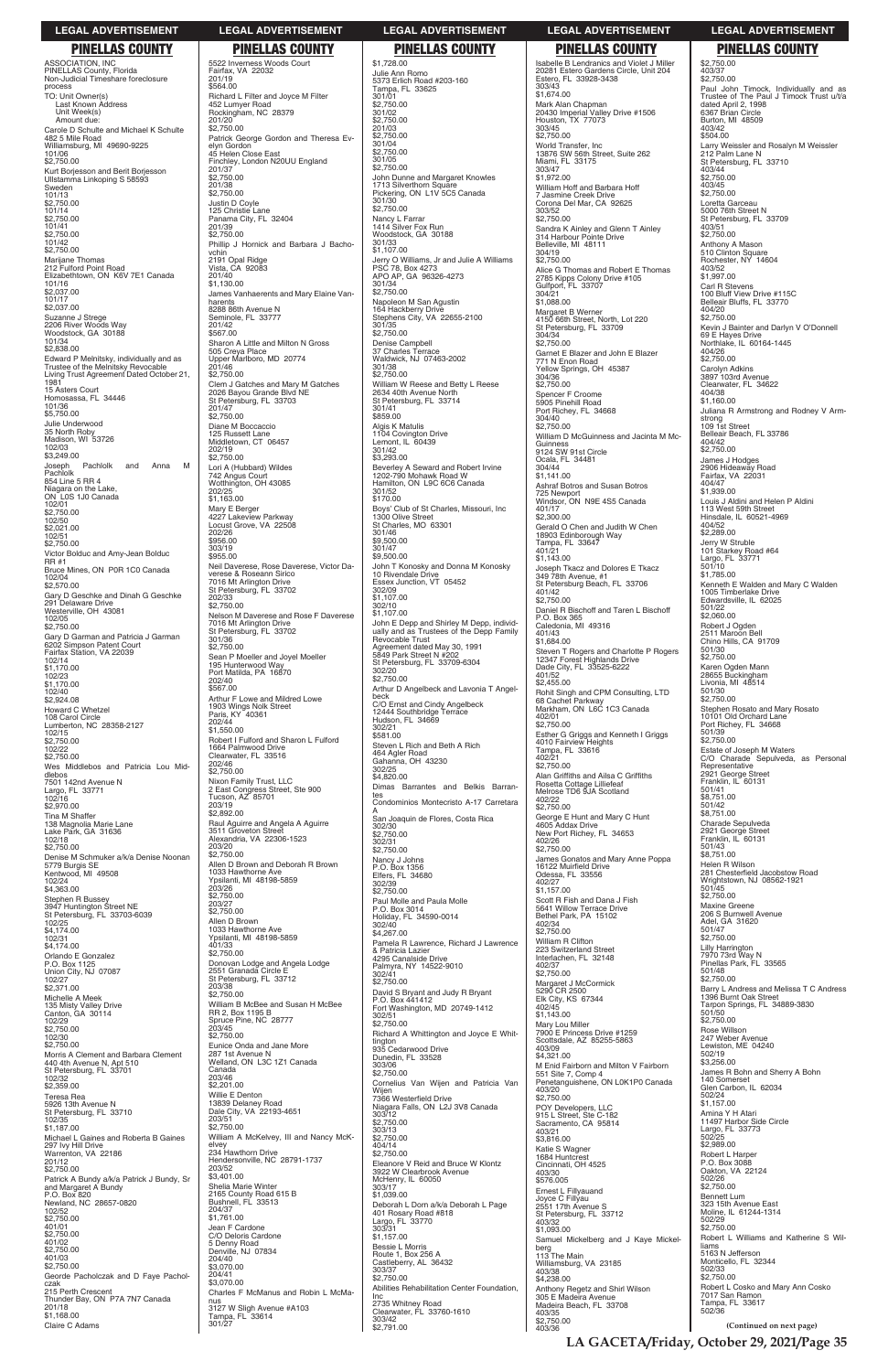**Page 36/LA GACETA/Friday, October 29, 2021**

\$2,173.00 Calvin R Smith and Virginia L Smith 509 Cascade Circle Palm Harbor, FL 34684-3505 502/38  $$2,411.00$ Robin H Higgins and Linda Smith Nelson 3123 Fetlock Court Tarpon Springs, FL 34689 502/39 \$2,750.00 Hugh G Doggett, Sr, and Edith M Doggett individually and as Trustees of the Hugh G Doggett, Sr and Edith M Doggett Trust under Agreement dated February 7, 1985 13231 Ester Drive Brooksville, FL 34613-3821 502/40  $$2,750.00$ Robert C Nemitz and Martha A Nemitz 901 Capital Street Wisconsin Dells, WI 53965 502/42  $$4,267.00$ Robert A Geeting and Elsie M Geeting 407 Mary Lane Fremont, MI 49412-1381 502/43 \$2,750.00 Peter Wahler 149 Scottfield Drive<br>Newark, DE 19713 502/44 \$567.00 Marjorie Bloomfield<br>1119 SE 34th Terrace Cape Coral, FL 33904 502/47  $$2,750.00$ Donna C Holbert 3408 Laurel Dale Drive Tampa, FL 33618 502/52  $$1,157.00$ Donna Fisher 3430 Vista Dela Creste Escondido, CA 92029 502/52 \$1,157.00 Rodney W Volling and Debra Kavalauskas 6825 Forestview Drive Oak Forest, IL 60452 503/16  $$1,157.00$ Gerald R Adams and Helen D Adams 27 Heath Crescent Gander, NF A1V 1P9 Canada 503/18 \$1,674.00 Diana B Limberakis 720 West 101st Avenue Tampa, FL 33612 503/19 \$574.00 Varina K Coton 5412 Rosemont Avenue Tampa, FL 33614 503/21  $$1,502.00$ Stephen H Strickland and Ann M Strickland 620 Nix Drive Gainesville, GA 30501 503/22 \$2,750.00 602/23 \$2,750.00 Marjorie B Beam 1623 Robinhood Lane Clearwater, FL 34624-6447 503/35 \$495.00 Camille C Patty and Arielle W Patty 914 Cambridge Circle Troy, OH 45373 503/32  $$2,750.00$ 601/31 \$2,750.00 Colleen Bussey and Lee Roy Bussey 6920 Stell Drive New Port Richey, FL 34653 503/36 \$2,750.00 Carole H Perkins 4422 Majestic Lane Fairfax, VA 22035 503/38 \$2,750.00 Tiroska Sdrougias and Piroska Sdrougias 625 Brouilly Drive Kenner, LA 70065 503/39 \$2,079.00 John J Kerekes and Izabela I Kerekes Any and all heirs and devisees of the Estate of Izabela I Kerekes 9 N Metesi Avenue Clearwater, FL 33575 503/39 \$2,079.00 Donald W MacCloskey 4023 Hirst Drive Annadale, VA 22003-2414 503/41

2752 Jerry Smith Road Dover, FL 33527 504/24  $$2,511.00$ Stephen L Flickenger and Elizabeth A Flickenger 3790 Carisbrooke Drive Birmingham, AL 35226 504/28 \$2,750.00 Brenda J Fox and Merle S Fox 5098 91st Avenue N Pinellas Park, FL 33782 504/32  $$1,157.00$ Eric B Flannagan and Patricia N Flannagan 7613 Milligan Lane Clinton, MD 20735-3029 504/32 \$1,698.00 Thomas G Hersem and Colleen G Hersem P.O. Box 7725 Clearwater, FL 33758 504/35 \$2,928.00 Susan Aussicker 2 Stuart Court Long Valley, NJ 07853 504/39 \$1,553.00 Wilburn C Fisher and Betty J Fisher 47 Metro Blvd Anderson, IN 46016-5837 504/44  $$2,750.00$ Muriel M Johnson 17109 Bevill Road Odessa, FL 33556-2001 504/45 \$2,750.00 Robert Colon and Adele Colon P.O. Box 405 Alberta Beach, AB P0A 0A0 Canada 504/51  $$2,104.00$ 504/52 \$2,104.00 James E Schulz and Monica A Schulz C/O Ivy Mannor 370 South Forest Avenue West Bend, WI 53095-3449 601/13  $$3,502.00$ 603/12  $$3,502.00$ Dimitrios Marantidis 8930 Fox Trail Tampa, FL 33626-3613 601/20  $$2,008.00$ John T Bernard, Jr and Dolly Bernard 144 131st Avenue East Madeira Beach, FL 33708 601/22  $$2,750.00$ Vincent Ryel, as Successor Trustee of the Raymond F Ryel Revocable Living Trust Agreement Dated July 13, 1999 12997 Lois Avenue Seminole, FL 33776 601/25 \$581.00 Joseph E Chestnut and /or Darlene Chest-nut, Trustees U/A/D October 30, 1997 of the Chestnut Joint Revocable Living Trust Agreement and any Successors in Trust 2632 Windmere Drive Nashville, TN 37214 601/38 \$930.00 Perry N LaRosa and Cloteial Burnett 3822 Stateoak Dallas, TX 75241 601/41 \$2,750.00 Harold E Isenberg and Teri L Isenberg 110 Glade Valley Avenue Mooresville, NC 28117 601/46  $$2,057.00$ Charlene V Cooper 623 Timber Pond Drive Brandon, FL 33510-2936 601/50  $$2,750.00$ Walter Scott and Helen Scott 7644 W Rosedale Avenue Chicago, IL 60631-2250 601/51 \$2,750.00 John W Shier 99 Oakwood Heights Bracebridge, ON P1L 2G5 Canada 602/11  $$3,534.00$ Lynda Hale and Martin E Hale 2965 Surrey Lane Weston, FL 33331 602/22  $$2,750.00$ 

**NOTICE TO CREDITORS** The administration of the estate of BARBARA A. WAYNE, deceased, whose date of death was September 20, 2021, is pending in the Circuit Court for Pinellas County, Florida, Probate Division, the address of which is 315 Court Street, Clearwater, FL 33756. The names and

**NOTICE TO CREDITORS** The administration of the estate of FRANCISCA VIDES PACHKOSKI, deceased, whose date of death was July 8, 2021; File Number 21-010127-ES, is pending in the Circuit Court for Pinellas County, Florida, Probate Division, the address of which is 315 Court Street, Clear-water, FL 33756. The names and addresses of the personal representative and the personal representative's attorney are set forth below. All creditors of the decedent and other persons having claims or demands against decedent's estate, on whom a copy of this notice is required to be served must file their claims with this court WITH-IN THE LATER OF 3 MONTHS AFTER THE TIME OF THE FIRST PUBLICATION OF THIS NOTICE OR 30 DAYS AFTER THE DATE OF SERVICE OF A COPY OF THIS NOTICE ON THEM. All other creditors of the decedent and other persons having claims or demands<br>against decedent's estate must file their<br>claims with this court WITHIN 3 MONTHS<br>AFTER THE DATE OF THE FIRST PUB-

The date of first publication of this notice<br>is: October 29, 2021. Personal Representative: JOHN CHRISTOPHER PACHKOSKI

Anthony F. Diecidue, Esq. - FBN: 146528 AFD@GendersAlvarez.com Whitney C. Miranda, Esq. - FBN: 65928<br><u>WCM@GendersAlvarez.com</u> GENDERS♦ALVAREZ♦DIECIDUE, P.A.<br>2307 West Cleveland Street<br>Tampa, FL 33609

Any persons claiming an interest in the surplus from the sale, if any, other than the property owner as of the date of the lis pendens must file a claim within 60 days<br>after the sale.

THELMA LOIS KENDRICK, deceased,<br>whose date of death was April 21, 2021,<br>is pending in the Circuit Court of Pinellas<br>County, Florida, Probate Division, the ad-<br>dress of which is 545 First Avenue North,<br>St. Petersburg, Flori and addresses of the personal represen-tative and the personal representative's attorney are set forth below.

All creditors of the decedent and other persons having claims or demands against decedent's estate on whom a copy of this notice is required to be served must file their claims with this court ON<br>OR BEFORE THE LATER OF 3 MONTHS<br>AFTER THE TIME OF THE FIRST PUB-<br>LICATION OF THIS NOTICE ON THEM.

All other creditors of the decedent and other persons having claims or demands against decedent's estate must file their<br>claims with this court WITHIN 3 MONTHS<br>AFTER THE DATE OF THE FIRST PUB-<br>LICATION OF THIS NOTICE.

Deceased.

| 4023 Hirst Drive<br>Annadale, VA 22003-2414<br>503/41<br>\$2,750.00<br>Marion E Carman<br>3185 A Castleton Drive<br>Bradenton, FL 34208<br>503/42<br>\$1,942.00<br>Lynda K Hanford<br>C/O Steven T Hanford | Danny Joe Spurling<br>2339 Price McCarter Way<br>Sevierville, TN 37876-7585<br>602/29<br>\$2,499.00<br>Pam J Newberry<br>8804 Covered Bridge Court<br>Tampa, FL 33614<br>602/36<br>\$536.00<br>Theodore T Roberts | the addition which is 313 Court Street,<br>Clearwater, FL 33756. The names and<br>addresses of the personal representative<br>and the personal representative's attorney<br>are set forth below.<br>All creditors of the decedent and oth-<br>er persons having claims or demands<br>against decedent's estate on whom a<br>copy of this notice is required to be served<br>must file their claims with this court ON<br>OR BEFORE THE LATER OF 3 MONTHS<br>AFTER THE TIME OF THE FIRST PUBLI- | the property owner as or the date of the ns.<br>pendens must file a claim within 60 days<br>after the sale.<br>If you are a person with a disability who<br>needs any accommodation in order to<br>participate in this proceeding, you are en-<br>titled, at no cost to you, to the provision<br>of certain assistance. Please contact the<br>ADA Coordinator, Hillsborough County<br>Courthouse, 800 E. Twiggs St., Room<br>604, Tampa, Florida 33602, (813) 272-<br>7040, at least 7 days before your sched- | 10/29-11/5/21LG 2T<br>IN THE SIXTH JUDICIAL CIRCUIT<br><b>COURT IN AND FOR PINELLAS</b><br><b>COUNTY, FLORIDA</b><br>PROBATE DIVISION<br>File No. 21-011093-ES<br>IN RE: ESTATE OF<br><b>JAMES A. DWYER</b>                                                             |
|------------------------------------------------------------------------------------------------------------------------------------------------------------------------------------------------------------|-------------------------------------------------------------------------------------------------------------------------------------------------------------------------------------------------------------------|------------------------------------------------------------------------------------------------------------------------------------------------------------------------------------------------------------------------------------------------------------------------------------------------------------------------------------------------------------------------------------------------------------------------------------------------------------------------------------------------|----------------------------------------------------------------------------------------------------------------------------------------------------------------------------------------------------------------------------------------------------------------------------------------------------------------------------------------------------------------------------------------------------------------------------------------------------------------------------------------------------------------|-------------------------------------------------------------------------------------------------------------------------------------------------------------------------------------------------------------------------------------------------------------------------|
| 344 W Union Street<br>West Chester, PA 19382<br>503/45<br>\$2,750.00                                                                                                                                       | P.O. Box 270255<br>Tampa, FL 33688<br>602/43<br>\$4,769.00                                                                                                                                                        | CATION OF THIS NOTICE OR 30 DAYS<br>AFTER THE DATE OF SERVICE OF A<br>COPY OF THIS NOTICE ON THEM.<br>All other creditors of the decedent and                                                                                                                                                                                                                                                                                                                                                  | uled court appearance, or immediately<br>upon receiving this notification if the time<br>before the scheduled appearance is less<br>than 7 days; if you are hearing or voice                                                                                                                                                                                                                                                                                                                                   | a/k/a JAMES DWYER.<br>Deceased.<br><b>NOTICE TO CREDITORS</b>                                                                                                                                                                                                           |
| Marcelle L Meeker and Arthur W Meeker<br>19823 Gulf Blvd #25<br>Indian Shores, FL 33785<br>503/46<br>\$4,321.00                                                                                            | Jerri A Sisia<br>34287 Lily Drive<br>Pinellas Park, FL 33781<br>David A Hand<br>27526 Via La Carta                                                                                                                | other persons having claims or demands<br>against decedent's estate must file their<br>claims with this court WITHIN 3 MONTHS<br>AFTER THE DATE OF THE FIRST PUB-<br>LICATION OF THIS NOTICE.                                                                                                                                                                                                                                                                                                  | impaired, call 711.<br>Dated this 21st day of October 2021.<br>/s/ Gregory S. Grossman, Esq.<br>NATHAN A. FRAZIER, ESQ.,                                                                                                                                                                                                                                                                                                                                                                                       | (Summary Administration)<br>TO ALL PERSONS HAVING CLAIMS<br>OR DEMANDS AGAINST THE ABOVE<br>ESTATE:                                                                                                                                                                     |
| Joseph K Oglevee and Jean M Oglevee<br>205 Merlot Drive<br>Stephenson, VA 22656<br>503/47<br>\$1,044.00                                                                                                    | San Juan Capistrano, CA 92675<br>602/45<br>\$3.055.00<br>603/46<br>\$3.055.00                                                                                                                                     | ALL CLAIMS NOT FILED WITHIN THE<br>TIME PERIODS SET FORTH IN FLORI-<br>DA STATUTES SECTION 733.702 WILL<br>BE FOREVER BARRED.<br>NOTWITHSTANDING THE TIME PERI-                                                                                                                                                                                                                                                                                                                                | <b>FOR THE FIRM</b><br>GREGORY S. GROSSMAN, ESQ.,<br>FOR THE FIRM<br><b>Attorney for Plaintiff</b><br>202 S. Rome Ave., Suite 125<br>Tampa, FL 33606                                                                                                                                                                                                                                                                                                                                                           | You are hereby notified that an Petition<br>for Summary Administration has been en-<br>tered in the Estate of James A. Dwyer a/k/a<br>James Dwyer, deceased, by the Circuit<br>Court for Pinellas County, Florida, Probate<br>Division, the address of which is 545 1st |
| Morkos Morgan and Nelly Morgan<br>713 New Port Crescent<br>Windsor, ON N9E 4S5 Canada<br>504/18<br>\$1,344.00                                                                                              | G Richard Bell and Audrey L Bell<br>3044 Branch Drive<br>Clearwater, FL 33760<br>602/50<br>\$1.120.00                                                                                                             | ODS SET FORTH ABOVE. ANY CLAIM<br>FILED TWO (2) YEARS OR MORE<br>AFTER THE DECEDENT'S DATE OF<br><b>DEATH IS BARRED.</b><br>The date of first publication of this notice                                                                                                                                                                                                                                                                                                                       | pleadings@frazierbowles.com<br>45255.10<br>10/29-11/5/21LG 2T                                                                                                                                                                                                                                                                                                                                                                                                                                                  | Avenue N., St. Petersburg, Florida 33701;<br>that the Decedent's date of death was De-<br>cember 26, 2020: that the total value of the<br>Estate is \$14,800.85 and that the names<br>and addresses of those to whom it has                                             |
| <b>Brenda DeFrees Honey</b><br>5144 4th Avenue N<br>St Petersburg, FL 33710<br>504/20<br>\$2,750.00                                                                                                        | Anthony K Tapp and Mamie P Garrett-<br>Tapp<br>4324 Marigold Lane<br>Belcamp, MD 21017-1668<br>602/52<br>\$3.924.00                                                                                               | is October 29, 2021.<br>Personal Representative:<br>BARRY R. CARLSON, JR.<br>8425 NW 41st Street, Apt 216<br>Dora, Florida 33166                                                                                                                                                                                                                                                                                                                                                               | IN THE CIRCUIT COURT OF THE<br>SIXTH JUDICIAL CIRCUIT IN AND FOR<br>PINELLAS COUNTY, FLORIDA<br>PROBATE DIVISION<br>Case No.: 21-007684-ES                                                                                                                                                                                                                                                                                                                                                                     | been assigned by such order are:<br>John Dwyer, 2361 Alexander Circle, Apt.<br>202, Clearwater, Florida 33763<br>Donagh Ennis a/k/a Donagh Tuffo, 15 Hull<br>Shore Drive, Hull, Massachusetts 02045                                                                     |
| Charles D Winders and Barbara B Wind-<br>ers<br>542 W Phillips Road<br>Spencer, IN 47460-6469<br>504/21                                                                                                    | <b>Sherry McNamee</b><br>1206 Dalzie Drive<br>Valrico, FL 33594-2908<br>603/17                                                                                                                                    | Attorney for Personal Representative:<br>S. Noel White<br>Florida Bar Number: 0823041<br>1108 S. Highland Avenue                                                                                                                                                                                                                                                                                                                                                                               | IN RE: ESTATE OF<br>THELMA LOIS KENDRICK<br>Decedent.<br><b>NOTICE TO CREDITORS</b>                                                                                                                                                                                                                                                                                                                                                                                                                            | Paul Dwyer, 281 Hayward Street, Bridge-<br>water. Massachusetts 02324<br>Brian Dwyer, 281 Hayward Street, Bridge-<br>water, Massachusetts 02324                                                                                                                         |
| \$4,267.00<br>Sherri Edmundson                                                                                                                                                                             | \$3.638.00<br>Douglas A Rayment and Ann G Rayment                                                                                                                                                                 | Clearwater, Florida 33756<br>Telephone: (727) 735-0645                                                                                                                                                                                                                                                                                                                                                                                                                                         | The administration of the Estate of                                                                                                                                                                                                                                                                                                                                                                                                                                                                            | (Continued on next page)                                                                                                                                                                                                                                                |

Fax: (727) 735-9375 E-Mail:

noel@clearwaterprobateattorney.com

10/29-11/5/21LG 2T

**—————————————————— IN THE CIRCUIT COURT FOR PINELLAS COUNTY, FLORIDA** PROBATE DIVISION File No. 21-010127-ES

IN RE: ESTATE OF

FRANCISCA VIDES PACHKOSKI

Deceased.

LICATION OF THIS NOTICE.

ALL CLAIMS NOT FILED WITHIN THE TIME PERIODS SET FORTH IN SECTION 733.702 OF THE FLORIDA PROBATE CODE WILL BE FOREVER BARRED.

NOTWITHSTANDING THE TIME PE-RIOD SET FORTH ABOVE, ANY CLAIM FILED TWO (2) YEARS OR MORE AFTER THE DECEDENT'S DATE OF DEATH IS BARRED.

13570 Las Palmas Drive Largo, FL 33774 Personal Representative's Attorneys: Derek B. Alvarez, Esq. - FBN: 114278 DBA@GendersAlvarez.com

Phone: (813) 254-4744 Fax: (813) 254-5222

Eservice for all attorneys listed above: GADeservice@GendersAlvarez,com

10/29-11/5/21LG 2T

**—————————————————— IN THE COUNTY COURT IN AND FOR PINELLAS COUNTY, FLORIDA** CIVIL DIVISION CASE NO.: 19-000817-CO RIDGEMOOR MASTER ASSOCIATION,

## 45 Champions Lane San Antonio, TX 78257 603/21 \$5,056.00  $603/22$  $$5,056.00$ Frederick R Jackson, Deborah M Jackson & Elizabeth Jackson 1720 Albert Drive Mitchellville, MD 20716 603/25  $$1,562.00$ Beverly A Horton and Michelle E Horton 1785 State Route 28, Lot 104D Goshen, OH 45122 603/30 \$2,750.00 Ann Chmil Lanigan and Anita A Symons 4419 Price Avenue Tampa, FL 33611 603/32 \$4,150.00 Douglas S Moser 310 Palm Dale Drive Oldsmar, FL 34677 603/34 \$4,638.00 Kenneth N Keeney and Helen J Keeney 5261Will Scarlet Lane Indianapolis, IN 46220-2179 603/49 \$2,750.00 **YOU ARE HEREBY NOTIFIED** of an action for non-judicial foreclosure of time-share units on the Claim of Lien on the following described real property, located in PINELLAS County, Florida, to-wit: Unit Numbers and Week Numbers (as<br>set forth above) in NORDVIND, AN<br>INTERVAL OWNERSHIP RESORT<br>CONDOMINIUM, in accordance with<br>and subject the covenants, conditions, restrictions, easements, terms and other provisions of the Declaration of Con-<br>dominium as recorded in Official Re-<br>cords Book 5643, Pages 1086 through<br>1160 and as amended in Official Re-<br>cords Book 5704, Pages 598 through 613 and the Plat thereof recorded in Condominium Plat Book 72, Pages 38 through 43 and amended in Condominium Plat Book 74, Pages 69 through 80,<br>all of the Public Records of PINELLAS<br>County, Florida and all amendments and exhibits thereto. has been filed against you. If you fail to<br>cure the default as set forth in this notice<br>or take other appropriate action with regard to this foreclosure matter, you risk<br>losing ownership of your timeshare inter-<br>est through the trustee foreclosure pro-<br>cedure established in Section 721.855,<br>Florida Statutes. You may choose to sign<br>and send to the t exercising your right to object to the use of the trustee foreclosure procedure. If you would like an Objection form, you should contact the undersigned Trustee, Thomas L Avrutis, Esquire, in writing. Upon the trustee's receipt of you signed objection form, the foreclosure of the lien with respect to the default specified in this notice<br>shall be subject to the judicial foreclosure procedure only. You have the right to cure your default in the manner set forth in this notice at any time before the trustee's sale of your timeshare interest. Objections must be made in writing to: Thomas L Avrutis, Esquire TRUSTEE FOR NORDVIND CONDO-MINIUM ASSOCIATION, INC. 201 Fletcher Avenue, Second Floor Sarasota, FL 34237 within 30 days of the first date of publication of this Notice. If you do not object to the use of the trustee foreclosure procedure, you will not be<br>subject to a deficiency judgment even if the proceeds from the sale of your timeshare interest are insufficient to offset the amounts secured by the lien. DATED this 25th day of OCTOBER, 2021. Thomas L Avrutis, Esquire, TRUSTEE for NORDVIND CONDOMINIUM ASSOCIA-TION, INC 10/29-11/5/21LG 2T **—————————————————— IN THE CIRCUIT COURT FOR PINELLAS COUNTY, FLORIDA** PROBATE DIVISION File No. 21-010784-ES IN RE: ESTATE OF BARBARA A. WAYNE, **PINELLAS COUNTY PINELLAS COUNTY PINELLAS COUNTY PINELLAS COUNTY PINELLAS COUNTY**

INC., Plaintiff, vs.

TODD MONTESANO, MELISSA MONTESANO, NEIL MONTESANO, THOMAS MONTESANO,

Defendant(s).

**NOTICE OF SALE** Notice is hereby given, pursuant to Final Judgment of Foreclosure for Plaintiff entered in this cause on October 14th, 2021 by the County Court of Pinellas County, Florida, The Clerk of the Court will sell the property situated in Pinellas County, Florida described as:

Lot 46, Chattam Landing Phase II, according to the Plat recorded in Plat Book 99, Page(s) 21, as recorded in the Public Records of Pinellas County,

and commonly known as: 3660 Darston<br>Street, Palm Harbor, FL 34685; including<br>the building, appurtenances, and fixtures<br>located therein, to the Pinellas County<br>bidder, for cash, **on the Pinellas County** 

Florida

**public auction website at www.pinellas. realforeclose.com**, on 19th day of No-vember 2021 at 10:00 A.M.

ALL CLAIMS NOT FILED WITHIN THE TIME PERIODS SET FORTH IN FLORI-DA STATUTES SECTION 733.702 WILL BE FOREVER BARRED.

NOT WITHSTANDING THE TIME PE-RIODS SET FORTH ABOVE, ANY CLAIM FILED TWO (2) YEARS OR MORE AFTER THE DECEDENT'S DATE OF DEATH IS BARRED.

The date of the first publication of this notice is October 29, 2021.

Personal Representative: s/ Tabria Wimbley Tabria Wimbley 2510 29th Street South

St. Petersburg, Florida 33712 Attorney for Personal Representative: s/ Tamara Felton-Howard

Tamara Felton-Howard, Esq. Florida Bar No. 0158770 Felton-Howard Law, PLLC 5203 Central Avenue St. Petersburg, Florida 33710 Telephone: 727-202-8626 Primary Email: pleadings@feltonhowardlaw.com

10/29-11/5/21LG 2T

## **—————————————————— IN THE CIRCUIT COURT OF THE SIXTH JUDICIAL CIRCUIT IN AND FOR PINELLAS COUNTY, FLORIDA**

PROBATE DIVISION File No. 21-009680-ES

IN RE: THE ESTATE OF HARRIET SUE LEWIS Deceased.

### **NOTICE TO CREDITORS**

The administration of the estate of Harriet Sue Lewis, deceased, whose date of death was March 14, 2021, is pending in the Circuit Court for Pinellas County, Florida, Probate Division, the address of which is 315 Court Street, Clearwater, FL 33756. The names and addresses of the personal representative and the personal represen-tative's attorney are set forth below.

All creditors of the decedent and other persons having claims or demands against<br>decedent's estate on whom a copy of this<br>notice is required to be served must file<br>their claims with this court ON OR BE-FORE THE LATER OF 3 MONTHS AFTER THE TIME OF THE FIRST PUBLICATION OF THIS NOTICE OR 30 DAYS AFTER THE DATE OF SERVICE OF A COPY OF THIS NOTICE ON THEM.

All other creditors of the decedent and other persons having claims or demands<br>against decedent's estate must file their<br>claims with this court WITHIN 3 MONTHS<br>AFTER THE DATE OF THE FIRST PUBLI-CATION OF THIS NOTICE.

ALL CLAIMS NOT FILED WITHIN THE TIME PERIODS SET FORTH IN FLORIDA STATUTES SECTION 733.702 WILL BE FOREVER BARRED.

NOTWITHSTANDING THE TIME PERI-ODS SET FORTH ABOVE, ANY CLAIM FILED TWO (2) YEARS OR MORE AFTER THE DECEDENT'S DATE OF DEATH IS BARRED.

The date of first publication of this notice<br>is October 29, 2021.

Personal Representative:

Steven Benjamin Lewis 13937 Big Yankee Lane Centerville, Virginia 20121

Attorney for Personal Representative: Rinky S. Parwani

Attorney<br>Florida Bar No. 629634

9905 Alambra Avenue Tampa, Florida 33619 Telephone: (813) 514-8280 Fax: (813) 514-8281

E-Mail: rinky@parwanilaw.com Alternate E-Mail: service@parwanilaw.com 10/29-11/5/21LG 2T **——————————————————**

**LEGAL ADVERTISEMENT LEGAL ADVERTISEMENT LEGAL ADVERTISEMENT LEGAL ADVERTISEMENT LEGAL ADVERTISEMENT**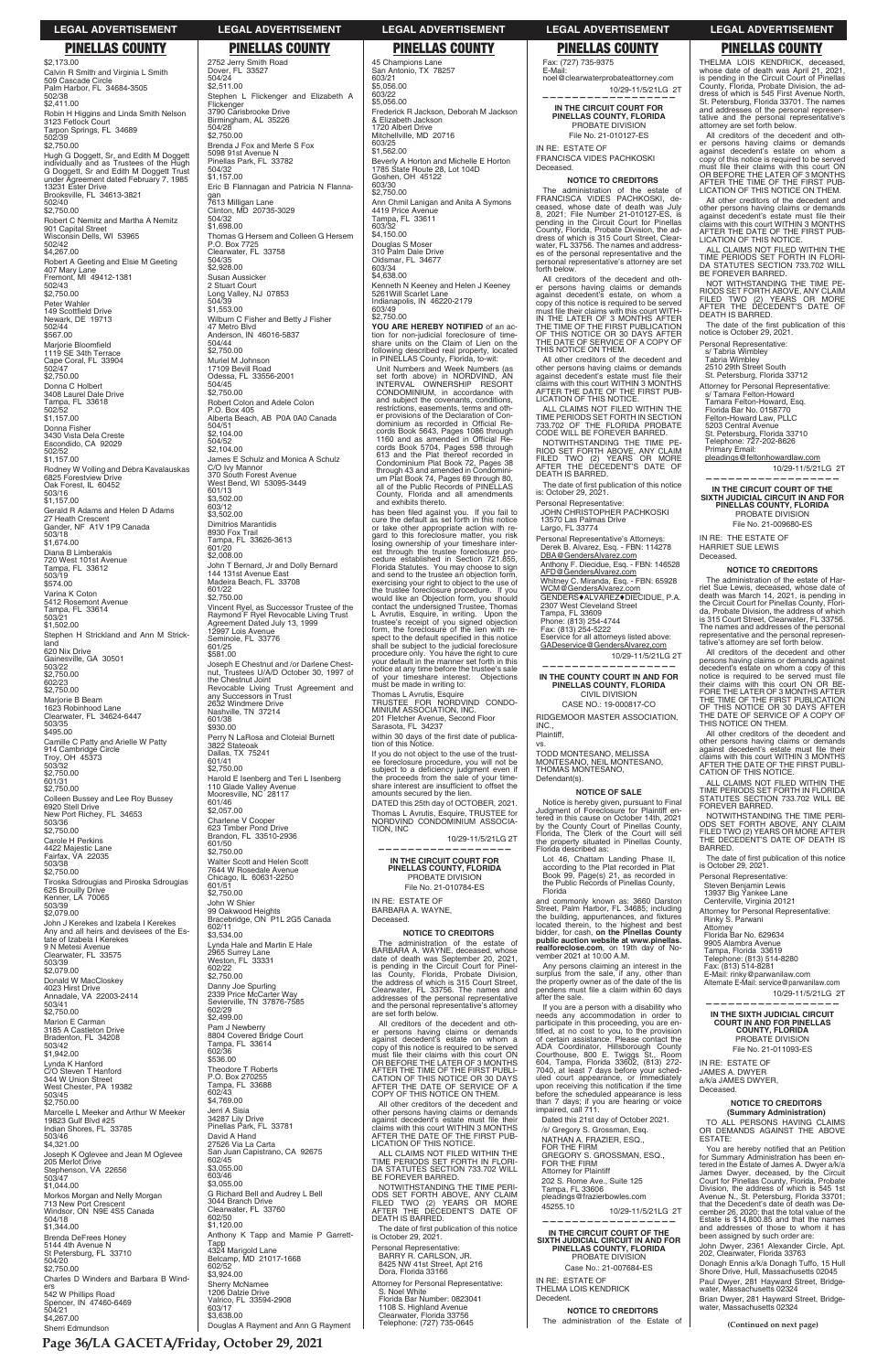**(Continued on next page)**

**LEGAL ADVERTISEMENT LEGAL ADVERTISEMENT LEGAL ADVERTISEMENT LEGAL ADVERTISEMENT LEGAL ADVERTISEMENT**

## **PINELLAS COUNTY PINELLAS COUNTY PINELLAS COUNTY PINELLAS COUNTY PINELLAS COUNTY**

ALL INTERESTED PERSONS ARE NO-TIFIED THAT:

The date of first publication of this notice<br>is October 29, 2021. Petitioner:

All creditors of the estate of the decedent and persons having claims or demands against the Estate of the Decedent other than those for whom provision for full pay-ment was made in the Petition for Summary Administration must file their claims<br>with this court WITHIN THE TIME PERI-<br>ODS SET FORTH IN FLORIDA STAT-UTES SECTION 733.702. ALL CLAIMS AND DEMANDS NOT SO FILED WILL BE FOREVER BARRED. NOTWITHSTAND-ING ANY OTHER APPLICABLE TIME PERIOD, ANY CLAIM FILED TWO (2) YEARS OR MORE AFTER THE DECE-DENT'S DATE OF DEATH IS BARRED.

John Dwyer

2361 Alexander Circle, Apt. 202 Clearwater, Florida 33763

Attorney for Petitioner: DENNIS J. SZAFRAN, ESQ. Florida Bar No. 118448 DJS Law Group<br>13119 W. Linebaugh Avenue, Suite 102 Tampa, Florida 33626 Telephone: (888) 266-1078 Facsimile: (727) 498-3661 E-Mail: service@djslaw.org Secondary E-Mail: shelby@djslaw.org

 10/29-11/5/21LG 2T **——————————————————**

**IN THE CIRCUIT COURT OF THE SIXTH JUDICIAL CIRCUIT IN AND FOR PINELLAS COUNTY, FLORIDA** CIVIL DIVISION CASE NO. 21-001519-CI

U.S. BANK TRUST NATIONAL ASSOCIATION, NOT IN ITS INDIVIDUAL CAPACITY, BUT SOLELY AS TRUSTEE OF CITIGROUP MORTGAGE LOAN TRUST 2019-C Plaintiff,

vs. JOAN OSTROM, et al,

Defendants/

## **NOTICE OF SALE PURSUANT TO CHAPTER 45**

NOTICE IS HEREBY GIVEN pursuant to an Final Judgment of Foreclosure dated August 4, 2021, and entered in Case No. 21-001519-CI of the Circuit Court of the SIXTH Judicial Circuit in and for Pinellas County, Florida, wherein U.S. Bank Trust National Association, not in its individual capacity, but solely as trustee of Citigroup Mortgage Loan Trust 2019-C is the Plain-tiff and JOAN OSTROM, UNKNOWN TENANT #1, UNKNOWN TENANT #2, DOVE INVESTMENT CORPORATION, and CHASE BANK USA, N.A the Defendants. Ken Burke, CPA, Clerk of the Circuit Court in and for Pinellas County, Florida will sell to the highest and best bidder for cash at www.pinellas.realforeclose.com, the Clerk's website for on-line auctions at 10:00 AM on **December 7, 2021**, the following described property as set forth in said Order of Final Judgment, to wit:

The administration of the estate of JULIA CHARLENE WAND, deceased,<br>whose date of death was August 26,<br>2021, is pending in the Circuit Court for<br>Pinellas County, Florida, Probate Division,<br>the address of which is 315 Court addresses of the personal representative and the personal representative's attorney are set forth below.

other persons having claims or demands against decedent's estate must file their<br>claims with this court WITHIN 3 MONTHS<br>AFTER THE DATE OF THE FIRST PUB-

Lot 19, Sirmons Heights, according to the Plat thereof as recorded in Plat Book 35, Page 8, Public Records of Pinellas County, Florida.

IF YOU ARE A PERSON CLAIMING AN INTEREST IN THE SURPLUS FROM THE SALE, IF ANY, OTHER THAN THE PROPERTY OWNER AS OF THE DATE OF THE LIS PENDENS, YOU MUST FILE A CLAIM WITH THE CLERK OF COURT BEFORE OR NO LATER THAN THE DATE THAT THE CLERK REPORTS THE SURPLUS AS UNCLAIMED. IF YOU FAIL TO FILE A TIMELY CLAIM, YOU WILL NOT BE ENTITLED TO ANY REMAINING FUNDS. AFTER THE FUNDS ARE REPORTED AS UNCLAIMED, ONLY THE OWNER OF THE RECORD AS OF THE DATE OF THE LIS PENDENS MAY CLAIM THE SURPLUS.

If the sale is set aside, the Purchaser may be entitled to only a return of the sale deposit less any applicable fees and costs and shall have no further recourse against the Mortgagor, Mortgagee or the Mortgagee's Attorney.

AFTER THE DATE OF SERVICE OF A COPY OF THIS NOTICE ON THEM. All other creditors of the decedent and other persons having claims or demands<br>against decedent's estate must file their<br>claims with this court WITHIN 3 MONTHS<br>AFTER THE DATE OF THE FIRST PUB-

In accordance with the Americans With Disabilities Act, persons in need of a special accommodation to participate in this proceeding shall, within seven (7)<br>days prior to any proceeding, contact the<br>Administrative Office of the Court, Pinellas County, 315 Court Street, Room 400, Clearwater, FL 33756, Telephone: (727) 464-3341, via Florida Relay Service.

Personal Representative: Melissa Ann Jazmines Heintz 731 Franklin Avenue River Forrest, Illinois 60305 Attorney for Personal Representative: Kristopher E. Fernandez, Esquire Attorney Florida Bar Number 0606847 114 S. Fremont Avenue Tampa, Florida 33606 Telephone: (813) 832-6340 E-Mail: service@kfernandezlaw.com 10/22-10/29/21LG 2T **—————————————————— IN THE CIRCUIT COURT OF THE SIXTH JUDICIAL CIRCUIT IN AND FOR PINELLAS COUNTY, FLORIDA** CIVIL DIVISION Case No. 20-005820-CI Section: 15 Chuck Hopkins & Trang T. Le, Plaintiffs, Tony Sheng, Defendant. **NOTICE OF ACTION** TO: Tony Sheng Address Unknown YOU ARE NOTIFIED that an action to resolve a specific performance suit resolve a specific performance suit re-<br>garding real estate on the following prop-<br>erty in Pinellas County, Florida:

Dated at Pinellas County, Florida, this 22nd day of October, 2021. GILBERT GARCIA GROUP, P.A. Attorney for Plaintiff 2313 W. Violet St. Tampa, Florida 33603 Telephone: (813) 443-5087

Fax: (813) 443-5089 emailservice@gilbertgrouplaw.com By: /s/ Amy M. Kiser, Esq. Florida Bar No. 46196

630282.28126/TLL

10/29-11/5/21LG 2T

**——————————————————**

### **IN THE CIRCUIT COURT FOR PINELLAS COUNTY, FLORIDA** PROBATE DIVISION File No. 21-010604-ES

Lot 75, BELLEVUE ESTATES ADDITION, according to plat thereof<br>recorded in Plat Book 41. Page 29 recorded in Plat Book 41, Page 29 of the Public Records of PINELLAS County, Florida.

IN RE: ESTATE OF JULIA CHARLENE WAND, Deceased.

### **NOTICE TO CREDITORS**

Has been filed against you and you are required to serve a copy of your written defenses, if any, within thirty (30) days from the date of the first publication of this Notice on Richard P. Lawson, of Gardner, Brewer, Martinez-Monfort, P.A., Plaintiff"s attorney, Whose address is 400 N. Ashley Street, Suite 1100, Tampa, FL 33602, and file the original with this Court either before<br>service on Plaintiff's attorney or immediately thereafter, otherwise a default will be entered against you for the relief demanded in the Complaint.

All creditors of the decedent and other persons having claims or demands against decedent's estate on whom a copy of this notice is required to be served must file their claims with this court ON<br>OR BEFORE THE LATER OF 3 MONTHS<br>AFTER THE TIME OF THE FIRST PUBLI-CATION OF THIS NOTICE OR 30 DAYS AFTER THE DATE OF SERVICE OF A COPY OF THIS NOTICE ON THEM.

All other creditors of the decedent and

LICATION OF THIS NOTICE.

BE FOREVER BARRED.

ESPIRITU SANTO SPRINGS, INC.;<br>CITY OF SAFETY HARBOR, THE<br>COUNTY OF PINELLAS, FLORIDA;<br>THE STATE OF FLORIDA; PINELLAS<br>COUNTY PROPERTY APPRAISER,<br>PINELLAS COUNTY TAX COLLECTOR<br>AND THE UNKNOWN SPOUSES, HEIRS, DEVISEES, GRANTEES AND JUDGMENT CREDITORS OF ANY OF THE ABOVE-NAMED DEFENDANTS. Defendants.

ALL CLAIMS NOT FILED WITHIN THE TIME PERIODS SET FORTH IN FLORI-DA STATUTES SECTION 733.702 WILL

YOU ARE NOTIFIED that an action to quiet title on the following property in Pinellas County, Florida:

NOTWITHSTANDING THE TIME PERI-ODS SET FORTH ABOVE, ANY CLAIM FILED TWO (2) YEARS OR MORE AFTER THE DECEDENT'S DATE OF

The date of first publication of this notice

DEATH IS BARRED.

is October 29, 2021.

Personal Representative: LYNN M. GRAY 801 S. Keystone Drive Clearwater, Florida 33756

Attorney for Personal Representative: S. Noel White Florida Bar Number: 0823041 1108 S. Highland Avenue Clearwater, Florida 33756 Telephone: (727) 735-0645 Fax: (727) 735-9375

E-Mail:

noel@clearwaterprobateattorney.com

10/29-11/5/21LG 2T

**—————————————————— IN THE CIRCUIT COURT FOR PINELLAS COUNTY, FLORIDA** PROBATE DIVISION File No. 21-8440-ES

> THE FOLLOWING DESCRIBED<br>LAND, SITUATE, LYING AND BEING<br>IN PINELLAS COUNTY, FLORIDA, TO-WIT:

LOTS 13 AND 14, BLOCK 3, ESPIRI-TU SANTO SPRINGS SUBDIVISION,<br>ACCORDING TO THE MAP OR PLAT<br>THEREOF AS RECORDED IN PLAT<br>BOOK 2, PAGE 70 OF THE PUBLIC<br>RECORDS OF PINELLAS COUNTY, FLORIDA; AND THE FOLLOW-ING DESCRIBED PROPERTY FOR WHICH NO GENERAL WARRANTY OF TITLE IS GIVEN:

IN RE: ESTATE OF VICENTE F. JAZMINES

Deceased.

**NOTICE TO CREDITORS** The administration of the estate of Vicente F. Jazmines, deceased, whose date of death was January 7, 2021, is pending in the Circuit Court for Pinellas County, Florida, Probate Division, the address of which is 315 Court Street, Room 106, Clearwater, FL 33756. The names and addresses of the personal representative and the personal representative's attorney are

set forth below.

All creditors of the decedent and other persons having claims or demands against decedent's estate on whom a copy of this notice is required to be served must

file their claims with this court ON OR<br>BEFORE THE LATER OF 3 MONTHS<br>AFTER THE TIME OF THE FIRST PUBLI-<br>CATION OF THIS NOTICE OR 30 DAYS

Has been filed against you and you are required to serve a copy of your written<br>defenses, if any, within thirty (30) days<br>from the date of the first publication of this Notice on Richard P. Lawson, of Gardner,<br>Brewer, Martinez-Monfort, P.A., Plaintiff's Brewer, Martinez-Monfort, P.A., Plaintiff's<br>attorney, whose address is 400 N. Ashley<br>Street, Suite 1100, Tampa, FL 33602, and<br>file the original with this Court either before<br>service on Plaintiff's attorney or immediately thereafter, otherwise a default will be entered against you for the relief demanded in the Complaint.

LICATION OF THIS NOTICE.

ALL CLAIMS NOT FILED WITHIN THE TIME PERIODS SET FORTH IN FLORIDA STATUTES SECTION 733.702 WILL BE

FOREVER BARRED.

NOTWITHSTANDING THE TIME PERI-ODS SET FORTH ABOVE, ANY CLAIM FILED TWO (2) YEARS OR MORE AFTER THE DECEDENT'S DATE OF DEATH IS BARRED.

The date of first publication of this notice<br>is October 22, 2021.

YOU ARE NOTIFIED that an action for dissolution of marriage has been filed<br>against you and that you are required to<br>serve a copy of your written defenses, if<br>any, to ENEDINA JUSTA DAMAZO JUL-CA, whose address is ENEDINA JUSTA DAMAZO JULCA 675 INDIAN ROCKS RD N BELLEAIR BLUFFS, FL 33770 within 28 days after the first date of publication,<br>and file the original with the clerk of this Court at **315 Court Street, Room 170, Clearwater, FL 33756**, before service on Petitioner or immediately thereafter. **lf you fail to do so, a default may be entered against you for the relief demanded in the petition**.

vs.

**You must keep the Clerk of the Circuit**  Court's office notified of your current **address. (You may file Notice of Current Address, Florida Supreme Court <br>Prent Address, Florida Supreme Court<br>Approved Family Law Form 12.915.) Future papers in this lawsuit will be mailed to the address on record at the clerk's**  office.

### Parcel No: 30/29/15/07668/000/0750

YOU ARE NOTIFIED that an action for<br>adoption has been filed against you and that you are required to serve a copy of your written defenses, if any, to ANTHONY FIGUEROA, whose address is ANTHONY FIGUEROA 2640 ORCHARD HIGHLAND<br>DR PALM HARBOR, FL 34684 within 28<br>days after the first date of publication, and file the original with the clerk of this<br>Court at **315 Court Street, Room 170,**<br>**Clearwater, FL 33756**, before service on Petitioner or immediately thereafter. **If you fail to do so, a default may be entered against you for the relief demanded in the petition.**

Response Date: November 21, 2021

**You must keep the Clerk of the Circuit**  Court's office notified of your current<br>address. (You may file Notice of Cur-<br>rent Address, Florida Supreme Court **Approved Family Law Form 12.915.) Fu-ture papers in this lawsuit will be mailed to the address on record at the clerk's**  office.

If you are a person with a disability who needs an accommodation in order to participate in this proceeding, you are entitled, at no cost to you, to the provisions of certain assistance. Please contact the Human Rights Office, 400 S. Ft. Harrison Ave., Ste.<br>300, Clearwater, FL 33756, (727) 464-4062 (V/TDD); The court does not provide transportation and cannot accommodate for this service. Contact should be initiated at least seven days before the scheduled court appearance, or immediately upon receiv-<br>ing this notification if the time before the scheduled appearance is less than seven days. Persons with disabilities needing transportation to court should contact their Iocal public transportation providers for infom-ation. regarding disabled transportation services.

32967 3100 36TH ST. N, #17, ST. PETERSBURG, FL 33713

YOU ARE HEREBY NOTIFIED that an action for foreclosure of lien on the follow-<br>ing described property:

LOT 1, BLOCK 1, PLACIDO BAYOU,<br>UNIT 2, ACCORDING TO THE PLAT<br>THEREOF RECORDED IN PLAT<br>BOOK 97, AT PAGES 98 TO 103 OF<br>THE PUBLIC RECORDS OF PINEL-LAS COUNTY, FLORIDA.

WITNESS my hand and the seal of

this Court on this 18th day of October, 2021. KEN BURKE

Clerk of the Circuit Court and Comptroller 315 Court Street Clearwater Pinellas County, FL 33756-5165 By s/ Thomas Smith As Deputy Clerk

10/22-10/29/21LG 2T **——————————————————**

> Has been filed against you, and that you<br>are required to serve a copy of your writ-<br>ten defenses, if any, to it on MICHELLE T. REISS, ESQUIRE, Plaintiff's attorney,<br>whose address is APPLETON REISS,<br>PLLC, 215 N. Howard Avenue, Suite 200, Tampa FL 33606, on or before a date with-<br>in 30 days after the first publication of the<br>notice and file the original with the Clerk of this Court either be fore service on Plain-tiff's attorney or immediately thereafter; otherwise default will be entered against you for the relief demanded in the com-plaint or petition.

**IN THE CIRCUIT COURT OF THE SIXTH JUDICIAL CIRCUIT IN AND FOR PINELLAS COUNTY, FLORIDA** CIVIL DIVISION

Case No. 21-004021-CI JASON PATCHEN and KATHERINE PATCHEN, Plaintiffs,

vs.

ANNA LOU OWEN, **Deceased** 

### **NOTICE OF ACTION**

TO: Espiritu Santo Springs, Inc. Address Unknown

The Unknown Spouses, Heirs, Devisees, Grantees and Judgment Creditors of any of the Above-Named **Defendants** Address Unknown

> ALL CLAIMS NOT FILED WITHIN THE TIME PERIODS SET FORTH IN FLORI-DA STATUTES SECTION 733.702 WILL BE FOREVER BARRED.

> NOTWITHSTANDING THE TIME PER-IODS SET FORTH ABOVE, ANY CLAIM<br>FILED TWO (2) YEARS OR MORE<br>AFTER THE DECEDENT'S DATE OF DEATH IS BARRED.

> The date of first publication of this notice is October 22, 2021.

All that Parcel of land located between the Eastern right of-way line of Bay-shore Drive and the lands shown as "Submerged Parcel" below as conveyed by Deed from the Trustees of the Internal Improvement Fund of the State of Florida recorded August 23, 1952 in Deed Book 1389, Page 504, of the Public Records of Pinellas County, Florida.

> Attorney for Personal Representative: s/ Geneviève H. Torres<br>GENEVIÈVE H. TORRES, ESQ.<br>Florida Bar Number: 0053243<br>Family First Law Group, PLC<br>17892 N. US Highway 41<br>Lutz, Florida 33549 Ph: (813) 443-2132 ghtorres@familyfirstlawgroup.com

Submerged Parcel:

Commencing at the North-quarter corner of Section 3, Township 29 South, Range 16 East, thence South 1058.7 feet; thence East 1272.03 feet to the Southeasterly corner of Lot 14, Block 3 of Espiritu Santa Springs Subdivi-sion, as recorded in Plat Book 2, Page 70 of Hillsborough County Records, of which Pinellas was formerly a part; thence South 49° 36' East, 100 feet to the High Water Mark of Old Tampa<br>Bay for a Point of Beginning; thence<br>continuing South 49° 36' East, 350<br>feet; thence North 40° 24' East, 125<br>feet; thence North 49° 36' West, 350<br>feet to the High Water Mark of Old<br>Tampa Also, for informational purposes:

Upland Parcel:

COMMENCING AT THE NORTH QUARTER CORNER OF SECTION 3, TOWNSHIP 29 SOUTH, RANGE 16 EAST, THENCE SOUTH 1058.7 FEET; THENCE EAST 1272.03<br>FEET TO THE SOUTHEASTERLY<br>CORNER OF LOT 14, BLOCK 3<br>SC ESPIRITU SANTO SPRNGS<br>SUBDIVISION, AS RECORDED IN<br>PLAT BOOK 2, PAGE 70 OF HILLS-<br>BOROUGH COUNTY RECORDS,<br>COUNTY WAS FORMERLY A PART; THENCE SOUTH 49° 36' EAST 100 FEET TO THE HIGH WATER MARK OF OLD TAMPA BAY FOR A POINT<br>OF BEGINNING; THENCE CON-<br>TINUING SOUTH 49° 36' EAST 350<br>FEET; THENCE NORTH 40° 24'<br>EAST 125 FEET; THENCE NORTH<br>49° 36' WEST 350 FEET TO HIGH WATER MARK OF OLD TAMPA BAY; THENCE SOUTH 40° 24' WEST 125 FEET ALONG SIDE HIGH WATER MARK TO THE POINT OF BEGIN-

NING..

Parcel ID No: 03-29-16-26046-003-

0010

Response Date: November 21, 2021

If you are a person with a disability who needs an accommodation in order to participate in this proceeding, you are entitled,<br>at no cost to you, to the provisions of cer-<br>tain assistance. Please contact the Human<br>Rights Office, 400 S. Ft. Harrison Ave., Ste.<br>300, Clearwater, FL 33756, (727) 464-4062 (V/TDD); The court does not provide transportation and cannot accommodate for this service. Contact should be initiated at least seven days before the scheduled court appearance, or immediately upon receiving this notification if the time before the scheduled appearance is less than seven days. Persons with disabilities needing transportation to court should contact their Iocal public transportation providers for infom-ation. regarding disabled transportation services.

WITNESS my hand and the seal of this Court on this 14th day of October, 2021.

KEN BURKE Clerk of the Circuit Court and Comptroller

315 Court Street, Clearwater Pinellas County, FL 33756-5165 By s/ Thomas Smith As Deputy Clerk

10/22-11/12/21LG 4T **——————————————————**

**IN THE CIRCUIT COURT OF THE SIXTH JUDICIAL CIRCUIT, IN AND FOR PINELLAS COUNTY, FLORIDA** UCN: 522021DR006629XXFDFD REF: 21-006629-FD

Division: Section 23 ENEDINA JUSTA DAMAZO JULCA, Petitioner,

vs

ELIEZER CHARNECO ROSADO, Respondent

**NOTICE OF ACTION FOR DISSOLUTION OF MARRIAGE (WITHOUT CHILD(REN) OR FINANCIAL SUPPORT)** TO: ELIEZER CHARNECO ROSADO 9218 BROOKS ST N, APT - A

TAMPA FL 33612

The action is asking the court to decide how the following real or personal property should be divided: **NONE**

**Copies of all court documents in this**   $\overline{\phantom{a}}$  case, including orders, are available at the Clerk of the Circuit Court's office. **You may review these documents upon request.**

**WARNING: Rule 12.285, Florida Family Law Rules of Procedure, requires certain automatic disclosure of documents and information. Failure to com-ply can result in sanctions, including dismissal or striking of pleadings.**

Dated: October 18, 2021

KEN BURKE

Clerk of the Circuit Court 315 Court Street - Room 170 Clearwater, Florida 33756-5165

(727) 464-7000 www.mypinellasclerk.org

By: /s/ Thomas Smith Deputy Clerk

10/22-11/12/21LG 4T **——————————————————**

**IN THE CIRCUIT COURT OF THE SIXTH JUDICIAL CIRCUIT, IN AND FOR PINELLAS COUNTY, FLORIDA** UCN: 522021DR007583XXFDFD REF: 21-007583-FD Division: Section 23

ANTHONY FIGUEROA, Petitioner,

vs

IN RE: I.M.F., Respondent

**NOTICE OF ACTION FOR ADOPTION** TO: FRANCPIERO BIELE

No Known Address

The action is asking the court to decide how the following real or personal property should be divided: **NONE**

**Copies of all court documents in this**   $\overline{\phantom{a}}$  case, including orders, are available at the Clerk of the Circuit Court's office. **You may review these documents upon** 

**request.**

**WARNING: Rule 12.285, Florida Family Law Rules of Procedure, requires certain automatic disclosure of documents and information. Failure to comply can result in sanctions, including dismissal or striking of pleadings.**

Dated: October 18, 2021<br>KEN BURKE

KEN BURKE Clerk of the Circuit Court 315 Court Street - Room 170 Clearwater, Florida 33756-5165 (727) 464-7000 www.mypinellasclerk.org

By: /s/ Thomas Smith Deputy Clerk

10/22-11/12/21LG 4T **——————————————————**

**IN THE COUNTY COURT IN AND FOR PINELLAS COUNTY, FLORIDA** CIVIL DIVISION CASE NO.: 21-005988-CO

NEIGHBORHOOD F HOMEOWNERS ASSOCIATION, INC..,

Plaintiff,

vs.

TOM BROWN,

Defendants.

**NOTICE OF ACTION**

TO: TOM BROWN 4690 LAUREL OAK LANE NE, ST.

PETERSBURG, FL 33703 5649 WHITEHEAD ST., BRADENTON, FL 34203 3985 45TH PLACE, VERO BEACH, FL

DATED on October 18, 2021.

Ken Burke Clerk of the Circuit Court and Comptroller 315 Court Street, Clearwater Pinellas County, FL 33756-5165 As Clerk of the Court

By: s/ Thomas Smith Deputy Clerk Michelle T. Reiss, Esquire Florida Bar No. 36993 APPLETON REISS, PLLC 215 N. Howard Ave. Suite 200 Tampa, Florida 33606 (813) 542-8888

Attorneys for Plaintiff

10/22-10/29/21LG 2T **—————————————————— IN THE CIRCUIT COURT FOR PINELLAS COUNTY, FLORIDA** PROBATE DIVISION

Case No.: 21-4843-ES Section: 3 IN RE: ESTATE OF

### **NOTICE TO CREDITORS**

The administration of the estate of ANNA LOU OWEN, deceased, whose date of death was January 17, 2021, is pending in the Circuit Court for Pinellas County, Florida, Probate Division, the address of which is 315 Court Street, Clearwater, Florida 33756. The names and addresses of the personal representative and the personal representative's attorney are set forth below.

All creditors of the decedent and other persons having claims or demands<br>against decedent's estate on whom<br>a copy of this notice is required to be<br>served must file their claims with this<br>court ON OR BEFORE THE LATER OF<br>3 MONTHS AFTER THE TIME OF THES NOTICE<br>F SERVICE OF A COPY OF THIS NOTICE ON THEM.

All other creditors of the decedent and other persons having claims or demands<br>against decedent's estate must file their claims with this court WITHIN 3 MONTHS AFTER THE DATE OF THE FIRST PUB-LICATION OF THIS NOTICE.

Personal Representative: s/ Ruth Anne Arnush RUTH ANNE ARNUSH 16620 Tupper Street North Hills, California 91343

### **——————————————————**

**IN THE CIRCUIT COURT FOR PINELLAS COUNTY, FLORIDA** PROBATE DIVISION File No. 21-010359-ES

IN RE: ESTATE OF PAUL ROBERT KELLEY, Deceased.

### **NOTICE TO CREDITORS**

The administration of the estate of PAUL ROBERT KELLEY, deceased, whose date of death was May 22, 2021, is pending in the Circuit Court for Pinel-County, Florida, Probate Division, the address of which is 315 Court Street, Clearwater, FL 33756. The names and addresses of the personal representative and the personal representative's attor-ney are set forth below.

All creditors of the decedent and other persons having claims or demands against decedent's estate on whom a copy of this notice is required to be served must file their claims with this court ON OR BEFORE THE LATER OF 3 MONTHS AFTER THE TIME OF THE FIRST PUBLI-CATION OF THIS NOTICE OR 30 DAYS AFTER THE DATE OF SERVICE OF A COPY OF THIS NOTICE ON THEM.

All other creditors of the decedent and other persons having claims or demands<br>against decedent's estate must file their<br>claims with this court WITHIN 3 MONTHS<br>AFTER THE DATE OF THE FIRST PUB-LICATION OF THIS NOTICE.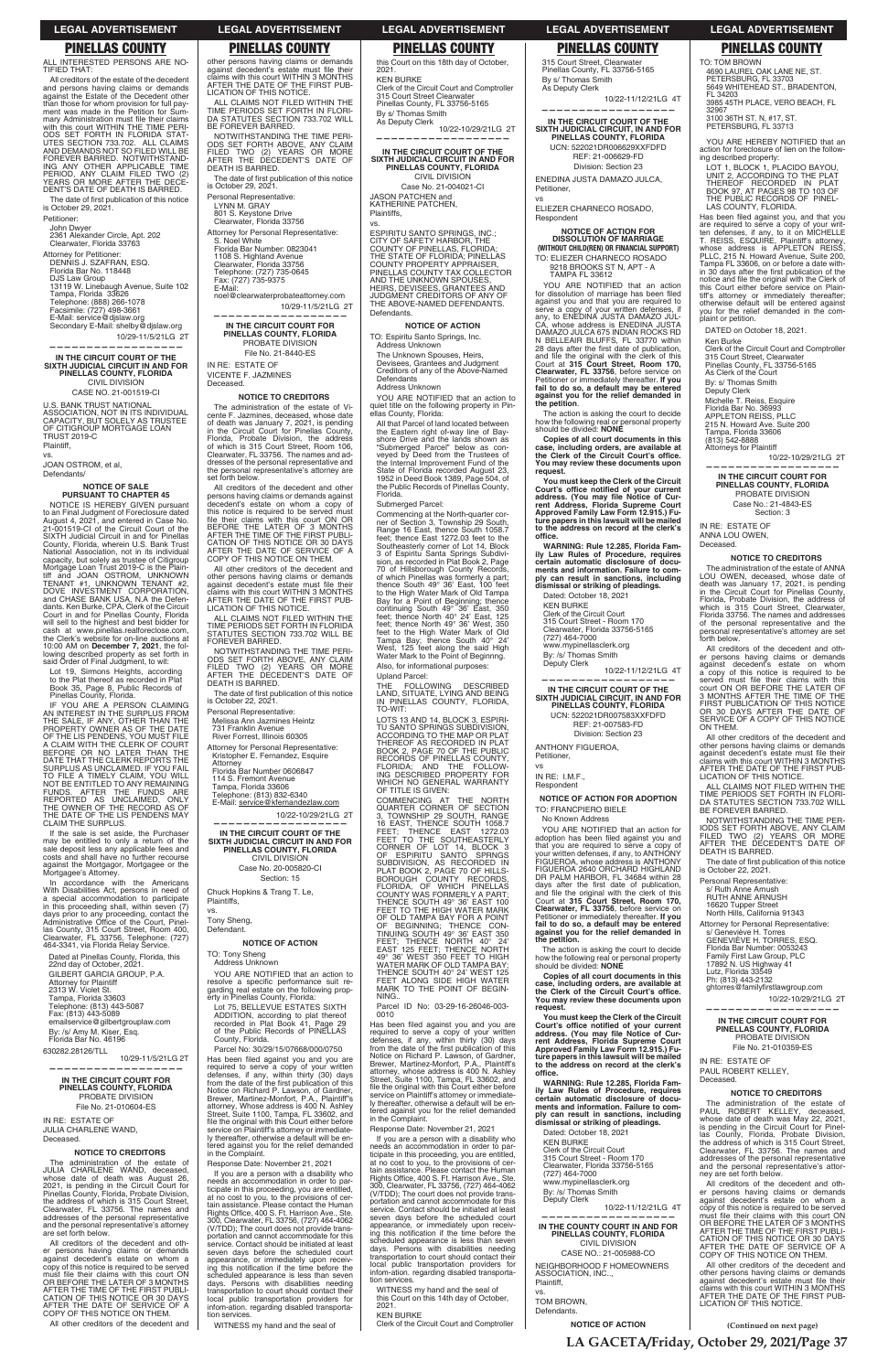ALL CLAIMS NOT FILED WITHIN THE TIME PERIODS SET FORTH IN FLORI-DA STATUTES SECTION 733.702 WILL BE FOREVER BARRED.

The date of first publication of this notice is October 22, 2021.

NOTWITHSTANDING THE TIME PERI-ODS SET FORTH ABOVE, ANY CLAIM FILED TWO (2) YEARS OR MORE AFTER THE DECEDENT'S DATE OF DEATH IS BARRED.

Personal Representative: JESSICA KNETZER

1556 Lotus Path Clearwater, Florida 33756 Attorney for Personal Representative:

S. Noel White Florida Bar Number: 0823041 1108 S. Highland Avenue Clearwater, Florida 33756 Telephone: (727) 735-0645 Fax: (727) 735-9375 E-Mail:

noel@clearwaterprobateattorney.com 10/22-10/29/21LG 2T **IN THE CIRCUIT COURT OF THE SIXTH JUDICIAL CIRCUIT IN AND FOR PINELLAS COUNTY, FLORIDA** FAMILY LAW DIVISION

Case No.: 21-3174-FD CAROLYN GRACE LUDES,

Petitioner, and

JOSHUA TAYLOR MONDAY LUDES, Respondent.

**NOTICE OF ACTION FOR PETITION FOR DISSOLUTION OF MARRIAGE** TO: JOSHUA TAYLOR MONDAY LUDES

 Address: Unknown YOU ARE NOTIFIED that an action for Petition for Dissolution of Marriage has been filed against you and that you are<br>required to serve a copy of your written defenses, if any, to it on Joshua A. Law, Esq., counsel for Petitioner, CAROLYN GRACE LUDES, whose address is 113 S. Boulevard, Tampa, FL 33606 on or before<br>30 days from the first publication date and<br>the original with the clerk of this Court at 315 Court St., Room 400, Clearwater, FL 33576 before service on Petitioner or im-mediately thereafter. This notice will be posted published by La Gaceta Newspaper.

YOU ARE HEREBY NOTIFIED that an action to quiet title regarding the follow-ing described property located in Pinellas County, Florida:

**If you fail to do so, a default may be entered against you for the relief de-manded in the petition.**

**Copies of all court documents in this the Clerk of the Circuit Court's office. You may review these documents upon request.**

You must keep the Clerk of the Circuit Court's office notified of your<br>current address. (You may file Notice<br>of Current Address, Florida Supreme<br>Court Approved Family Law Form 12.91 **5.) Future papers in this lawsuit will be mailed to the address on record at the**  clerk's office.

Dated: October 13, 2021

Ken Burke Clerk of the Circuit Court and Comptroller By: Thomas Smith Deputy Clerk

10/15-11/5/21LG 4T

**—————————————————— IN THE CIRCUIT COURT IN AND FOR PINELLAS COUNTY, FLORIDA**

CIVIL DIVISION CASE NO. 21-3420-CI

BOGDAN ZARSKI, a/k/a Bogdan Adolf Zarski, Plaintiff,

v. UNKNOWN HEIRS, DEVISEES, GRANTEES, ASSIGNEES, LIENORS, CREDITORS, TRUSTEES OR ANY OTHER PARTIES CLAIMING BY, THROUGH, UNDER, OR AGAINST */#4)#4'6-\*+..*, DECEASED, Defendants.

**NOTICE OF ACTION** TO: **THE UNKNOWN HEIRS, DEVIS-EES, GRANTEES, ASSIGNEES, LIENORS, CREDITORS, TRUSTEES, AND ANY OTHER PARTIES CLAIM-ING BY, THROUGH, UNDER, OR AGAINST HUBERT HILL, deceased**, whose current address is unknown.

YOU ARE NOTIFIED that an action for dissolution of marriage has been filed against you and that you are required to serve a copy of your written defenses, if any, to KATJA GOMER, whose address is KATJA GOMER C/O JEROME C WIL-LIAMS JR, ESQ, 146 2ND ST N SUITE 310 ST PETERSBURG,FL 33701 within 28 days after the first date of publication,<br>and file the original with the clerk of this<br>Court at **315 Court Street, Room 170, Clearwater, FL 33756**, before service on Petitioner or immediately thereafter. **lf you fail to do so, a default may be entered against you for the relief demanded in the petition**.

**You must keep the Clerk of the Circuit**  Court's office notified of your current<br>address. (You may file Notice of Cur**rent Address, Florida Supreme Court Approved Family Law Form 12.915.) Fu-ture papers in this lawsuit will be mailed to the address on record at the clerk's**  office.

Unit 105, MELODY GARDENS RESI-DENT OWNED COMMUNITY, INC., a Cooperative, according to Exhibit "B" (the "Plot Plan") of the Declaration of Master Form Proprietary Lease, legal-ly described in Exhibit "A" to the Declaration of Master Form Proprietary Lease as recorded in Official Records<br>Book 7804, Page 774, Public Records of Pinellas County, Florida. has been filed against you. You are required to serve a copy of your written de-fenses, if any, to it on KRISTOPHER E. FERNANDEZ, ESQUIRE, whose address is 114 S. Fremont Avenue, Tampa, Florida 33606, on or before 28 days after 1st pub-<br>lication November 12, 2021, and file the original with the Clerk of this Court either before service on Plaintiff's attorney or immediately thereafter. Otherwise, a default will be entered against you for the relief demanded in the Complaint. If you are a person with a disability who needs any accommodation in order to participate in this proceeding, you are entitled, at no cost to you to the provision of certain assistance. Within two (2) working days or your receipt of this<br>(describe notice/order) please contact<br>the Human Rights Office, 400 S. Ft.<br>Harrison Ave., Ste. 300, Clearwater,<br>FL33756, (727) 464-4062 (V/TDD). The court does not provide transportation and cannot accommodate for this ser-vice.Persons with disabilities needing transportation to court should contact theirvlocal public transportation providers for information regarding disabled transportation services.

DOMINIQUE SHANDALE LYONS **Deceased** 

AND ANY AND ALL HEIRS OF THE ESTATE OF DOMINIQUE SHANDALE **LYONS** 

Dated: 10/7/2021.

Ken Burke Clerk of the Circuit Court By s/ Thomas Smith as Deputy Clerk

Kristopher E. Fernandez, Esq. 114 S. Fremont Avenue Tampa, Florida 33606

> YOU ARE NOTIFIED that a PETITION<br>FOR ADMINISTRATION has been filed in this court. You are required to serve a copy of your written defenses, if any, on the petitioner's attorney, whose name and address<br>are: Derek B. Alvarez, Esquire, GENDERS<br>• ALVAREZ • DIECIDUE, P.A., 2307 W.<br>Cleveland Street, Tampa, FL 33609, on or<br>before December 2, 2021, and to file the<br>original of the writte and file written defenses as required may result in a judgment or order for the relief demanded, without further notice.

10/15-11/5/21LG 4T **—————————————————— IN THE CIRCUIT COURT OF THE SIXTH JUDICIAL CIRCUIT, IN AND FOR** 

**PINELLAS COUNTY, FLORIDA** UCN: 522021DR003587XXFDFD REF: 21-003587-FD Division: Section 9

KATJA GOMER, Petitioner,

vs FREDERICK WILLIAM COFFEY, Respondent

**NOTICE OF ACTION FOR DISSOLUTION OF MARRIAGE (WITHOUT CHILD(REN) OR FINANCIAL SUPPORT)** TO: FREDERICK WILLIAM COFFEY 737 POST STREET - UNIT 1621 SAN FRANCISCO CA 94109

> All other creditors of the decedent and other persons having claims or demands against decedent's estate must file their claims with this court WITHIN 3 MONTHS AFTER THE DATE OF THE FIRST PUB-LICATION OF THIS NOTICE.

DBA@GendersAlvarez.com Anthony F. Diecidue, Esg. - FBN 146528 AFD@GendersAlvarez.com Whitney C. Miranda, Esq. - FBN 65928<br><u>WCM@GendersAlvarez.com</u>

GENDERS♦ALVAREZ♦DIECIDUE, P.A.<br>2307 West Cleveland Street Tampa, Florida 33609 Phone: (813) 254-4744 Fax: (813) 254-5222

### **NOTICE OF ACTION Polk County**

The action is asking the court to decide how the following real or personal property should be divided: **NONE**

> *BEFORE THE BOARD OF MASSAGE 6\*'4#2;*

**Copies of all court documents in this case, including orders, are available at the Clerk of the Circuit Court's office.**<br>You may review these documents upon **request.**

> The Department of Health has filed an Administrative Complaint against you, a copy which may be obtained by contacting Ellen LeGendre Carlos, Esq., Assistant General Counsel, Prosecution Services Unit, 4052 Bald Cypress Way, Bin #C65, Tallahassee Florida 32399-3265, (850) 558-9906. If no contact has been made by you con-cerning the above by December 10, 2021 the matter of the Administrative Complaint will be presented at an ensuing meeting of the Board of Massage Therapy in an informal proceeding. In accordance with the Americans with Disabilities Act, persons needing a special ac-commodation to participate in this proceeding should contact the individual or agency sending this notice not later than seven days prior to the proceeding at the address given on the notice. Telephone: (850) 245- 4640, 1 (800) 955-8771 (TDD) or 1 (800) 955-8770 (V), via Florida Relay Service. 10/29-11/19/21LG 4T

**WARNING: Rule 12.285, Florida Family Law Rules of Procedure, requires certain automatic disclosure of documents and information. Failure to com-ply can result in sanctions, including dismissal or striking of pleadings.**

Dated: September 30, 2021

KEN BURKE

Clerk of the Circuit Court 315 Court Street - Room 170 Clearwater, Florida 33756-5165 (727) 464-7000

The project is located in Polk County, Section(s) 14, 15, 16, 22, Township 30<br>South, Range 23 East. The permit appli-<br>cant applicant is Mims Properties Invest-<br>ments, LLC whose address is 439 Florida Avenue, Lakeland FL 33801.

www.mypinellasclerk.org

By: /s/ Thomas Smith

Deputy Clerk 10/8-10/29/21LG 4T **——————————————————**

## **POLK COUNTY**

The file(s) pertaining to the project referred to above is available for inspection Monday through Friday except for legal holidays, 8:00 a.m. to 5:00 p.m., at the Southwest Florida Water Management District, 7601 U.S. Highway 301North, Tampa, Florida 33637.

### **Notice of Public Auction**

Notice of Public Auction Notice of public auction for monies due on storage units. Auction will be held on November 16, 2021 at or after 9:30 am and will continue until finished. Units are said to contain household items. Property sold under Florida Stat-ute 83.806. The names of whose units will be sold are as follow:

| are as follow:                            |                      |                    |  |  |
|-------------------------------------------|----------------------|--------------------|--|--|
| 24789 US Hwy. 27 N., Lake Wales, FL 33859 |                      |                    |  |  |
| Elisha Arter                              | L1248                | \$246.20           |  |  |
| Pablo Maysonet                            | 10945                | \$230.94           |  |  |
| <b>Anthony Sherrill</b>                   | AA3950B              | \$336.60           |  |  |
| Joseph Paul                               | G0743                | \$569.68           |  |  |
| Maximo Navarro                            | K1118                | \$1,243.16         |  |  |
| Shan Scott                                | B0214                | \$672.65           |  |  |
| Lina Santiago                             | F0628                | \$386.80           |  |  |
| Tessa Burnside                            | F0643                | \$297.26           |  |  |
| 1621 N Florida Ave Lakeland, FL 33805     |                      |                    |  |  |
| <b>Abraham Charles</b>                    | 3100-02              | \$613.70           |  |  |
|                                           | 2007A                |                    |  |  |
| Eric Gammage                              |                      | \$478.82           |  |  |
| <b>Kimberly Mauck</b>                     | 3704                 | \$308.80           |  |  |
| <b>Gerald Clark</b>                       | 2013A                | \$223.60           |  |  |
| 2525 US Hwy 98 N Lakeland, FL 33810       |                      |                    |  |  |
| Nyesha Cobbs                              | AA3770F              | \$422.20           |  |  |
| <b>Ruth Harte</b>                         | AA5051F              | \$481.00           |  |  |
| <b>Bob Raymond</b>                        | AA1606T              | \$519.05           |  |  |
| Paula Barrett                             | 2128                 | \$380.00           |  |  |
| Erna Stevens                              | 0305                 | \$372.70           |  |  |
| Nyesha Cobbs                              | AA8881K              | \$422.20           |  |  |
| Lorraine Hughes                           | AA5867N              | \$265.70           |  |  |
| Latoya Russell                            | 1107                 | \$535.01           |  |  |
| Shakita Jennings                          | 1181                 | \$535.01           |  |  |
| Lorraine Hughes                           | AA7921D              | \$358.55           |  |  |
| Regina Carter                             | 2248                 | \$159.07           |  |  |
| <b>Belinda Depass</b>                     | 0176                 | \$472.22           |  |  |
|                                           | AA0291M              | \$358.55           |  |  |
| <b>Bob Raymond</b>                        | AA3492M              | \$390.65           |  |  |
| Eric Gurganious                           | 3006-08              | \$1,152.48         |  |  |
| <b>Montreal Clarke</b>                    | 2092                 | \$366.28           |  |  |
| Justin Echelbarger                        | 3228                 | \$527.15           |  |  |
| Nyesha Cobbs                              | AA5418A              | \$422.20           |  |  |
| Krystal Lee                               | 0131                 | \$527.00           |  |  |
| Yolanda McCrary                           | AA0662C              | \$2,420.65         |  |  |
| Kashanna Jones                            | AA9841A              | \$1,313.40         |  |  |
|                                           | AA5493E              | \$358.55           |  |  |
| <b>Tiaira Whitley</b>                     | 1169                 | \$511.16           |  |  |
| <b>Bob Raymond</b>                        | AA5346K              | \$390.65           |  |  |
| Janae Brown                               | 1063                 | \$666.68           |  |  |
|                                           |                      | 10/29-11/5/21LG 2T |  |  |
|                                           |                      |                    |  |  |
|                                           |                      |                    |  |  |
| IN THE CIRCUIT COURT FOR                  |                      |                    |  |  |
|                                           | POLK COUNTY, FLORIDA |                    |  |  |
| PROBATE DIVISION                          |                      |                    |  |  |
| File No. 2021CP0034830000XX               |                      |                    |  |  |
| IN RE: ESTATE OF                          |                      |                    |  |  |
| DOMINIQUE SHANDALE LYONS                  |                      |                    |  |  |

**(Summary Administration)** TO ALL PERSONS HAVING CLAIMS OR DEMANDS AGAINST THE ABOVE OR DEM.<br>ESTATE:

You are hereby notified that an Order of Summary Administration has been en-tered in the estate of Thomas Harold An-derson, deceased, File Number 2021-CP-3141 by the Circuit Court for Polk County, Florida, Probate Division, the address of which is 255 N. Broadway Avenue, Bartow, Florida 33830; that the decedent's date of death was May 7, 2021; that the to-tal value of the estate is under \$75,000.00 and that the names and addresses of those to whom it has been assigned by such order are: Name Address

### **NOTICE OF ACTION (formal notice by publication)**

TO:

BRYLAN TREY JUST, A MINOR c/o WHITNEY ANNE JUST, NATURAL MOTHER Whereabouts Unknown

> **IN THE CIRCUIT COURT OF TENTH JUDICIAL CIRCUIT IN AND FOR POLK COUNTY, STATE OF FLORIDA** PROBATE DIVISION Case No. 21-CP-2193

Signed on October 21, 2021. Stacy M. Butterfield, CPA As Clerk of the Court

By: s/ Loretta Hill

As Deputy Clerk First Publication on October 29, 2021.

10/29-11/19/21LG 4T **——————————————————**

**IN THE CIRCUIT COURT FOR POLK COUNTY, FLORIDA** PROBATE DIVISION File No. 2021CP0031130000XX

IN RE: ESTATE OF PAUL TOBIE

## Deceased.

## **NOTICE TO CREDITORS** The administration of the estate of PAUL TOBIE, deceased, whose date of death was July 19, 2020; File Number 2021CP0031130000XX, is pending in the Circuit Court for Polk County County, Flor-ida, Probate Division,the address of which is Post Office Box 9000, Bartow, FL 33831.<br>The names and addresses of the personal<br>representativeand the personal representative's attorney are set forth below.

All creditors of the decedent and oth-er persons having claims or demands against decedent's estate, on whom a copy of this notice is required to be served<br>must file their claims with this court WITH-<br>IN THE LATER OF 3 MONTHS AFTER THE TIME OF THE FIRST PUBLICATION OF THIS NOTICE OR 30 DAYS AFTER THE DATE OF SERVICE OF A COPY OF THIS NOTICE ON THEM.

> Whitney C. Miranda, Esq. - FBN 65928 WCM@GendersAlvarez.com GENDERS<sup>+</sup>ALVAREZ<sup>+</sup>DIECIDUE, P.A.

ALL CLAIMS NOT FILED WITHIN THE TIME PERIODS SET FORTH IN SECTION 733.702 OF THE FLORIDA PROBATE CODE WILL BE FOREVER BARRED.

NOTWITHSTANDING THE TIME PER-IOD SET FORTH ABOVE, ANY CLAIM FILED TWO (2) YEARS OR MORE AFTER THE DECEDENT'S DATE OF DEATH IS BARRED.

The date of first publication of this notice<br>is: October 29, 2021.

Personal Representative: DIXIE ELAINE TOBIE

300 North Avenue Haines City, FL 33844

Attorneys for Personal Representative:

Derek B. Alvarez, Esq. - FBN 114278

**Eservice for all attorneys listed above: GADeservice@GendersAlvarez.com**

10/29-11/5/21LG 2T **——————————————————**

*RE: The license to practice Massage Therapy*

## **Junxia Li, L.M.T. 29 Rosalie Oaks Boulevard Lake Wales, FL 33898**

CASE NO.: 2021-24402 **LICENSE NO.: MA 72645** 

**——————————————————**

### **NOTICE OF FINAL AGENCY ACTION BY THE SOUTHWEST FLORIDA WATER MANAGEMENT DISTRICT**

Notice is given that the District's Final Agency Action is approval of the applica-tion for an Environmental Resource Permit to serve Environmental activities on 375.92 acres known as Alafia River Wetland Mitigation Bank.

The Permit No. is 43044487.000.

### NOTICE OF RIGHTS

 Any person whose substantial interests are affected by the District's action regard-<br>ing this permit may request an administra-<br>tive hearing in accordance with Sections<br>120.569 and 120.57, Florida Statutes<br>(F.S.), and Chapter 28-106, Florida Administrative Code ing must (1) explain how the substantial interests of each person requesting the<br>hearing will be affected by the District's<br>action, or final action; (2) state all material<br>facts disputed by each person request-<br>ing the hearing or state that there are no<br>disputed hearing must be filed with and received<br>by the Agency Clerk of the District at the<br>District's Brooksville address, 2379 Broad<br>Street, Brooksville, FL 34604-6899 within 21 days of publication of this notice (or within14 days for an Environmental Re-source Permit with Proprietary Authoriza-tion for the use of Sovereign Submerged Lands). Failure to file a request for ing within this time period shall constitute a waiver of any right such person may have to request a hearing under Sections 120.569 and 120.57, F.S.

Because the administrative hearing process is designed to formulate final agency<br>action, the filing of a petition means that the District's final action may be different<br>from the position taken by it in this notice of agency action. Persons whose substantial interests will be affected by any such final decision of the District in this matter have the right to petition to become a party to the proceeding, in accordance with the requirements set forth above.

Mediation pursuant to Section 120.573, F.S., to settle an administrative dispute regarding the District's action in this matter is not available prior to the filing of a request for hearing. 10/29/21LG 1T

**——————————————————**

**IN THE CIRCUIT COURT FOR POLK COUNTY, FLORIDA** PROBATE DIVISION File No. 2021-CP-3141 Division 14

IN RE: ESTATE OF THOMAS HAROLD ANDERSON Deceased.

## **NOTICE TO CREDITORS**

Harolyn Anderson 1032 Canary Circle N Lakeland, FL 33809

ALL INTERESTED PERSONS ARE NOTI-FIED THAT: All creditors of the estate of the decedent

and persons having claims or demands against the estate of the decedent other than those for whom provision for full pay-ment was made in the Order of Summary

Administration must file their claims with<br>this court WITHIN THE TIME PERIODS<br>SET FORTH IN FLORIDA STATUTES

SECTION 733.702. ALL CLAIMS AND<br>DEMANDS NOT SO FILED WILL BE FOR-<br>EVER BARRED. NOTWITHSTANDING<br>ANY OTHER APPLICABLE TIME PERI-<br>OD, ANY CLAIM FILED TWO (2) YEARS<br>OR MORE AFTER THE DECEDENT'S

The date of first publication of this Notice<br>is October 29, 2021.

DATE OF DEATH IS BARRED.

Person Giving Notice: Harolyn Anderson 1032 Canary Circle N Lakeland, Florida 33809 Attorney for Person Giving Notice:

Rinky S. Parwani

Attorney Florida Bar Number: 629634

9905 Alambra Avenue Tampa, Florida 33619 Telephone: (813) 514-8280 Fax: (813) 514-8281 E-Mail: rinky@parwanilaw.com Secondary E-Mail: service@parwanilaw. com

### 10/29-11/5/21LG 2T **——————————————————**

In Re: Estate of FRANCIS W. LANG A/K/A FRANCIS LANG A/K/A FRANCIS WILLIAM LANG, Deceased.

### **NOTICE TO CREDITORS**

The administration of the estate of Francis W. Lang a/k/a Francis Lang a/k/a Francis William Lang, deceased, whose date of death was February 25, 2020, is pend-ing in the Circuit Court for Polk County, Florida, Probate Division, the address of which is 255 N. Broadway Avenue, Bartow, Florida 33830.

The names and addresses of the Personal Representative and Personal Representative's attorney are set forth below.

All creditors of the decedent and other persons having claims or demands against decedent's estate on which a copy of this notice is required to be served<br>must file their claims with this Court ON<br>OR BEFORE THE LATER OF THREE (3) MONTHS AFTER THE TIME OF THE

FIRST PUBLICATION OF THIS NOTICE OR THIRTY (30) DAYS AFTER THE DATE OF SERVICE OF A COPY OF THIS

NOTICE ON THEM.

All other creditors of the decedent and other persons having claims or demands against decedent's estate must file their<br>claims with this Court WITHIN THREE<br>(3) MONTHS AFTER THE DATE OF THE<br>FIRST PUBLICATION OF THIS NOTICE. ALL CLAIMS NOT FILED WITHIN THE TIME PERIODS SET FORTH IN SECTION 733.702 OF THE FLORIDA PROBATE CODE WILL BE FOREVER BARRED. NOTWITHSTANDING THE TIME PERI-ODS SET FORTH ABOVE, ANY CLAIM FILED TWO (2) YEARS OR MORE AFTER THE DECEDENT'S DATE OF

The date of first publication of this notice<br>is October 22, 2021.

DEATH IS BARRED.

Personal Representative: PAULINE J. LANG

Attorney for Personal Representative: JOSEPH R. KALISH, P.A. 18960 N. Dale Mabry Highway

Lutz, FL 33549 (813) 962-8685 josephkalish@aol.com Florida Bar No. 174191

10/22-10/29/21LG 2T

**—————————————————— IN THE CIRCUIT COURT FOR POLK COUNTY, FLORIDA** PROBATE DIVISION File No. 2021CP003122

IN RE: ESTATE OF DWIGHT WALTER ELLIOTT

Deceased.

**NOTICE TO CREDITORS** The administration of the estate of DWIGHT WALTER ELLIOTT, deceased, whose date of death was February 18, 2021; File Number 2021CP003122, is

pending in the Circuit Court for Polk Coun-<br>ty, Florida County, Florida, Probate Divi-<br>sion, the address of which is Post Office

Box 9000, Bartow, FL 33831. The names and addresses of the personal represen-tative and the personal representative's

attorney are set forth below.

All creditors of the decedent and oth-er persons having claims or demands against decedent's estate, on whom a

copy of this notice is required to be served<br>must file their claims with this court WITH-<br>IN THE LATER OF 3 MONTHS AFTER<br>THE TIME OF THE FIRST PUBLICATION<br>OF THIS NOTICE OR 30 DAYS AFTER<br>THE DATE OF SERVICE OF A COPY OF

All other creditors of the decedent and other persons having claims or demands against decedent's estate must file their

THIS NOTICE ON THEM.

claims with this court WITHIN 3 MONTHS AFTER THE DATE OF THE FIRST PUB-LICATION OF THIS NOTICE. ALL CLAIMS NOT FILED WITHIN THE TIME PERIODS SET FORTH IN SECTION 733.702 OF THE FLORIDA PROBATE CODE WILL BE FOREVER BARRED. NOTWITHSTANDING THE TIME PER-IOD SET FORTH ABOVE, ANY CLAIM FILED TWO (2) YEARS OR MORE AFTER THE DECEDENT'S DATE OF

The date of first publication of this notice

DEATH IS BARRED.

is: October 22, 2021. Personal Representative: SHARON KAY ELLIOTT Personal Representative 2105 Enchanted Lake Drive League City, TX 77573

Attorneys for Personal Representative: Derek B. Alvarez, Esq. - FBN 114278<br><u>DBA@GendersAlvarez.com</u> Anthony F. Diecidue, Esq. - FBN 146528

AFD@GendersAlvarez.com

2307 West Cleveland Street Tampa, Florida 33609 Phone: (813) 254-4744 Fax: (813) 254-5222

**Eservice for all attorneys listed above: GADeservice@GendersAlvarez.com**

10/22-10/29/21LG 2T

**—————————————————— IN THE TENTH JUDICIAL CIRCUIT COURT IN AND FOR POLK COUNTY, FLORIDA** PROBATE DIVISION File No. 532021CP0016470000XX

IN RE: ESTATE OF SYLVIA CALLINS

Deceased.

## **NOTICE TO CREDITORS**

a/k/a SYLVIA L. CALLINS<br>a/k/a SYLVIA LORRAINE CALLINS,

The administration of the Estate of Syl-via Callins a/k/a Sylvia L. Callins a/k/a Sylvia Lorraine Callins, deceased, whose date of death was April 27, 2020, is pend-ing in the Circuit Court for Polk County, Florida, Probate Division, the address of which is 255 N Broadway Avenue, Bartow, Florida 33830. The names and addresses of the Personal Representative and the Personal Representative's attorney are set forth below.

All creditors of the Decedent and other persons having claims or demands against Decedent's Estate on whom a copy of this Notice is required to be served must file their claims with this Court ON<br>OR BEFORE THE LATER OF 3 MONTHS AFTER THE TIME OF THE FIRST PUBLI-CATION OF THIS NOTICE OR 30 DAYS AFTER THE DATE OF SERVICE OF A COPY OF THIS NOTICE ON THEM.

All other creditors of the Decedent and other persons having claims or demands<br>against Decedent's Estate must file their<br>claims with this Court WITHIN 3 MONTHS AFTER THE DATE OF THE FIRST PUB-LICATION OF THIS NOTICE.

ALL CLAIMS NOT FILED WITHIN THE TIME PERIODS SET FORTH IN FLORI-DA STATUTES SECTION 733.702 WILL BE FOREVER BARRED.

NOTWITHSTANDING THE TIME PERI-ODS SET FORTH ABOVE, ANY CLAIM FILED TWO (2) YEARS OR MORE AFTER THE DECEDENT'S DATE OF DEATH IS BARRED.

## **LEGAL ADVERTISEMENT LEGAL ADVERTISEMENT LEGAL ADVERTISEMENT LEGAL ADVERTISEMENT LEGAL ADVERTISEMENT**

## **PINELLAS COUNTY PINELLAS COUNTY POLK COUNTY POLK COUNTY POLK COUNTY**

**Page 38/LA GACETA/Friday, October 29, 2021**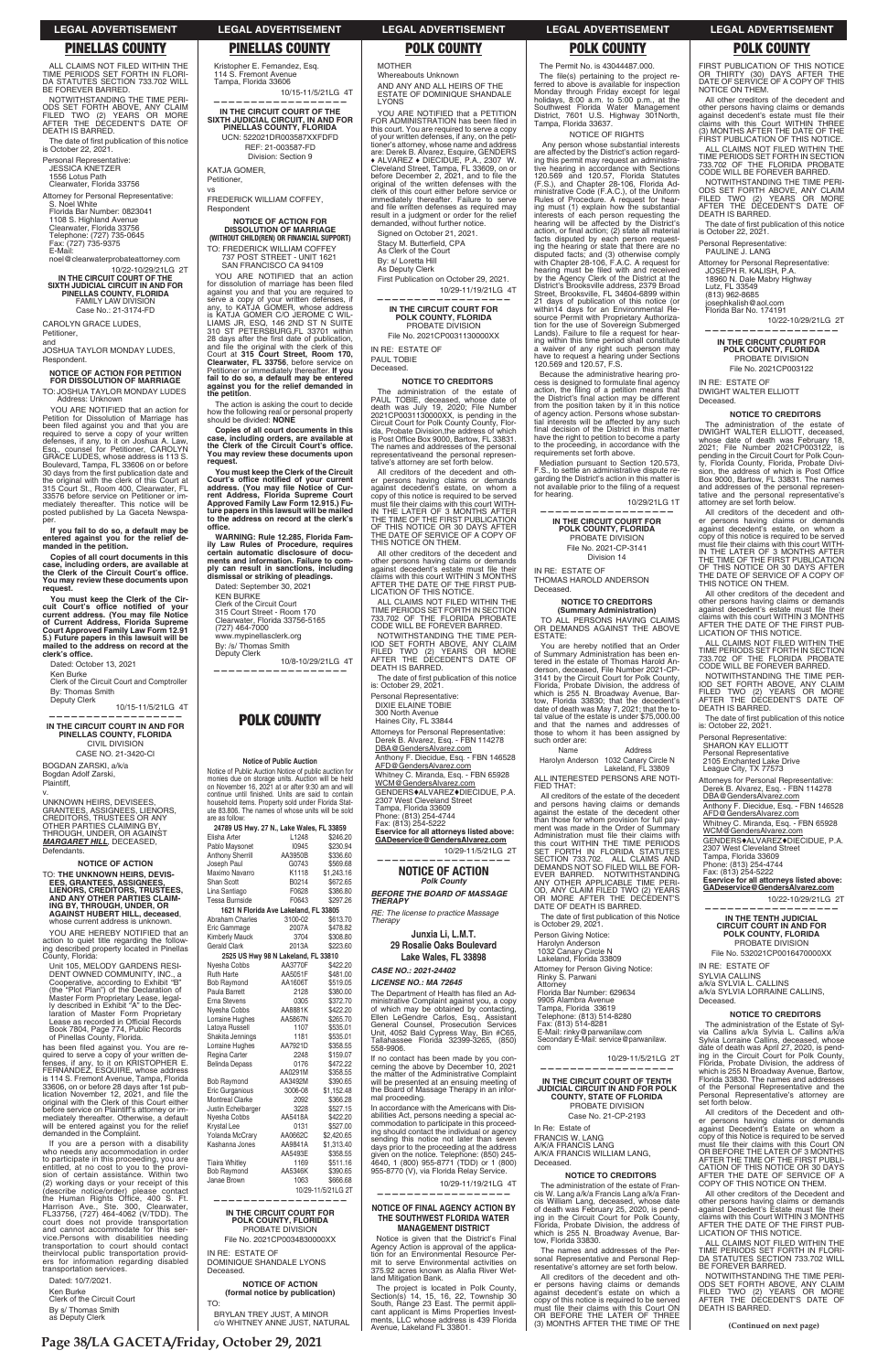**(Continued on next page)**

|  | LIVATION OF THIS NOTICE. |  |
|--|--------------------------|--|
|--|--------------------------|--|

**POLK COUNTY POLK COUNTY SARASOTA COUNTY SARASOTA COUNTY SARASOTA COUNTY**

funds as unclaimed. If you fail to file a claim, you will not be entitled to any remaining funds.

The date of first publication of this notice is October 22, 2021. Personal Representative: Tracy Young 1824 Bellgrove Street Lakeland, FL 33805 Attorney for Personal Representative: Dennis J. Szafran, Esq. Florida Bar Number: 118448 DJS Law Group<br>13119 W. Linebaugh Avenue, Suite 102<br>Tampa, FL 33626 Telephone: (888) 266-1078 Fax: (727) 498-3661 E-Mail: service@djslaw.org Secondary E-Mail: rachel@djslaw.org 10/22-10/29/21LG 2T

**——————————————————**

## **IN THE CIRCUIT COURT FOR POLK COUNTY, FLORIDA** PROBATE DIVISION Case No.: 21-CP-3105

IN RE: ESTATE OF KAREN LEE BLACKBURN Deceased.

### **NOTICE TO CREDITORS**

The administration of the estate of Karen Lee Blackburn, deceased, whose date of death was August 15, 2021, is pending in the Circuit Court for Polk County, Florida, Probate Division, the address of which is P.O. Box 9000, Drawer CC-4, Bartow, Florida 33831. The names and addresses of the personal representative and the personal representative's attorney are set forth below.

The date of first publication of this notice is October 22, 2021.

All creditors of the decedent and other persons having claims or demands against decedent's estate on whom a copy of this notice is required to be served<br>must file their claims with this court ON<br>OR BEFORE THE LATER OF 3 MONTHS<br>AFTER THE TIME OF THE FIRST PUBLI-CATION OF THIS NOTICE OR 30 DAYS AFTER THE DATE OF SERVICE OF A COPY OF THIS NOTICE ON THEM.

All creditors of the decedent and other persons having claims or demands against decedent's estate on whom a copy of this notice is required to be served must file their claims with this court ON OR<br>BEFORE THE LATER OF 3 MONTHS<br>AFTER THE TIME OF THE FIRST PUBLI-<br>CATION OF THIS NOTICE OR 30 DAYS<br>AFTER THE DATE OF SERVICE OF A<br>COPY OF THIS NOTICE ON THEM.

All other creditors of the decedent and other persons having claims or demands<br>against decedent's estate must file their<br>claims with this court WITHIN 3 MONTHS AFTER THE DATE OF THE FIRST PUB-LICATION OF THIS NOTICE.

NOTWITHSTANDING THE TIME PERI-ODS SET FORTH ABOVE, ANY CLAIM FILED TWO (2) YEARS OR MORE AFTER THE DECEDENT'S DATE OF AFTER THE DECE

ALL CLAIMS NOT FILED WITHIN THE TIME PERIODS SET FORTH IN FLORI-DA STATUTES SECTION 733.702 WILL BE FOREVER BARRED.

The date of first publication of this notice is October 22, 2021.

NOTWITHSTANDING THE TIME PERI-ODS SET FORTH ABOVE, ANY CLAIM FILED TWO (2) YEARS OR MORE AFTER THE DECEDENT'S DATE OF DEATH IS BARRED.

Personal Representative:

Sallie Zeil

4084 Rainbow Drive Virginia Beach, Virginia 23456

Attorney for Personal Representative: Brice Zoecklein, Esq. Email Address: brice@zoeckleinlawpa.com Florida Bar No. 0085615 Zoecklein Law, P.A. 329 Pauls Drive Brandon, Florida 33511 Telephone: (813) 501-5071

**YOU ARE NOTIFIED** that a Joint Petition for Adoption by Stepparent has been<br>filed against you and that you are required<br>to serve a copy of your written defenses, if any, to it on Marie Delapeña, Esq., Petitioner's attorney, whose address is P.O.<br>Box 3271, Windermere, FL 34786, on<br>or before October 28, 2021, and file the

 10/22-10/29/21LG 2T **——————————————————**

**IN THE CIRCUIT COURT FOR POLK COUNTY, FLORIDA** PROBATE DIVISION File No. 19-CP-001559 Division 14 Probate

IN RE: ESTATE OF DEBRA PFAFF Deceased.

### **NOTICE TO CREDITORS**

The administration of the estate of Deb-ra Pfaff, deceased, whose date of death was April 17, 2017, is pending in the Cir-cuit Court for Polk County, Florida, Pro-bate Division, the address of which is P.O. Box 9000 CC-4, Bartow, Florida 33831. The names and addresses of the personal representative and the personal representative's attorney are set forth below.

The minor child is identified as follows: Date of Birth: February 2, 2015 Place of Birth: Bolivarian Republic

Stacy M. Butterfield Clerk of the Circuit Court

By /s/ D.R. Deputy Clerk

All other creditors of the decedent and other persons having claims or demands<br>against decedent's estate must file their claims with this court WITHIN 3 MONTHS AFTER THE DATE OF THE FIRST PUB-LICATION OF THIS NOTICE.

ALL CLAIMS NOT FILED WITHIN THE TIME PERIODS SET FORTH IN FLORIDA STATUTES SECTION 733.702 WILL BE FOREVER BARRED.

Personal Representative:

/s/ Channell Cappy LeeBrace f/n/a Channell Cappy Lee Walters 35540 Devon Drive Slidell, Louisiana 70460

lephone: (941) 882-0731 E-Mail: btoups@taxestateplanning.com 10/29-11/5/21LG 2T **—————————————————— IN THE CIRCUIT COURT FOR SARASOTA COUNTY, FLORIDA** PROBATE DIVISION

Attorney for Personal Representative: /s/ J. Scott Reed, Esq. Attorney Florida Bar Number: 124699 Pilka Adams & Reed, P.A. 330 Pauls Drive, Suite 100 Brandon, Florida 33511 Telephone: (813) 653-3800 Fax: (813) 651-0710 E-Mail: sreed@pilka.com Secondary E-Mail: arose@pilka.com

10/22-10/29/21LG 2T

**——————————————————**

**IN THE CIRCUIT COURT OF THE TENTH JUDICIAL CIRCUIT IN AND FOR POLK COUNTY, FLORIDA** Case No.: 2021-DR-5264 SEC. 09 IN THE MATTER OF THE ADOPTION

OF AINOHA SOFIA KOEDEL, Adoptee

office

**NOTICE OF ACTION FOR TERMINATION OF PARENTAL RIGHTS AND STEPPARENT ADOPTION**

**TO: NESTOR DANIEL LUNA RODRIGUEZ**

> Wills, Trusts, Probate and Elder Law Firm 6751 Professional Parkway, Suite 104 Sarasota, Florida 34240 Telephone (941) 914-9145<br>Fax (941) 914-9514

original with the clerk of this court at Polk County Courthouse, 255 N. Broadway Avenue, Bartow, FL 33830, either before service on Petitioner's attorney or imme-diately thereafter; otherwise a default will be entered against you for the relief de-manded in the petition. Copies of all court documents in this case, including orders, are available at the Clerk of the Circuit Court's office. You may review these documents upon request. You must keep the Clerk of the Circuit Court's office notified of your current address. (You may file Designation<br>of Current Mailing and E-Mail Address, Florida Supreme Court Approved Fam-ily Law Form 12.915.) Future papers in this lawsuit will be mailed or e-mailed to the addresses on record at the clerk's

> has been filed against you, and you are<br>required to serve a copy of your written<br>defenses, if any, to it on Kristopher E. Fernandez, Esq., attorney for Plaintiff, whose<br>address is 114 S. Fremont Ave., Tampa, FL 33606, which date is: November 29th, 2021 and to file the original with the Clerk<br>of this Court either before service on Plaintiff's attorney or immediately thereafter; otherwise a default will be entered against<br>you for the relief demanded in the Complaint.

of Venezuela

If you are a person with a disability who needs any accommodation in order to<br>participate in a court proceeding, you are<br>entitled, at no cost to you, to the provision<br>of certain assistance: Please contact Sarasota County Jury Office, P.O. Box 3079,<br>Sarasota, Florida 34230-3079. Telephone:<br>(941) 861-7400. If you are hearing or voice<br>impaired, please call 711.

Physicial Description of Respondent:

Age: approximately 38 Race: Hispanic Hair Color: Brown

Eye Color: Brown Approximate Height: 5 feet 9 inches Approximate Weight: 180 pounds Dated this 21st day of September, 2021

10/8-10/29/21LG 4T

**——————————————————**

PIERRE R. BOURGUIGNON, ET AL., **Defendants** 

**SARASOTA COUNTY IN THE CIRCUIT COURT FOR SARASOTA COUNTY, FLORIDA** PROBATE DIVISION File No. 2021-CP-003958 Division SC

IN RE: ESTATE OF RICHARD PAUL FRECK

Deceased.

**NOTICE TO CREDITORS** The administration of the estate of RICHARD PAUL FRECK, deceased,<br>whose date of death was July 12, 2021, is pending in the Circuit Court for Sarasota County, Florida, Probate Division, the ad-dress of which is P.O. Box 3079, Sarasota, Florida 34230. The names and addresses of the personal representative and the personal representative's attorney are set forth below. All creditors of the decedent and other persons having claims or demands against decedent's estate on whom a copy of this notice is required to be served must file their claims with this court ON OR BEFORE THE LATER OF 3 MONTHS AFTER THE TIME OF THE FIRST PUBLICATION OF THIS NOTICE OR 30 DAYS AFTER THE DATE OF SERVICE OF A COPY OF THIS

NOTICE ON THEM.

THE DECI<br>BARRED.

All other creditors of the decedent and other persons having claims or demands against decedent's estate must file their<br>claims with this court WITHIN 3 MONTHS AFTER THE DATE OF THE FIRST PUBLI-CATION OF THIS NOTICE. ALL CLAIMS NOT FILED WITHIN THE TIME PERIODS SET FORTH IN FLORIDA STATUTES SECTION 733.702 WILL BE FOREVER BARRED.

NOTWITHSTANDING THE TIME PERI-ODS SET FORTH ABOVE, ANY CLAIM FILED TWO (2) YEARS OR MORE AFTER THE DECEDENT'S DATE OF DEATH IS

The date of first publication of this notice

is October 29, 2021. Personal Representative: TERESA LYNN ROBINSON 566 Briarwood Road Venice, Florida 34293

Attorney for Personal Representative:

BISHOP L. TOUPS Attorney

Florida Bar Number: 120525 249 Nokomis Avenue South Venice, Florida 34285

CASE #: 2021-CP-4421-NC

IN RE: ESTATE OF CARL LOUIS CHRISTIE, Deceased.

### **NOTICE TO CREDITORS**

The administration of the estate of CARL LOUIS CHRISTIE, deceased, whose date of death was July 8, 2021; is pending in the Circuit Court for SARASO-TA County, Florida, Probate Division; File Number 2021-CP-4421-NC; the address of which 2000 Main Street, Sarasota, FL 34237. The names and addresses of the personal representative and the personal representative's attorney are set forth below.

All creditors of the decedent and other persons, who have claims or demands against decedent's estate, including un-matured, contingent or unliquidated claims, and who have been served a<br>copy of this notice, must file their claims<br>with this court WITHIN THE LATER OF<br>THREE (3) MONTHS AFTER THE DATE<br>OF THE FIRST PUBLICATION OF THIS<br>NOTICE OR THIRTY (30) DAYS AFTER<br>THE DATE THIS NOTICE ON THEM.

All other creditors of the decedent and other persons who have claims or de-

mands against the decedent's estate, including unmatured, contingent or unliq-<br>uidated claims, must file their claims with<br>this court WITHIN THREE (3) MONTHS AFTER THE DATE OF THE FIRST PUB-LICATION OF THIS NOTICE ALL CLAIMS NOT SO FILED WILL BE FOREVER BARRED.

NOTWITHSTANDING THE TIME PERI-ODS SET FORTH ABOVE, ANY CLAIM FILED TWO (2) YEARS OR MORE AFTER THE DECEDENT'S DATE OF DEATH IS BARRED.

THE DATE OF FIRST PUBLICATION OF THIS NOTICE IS: OCTOBER 29, 2021.

Personal Representative: Carl L. Christie II

735 Vinings Estates Drive Mableton, Georgia 30126

Attorney for Personal Representative: Gregory A. Kaiser, Esquire greg@wtpelf.com FBN 47376

10/29-11/5/21LG 2T

**—————————————————— IN THE CIRCUIT COURT OF THE TWELFTH JUDICIAL CIRCUIT IN AND FOR SARASOTA COUNTY, FLORIDA** CIVIL DIVISION Case Number: 2021 CA 4931 NC ANDY MCDONALD,

Plaintiff,

## v. MARY U. JONES, ROBERT J. JONES and the UNKNOWN HEIRS, DEVISEES, GRANTEES, ASSIGNEES, LIENORS,<br>CREDITORS, TRUSTEES, AND ANY<br>OTHER PARTIES CLAIMING BY, THROUGH, UNDER, OR AGAINST EILEEN J. DESANTIS, deceased, Defendants.

**NOTICE OF ACTION** TO: **UNKNOWN HEIRS, DEVISEES, GRANTEES, ASSIGNEES, LIENORS, CREDITORS, TRUSTEES, AND ANY OTHER PARTIES CLAIMING BY, THROUGH, UNDER, OR AGAINST EILEEN J. DESANTIS, deceased,**

 *(Address Unknown)* YOU ARE NOTIFIED that an action to quiet title to the following described real property in Sarasota County, Florida:

Lot 2, Block 1147, Twenty-Fifth Ad-dition to Port Charlotte Subdivision, according to the map or plat thereof as recorded in Plat Book 15, Page 2, Public Records of Sarasota County, Florida.

Property Address: David Ave, North Port, FL 34286 Parcel ID No.: 0960114702

The action was instituted in the Twelfth Judicial Circuit Court for Sarasota County in the State of Florida and is styled as fol-lows: **ANDY MCDONALD,** Plaintiffs, **v. MARY U. JONES, ROBERT J. JONES**  and the **UNKNOWN HEIRS, DEVISEES,**  GRANTEES, ASSIGNEES, LIENORS,<br>CREDITORS, TRUSTEES, AND ANY<br>OTHER PARTIES CLAIMING BY,<br>THROUGH,UNDER OR AGAINST EI-**LEEN J. DESANTIS, deceased,** Defendants.

DATED on October 19, 2021. Karen E. Rushing, Clerk

Clerk of the Court

By: s/ Glen Kopinsky As Deputy Clerk

Kristopher E. Fernandez, Esq. 10/22-11/12/21LG 4T

**——————————————————**

**IN THE CIRCUIT COURT OF THE TWELFTH JUDICIAL CIRCUIT IN AND FOR SARASOTA COUNTY, FLORIDA** Case No: 2019 CA 004078 NC

BANK OF AMERICA, N.A., Plaintiff,

vs.

## **NOTICE OF FORECLOSURE SALE**

**NOTICE IS HEREBY GIVEN** that pursuant to the Uniform Final Judgment of Mort-gage Foreclosure dated October 7, 2021, and entered in Case No. 2019 CA 004078 NC of the Circuit Court of the Twelfth Ju-dicial Circuit in and for Sarasota County, Florida wherein **BANK OF AMERICA, N.A.**, is the Plaintiff and **PIERRE BOUR-GUIGNON; ELCIE BOURGUIGNON; UNKNOWN TENANT #1**, are Defendants, Karen E. Rushing, Sarasota County Clerk of the Circuit Court, will sell to the highest and best bidder for cash online at **www. sarasota.realforeclose.com at 9:00 AM on November 12, 2021**, the following described property set forth in said Final Judgment, to wit:

**LOT 16, BLOCK 1440, 29TH ADDI-TION TO PORT CHARLOTTE SUB-DIVISION, AS PER PLAT THEREOF RECORDED IN PLAT BOOK 15, PAGES 13, 13A THROUGH 13N, PUBLIC RECORDS OF SARASOTA COUNTY, FLORIDA.**

## **Property Address: 4036 ELDRON AVE., NORTH PORT, FL 34286**

Any person or entity claiming an interest in the surplus, if any, resulting from the Foreclosure Sale, other than the property owner as of the date of the Lis Pendens, must file a claim with the Clerk no later than the date that the Clerk reports the If you are a person with a disability who needs any accommodation in order to participate in a court proceeding, you are<br>entitled, at no cost to you, to the provi-<br>sion of certain assistance: Please contact<br>Sarasota County Jury Office, P.O. Box<br>3079, Sarasota, Florida 34230-3079.<br>Telephone: (941) 86 hearing or voice impaired, please call 711.

DATED October 13, 2021 /s/ Danielle N. Waters Danielle N. Waters, Esq. Florida Bar No. 29364 Lender Legal PLLC 2807 Edgewater Drive Orlando, FL 32804 Tel: (407) 730-4644 Fax: (888) 337-3815 Attorney for Plaintiff Service Emails: dwaters@lenderlegal.com eservice@lenderlegal.com

10/22-10/29/21LG 2T

**C R Y S T A L W O O D A P A R T M E N T S WAITING LIST OPENS NOVEMBERS 1, 2021**  Crystalwood Apartments located at 1935 Crystal Grove Drive, Lakeland, FL 33801, telephone 863-665-3887, will open its Section 8 waiting list from November 1, 2021 through November 30, 2021 to persons/families with very low income. Applications will be accepted at 1935 Crystal Grove Drive, Lakeland, FL on Mondays, Wednesdays and Fridays through November 30, 2021 from 9:00am - 12:00pm for one and two bedroom apartments. Please bring identification and only in person applications will be accepted. 10/22-11/5/21LG 3T

## **Bidding Opportunity! Archer Western is Seeking DM/ DWBE Subcontractors**

Bidding Opportunity! Archer Western is seeking DM/ DWBE subcontractors and suppliers for the South County Advanced Wastewater Treatment Facility Modular Expansion Project. Bid Documents are available online via SmartBid at: https://securecc.smartinsight.co/#/ PublicBidProject/611180 Please submit quotes to SEWater@walshgroup.com by 11.17.2021 (date is subject to change)

Archer Western is an Equal Opportunity Employer/ Disability/Veteran

10/29-11/5/21LG 2T

## **Legal Notice of Impounded Livestock Sale**

To Whom It May Concern: Notification is hereby made that the following described livestock: All Black Bull W/ Forward Facing Horns is now impounded at the Sheriff's Impound Lot. The amount due by reason of such impounding is \$200.00. Said livestock will, unless redeemed within three days from the date hereof 10/29/2021, be offered for sale at Cattlemen's Auction 3305 US Highway 92 East, Lakeland 33802 public auction to the highest and best bidder for cash. The sale will take place on 11/02/2021 at 11:00 AM. To satisfy the claim in the amount listed above for fees, expenses for feeding and care and costs hereof. Sheriff Chad Chronister, Sheriff of Hillsborough County, Florida 813-247-8000<br>10/29/21LG

10/29/21LG 1T

## **Notice of Intent to Sell**

Pursuant to Section 373.089, Florida Statutes, the Southwest Florida Water Management District intends to sell an interest in certain lands owned by the District subject to a deed restriction prohibiting any new septic system or other device for the sanitary disposal of waste. SWF Parcel Nos. 15-228- 1484S, 15-228-1551S, 15-228-1722S, 15-228-2092S, 15-228-2093S, and 15-228-2094S.

Real estate in Hernando County consisting of individual lots in Sections 6, 7 Township 21 South, Range 18 East. Property Appraiser for Hernando County, Florida, identifies this property as Parcel Keys 752411, 768477, 788482, 806970, 806961, and 806952.

Specifications may be obtained from the District at 2379 Broad Street,<br>Brooksville, Florida 34604 or by calling 352-796-7211, extension 4471 or 1-800-423-1476 (Florida only).